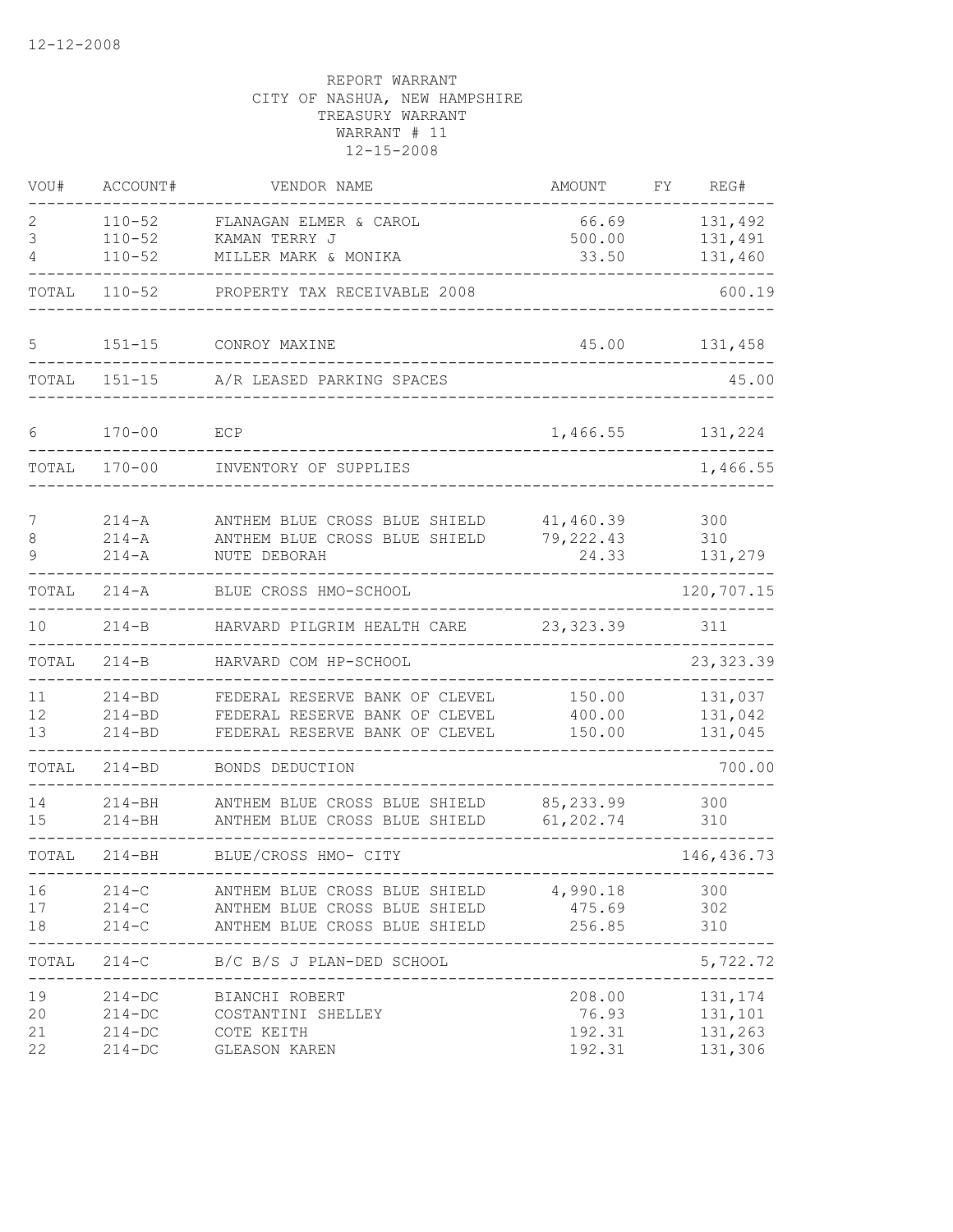| VOU#   | ACCOUNT#   | VENDOR NAME                                   | AMOUNT     | FΥ | REG#        |
|--------|------------|-----------------------------------------------|------------|----|-------------|
| 23     | $214 - DC$ | HODGDON CYNTHIA                               | 192.31     |    | 131,264     |
| 24     | $214 - DC$ | MARCHESE JULIE                                | 64.00      |    | 131,265     |
| 25     | $214 - DC$ | MENARD PAUL                                   | 94.56      |    | 131,266     |
| 26     | $214 - DC$ | PERAULT DAVID                                 | 192.32     |    | 131,175     |
| 27     | $214 - DC$ | SULLIVAN DAVID                                | 390.00     |    | 131,403     |
| TOTAL  | $214 - DC$ | DEPENDENT CARE DEDUCTION                      |            |    | 1,602.74    |
| 207,50 | $214-DI$   | UNUM LIFE INSURANCE                           | 1,770.50   |    | 131,757     |
| TOTAL  | $214-DI$   | SCHOOL DISABILITY                             |            |    | 1,770.50    |
| 28     | $214-FR$   | HARVARD PILGRIM/FIRST SENIORIT                | 36, 366.71 |    | 296         |
| TOTAL  | $214-FR$   | HARVARD FREEDOM                               |            |    | 36, 366.71  |
| 29     | $214-FS$   | BENEFIT STRATEGIES INC                        | 6,859.40   |    | 295         |
| TOTAL  | $214-FS$   | FLEXIBLE SPENDING ACCOUNT -                   |            |    | 6,859.40    |
| 30     | $214 - H$  | NORTHEAST DELTA                               | 773.01     |    | 299         |
| 31     | $214 - H$  | NORTHEAST DELTA                               | 849.00     |    | 314         |
| TOTAL  | $214 - H$  | N.E.DELTA-SCHOOL                              |            |    | 1,622.01    |
| 32     | $214 - HC$ | HARVARD PILGRIM HEALTH CARE                   | 209.44     |    | 301         |
| 33     | $214 - HC$ | HARVARD PILGRIM HEALTH CARE                   | 13,950.38  |    | 311         |
| TOTAL  | $214 - HC$ | HARVARD COM HP                                |            |    | 14,159.82   |
| 34     | $214 - HJ$ | ANTHEM BLUE CROSS BLUE SHIELD                 | 177,021.95 |    | 300         |
| 35     | $214 - HJ$ | ANTHEM BLUE CROSS BLUE SHIELD                 | 43,629.29  |    | 302         |
| 36     | $214 - HJ$ | ANTHEM BLUE CROSS BLUE SHIELD                 | 44,954.36  |    | 310         |
| 37     | $214 - HJ$ | BASIL HENRY                                   | 546.88     |    | 131,415     |
| 38     | $214 - HJ$ | LATULIPPE JOHN P                              | 800.88     |    | 131,322     |
| 39     | $214 - HJ$ | SOUCY MICHAEL                                 | 800.88     |    | 131,361     |
| TOTAL  | $214 - HJ$ | BC/BS J PLAN DED-CITY                         |            |    | 267,754.24  |
| 40     |            | 214-I ANTHEM BLUE CROSS BLUE SHIELD 23,338.42 |            |    | 300         |
| 41     |            | 214-I ANTHEM BLUE CROSS BLUE SHIELD 11,674.12 |            |    | 310<br>---- |
| TOTAL  |            | $214-I$ B/C P.O.S-SCHOOL                      |            |    | 35,012.54   |
| 42     | $214-P$    | NORTHEAST DELTA                               | 4,466.72   |    | 299         |
| 43     |            | 214-P NORTHEAST DELTA                         | 2,590.24   |    | 314         |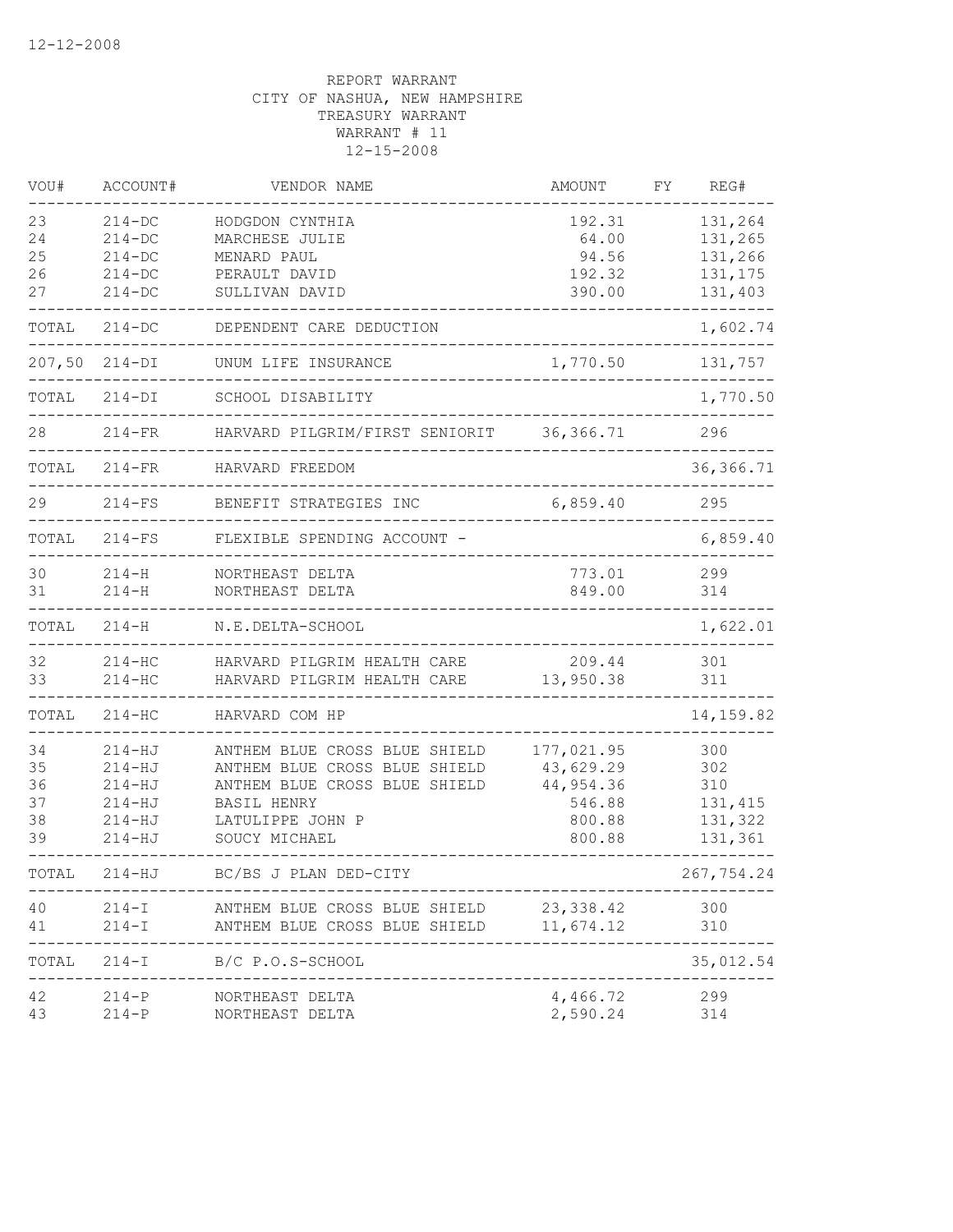| ACCOUNT#                                                                                                                                                                           | VENDOR NAME                                                                                                                                                                                                  | AMOUNT                                                                                                                                  | FY.                                                                                                                                                                                                                   | REG#                                                                                                 |
|------------------------------------------------------------------------------------------------------------------------------------------------------------------------------------|--------------------------------------------------------------------------------------------------------------------------------------------------------------------------------------------------------------|-----------------------------------------------------------------------------------------------------------------------------------------|-----------------------------------------------------------------------------------------------------------------------------------------------------------------------------------------------------------------------|------------------------------------------------------------------------------------------------------|
| TOTAL                                                                                                                                                                              |                                                                                                                                                                                                              |                                                                                                                                         |                                                                                                                                                                                                                       | 7,056.96                                                                                             |
|                                                                                                                                                                                    |                                                                                                                                                                                                              |                                                                                                                                         |                                                                                                                                                                                                                       | 300<br>310                                                                                           |
| TOTAL<br>$214 - PQ$                                                                                                                                                                | BC/BS POINT OF SERV- CITY                                                                                                                                                                                    |                                                                                                                                         |                                                                                                                                                                                                                       | 132,898.02                                                                                           |
| $214 - SL$                                                                                                                                                                         |                                                                                                                                                                                                              | 3,444.78                                                                                                                                |                                                                                                                                                                                                                       | 292                                                                                                  |
| TOTAL<br>$214 - SL$                                                                                                                                                                | BPW GROUP INS-SUN LIFE                                                                                                                                                                                       |                                                                                                                                         |                                                                                                                                                                                                                       | 3,444.78                                                                                             |
| $214 - TD$                                                                                                                                                                         | VOVERIS, RONALD P                                                                                                                                                                                            | 99.06                                                                                                                                   |                                                                                                                                                                                                                       | 131,756                                                                                              |
| $214 - TD$                                                                                                                                                                         | TEACHER DENTAL                                                                                                                                                                                               |                                                                                                                                         |                                                                                                                                                                                                                       | 99.06                                                                                                |
| $207,51$ $214-V$                                                                                                                                                                   | VISION SERVICE PLAN - NH                                                                                                                                                                                     |                                                                                                                                         |                                                                                                                                                                                                                       | 131,758                                                                                              |
| TOTAL 214-V                                                                                                                                                                        | VISION CARE DEDUCTION                                                                                                                                                                                        |                                                                                                                                         |                                                                                                                                                                                                                       | 15.04                                                                                                |
| $255 - 00$<br>$255 - 00$<br>$255 - 00$<br>$255 - 00$<br>$255 - 00$<br>$255 - 00$<br>$255 - 00$<br>$255 - 00$<br>$255 - 00$<br>$255 - 00$<br>$255 - 00$<br>$255 - 05$<br>$255 - 05$ | STATE OF NH-MV<br>STATE OF NH-MV<br>STATE OF NH-MV<br>STATE OF NH-MV<br>STATE OF NH-MV<br>STATE OF NH-MV<br>STATE OF NH-MV<br>STATE OF NH-MV<br>STATE OF NH-MV<br>STATE OF NH-MV<br>STATE MVR<br>STATE OF NH | 36,662.10<br>19,443.00<br>13, 313.55<br>24,676.80<br>20,951.85<br>19, 472.45<br>20,882.45<br>8,490.50<br>16,368.00<br>7,436.90<br>19.25 |                                                                                                                                                                                                                       | 289<br>291<br>294<br>304<br>306<br>308<br>309<br>313<br>315<br>318<br>187,697.60<br>131,849<br>19.25 |
| $257 - 00$<br>$257 - 00$<br>$257 - 00$<br>$257 - 00$<br>$257 - 00$                                                                                                                 | GAGNON ANDRE<br>RHEAULT ADAM<br>WELLS WALKER A<br>WHEELS INC<br>MV REFUND PENDING                                                                                                                            | 35.00<br>25.00<br>10.00<br>184.00                                                                                                       |                                                                                                                                                                                                                       | 131,497<br>131,400<br>131,455<br>131,495<br>254.00                                                   |
|                                                                                                                                                                                    |                                                                                                                                                                                                              | 214-P NORTHEAST DELTA DEDUCTION<br>214-PO ANTHEM BLUE CROSS BLUE SHIELD<br>STATE OF NH-FBI FINGERPRNT FEE                               | ______________________________<br>214-PO ANTHEM BLUE CROSS BLUE SHIELD 116,902.92<br>15,995.10<br>SUN LIFE ASSURANCE COMPANY OF<br>____________________________<br>________________________<br>---------------------- | 15.04                                                                                                |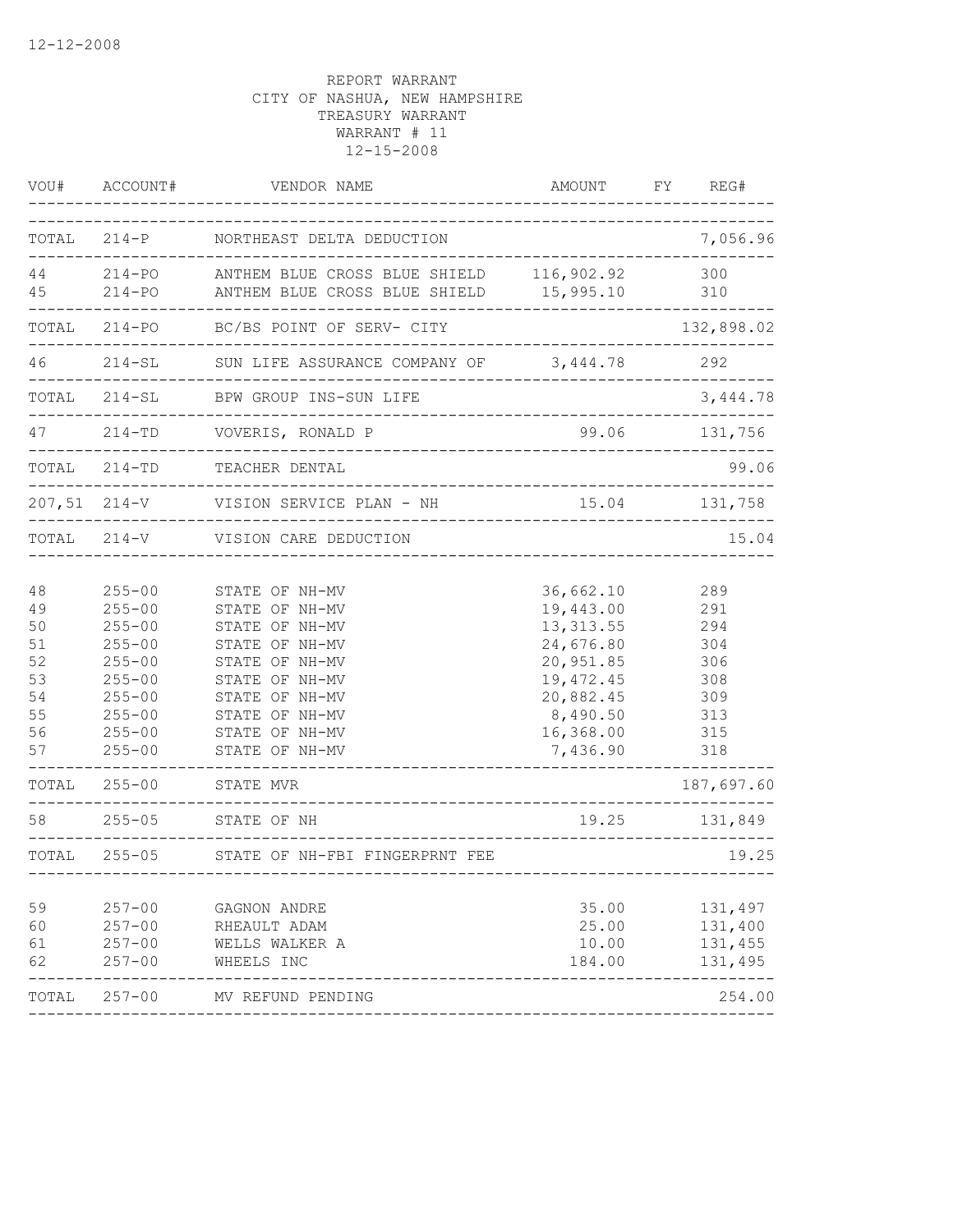| VOU#   | ACCOUNT#  | VENDOR NAME                                                                                         | AMOUNT                                                                                                                   | FY | REG#     |
|--------|-----------|-----------------------------------------------------------------------------------------------------|--------------------------------------------------------------------------------------------------------------------------|----|----------|
| 63     |           | 305-31045 NEXTEL COMMUNICATIONS 33.02 131,830<br>305-49075 STAPLES BUSINESS ADVANTAGE 37.46 131,437 |                                                                                                                          |    |          |
| 64     |           |                                                                                                     |                                                                                                                          |    |          |
| 65     | 305-59100 | ANDERSON CECIL                                                                                      | $\begin{array}{r} \\ 50.00 \\ 112.50 \\ 162.50 \\ 112.50 \\ 237.50 \\ 412.50 \\ 50.00 \\ 50.00 \\ 137.50 \\ \end{array}$ |    | 131,301  |
| 66     | 305-59100 | COLLINS JOHN                                                                                        |                                                                                                                          |    | 131,312  |
| 67     | 305-59100 | JEYNES MIKE                                                                                         |                                                                                                                          |    | 131,159  |
| 68     | 305-59100 | KING TOM                                                                                            |                                                                                                                          |    | 131,430  |
| 69     | 305-59100 | MCLEAN JIM                                                                                          |                                                                                                                          |    | 131,273  |
| 70     | 305-59100 | O'NEIL TIM                                                                                          |                                                                                                                          |    | 131,280  |
| 71     | 305-59100 | WALLENT FRANK J                                                                                     |                                                                                                                          |    | 131,131  |
| 72     | 305-59100 | WALLENT LOUISE                                                                                      |                                                                                                                          |    | 131,461  |
| 73     |           | 305-59100 WEATHERS JOHN                                                                             | 137.50                                                                                                                   |    | 131,316  |
| 74     |           | 305-74092 MILL CITY TELEPRODUCTIONS 65.00 131,459                                                   |                                                                                                                          |    |          |
|        | TOTAL 305 | SRF - CIVIC & COMM ACTIVITIES                                                                       |                                                                                                                          |    | 1,460.48 |
|        |           |                                                                                                     |                                                                                                                          |    |          |
| 75     |           | 308-83012 ANTHEM BLUE CROSS BLUE SHIELD                                                             | 555, 117.53                                                                                                              |    | 300      |
| 76     |           | 308-83012 ANTHEM BLUE CROSS BLUE SHIELD                                                             | 192,522.15 302                                                                                                           |    |          |
| 77     | 308-83012 | ANTHEM BLUE CROSS BLUE SHIELD                                                                       | 147, 121.27                                                                                                              |    | 310      |
| 78     | 308-83013 | ANTHEM BLUE CROSS BLUE SHIELD                                                                       | 610,687.05                                                                                                               |    | 300      |
| 79     | 308-83013 | ANTHEM BLUE CROSS BLUE SHIELD                                                                       | 101,517.47                                                                                                               |    | 302      |
| 80     | 308-83013 | ANTHEM BLUE CROSS BLUE SHIELD                                                                       | 70,812.30                                                                                                                |    | 310      |
| 81     | 308-83016 | HARVARD PILGRIM HEALTH CARE                                                                         | 49,459.99                                                                                                                |    | 301      |
| 82     | 308-83016 | HARVARD PILGRIM HEALTH CARE                                                                         | 22,940.36                                                                                                                |    | 303      |
| 83     | 308-83016 | HARVARD PILGRIM HEALTH CARE                                                                         | 90,310.86                                                                                                                |    | 311      |
| $8\,4$ | 308-83017 | HARVARD PILGRIM HEALTH CARE                                                                         | 37,949.14                                                                                                                |    | 301      |
| 85     | 308-83017 | HARVARD PILGRIM HEALTH CARE                                                                         | 17,658.23                                                                                                                |    | 303      |
| 86     | 308-83017 | HARVARD PILGRIM HEALTH CARE                                                                         | 43, 927. 73                                                                                                              |    | 311      |
| 87     | 308-83018 | ANTHEM BLUE CROSS BLUE SHIELD                                                                       | 41,069.91                                                                                                                |    | 300      |
| 88     | 308-83018 | ANTHEM BLUE CROSS BLUE SHIELD                                                                       | 42,559.56                                                                                                                |    | 302      |
| 89     | 308-83018 | ANTHEM BLUE CROSS BLUE SHIELD                                                                       | 36,474.24                                                                                                                |    | 310      |
| 90     | 308-83019 | ANTHEM BLUE CROSS BLUE SHIELD                                                                       | 145,527.05                                                                                                               |    | 300      |
| 91     | 308-83019 | ANTHEM BLUE CROSS BLUE SHIELD                                                                       | 59,692.07                                                                                                                |    | 302      |
| 92     | 308-83019 | ANTHEM BLUE CROSS BLUE SHIELD                                                                       | 74,355.88                                                                                                                |    | 310      |
| 93     | 308-83020 | NORTHEAST DELTA                                                                                     | 11,012.45                                                                                                                |    | 299      |
| 94     | 308-83020 | NORTHEAST DELTA                                                                                     | 12,958.64                                                                                                                |    | 305      |
| 95     | 308-83020 | NORTHEAST DELTA                                                                                     | 2,788.86                                                                                                                 |    | 314      |
| 96     | 308-83021 | NORTHEAST DELTA                                                                                     | 3,693.96                                                                                                                 |    | 299      |
| 97     | 308-83021 | NORTHEAST DELTA                                                                                     | 4,588.41                                                                                                                 |    | 305      |
| 98     | 308-83023 | HOLISTIC SELF CARE CENTER (THE                                                                      | 300.00                                                                                                                   |    | 131,660  |
| 99     | 308-83026 | NORTHERN NEW ENGLAND BENEFIT T                                                                      | 29,653.00                                                                                                                |    | 298      |
| 100    | 308-83041 | COLLIMORE CULLEN PLLC                                                                               | 23, 297.96                                                                                                               |    | 131,404  |
| 101    | 308-83050 | FRED C CHURCH INC                                                                                   | 9,067.00                                                                                                                 |    | 316      |
| 102    | 308-83053 | APPLE SERVICES NASHUA                                                                               | 5,953.00                                                                                                                 |    | 131, 115 |
| 103    | 308-83053 | ASSOCIATED RADIOLOGISTS PA<br>W/                                                                    | 54.00                                                                                                                    |    | 131,313  |
| 104    | 308-83053 | CONCORD ORTHOPAEDICS PA                                                                             | 1,633.00                                                                                                                 |    | 131,196  |
| 105    | 308-83053 | DARTMOUTH-HITCHCOCK CLINIC                                                                          | 3,447.00                                                                                                                 |    | 131,366  |
| 106    | 308-83053 | DEVINE MILLIMET & BRANCH PA                                                                         | 1,521.78                                                                                                                 |    | 131,320  |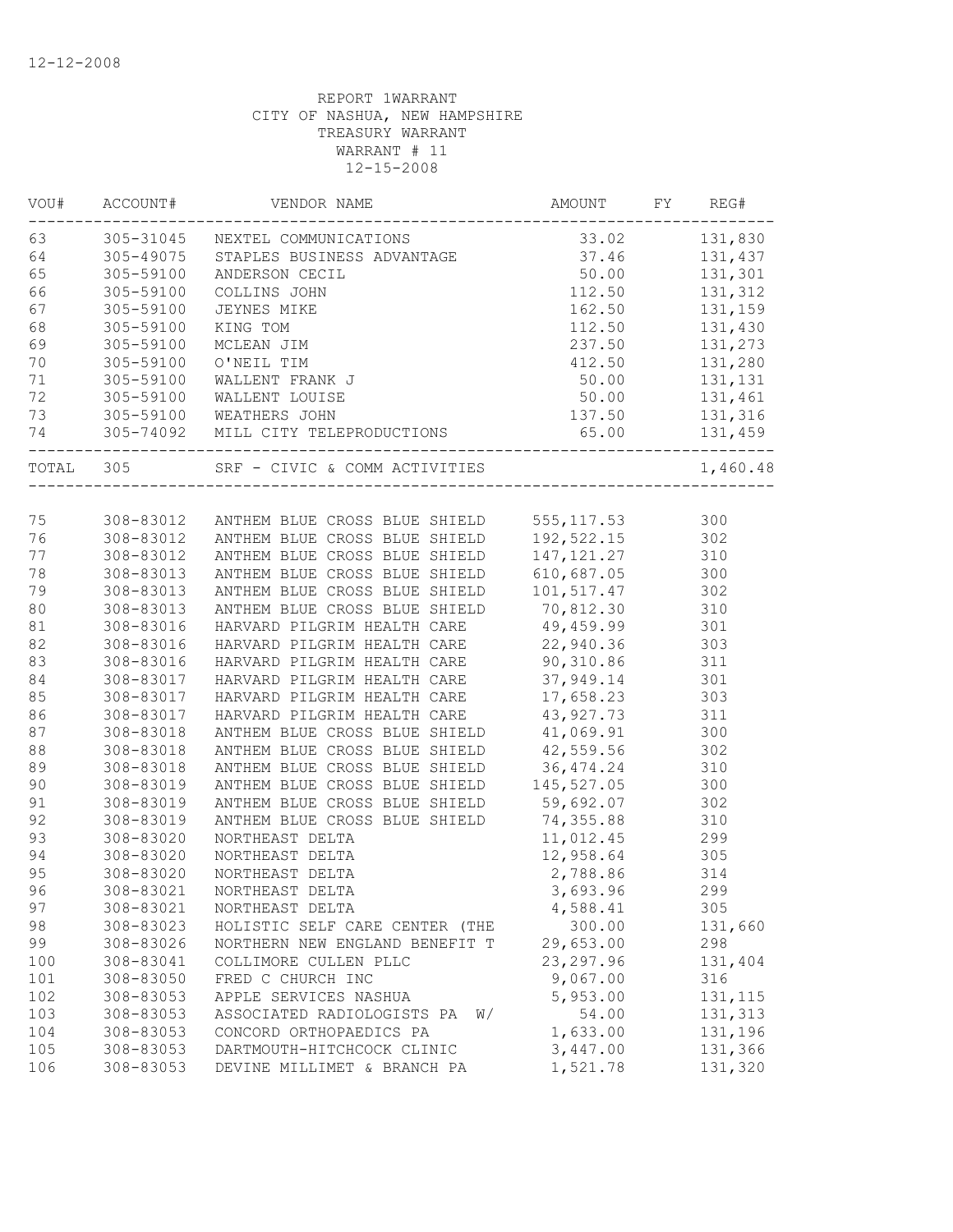| VOU# | ACCOUNT#  | VENDOR NAME                                                                                             | AMOUNT               | FY | REG#               |
|------|-----------|---------------------------------------------------------------------------------------------------------|----------------------|----|--------------------|
| 107  |           | 308-83053 FOUR SEASONS ORTHOPAEDIC CTR                                                                  | 684.00               |    | 131,349            |
| 108  | 308-83053 | GREATER NASHUA EMERGENCY PHYS                                                                           | 138.00               |    | 131,331            |
| 109  | 308-83053 | NASHUA RADIOLOGY PA                                                                                     | 36.00                |    | 131,314            |
| 110  | 308-83053 | NELSON CHRISTOPHER                                                                                      | 166.37               |    | 131,419            |
| 111  | 308-83053 | OCCUPATIONAL HEALTH CTRS SOUTH 1,091.20                                                                 |                      |    | 131,195            |
| 112  | 308-83053 | PULDE MILO DR                                                                                           | 720.00               |    | 131, 477           |
| 113  | 308-83053 | RS MEDICAL                                                                                              | 80.00                |    | 131,060            |
| 114  | 308-83053 | SJ PHYSICIAN SERVICES                                                                                   | 190.00               |    | 131,054            |
| 115  | 308-83053 | SO NH REGIONAL MEDICAL CENTER                                                                           | 970.00               |    | 131,315            |
| 116  | 308-83053 | ST JOSEPH BUSINESS & HEALTH                                                                             | 339.00               |    | 131,187            |
| 117  | 308-83053 | ST JOSEPH'S HOSPITAL                                                                                    | 1,281.45             |    | 131,110            |
| 118  | 308-83053 | WINGATES PHARMACY INC                                                                                   | 1,341.10             |    | 131,256            |
| 119  | 308-83053 | XRAY PROFESSIONAL ASSOCIATION                                                                           | 272.50               |    | 131,205            |
| 120  | 308-83054 | APPLE SERVICES NASHUA                                                                                   | 1,021.00             |    | 131, 115           |
| 121  | 308-83054 | BONENBERGER HOWARD J DPM PLLC                                                                           | 112.84               |    | 131,283            |
| 122  | 308-83054 | DARTMOUTH-HITCHCOCK CLINIC                                                                              | 135.00               |    | 131,366            |
| 123  | 308-83054 | FOUNDATION MEDICAL PARTNERS                                                                             | 345.65               |    | 131,339            |
| 124  | 308-83054 | GREATER NASHUA EMERGENCY PHYS                                                                           | 351.00               |    | 131,331            |
| 125  | 308-83054 | LEWIS PHYSICAL MEDICINE ASSOC                                                                           | 280.00               |    | 131,051            |
| 126  | 308-83054 | MERRIMACK VALLEY PT LLC                                                                                 | 408.00               |    | 131,143            |
| 127  | 308-83054 | NH ORTHOPAEDIC SURGERY PA W/C                                                                           | 490.75               |    | 131,325            |
| 128  | 308-83054 | OCCUPATIONAL HEALTH CTRS SOUTH                                                                          | 1,878.58             |    | 131,195            |
| 129  | 308-83054 | SJ PHYSICIAN SERVICES                                                                                   | 245.00               |    | 131,054            |
| 130  | 308-83054 | SO NH REGIONAL MEDICAL CENTER                                                                           | 972.87               |    | 131,315            |
| 131  | 308-83054 | ST JOSEPH BUSINESS & HEALTH                                                                             | 92.00                |    | 131,187            |
| 132  | 308-83054 | ST JOSEPH'S HOSPITAL                                                                                    | 308.00               |    | 131,110            |
| 133  | 308-83054 | THIRD PARTY SOLUTIONS INC                                                                               | 1,425.16             |    | 131,335            |
| 134  | 308-83054 | TORTORELLO NARISA                                                                                       | 170.02               |    | 131,307            |
| 135  | 308-83055 | DEVINE MILLIMET & BRANCH PA                                                                             | 144.31               |    | 131,320            |
| 136  | 308-83055 | NELSON CHRISTOPHER                                                                                      | 140.98               |    | 131,419            |
| 137  | 308-83055 | W/C<br>TREASURER STATE OF NH                                                                            | 125.53               |    | 131,875            |
| 138  | 308-83058 | HIRKO'S TREE SERVICE                                                                                    | 812.00               |    | 131,043            |
| 139  | 308-83063 | D & R TOWING INC                                                                                        | 735.00               |    | 131,721            |
| 140  | 308-83063 | GATE CITY FENCE CO INC<br>W/C                                                                           | 1,385.00             |    | 131,318            |
| 141  | 308-83063 | JOHNSON'S ELECTRIC INC                                                                                  | 560.00               |    | 131,144            |
| 142  | 308-83064 | EDDIE & ABE AUTO SERVICE                                                                                | 779.98               |    | 131,426            |
| 143  | 308-83064 | M & J SEAMLESS GUTTERS LLC                                                                              | 150.00               |    | 131,480            |
| 144  | 308-83064 | MINUTEMAN TRUCKS INC                                                                                    | 19,844.43            |    | 131,440            |
| 145  | 308-83064 | RICK LABRIE APPRAISALS                                                                                  | 100.00               |    | 131,172            |
| 146  | 308-83075 | DEVINE MILLIMET & BRANCH PA                                                                             | 2,361.93             |    | 131,320            |
| 147  |           | AMERICAN STOP LOSS                                                                                      | 59,660.00            |    | 297                |
| 148  |           |                                                                                                         |                      |    |                    |
| 149  |           | 308-83077 AMERICAN STOP LOSS<br>308-83102 DEVINE MILLIMET & BRANCH<br>308-83199 STANLEY ELEVATOR CO INC | 1,134.92<br>3,565.26 |    | 131,227<br>131,275 |
|      |           | TOTAL 308 SRF - INSURANCE                                                                               |                      |    | 2,556,716.68       |
|      |           | ------------------------------------                                                                    |                      |    |                    |
|      |           | 207,511 3086-49050 STAPLES BUSINESS ADVANTAGE                                                           | 17.94    131,333     |    |                    |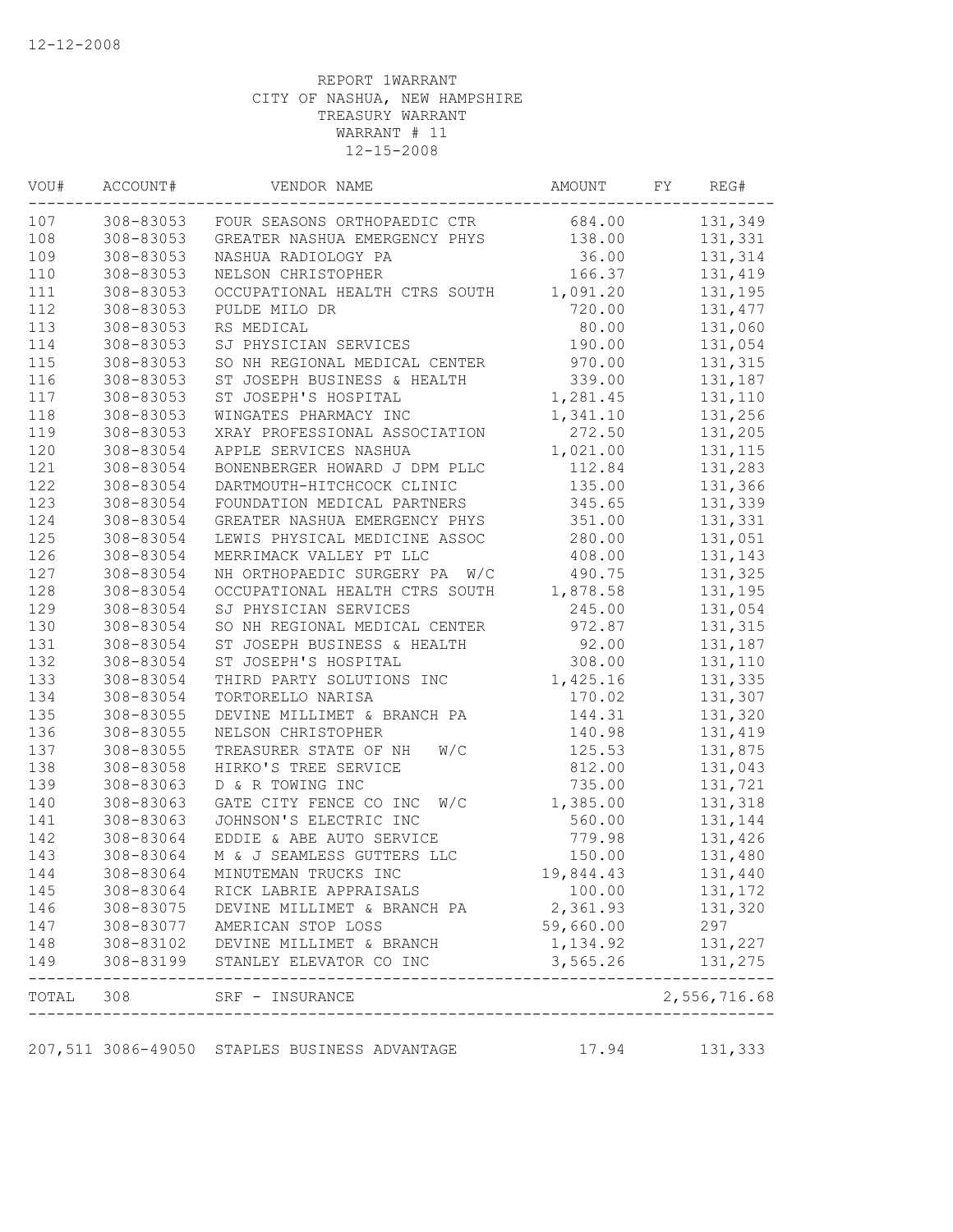|           | VOU# ACCOUNT#      | VENDOR NAME                                       | AMOUNT FY REG# |              |
|-----------|--------------------|---------------------------------------------------|----------------|--------------|
|           |                    | 207,512 3086-83004 VISION SERVICE PLAN - NH       | 16.29          | 131,760      |
|           |                    | 3086-83006 ANTHEM BLUE CROSS BLUE SHIELD 1,471.68 |                | 300          |
|           |                    | 207,513 3086-83102 UNUM LIFE INSURANCE            | 33.72          | 131,759      |
|           |                    | 207,514 3086-91040 COTE RICHARD                   | 69.03          | 131,513      |
| TOTAL 308 |                    | JAVITS GRANT PROGRAM                              |                | 1,608.66     |
|           |                    |                                                   |                |              |
|           |                    | 207,515 3097-41015 STAPLES BUSINESS ADVANTAGE     | 291.40         | 131,376      |
|           | 207,516 3097-49075 | CENTRAL PAPER                                     | 9,443.30       | 131,582      |
|           | 207,517 3097-49075 | CLEAN SOURCE                                      | 778.35         | 131,662      |
|           | 207,518 3097-49085 | ALL RIGHT PROVISIONS, INC.                        | 769.90         | 131,658      |
|           | 207,519 3097-49085 | BERNARD FOOD INDUSTRIES INC                       | 1,008.42       | 131,561      |
|           | 207,520 3097-49085 | COCA COLA                                         | 2,411.50       | 131,541      |
|           | 207,521 3097-49085 | COSTA FRUIT & PRODUCE CO INC                      | 40,029.60      | 131,752      |
|           | 207,522 3097-49085 | FANTINI BAKING CO., INC.                          | 3,360.47       | 131,624      |
|           | 207,522 3097-49085 | FANTINI BAKING CO., INC.                          | 1,364.14       | 131,625      |
|           | 207,523 3097-49085 | GARELICK FARMS-LYNN                               | 21,611.10      | 131,304      |
|           | 207,523 3097-49085 | GARELICK FARMS-LYNN                               | 6,450.38       | 131,305      |
|           | 207,524 3097-49085 | GILL'S PIZZA CO.                                  | 9,519.00       | 131,611      |
|           | 207,525 3097-49085 | J.M. SMUCKERS COMPANY                             | 102.80         | 131,677      |
|           | 207,526 3097-49085 | M SAUNDERS INC                                    | 6,590.93       | 131,597      |
|           | 207,527 3097-49085 | MCKEE FOODS CORP                                  | 906.16         | 131,202      |
|           | 207,528 3097-49085 | NEW ENGLAND ICE CREAM                             | 2,789.57       | 131,616      |
|           | 207,529 3097-49085 | UNITED COMMODITY GROUP, INC                       | 1,239.20       | 131,717      |
|           | 207,530 3097-64335 | NORTHEAST FOOD SVC EQUIPMENT &                    | 780.70         | 131,100      |
|           | 207,531 3097-707   | DEMARTINE SUSANNE                                 | 44.25          | 131,715      |
|           | 207,532 3097-707   | JONES MELISSA                                     | 33.50          | 131,714      |
|           | 207,533 3097-707   | RICARD RENEE                                      | 49.00          | 131,716      |
|           | 207,534 3097-74092 | AFFILIATED HVAC SERVICES LLC                      | 450.00         | 131,566      |
|           | 207,535 3097-74092 | BASSETT SERVICES CORPORATION                      | 385.80         | 131,568      |
|           | 207,536 3097-74092 | CASCO                                             | 293.49         | 131,075      |
|           | 207,537 3097-74092 | HOBART SERVICE                                    | 718.60         | 131,090      |
|           | 207,538 3097-83004 | VISION SERVICE PLAN - NH                          | 130.32         | 131,762      |
|           | 3097-83006         | ANTHEM BLUE CROSS BLUE SHIELD                     | 20,259.54      | 300          |
|           | 207,539 3097-83102 | UNUM LIFE INSURANCE                               | 207.80         | 131,761      |
|           | 207,540 3097-91005 | KIMBELL JEANETTE                                  | 34.37          | 131,548      |
|           |                    | 207,541 3097-91005 RALPH PAULE                    | 41.54          | 131,508      |
|           |                    | 207,542 3097-91005 SLOSEK ODETTE                  | 77.37          | 131,532      |
|           |                    | 207,543 3097-94005 DONOVAN BEVERLY                | 85.00          | 131,509      |
|           |                    | 207,544 3097-94005 GEBRO KYONG                    | 85.00          | 131,595      |
|           |                    | TOTAL 309 SRF - FOOD SERVICES                     |                | 132,342.50   |
|           |                    | ______________________                            |                | ____________ |
|           |                    | 207,545 3098-49085 CENTRAL PAPER                  | 46.05          | 131,582      |
|           |                    | 207,546 3098-49085 M SAUNDERS INC                 | 154.45         | 131,597      |
|           |                    | 207,546 3098-49085 M SAUNDERS INC                 | 2,793.54       | 131,598      |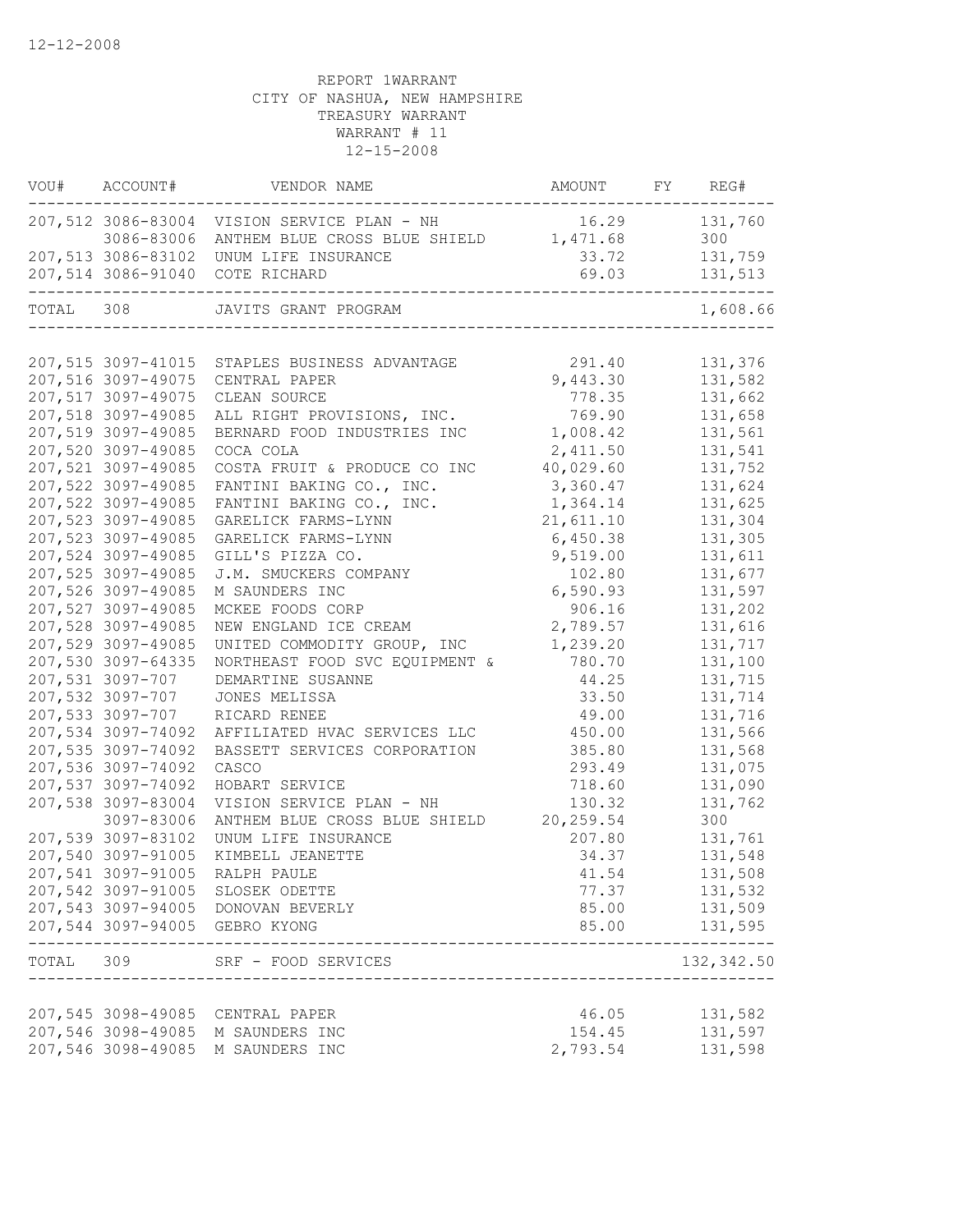|                                                                                           | VOU# ACCOUNT#                                                                                                                               | VENDOR NAME                                                                                                                                                                                                                                                                                                                         | AMOUNT FY REG#                                                                                                           |                                                                                                                                                |
|-------------------------------------------------------------------------------------------|---------------------------------------------------------------------------------------------------------------------------------------------|-------------------------------------------------------------------------------------------------------------------------------------------------------------------------------------------------------------------------------------------------------------------------------------------------------------------------------------|--------------------------------------------------------------------------------------------------------------------------|------------------------------------------------------------------------------------------------------------------------------------------------|
| TOTAL 309                                                                                 |                                                                                                                                             | FRESH FRUIT & VEGETABLE GRANT                                                                                                                                                                                                                                                                                                       |                                                                                                                          | 2,994.04                                                                                                                                       |
|                                                                                           | 207,547 3117-66005 LVR INC                                                                                                                  | 207,548 3117-91040 LANCOURT RICHARD                                                                                                                                                                                                                                                                                                 | 261.92                                                                                                                   | 207.40    131,538<br>131,524                                                                                                                   |
| TOTAL                                                                                     | 311                                                                                                                                         | DRIVER'S EDUCATION                                                                                                                                                                                                                                                                                                                  |                                                                                                                          | 469.32                                                                                                                                         |
| 151<br>152<br>153<br>154<br>155                                                           | 312-41010<br>312-64040<br>312-64045<br>312-705<br>312-78007                                                                                 | STAPLES BUSINESS ADVANTAGE<br>AB INVENTIO<br>CITY OF NASHUA/PETTY CASH SLIP<br>D & R TOWING INC<br>MAC MULKIN CHEVROLET INC                                                                                                                                                                                                         | 703.03<br>7,450.00<br>45.81<br>360.00<br>1,092.49                                                                        | 131,437<br>131,465<br>131,038<br>131,721<br>131,723                                                                                            |
| TOTAL                                                                                     | 312                                                                                                                                         | SRF - FINANCIAL SERVICES                                                                                                                                                                                                                                                                                                            |                                                                                                                          | 9,651.33                                                                                                                                       |
| 156<br>157                                                                                | 320-59100<br>320-59100                                                                                                                      | LOMOV NICOLAI<br>SCONTSAS AMALIA                                                                                                                                                                                                                                                                                                    | 1,000.00<br>1,000.00                                                                                                     | 131,483<br>131,484                                                                                                                             |
| TOTAL                                                                                     | 320                                                                                                                                         | SRF - HUNT BUILDING                                                                                                                                                                                                                                                                                                                 |                                                                                                                          | 2,000.00                                                                                                                                       |
|                                                                                           |                                                                                                                                             | 207,549 3247-46040 VARSITY SWIM SHOP<br>207,550 3247-64192 PROTECH FITNESS LLC                                                                                                                                                                                                                                                      | 2,160.65<br>1,040.00                                                                                                     | 131,617<br>131,646                                                                                                                             |
| TOTAL                                                                                     | 324                                                                                                                                         | ATHLETICS-ENTERPRISE FUND                                                                                                                                                                                                                                                                                                           |                                                                                                                          | 3,200.65                                                                                                                                       |
| 158<br>159<br>160<br>161<br>162<br>163<br>164<br>165<br>166<br>167<br>168<br>169<br>TOTAL | 331-01500<br>$331 - 01500$<br>$331 - 309$<br>331-31050<br>331-53100<br>331-64045<br>331-64045<br>331-68045<br>331-75023<br>331-75023<br>331 | LAW REALTY CO INC<br>RAPID REAL ESTATE LLC<br>CIRCUIT CITY<br>VERIZON WIRELESS<br>CORMIER ROBERT<br>CRASH DATA GROUP<br>GOVCONNECTION INC<br>TOYOTA OF NASHUA<br>ROBBINS AUTO PARTS INC<br>TOWERS MOTOR PARTS CORP<br>331-78007 GOODYEAR AUTO SERVICE CENTER<br>331-78007 NORTHERN FOREIGN CAR PARTS INC<br>SRF - POLICE DEPARTMENT | 416.67<br>1,500.00<br>200.00<br>457.51<br>450.00<br>5,125.00<br>633.14<br>29,299.00<br>40.14<br>2.98<br>280.40<br>167.20 | 131,873<br>131,845<br>131,833<br>131,883<br>131,487<br>131, 475<br>131,059<br>131,763<br>131,252<br>131,358<br>131,052<br>131,753<br>38,572.04 |
|                                                                                           |                                                                                                                                             |                                                                                                                                                                                                                                                                                                                                     |                                                                                                                          |                                                                                                                                                |
| 170                                                                                       |                                                                                                                                             | 332-64045 HB COMMUNICATIONS INC                                                                                                                                                                                                                                                                                                     | 119,905.00                                                                                                               | 131,191                                                                                                                                        |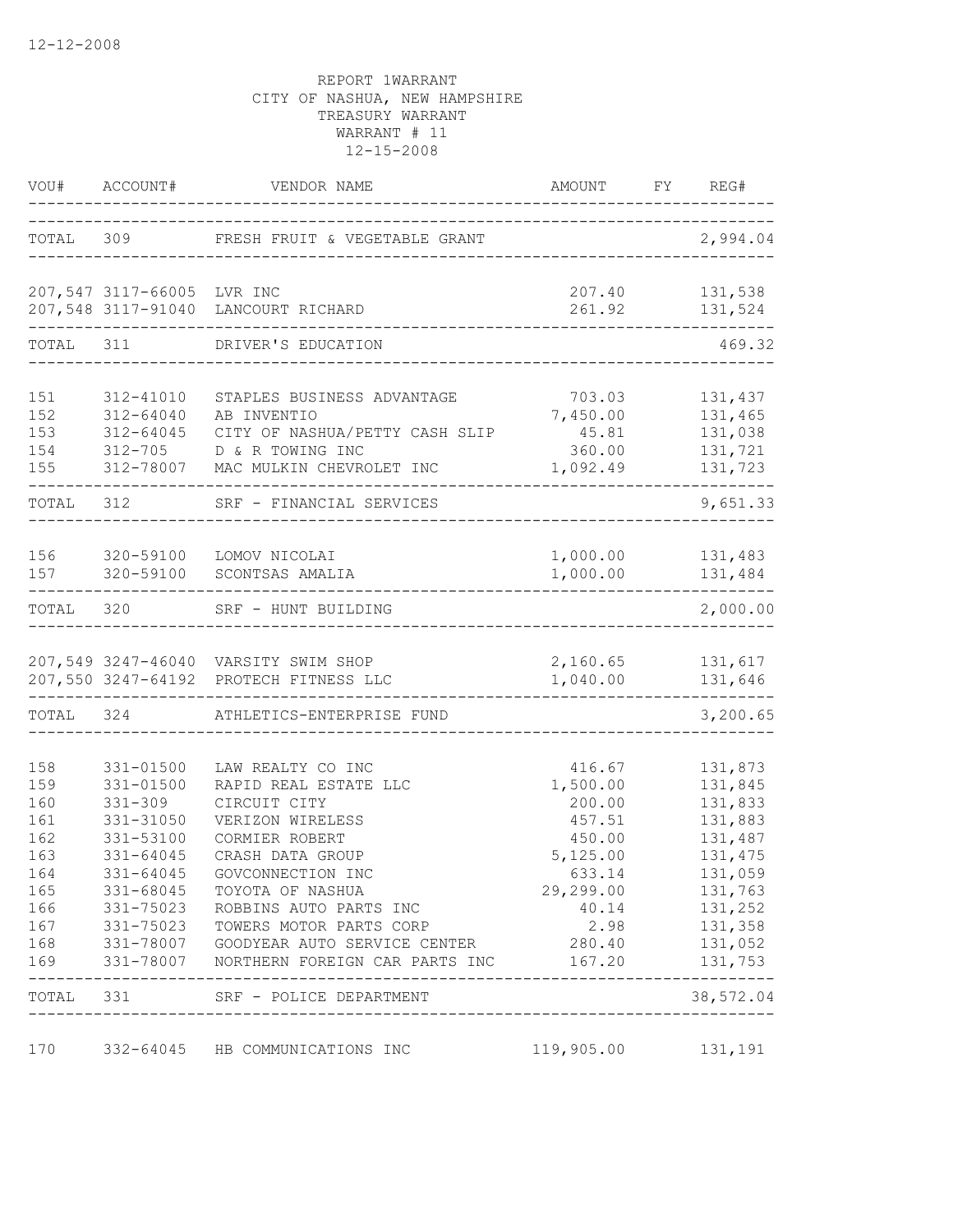|            | VOU# ACCOUNT#          |                                                         |                                    |                    |
|------------|------------------------|---------------------------------------------------------|------------------------------------|--------------------|
|            |                        |                                                         |                                    | 119,905.00         |
|            |                        | 207,551 3359-49050 SCHOLASTIC MAGAZINES                 | 26.98                              | 131,258            |
|            | 207,552 3359-49075     | PIKE STEPHANIE                                          | 50.36                              | 131,664            |
|            | 207,553 3359-83004     | VISION SERVICE PLAN - NH                                | 16.29                              | 131,765            |
|            | 3359-83006             | ANTHEM BLUE CROSS BLUE SHIELD 523.25                    |                                    | 300                |
|            | 207,554 3359-83102     | UNUM LIFE INSURANCE                                     |                                    | 24.06 131,764      |
|            | 207,555 3359-91040     | MOREHOUSE LINDA                                         |                                    | 44.95 131,526      |
|            |                        | 207,556 3359-91040 PIKE STEPHANIE                       |                                    | 44.95 131,664      |
|            |                        | 207,557 3359-91040 RILEY NANCY<br>_____________         |                                    | 44.95 131,511      |
|            |                        | TOTAL 335 TITLE IB READ 1ST MT PLEASANT                 |                                    | 775.79<br>________ |
|            |                        | 207,558 3369-49050 QUIGLEY JANE                         |                                    |                    |
|            |                        | 207,559 3369-49050 TREASURE BAY INC                     |                                    | 197.52 131,618     |
|            |                        | 207,560 3369-49050 UNIVERSITY OF OREGON                 |                                    | 250.00 131,702     |
|            |                        |                                                         |                                    |                    |
|            |                        | TOTAL 336 TITLE I SCHL IMPRV DR CRISP                   |                                    | 562.26             |
|            |                        | 207,561 3389-53103 YOUTH COUNCIL (THE) 8,603.30 131,586 |                                    |                    |
|            |                        | TOTAL 338 TITLE IV SDF YOUTH COUNCIL                    |                                    | 8,603.30           |
|            |                        |                                                         |                                    |                    |
| 172        | 341-01460              | JACK'S PIZZA                                            | 19.25                              | 131,367            |
| 173        | 341-01460              | MULCAHY SANDY                                           | 6.57                               | 131,433            |
| 173        | 341-01943              | MULCAHY SANDY                                           | 14.45                              | 131,433            |
| 174        | 341-01954              | JACK'S PIZZA                                            | 41.35                              | 131,367            |
| 175        | 341-01954              | MULCAHY SANDY                                           | 8.48                               | 131,433            |
| 176        | 341-31045              | NEXTEL COMMUNICATIONS<br>YORK MEDICAL SYSTEMS           | 321.48                             | 131,830<br>131,444 |
| 177<br>178 | 341-47010              |                                                         | 6,003.20<br>600.00                 | 131,129            |
| 179        | 341-53018<br>341-64008 | GRANOK ALEXANDER MD FACP<br>EXPRESS MEDICAL SUPPLY INC  | 2,202.10                           | 131,446            |
| 180        | 341-64008              | PRO PAC                                                 | 13,312.60                          | 131,443            |
| 181        | 341-64030              |                                                         |                                    | 131,407            |
| 182        | 341-91025              | CLAFLINMEDICAL EQUIPMENT<br>CROOKER PATRICIA            | 5,940.00<br>152.98                 | 131,411            |
| 183        | 341-91025              | MACK ROBERT                                             | 48.43                              | 131,138            |
| 184        | 341-94014              | CROOKER PATRICIA                                        | 45.30                              | 131,411            |
| TOTAL 341  |                        | SRF - COMMUNITY SERVICES                                | __________________________________ | 28,716.19          |
| 185        |                        | 342-01940 JACK'S PIZZA                                  | 122.55                             | 131,367            |
| 186        | 342-31045              | NEXTEL COMMUNICATIONS                                   | 32.37                              | 131,830            |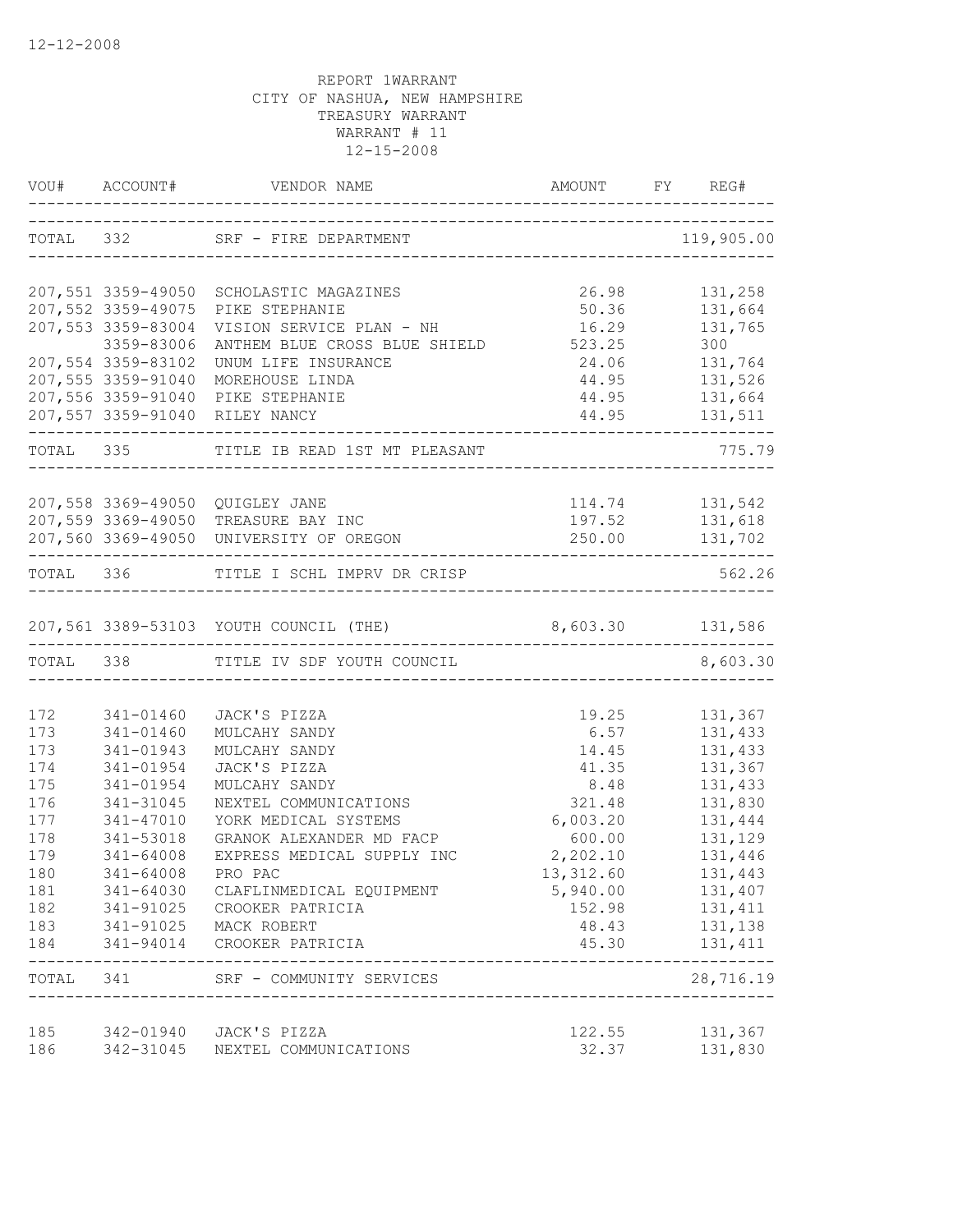| 187       | 342-41015                     |                                             |          |          |
|-----------|-------------------------------|---------------------------------------------|----------|----------|
| 188       |                               | STAPLES BUSINESS ADVANTAGE                  | 32.43    | 131,437  |
|           | 342-47010                     | NH MEDICAL/DENTAL SUPPLY LLC/D              | 926.65   | 131,216  |
| 188       | 342-47035                     | NH MEDICAL/DENTAL SUPPLY LLC/D              | 26.00    | 131,216  |
| 189       | 342-91025                     | BISSELL NANCY                               | 157.38   | 131,379  |
| 190       | 342-91025                     | CARON CHRISTINE                             | 171.64   | 131,190  |
| 191       | 342-91025                     | LOSIER NICOLE                               | 82.46    | 131,392  |
| 192       | 342-91025                     | PORRES LUIS                                 | 259.35   | 131,236  |
| 193       | 342-91025                     | WENDT BETTY                                 | 388.50   | 131,386  |
| 194       | 342-91025                     | WESLEY-HORAN SARAH                          | 48.30    | 131,245  |
| TOTAL 342 |                               | SRF - COMMUNITY HEALTH                      |          | 2,247.63 |
|           |                               |                                             |          |          |
|           | 207,562 3440-31005            | NEXTEL COMMUNICATIONS                       | 364.06   | 131,823  |
|           | 207,563 3440-49075            | AC MOORE INC                                | 491.45   | 131,580  |
|           | 207,564 3440-49075            | ALMEIDA SUSAN                               | 35.00    | 131,577  |
|           | 207,565 3440-49075            | BOSTEELS DIANE                              | 22.49    | 131,622  |
|           | 207,566 3440-49075            | CHILDREN'S GROUP INC THE                    | 118.93   | 131,694  |
|           | 207,567 3440-49075            | GARELICK FARMS-LYNN                         | 161.56   | 131,305  |
|           | 207,568 3440-49075            | HOME DEPOT CREDIT SERVICES                  | 384.53   | 131,536  |
|           | 207,569 3440-49075            | MARKET BASKET                               | 47.29    | 131,232  |
|           | 207,570 3440-49075            | SAM'S CLUB                                  | 57.76    | 131,897  |
|           | 207,571 3440-49075            | WALMART COMMUNITY                           | 217.59   | 131,441  |
|           | 207,572 3440-55020            | FIRST STUDENT INC                           | 45.50    | 131,571  |
| TOTAL 344 |                               | AFTER SCHOOL PROGRAM                        |          | 1,946.16 |
|           |                               |                                             |          |          |
|           |                               | 207,573 3449-83004 VISION SERVICE PLAN - NH | 16.29    | 131,767  |
|           | 3449-83006                    | ANTHEM BLUE CROSS BLUE SHIELD               | 3,828.60 | 300      |
|           | 207,574 3449-83102            | UNUM LIFE INSURANCE                         | 29.65    | 131,766  |
| TOTAL     | 344                           | TITLE IV SDF 21ST CENTURY                   |          | 3,874.54 |
|           |                               |                                             |          |          |
|           |                               | 207,575 3468-49075 REYNOLDS MARGARET        | 9.32     | 131,531  |
|           | 207,576 3468-53102            | MEASURED PROGRESS INC                       | 3,748.42 | 131,619  |
|           |                               | 3468-91040 CITIZENS BANK                    | 3,048.31 | 293      |
|           |                               | 207,577 3468-91040 DUDLEY CYNTHIA           | 150.00   | 131,587  |
|           | 207,578 3468-91040            | HAMILTON TINA                               | 30.01    | 131,612  |
|           | 207,579 3468-91040            | NEW ENGLAND BOARD OF HIGHER ED              | 516.00   | 131,500  |
|           | 207,580 3468-91040            | NHBEA                                       | 540.00   | 131,701  |
|           |                               | 207,581 3468-91040 REYNOLDS MARGARET        | 9.24     | 131,531  |
|           | 207,582 3468-91040 RYAN DAVID |                                             | 71.00    | 131,647  |
| TOTAL 346 |                               | SMALLER LEARNING COMMUNITY                  |          | 8,122.30 |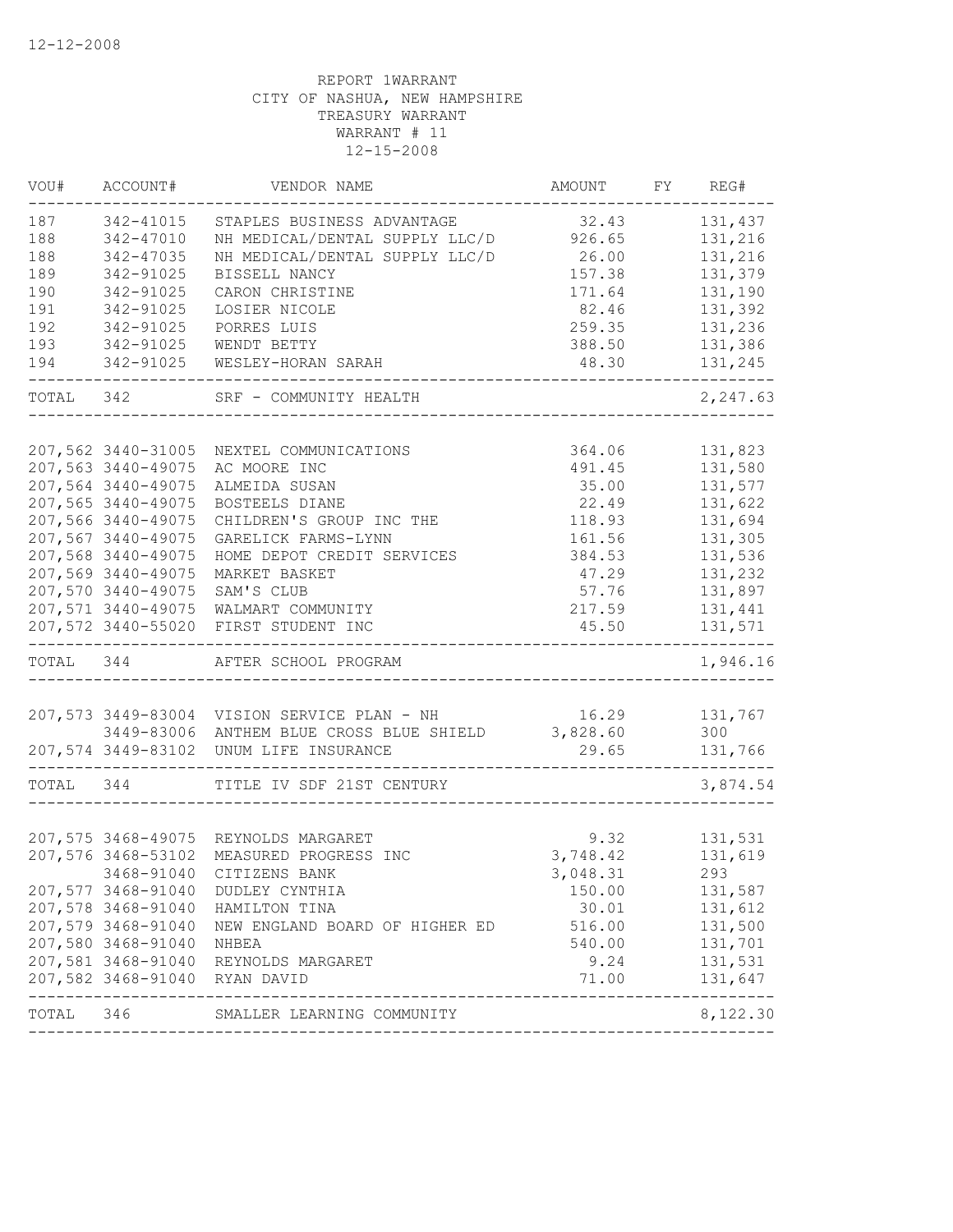| VOU#              | ACCOUNT#                                                                             | VENDOR NAME                                                                   | AMOUNT                                    | FY | REG#                                     |
|-------------------|--------------------------------------------------------------------------------------|-------------------------------------------------------------------------------|-------------------------------------------|----|------------------------------------------|
|                   | 207,583 3508-53102<br>207,584 3508-53102<br>207,585 3508-53102<br>207,586 3508-91040 | LEVIN JEFFREY<br>OSGOOD PAMELA<br>PUBLIC CONSULTING GROUP INC.<br>STOLL DEBRA | 500.00<br>1,800.00<br>6, 243.00<br>195.47 |    | 131,569<br>131,680<br>131,655<br>131,670 |
| TOTAL             | 350                                                                                  | TITLE 11A TEACHER QUALITY                                                     |                                           |    | 8,738.47                                 |
|                   |                                                                                      | 3509-83006 ANTHEM BLUE CROSS BLUE SHIELD<br>207,586 3509-91040 STOLL DEBRA    | 5,799.57<br>195.13                        |    | 300<br>131,670                           |
| TOTAL             | 350                                                                                  | TITLE 11A TEACHER QUALITY                                                     |                                           |    | 5,994.70                                 |
| 198<br>199<br>200 | 352-59020<br>$352 - 705$<br>$352 - 705$                                              | PAINTER SCOTT<br>FREDETTE DAVID<br>PHANEUF JEANNE                             | 125.36<br>110.00<br>280.00                |    | 131,769<br>131,768<br>131,347            |
| TOTAL             | 352                                                                                  | SRF - PARKS AND RECREATION                                                    |                                           |    | 515.36                                   |
|                   |                                                                                      | 207,587 3539-49075 CARTRIDGE WORLD                                            | 515.97                                    |    | 131,630                                  |
| TOTAL             | 353                                                                                  | ADULT BASIC EDUCATION                                                         |                                           |    | 515.97                                   |
|                   | 207,588 3559-49075<br>207,589 3559-83004<br>207,590 3559-91040                       | TURNER PAMELA<br>VISION SERVICE PLAN - NH<br>LUMBRA VIRGINIA                  | 70.92<br>32.58<br>42.95                   |    | 131,523<br>131,770<br>131,529            |
| TOTAL             | 355                                                                                  | TITLE IB READING 1ST FES                                                      |                                           |    | 146.45                                   |
|                   |                                                                                      | 3609-83006 ANTHEM BLUE CROSS BLUE SHIELD                                      | 1,046.50                                  |    | 300                                      |
| TOTAL             | 360                                                                                  | DROP OUT PREVENTION/ALT ED                                                    |                                           |    | 1,046.50                                 |
|                   |                                                                                      | 207,591 3657-49050 GANZ USA, LLC<br>207,592 3657-49050 STITCHES & SCREENS     | 264.14<br>3,014.00                        |    | 131,697<br>131,589                       |
| TOTAL             | 365                                                                                  | NHS - PAW SHOP                                                                |                                           |    | 3,278.14                                 |
|                   | 207,593 3658-49050<br>207,594 3658-49050                                             | GANZ USA, LLC<br>RED BRICK CLOTHING CO                                        | 285.72<br>907.00                          |    | 131,697<br>131,277                       |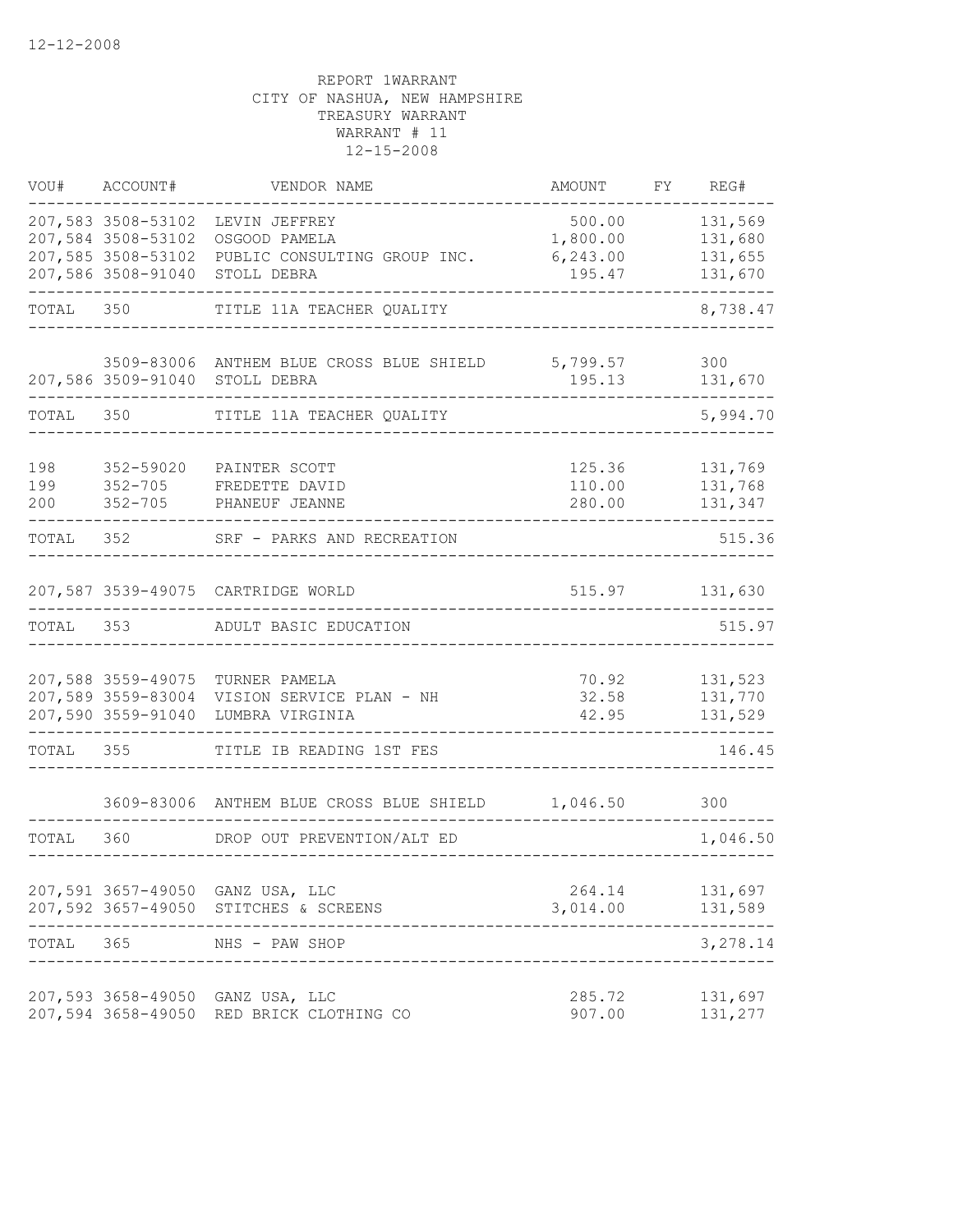|     |                     | VOU# ACCOUNT# VENDOR NAME AMOUNT FY RI                                                    | AMOUNT FY REG#   |                           |
|-----|---------------------|-------------------------------------------------------------------------------------------|------------------|---------------------------|
|     |                     | TOTAL 365 SOUTH STUDENT SHOP                                                              |                  | 1,192.72                  |
|     |                     | 202 371-53100 P & L LANDSCAPING                                                           | 2,250.00 131,406 |                           |
|     | TOTAL 371           | SRF - COMMUNITY DEVELOPMENT                                                               |                  | 2,250.00                  |
|     | ___________________ | 203 373-53025 LOAN PACKAGING LLC<br>204 373-53075 NASHUA REGIONAL PLANNING COMMI 2,250.00 |                  | 560.00 131,290<br>131,748 |
|     | TOTAL 373           | SRF - ECONOMIC DEVELOPMENT                                                                |                  | 2,810.00                  |
| 205 | 374-07040           | MUNOZ CONSTRUCTION AND LINA GO                                                            | 9,630.00         | 131,774                   |
| 206 | 374-07120           | NASHUA AREA HEALTH CENTER                                                                 | 1,218.18         | 131,385                   |
| 207 | 374-07145           | NEIGHBORHOOD HOUSING SERVICES                                                             | 3,636.36         | 131,254                   |
| 207 | 374-07188           | NEIGHBORHOOD HOUSING SERVICES                                                             | 2,298.91         | 131,254                   |
| 208 | 374-07368           | BOSS EQUIPMENT INC                                                                        | 95.00            | 131,724                   |
| 209 | 374-07600           | BC-AD PROPERTIES LLC & DAD'S A                                                            | 22,860.00        | 131,772                   |
| 210 | 374-07600           | DALTON NICOLE & IDEAL DELEADIN                                                            | 1,000.00         | 131,775                   |
| 211 | 374-07600           | SHAHEEN DAVID AND DAD'S ABATEM                                                            | 1,735.00         | 131,773                   |
| 212 | 374-07620           | BROWN DANIELLE P                                                                          | 400.00           | 131,776                   |
| 213 | 374-07620           | STONE JAMES S                                                                             | 400.00           | 131,777                   |
| 214 | 374-08235           | SPORTWORKS NORTHWEST INC                                                                  | 370.55           | 131, 417                  |
| 215 | 374-09023           | PRINT FACTORY                                                                             | 1,252.01         | 131,046                   |
| 216 | 374-09031           | LOOMIS FARGO & CO                                                                         | 160.96           | 131,177                   |
| 217 | 374-09031           | TRANSIT MANAGEMENT OF NASHUA                                                              | 158.98           | 290                       |
| 218 | 374-09031           | TRANSIT MANAGEMENT OF NASHUA                                                              | 169.76           | 307                       |
| 219 | 374-09031           | TRANSIT MANAGEMENT OF NASHUA                                                              | 163.03           | 317                       |
| 220 | 374-09054           | LISAY STEVEN E                                                                            | 188.75           | 131,208                   |
| 221 | 374-09061           | ARAMARK UNIFORM SERVICES                                                                  | 94.09            | 131,161                   |
| 222 | 374-09061           | KINNEY TOWING & TRANSPORTATION                                                            | 146.00           | 131,235                   |
| 223 | 374-09061           | NEXTEL COMMUNICATIONS                                                                     | 558.58           | 131,830                   |
| 224 | 374-09061           | OVERHEAD DOOR CO OF MANCHESTER                                                            | 162.50           | 131,338                   |
| 225 | 374-09061           | SAFETY-KLEEN SYSTEMS INC                                                                  | 77.44            | 131,103                   |
| 226 | 374-09071           | CITY OF NASHUA/TAX COLLECTOR'S                                                            | 137.76           | 131,771                   |
| 227 | 374-09073           | PETRO-CANADA AMERICA                                                                      | 319.05           | 131,418                   |
| 228 | 374-09081           | MAYNARD & LESIEUR INCORPORATED                                                            | 24.00            | 131,729                   |
| 229 | 374-09081           | MICHELIN NORTH AMERICA INC                                                                | 556.00           | 131,095                   |
| 230 | 374-09091           | CHROMATE INDUSTRIAL CORP                                                                  | 538.93           | 131,173                   |
| 231 | 374-09091           | GILLIG LLC                                                                                | 420.73           | 131,324                   |
| 232 | 374-09091           | HOME DEPOT CREDIT SERVICES                                                                | 138.36           | 131,832                   |
| 233 | 374-09091           | INTERSTATE BATTERIES OF SO NH                                                             | 202.95           | 131,640                   |
| 234 | 374-09091           | MICHELIN NORTH AMERICA INC                                                                | 298.76           | 131,095                   |
| 235 | 374-09091           | NAPA AUTO PARTS                                                                           | 498.96           | 131,353                   |
| 236 | 374-09091           | RYDER FLEET PRODUCTS.COM INC                                                              | 106.16           | 131,355                   |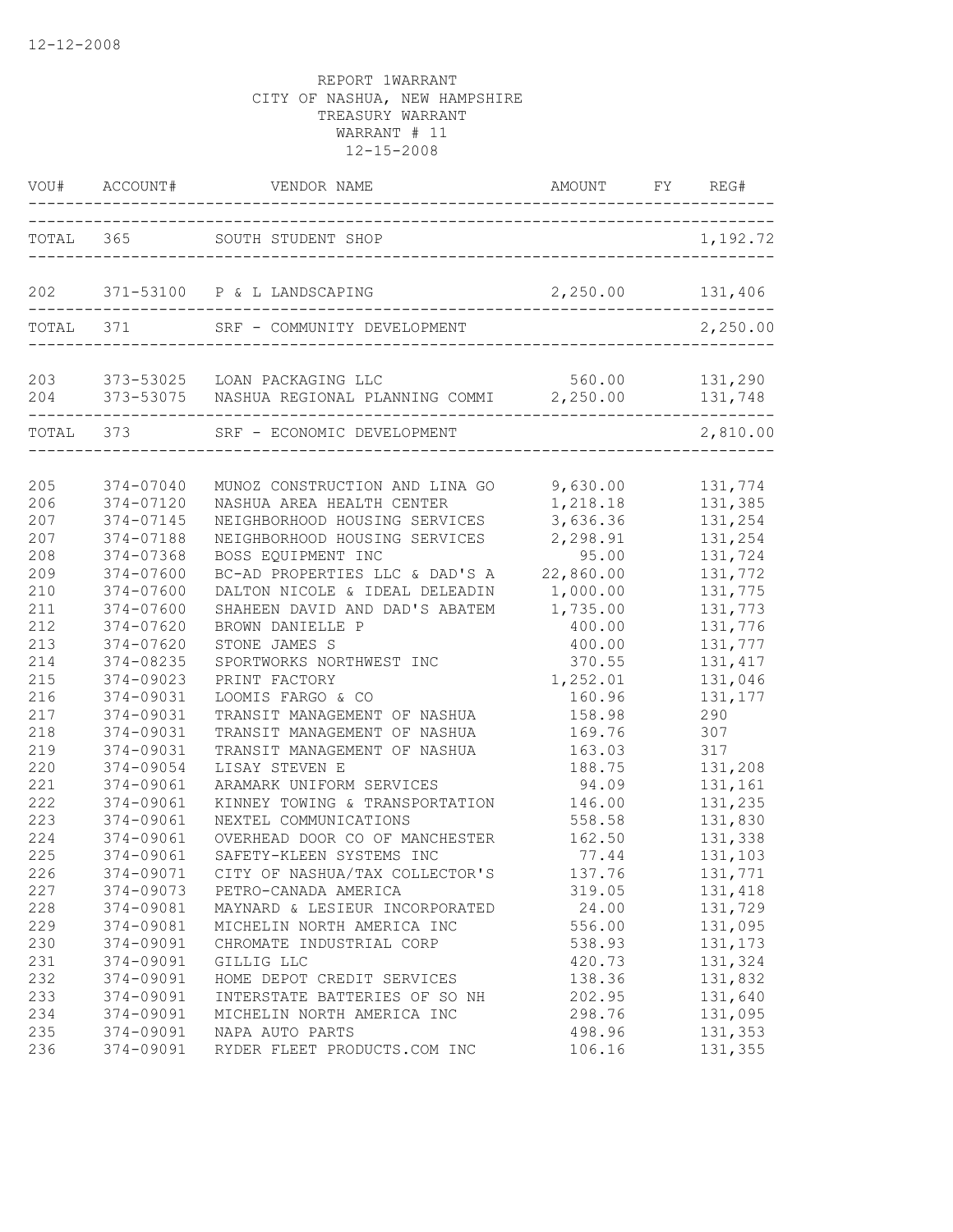| VOU#  | ACCOUNT#               | VENDOR NAME                      | AMOUNT    | FY | REG#       |
|-------|------------------------|----------------------------------|-----------|----|------------|
| 237   | 374-09091              | SANEL AUTO PARTS CO              | 71.41     |    | 131,221    |
| 238   | 374-09091              | STAPLES BUSINESS ADVANTAGE       | 110.87    |    | 131,437    |
| 239   | 374-09101              | PSNH                             | 1,320.38  |    | 131,869    |
| 240   | 374-09102              | PUBLIC SERVICE OF NH             | 731.66    |    | 131,874    |
| 241   | 374-09115              | NATIONAL GRID                    | 80.02     |    | 131,857    |
| 242   | 374-09120              | PENNICHUCK WATER                 | 90.56     |    | 131,835    |
| 242   | 374-09125              | PENNICHUCK WATER                 | 60.44     |    | 131,835    |
| 243   | 374-09133              | FAIRPOINT COMMUNICATIONS INC     | 50.00     |    | 131,863    |
| 244   | 374-09133              | NEXTEL COMMUNICATIONS            | 179.88    |    | 131,830    |
| 245   | 374-09201              | TRANSIT MANAGEMENT OF NASHUA     | 15,974.32 |    | 290        |
| 246   | 374-09201              | TRANSIT MANAGEMENT OF NASHUA     | 17,195.06 |    | 307        |
| 247   | 374-09201              | TRANSIT MANAGEMENT OF NASHUA     | 18,707.80 |    | 317        |
| 248   | 374-09209              | TRANSIT MANAGEMENT OF NASHUA     | 810.18    |    | 290        |
| 249   | 374-09209              | TRANSIT MANAGEMENT OF NASHUA     | 810.17    |    | 307        |
| 250   | 374-09209              | TRANSIT MANAGEMENT OF NASHUA     | 810.47    |    | 317        |
| 251   | 374-09211              | EDWARD JONES                     | 1,668.48  |    | 131,858    |
| 252   | 374-09221              | FIRST TRANSIT INC                | 16,650.00 |    | 131,124    |
| 253   | 374-09261              | ARAMARK UNIFORM SERVICES         | 68.16     |    | 131,161    |
| 254   | 374-09261              | GALETON GLOVES & SAFETY PRODUC   | 91.55     |    | 131,337    |
| 255   | 374-09261              | NETVERSANT                       | 1,000.00  |    | 131,478    |
| 256   | 374-09261              | P M MACKAY GROUP                 | 130.00    |    | 131,342    |
| 257   | 374-09261              | PURE WATERS OF NEW ENGLAND LLC   | 31.50     |    | 131,302    |
| 258   | 374-09261              | RED BRICK CLOTHING CO            | 97.50     |    | 131,277    |
| 259   | 374-09261              | USIS COMMERCIAL SERVICES INC     | 288.85    |    | 131,311    |
| 260   | 374-45230              | NEXTEL COMMUNICATIONS            | 50.63     |    | 131,830    |
| 261   |                        | INSTITUTE FOR ENVIRONMENTAL ED   | 1,798.00  |    | 131,398    |
| 262   | 374-59188<br>374-91025 |                                  | 42.71     |    |            |
|       |                        | CITY OF NASHUA/PETTY CASH SLIP   |           |    | 131,038    |
| TOTAL | 374                    | SRF - URBAN PROGRAMS             |           |    | 128,938.36 |
|       |                        |                                  |           |    |            |
| 263   |                        | 375-45050 PARK STREET FOUNDATION | 2,000.00  |    | 131,882    |
| 264   | 375-45050              | UNIQUE MANAGEMENT SERVICES INC   | 545.95    |    | 131,155    |
| 265   | 375-75023              | HARRY W WELLS & SON INC          | 1,498.50  |    | 131,851    |
| TOTAL | 375                    | SRF - PUBLIC LIBRARIES           |           |    | 4,044.45   |
|       |                        |                                  |           |    |            |
|       | 207,595 3769-42010     | PETTY CASH                       | 30.00     |    | 131,780    |
|       | 207,595 3769-43005     | PETTY CASH                       | 4.80      |    | 131,780    |
|       | 207,596 3769-49035     | BARNES & NOBLE INC               | 136.40    |    | 131,049    |
|       | 207,597 3769-49035     | PETTY CASH                       | 2.99      |    | 131,780    |
|       | 207,598 3769-49035     | SCHOLASTIC INCORPORATED          | 252.88    |    | 131,741    |
|       | 207,599 3769-49035     | VALERI JANET                     | 126.14    |    | 131,550    |
|       | 207,600 3769-49050     | CHISHOLM JUNE                    | 228.86    |    | 131,512    |
|       | 207,601 3769-49050     | PETTY CASH                       | 68.93     |    | 131,780    |
|       | 207,602 3769-49050     | TREND ENTERPRISES, INC.          | 13.48     |    | 131,605    |
|       | 207,603 3769-49075     | BERRY DELFINA                    | 52.57     |    | 131,555    |
|       |                        |                                  |           |    |            |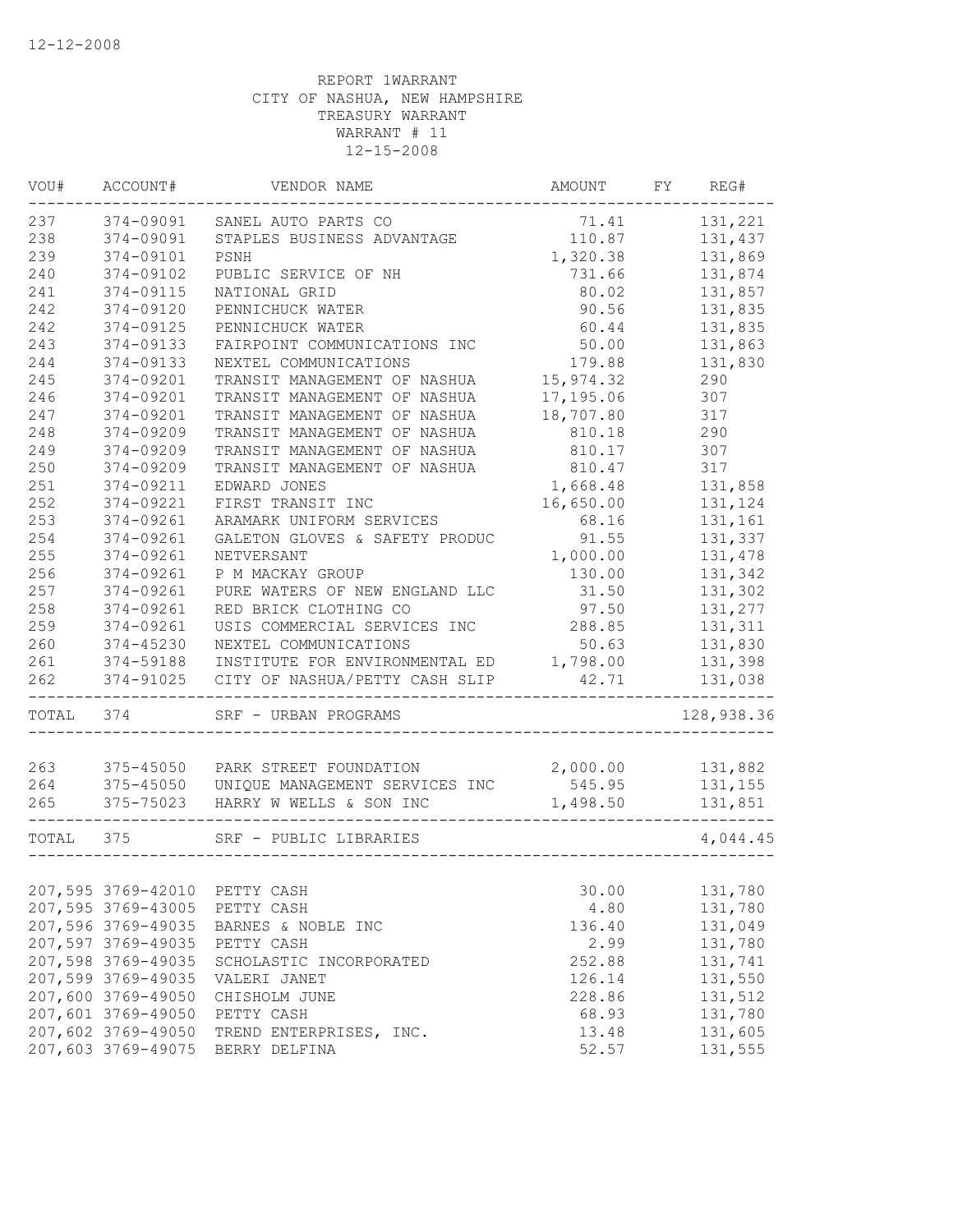| 207,604 3769-49075<br>94.50<br>131, 117<br>CRAVINGS CAFE<br>207,605 3769-53101<br>200.00<br>131,579<br>BLUNT STEVE<br>207,606 3769-53101<br>131,609<br>CHADWELL GARY<br>1,684.84<br>207,607 3769-53101<br>CROWDER LUCIE L<br>566.71<br>131, 471<br>131,650<br>207,608 3769-53101<br>SHEA DENISE C<br>900.00<br>207,609 3769-83004<br>16.29<br>131,779<br>VISION SERVICE PLAN - NH<br>3769-83006<br>3,183.32<br>300<br>ANTHEM BLUE CROSS BLUE SHIELD<br>207,610 3769-83102<br>30.40<br>131,778<br>UNUM LIFE INSURANCE<br>207,611 3769-94030<br>232.32<br>131,557<br>KEANE THERESA<br>207,612 3769-95010<br>RESOURCES FOR EDUCATORS<br>297.00<br>131,614<br>TOTAL<br>376<br>TITLE I ESEA<br>207,613 3909-53102<br>375.00<br>131,693<br>HASBROUCK TARA L<br>207,614 3909-53102<br>187.50<br>131,657<br>MANHEIM ZIMMERMAN AMY B<br>207,615 3909-53102<br>1,275.00<br>131,696<br>WOOD WILLIAM<br>207,616 3909-55035<br>131,571<br>FIRST STUDENT INC<br>671.38<br>207,617 3909-64192<br>B E F ENTERPRISES INC<br>2,976.44<br>131,673<br>207,618 3909-64192<br>NASCO<br>182.17<br>131,739<br>207,619 3909-64192<br>131,539<br>SCHOOL SPECIALTY<br>2,023.03<br>207,620 3909-91040<br>DIMARIA JENNIFER<br>247.95<br>131,637<br>207,621 3909-91040<br>131,563<br>MORIN DOROTHY<br>533.01<br>TOTAL<br>390<br>VOC ED SECONDARY PERKINS<br>207,622 3927-49050<br>5,068.05<br>131,567<br>NORTHCENTER FOODSERVICE<br>207,623 3927-53100<br>309.35<br>131,599<br>LAKES REGION LINEN INC<br>5,377.40<br>TOTAL<br>392<br>CULINARY ARTS<br>207,624 3937-49050<br>131,567<br>NORTHCENTER FOODSERVICE<br>160.25<br>207,625 3937-83004<br>16.29<br>131,782<br>VISION SERVICE PLAN - NH<br>3937-83006<br>ANTHEM BLUE CROSS BLUE SHIELD<br>1,412.32<br>300<br>207,626 3937-83102<br>UNUM LIFE INSURANCE<br>12.47<br>131,781<br>393<br>1,601.33<br>TOTAL<br>DAY CARE<br>131,501<br>207,627 3959-49075<br>84.72<br>ABILITATIONS<br>1,168.60<br>131,615<br>207,628 3959-53109<br>CARROLL CENTER FOR THE BLIND (<br>207,629 3959-64192<br>131,501<br>123.17<br>ABILITATIONS<br>207,630 3959-64192<br>61.98<br>131,067<br>THERAPRO INC<br>3959-83006<br>20,946.10<br>300<br>ANTHEM BLUE CROSS BLUE SHIELD | VOU# | ACCOUNT# | VENDOR NAME | AMOUNT | FΥ | REG#     |
|------------------------------------------------------------------------------------------------------------------------------------------------------------------------------------------------------------------------------------------------------------------------------------------------------------------------------------------------------------------------------------------------------------------------------------------------------------------------------------------------------------------------------------------------------------------------------------------------------------------------------------------------------------------------------------------------------------------------------------------------------------------------------------------------------------------------------------------------------------------------------------------------------------------------------------------------------------------------------------------------------------------------------------------------------------------------------------------------------------------------------------------------------------------------------------------------------------------------------------------------------------------------------------------------------------------------------------------------------------------------------------------------------------------------------------------------------------------------------------------------------------------------------------------------------------------------------------------------------------------------------------------------------------------------------------------------------------------------------------------------------------------------------------------------------------------------------------------------------------------------------------------------------------------------------------------------------------------------------------------------------------------------------------------------------------------------------------------------------------------------------------------------------------------------------|------|----------|-------------|--------|----|----------|
|                                                                                                                                                                                                                                                                                                                                                                                                                                                                                                                                                                                                                                                                                                                                                                                                                                                                                                                                                                                                                                                                                                                                                                                                                                                                                                                                                                                                                                                                                                                                                                                                                                                                                                                                                                                                                                                                                                                                                                                                                                                                                                                                                                              |      |          |             |        |    |          |
|                                                                                                                                                                                                                                                                                                                                                                                                                                                                                                                                                                                                                                                                                                                                                                                                                                                                                                                                                                                                                                                                                                                                                                                                                                                                                                                                                                                                                                                                                                                                                                                                                                                                                                                                                                                                                                                                                                                                                                                                                                                                                                                                                                              |      |          |             |        |    |          |
|                                                                                                                                                                                                                                                                                                                                                                                                                                                                                                                                                                                                                                                                                                                                                                                                                                                                                                                                                                                                                                                                                                                                                                                                                                                                                                                                                                                                                                                                                                                                                                                                                                                                                                                                                                                                                                                                                                                                                                                                                                                                                                                                                                              |      |          |             |        |    |          |
|                                                                                                                                                                                                                                                                                                                                                                                                                                                                                                                                                                                                                                                                                                                                                                                                                                                                                                                                                                                                                                                                                                                                                                                                                                                                                                                                                                                                                                                                                                                                                                                                                                                                                                                                                                                                                                                                                                                                                                                                                                                                                                                                                                              |      |          |             |        |    |          |
|                                                                                                                                                                                                                                                                                                                                                                                                                                                                                                                                                                                                                                                                                                                                                                                                                                                                                                                                                                                                                                                                                                                                                                                                                                                                                                                                                                                                                                                                                                                                                                                                                                                                                                                                                                                                                                                                                                                                                                                                                                                                                                                                                                              |      |          |             |        |    |          |
|                                                                                                                                                                                                                                                                                                                                                                                                                                                                                                                                                                                                                                                                                                                                                                                                                                                                                                                                                                                                                                                                                                                                                                                                                                                                                                                                                                                                                                                                                                                                                                                                                                                                                                                                                                                                                                                                                                                                                                                                                                                                                                                                                                              |      |          |             |        |    |          |
|                                                                                                                                                                                                                                                                                                                                                                                                                                                                                                                                                                                                                                                                                                                                                                                                                                                                                                                                                                                                                                                                                                                                                                                                                                                                                                                                                                                                                                                                                                                                                                                                                                                                                                                                                                                                                                                                                                                                                                                                                                                                                                                                                                              |      |          |             |        |    |          |
|                                                                                                                                                                                                                                                                                                                                                                                                                                                                                                                                                                                                                                                                                                                                                                                                                                                                                                                                                                                                                                                                                                                                                                                                                                                                                                                                                                                                                                                                                                                                                                                                                                                                                                                                                                                                                                                                                                                                                                                                                                                                                                                                                                              |      |          |             |        |    |          |
|                                                                                                                                                                                                                                                                                                                                                                                                                                                                                                                                                                                                                                                                                                                                                                                                                                                                                                                                                                                                                                                                                                                                                                                                                                                                                                                                                                                                                                                                                                                                                                                                                                                                                                                                                                                                                                                                                                                                                                                                                                                                                                                                                                              |      |          |             |        |    |          |
|                                                                                                                                                                                                                                                                                                                                                                                                                                                                                                                                                                                                                                                                                                                                                                                                                                                                                                                                                                                                                                                                                                                                                                                                                                                                                                                                                                                                                                                                                                                                                                                                                                                                                                                                                                                                                                                                                                                                                                                                                                                                                                                                                                              |      |          |             |        |    |          |
|                                                                                                                                                                                                                                                                                                                                                                                                                                                                                                                                                                                                                                                                                                                                                                                                                                                                                                                                                                                                                                                                                                                                                                                                                                                                                                                                                                                                                                                                                                                                                                                                                                                                                                                                                                                                                                                                                                                                                                                                                                                                                                                                                                              |      |          |             |        |    | 8,122.43 |
|                                                                                                                                                                                                                                                                                                                                                                                                                                                                                                                                                                                                                                                                                                                                                                                                                                                                                                                                                                                                                                                                                                                                                                                                                                                                                                                                                                                                                                                                                                                                                                                                                                                                                                                                                                                                                                                                                                                                                                                                                                                                                                                                                                              |      |          |             |        |    |          |
|                                                                                                                                                                                                                                                                                                                                                                                                                                                                                                                                                                                                                                                                                                                                                                                                                                                                                                                                                                                                                                                                                                                                                                                                                                                                                                                                                                                                                                                                                                                                                                                                                                                                                                                                                                                                                                                                                                                                                                                                                                                                                                                                                                              |      |          |             |        |    |          |
|                                                                                                                                                                                                                                                                                                                                                                                                                                                                                                                                                                                                                                                                                                                                                                                                                                                                                                                                                                                                                                                                                                                                                                                                                                                                                                                                                                                                                                                                                                                                                                                                                                                                                                                                                                                                                                                                                                                                                                                                                                                                                                                                                                              |      |          |             |        |    |          |
|                                                                                                                                                                                                                                                                                                                                                                                                                                                                                                                                                                                                                                                                                                                                                                                                                                                                                                                                                                                                                                                                                                                                                                                                                                                                                                                                                                                                                                                                                                                                                                                                                                                                                                                                                                                                                                                                                                                                                                                                                                                                                                                                                                              |      |          |             |        |    |          |
|                                                                                                                                                                                                                                                                                                                                                                                                                                                                                                                                                                                                                                                                                                                                                                                                                                                                                                                                                                                                                                                                                                                                                                                                                                                                                                                                                                                                                                                                                                                                                                                                                                                                                                                                                                                                                                                                                                                                                                                                                                                                                                                                                                              |      |          |             |        |    |          |
|                                                                                                                                                                                                                                                                                                                                                                                                                                                                                                                                                                                                                                                                                                                                                                                                                                                                                                                                                                                                                                                                                                                                                                                                                                                                                                                                                                                                                                                                                                                                                                                                                                                                                                                                                                                                                                                                                                                                                                                                                                                                                                                                                                              |      |          |             |        |    |          |
|                                                                                                                                                                                                                                                                                                                                                                                                                                                                                                                                                                                                                                                                                                                                                                                                                                                                                                                                                                                                                                                                                                                                                                                                                                                                                                                                                                                                                                                                                                                                                                                                                                                                                                                                                                                                                                                                                                                                                                                                                                                                                                                                                                              |      |          |             |        |    |          |
|                                                                                                                                                                                                                                                                                                                                                                                                                                                                                                                                                                                                                                                                                                                                                                                                                                                                                                                                                                                                                                                                                                                                                                                                                                                                                                                                                                                                                                                                                                                                                                                                                                                                                                                                                                                                                                                                                                                                                                                                                                                                                                                                                                              |      |          |             |        |    |          |
|                                                                                                                                                                                                                                                                                                                                                                                                                                                                                                                                                                                                                                                                                                                                                                                                                                                                                                                                                                                                                                                                                                                                                                                                                                                                                                                                                                                                                                                                                                                                                                                                                                                                                                                                                                                                                                                                                                                                                                                                                                                                                                                                                                              |      |          |             |        |    |          |
|                                                                                                                                                                                                                                                                                                                                                                                                                                                                                                                                                                                                                                                                                                                                                                                                                                                                                                                                                                                                                                                                                                                                                                                                                                                                                                                                                                                                                                                                                                                                                                                                                                                                                                                                                                                                                                                                                                                                                                                                                                                                                                                                                                              |      |          |             |        |    |          |
|                                                                                                                                                                                                                                                                                                                                                                                                                                                                                                                                                                                                                                                                                                                                                                                                                                                                                                                                                                                                                                                                                                                                                                                                                                                                                                                                                                                                                                                                                                                                                                                                                                                                                                                                                                                                                                                                                                                                                                                                                                                                                                                                                                              |      |          |             |        |    | 8,471.48 |
|                                                                                                                                                                                                                                                                                                                                                                                                                                                                                                                                                                                                                                                                                                                                                                                                                                                                                                                                                                                                                                                                                                                                                                                                                                                                                                                                                                                                                                                                                                                                                                                                                                                                                                                                                                                                                                                                                                                                                                                                                                                                                                                                                                              |      |          |             |        |    |          |
|                                                                                                                                                                                                                                                                                                                                                                                                                                                                                                                                                                                                                                                                                                                                                                                                                                                                                                                                                                                                                                                                                                                                                                                                                                                                                                                                                                                                                                                                                                                                                                                                                                                                                                                                                                                                                                                                                                                                                                                                                                                                                                                                                                              |      |          |             |        |    |          |
|                                                                                                                                                                                                                                                                                                                                                                                                                                                                                                                                                                                                                                                                                                                                                                                                                                                                                                                                                                                                                                                                                                                                                                                                                                                                                                                                                                                                                                                                                                                                                                                                                                                                                                                                                                                                                                                                                                                                                                                                                                                                                                                                                                              |      |          |             |        |    |          |
|                                                                                                                                                                                                                                                                                                                                                                                                                                                                                                                                                                                                                                                                                                                                                                                                                                                                                                                                                                                                                                                                                                                                                                                                                                                                                                                                                                                                                                                                                                                                                                                                                                                                                                                                                                                                                                                                                                                                                                                                                                                                                                                                                                              |      |          |             |        |    |          |
|                                                                                                                                                                                                                                                                                                                                                                                                                                                                                                                                                                                                                                                                                                                                                                                                                                                                                                                                                                                                                                                                                                                                                                                                                                                                                                                                                                                                                                                                                                                                                                                                                                                                                                                                                                                                                                                                                                                                                                                                                                                                                                                                                                              |      |          |             |        |    |          |
|                                                                                                                                                                                                                                                                                                                                                                                                                                                                                                                                                                                                                                                                                                                                                                                                                                                                                                                                                                                                                                                                                                                                                                                                                                                                                                                                                                                                                                                                                                                                                                                                                                                                                                                                                                                                                                                                                                                                                                                                                                                                                                                                                                              |      |          |             |        |    |          |
|                                                                                                                                                                                                                                                                                                                                                                                                                                                                                                                                                                                                                                                                                                                                                                                                                                                                                                                                                                                                                                                                                                                                                                                                                                                                                                                                                                                                                                                                                                                                                                                                                                                                                                                                                                                                                                                                                                                                                                                                                                                                                                                                                                              |      |          |             |        |    |          |
|                                                                                                                                                                                                                                                                                                                                                                                                                                                                                                                                                                                                                                                                                                                                                                                                                                                                                                                                                                                                                                                                                                                                                                                                                                                                                                                                                                                                                                                                                                                                                                                                                                                                                                                                                                                                                                                                                                                                                                                                                                                                                                                                                                              |      |          |             |        |    |          |
|                                                                                                                                                                                                                                                                                                                                                                                                                                                                                                                                                                                                                                                                                                                                                                                                                                                                                                                                                                                                                                                                                                                                                                                                                                                                                                                                                                                                                                                                                                                                                                                                                                                                                                                                                                                                                                                                                                                                                                                                                                                                                                                                                                              |      |          |             |        |    |          |
|                                                                                                                                                                                                                                                                                                                                                                                                                                                                                                                                                                                                                                                                                                                                                                                                                                                                                                                                                                                                                                                                                                                                                                                                                                                                                                                                                                                                                                                                                                                                                                                                                                                                                                                                                                                                                                                                                                                                                                                                                                                                                                                                                                              |      |          |             |        |    |          |
|                                                                                                                                                                                                                                                                                                                                                                                                                                                                                                                                                                                                                                                                                                                                                                                                                                                                                                                                                                                                                                                                                                                                                                                                                                                                                                                                                                                                                                                                                                                                                                                                                                                                                                                                                                                                                                                                                                                                                                                                                                                                                                                                                                              |      |          |             |        |    |          |
|                                                                                                                                                                                                                                                                                                                                                                                                                                                                                                                                                                                                                                                                                                                                                                                                                                                                                                                                                                                                                                                                                                                                                                                                                                                                                                                                                                                                                                                                                                                                                                                                                                                                                                                                                                                                                                                                                                                                                                                                                                                                                                                                                                              |      |          |             |        |    |          |
|                                                                                                                                                                                                                                                                                                                                                                                                                                                                                                                                                                                                                                                                                                                                                                                                                                                                                                                                                                                                                                                                                                                                                                                                                                                                                                                                                                                                                                                                                                                                                                                                                                                                                                                                                                                                                                                                                                                                                                                                                                                                                                                                                                              |      |          |             |        |    |          |
|                                                                                                                                                                                                                                                                                                                                                                                                                                                                                                                                                                                                                                                                                                                                                                                                                                                                                                                                                                                                                                                                                                                                                                                                                                                                                                                                                                                                                                                                                                                                                                                                                                                                                                                                                                                                                                                                                                                                                                                                                                                                                                                                                                              |      |          |             |        |    |          |
|                                                                                                                                                                                                                                                                                                                                                                                                                                                                                                                                                                                                                                                                                                                                                                                                                                                                                                                                                                                                                                                                                                                                                                                                                                                                                                                                                                                                                                                                                                                                                                                                                                                                                                                                                                                                                                                                                                                                                                                                                                                                                                                                                                              |      |          |             |        |    |          |
|                                                                                                                                                                                                                                                                                                                                                                                                                                                                                                                                                                                                                                                                                                                                                                                                                                                                                                                                                                                                                                                                                                                                                                                                                                                                                                                                                                                                                                                                                                                                                                                                                                                                                                                                                                                                                                                                                                                                                                                                                                                                                                                                                                              |      |          |             |        |    |          |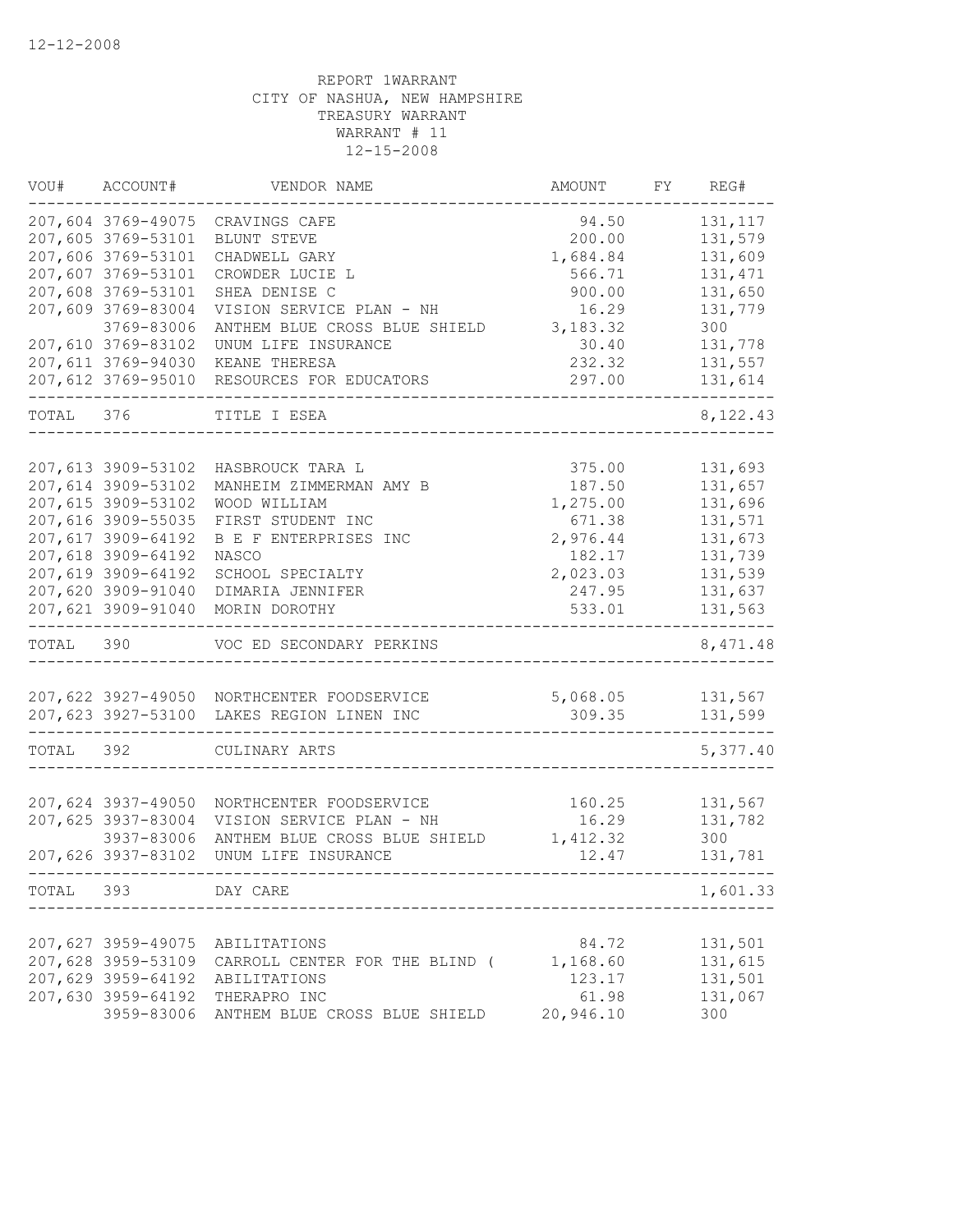| VOU#      | ACCOUNT# | VENDOR NAME        |  | AMOUNT | <b>EXECUTE</b> | REG#      |
|-----------|----------|--------------------|--|--------|----------------|-----------|
|           |          |                    |  |        |                |           |
| TOTAL 395 |          | IDEA BASIC SPEC ED |  |        |                | 22,384.57 |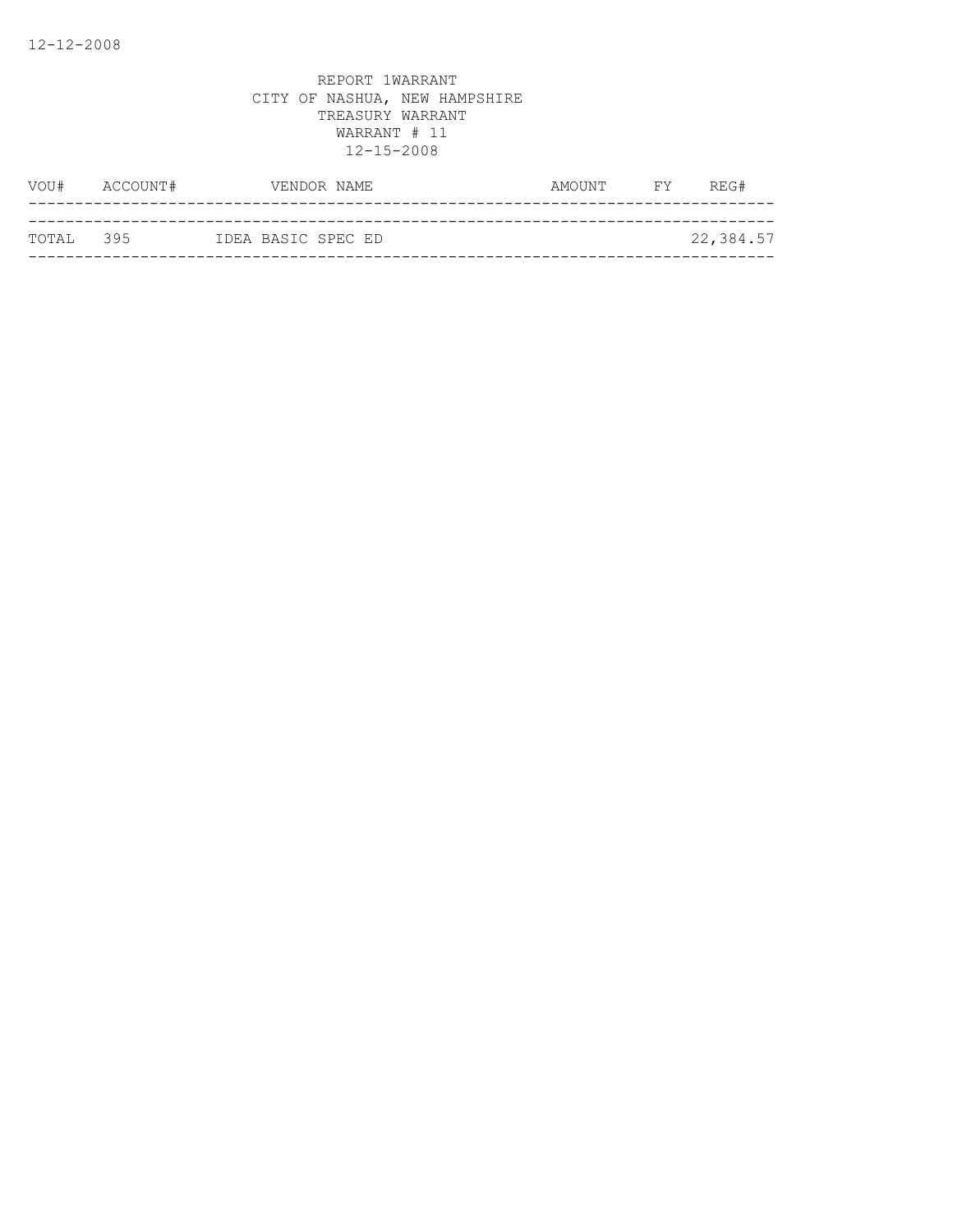|     | VOU# ACCOUNT# | VENDOR NAME                                                                                                        | AMOUNT FY REG# |                                            |
|-----|---------------|--------------------------------------------------------------------------------------------------------------------|----------------|--------------------------------------------|
|     |               | 267 412-162 HILLSBOROUGH COUNTY TREASURER 71.68 131,734                                                            |                |                                            |
|     |               | TOTAL 412-16 FINANCIAL SERVICES<br>INT & COST ON REDEMPTION                                                        |                | 71.68                                      |
| 268 |               | 412-180 LAVOIE CHRISTINE<br>269   412-180   SANTANA JOSE A<br>270   412-180   THERIAULT LAURIER<br>--------------- | 39.00          | 362.00 131,035<br>43.00 131,445<br>131,448 |
|     |               | TOTAL 412-18 FINANCIAL SERVICES<br>AUTO PERMITS                                                                    |                | 444.00                                     |
|     |               | 271 412-182 LAVOIE CHRISTINE<br>---------------------------------                                                  |                | 1.00 131,035                               |
|     |               | TOTAL 412-18 FINANCIAL SERVICES<br>MV-MAIL IN PROCESSING FEE                                                       |                | 1.00                                       |
|     |               | 271 412-202 LAVOIE CHRISTINE                                                                                       |                | 2.50 131,035                               |
|     |               | TOTAL 412-20 FINANCIAL SERVICES<br>MUNICIPAL AGENT FEES                                                            |                | 2.50                                       |
|     |               | 272 452-331 LEONID GERSHGORIN                                                                                      |                | 20.00   131,467                            |
|     |               | TOTAL 452-33 PARKS AND RECREATION<br>BASEBALL REGISTRATION FEES                                                    |                | 20.00                                      |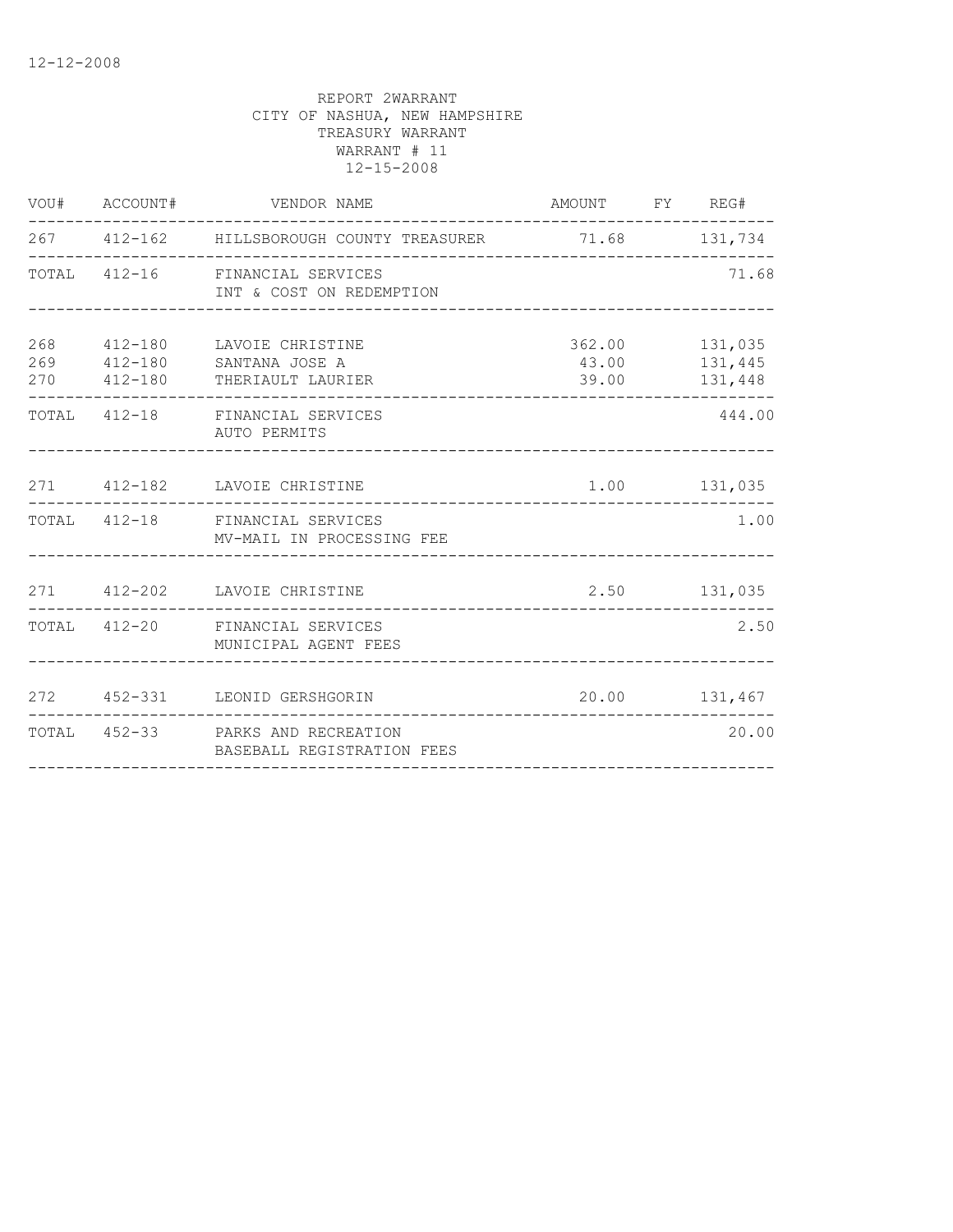| VOU#  | ACCOUNT#      | VENDOR NAME                             | AMOUNT    | FY REG#              |
|-------|---------------|-----------------------------------------|-----------|----------------------|
| 273   | 501-98029     | CITY OF NASHUA/PETTY CASH SLIP          | 75.27     | 131,038              |
| 274   | $501 - 43005$ | CLOUTIER BRENDA                         | 42.00     | 131,783              |
| 274   | 501-98015     | CLOUTIER BRENDA                         | 12.24     | 131,783              |
| 274   | 501-98029     | CLOUTIER BRENDA                         | 36.95     | 131,783              |
| 275   | 501-98029     | LOZEAU DONNALEE                         | 85.06     | 131,784              |
| 276   | 501-98015     | ROGERS PATRICIA M                       | 69.40     | 131,785              |
| 277   | 501-41015     | STAPLES BUSINESS ADVANTAGE              | 28.83     | 131,437              |
| 278   | 501-31050     | VERIZON WIRELESS                        | 65.07     | 131,883              |
| TOTAL | 501           | MAYOR'S OFFICE                          |           | 414.82               |
|       |               |                                         |           |                      |
| 279   | 502-41015     | ANCO SIGNS & STAMPS INC                 | 58.50     | 131,327              |
| 280   | 502-91015     | CITY OF NASHUA/PETTY CASH SLIP          | 97.60     | 131,038              |
| 281   | 502-51010     | HILLSBOROUGH COUNTY TREASURER           | 35.59     | 131,734              |
| 282   | $502 - 49025$ | LEXIS NEXIS MATTHEW BENDER              | 65.85     | 131,853              |
| 283   | 502-49025     | LRP PUBLICATION                         | 182.00    | 131,894              |
| 284   | 502-49025     | MATTHEW BENDER & CO INC                 | 373.55    | 131,887              |
| 285   | $502 - 41005$ | STAPLES BUSINESS ADVANTAGE              | 286.65    | 131,437              |
| 285   | 502-41015     | STAPLES BUSINESS ADVANTAGE              | 86.37     | 131,437              |
| 286   | $502 - 49025$ | WEST                                    | 87.00     | 131,855<br>$- - - -$ |
| TOTAL | 502           | LEGAL DEPARTMENT                        |           | 1,273.11             |
|       |               |                                         |           |                      |
| 287   | 505-81120     | BOYS & GIRLS CLUB OF GREATER N 4,000.00 |           | 131,105              |
| 288   | 505-81039     | HUMANE SOCIETY OF NEW ENGLAND           | 13,756.75 | 131,179              |
| 289   | 505-81018     | NASHUA CHILDREN'S HOME                  | 7,412.50  | 131,546              |
| 290   | 505-81078     | ST JOSEPH COMMUNITY SERVICES I          | 2,255.75  | 131,733              |
| TOTAL | 505           | CIVIC & COMM. ACTIVITIES                |           | 27, 425.00           |
|       |               |                                         |           |                      |
| 291   | 506-31005     | ADVANTAGE OPTICS INC                    | 344.00    | 131,401              |
| 292   | 506-31005     | BAYRING COMMUNICATIONS                  | 2,157.94  | 131,864              |
| 293   | 506-31005     | CDW GOVERNMENT INC                      | 218.00    | 131,535              |
| 294   | 506-31005     | FAIRPOINT COMMUNICATIONS INC            | 550.37    | 131,863              |
| 295   | 506-31005     | LOVERING SUE                            | 33.00     | 131,786              |
| 296   | 506-31005     | NETVERSANT                              | 2,281.60  | 131,478              |
| 297   | 506-31005     | PAETEC COMMUNICATIONS INC               | 600.00    | 131,824              |
| TOTAL | 506           | TELECOMMUNICATIONS                      |           | 6,184.91             |
|       |               |                                         |           |                      |
| 298   | 511-91005     | KANE JOSHUA                             | 58.50     | 131,464              |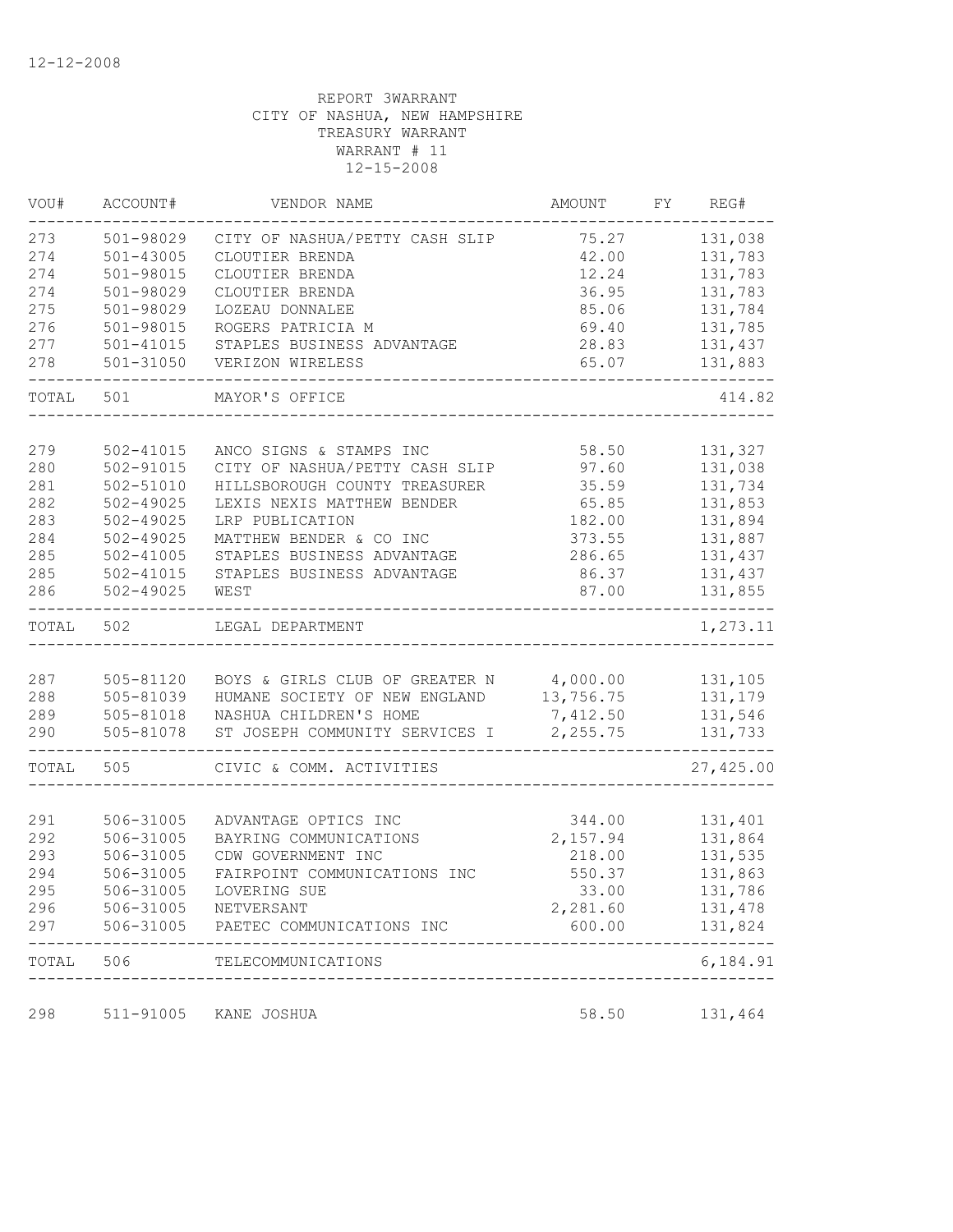|            |                        | VOU# ACCOUNT# VENDOR NAME                             | AMOUNT             | FY REG#                        |
|------------|------------------------|-------------------------------------------------------|--------------------|--------------------------------|
|            |                        | TOTAL 511 CITI-STAT (FORMERLY ADMIN SVS)              |                    | 58.50                          |
| 299        | 512-59266              | CBCINNOVIS INC                                        | 12.25              | 131,859                        |
| 300        | 512-94005              | CITY OF NASHUA/PETTY CASH SLIP                        | 38.98              | 131,038                        |
| 301        | 512-66025              | CONWAY OFFICE PRODUCTS LLC                            | 94.50              | 131,181                        |
| 302        | 512-41015              | STAPLES BUSINESS ADVANTAGE                            | 30.08              | 131,437                        |
| 302        | 512-41055              | STAPLES BUSINESS ADVANTAGE                            | 152.52             | 131,437                        |
|            | TOTAL 512              | FINANCIAL SERVICES                                    |                    | 328.33                         |
|            |                        | CITY OF NASHUA/PETTY CASH SLIP 90.00                  |                    |                                |
| 303<br>304 | 513-59115<br>513-95005 | NAGARA                                                | 150.00             | 131,038<br>131,839             |
| 305        | 513-91005              | PIECUCH PATRICIA                                      | 506.61             | 131,787                        |
| 305        | 513-94005              | PIECUCH PATRICIA                                      | 275.58             | 131,787                        |
| TOTAL 513  |                        | CITY CLERK'S OFFICE                                   |                    | 1,022.19                       |
|            |                        |                                                       |                    |                                |
| 306        | 516-95005              | NATIONAL PURCHASING INSTITUTE                         | 200.00             | 131,457                        |
| 307        | 516-94005              | SANCHEZ MARY                                          | 40.01              | 131,788                        |
| 308<br>309 | 516-41015<br>516-54016 | STAPLES BUSINESS ADVANTAGE<br>SUCCESS ADVERTISING INC | 117.49<br>1,480.61 | 131,437<br>131,165             |
|            |                        |                                                       |                    |                                |
| TOTAL      | 516                    | PURCHASING DEPARTMENT                                 |                    | 1,838.11                       |
| 310        | 517-75023              | B & S LOCKSMITH INC                                   | 165.00             | 131,282                        |
| 311        | 517-59135              | BAIN PEST CONTROL SERVICE INC                         | 75.00              | 131,740                        |
| 312        | 517-75023              | CHICK BEAULIEU, INC                                   | 245.00             | 131,427                        |
| 313        | 517-75023              | LOWE'S                                                | 70.34              | 131,856                        |
| 314        | 517-31050              | NEXTEL COMMUNICATIONS                                 | 118.13             | 131,830                        |
| 315        | 517-32005              | PSNH                                                  | 1,903.24           | 131,869                        |
| 316        | 517-64192              | TAYLOR RENTAL INC                                     | 55.89              | 131,183                        |
| 317        | 517-75015              | THE METRO GROUP INC                                   | 91.00              | 131,294                        |
| 318        | 517-49075              | UNITED SUPPLY COMPANY INC                             | 19.02              | 131,736                        |
| 319        |                        | 517-42015 W E AUBUCHON COMPANY INC                    | 26.56              | 131,079                        |
|            | ----------             | 319 517-75023 W E AUBUCHON COMPANY INC                |                    | 54.63 131,079<br>------------- |
|            |                        | TOTAL 517 BUILDING MAINT - CITY ADMIN                 |                    | 2,823.81                       |
| 320        |                        | 519-43005 CITY OF NASHUA/PETTY CASH SLIP              | 6.75               | 131,038                        |
| 320        |                        | 519-91005 CITY OF NASHUA/PETTY CASH SLIP              | 50.80              | 131,038                        |
| 321        |                        | 519-91005 GAGNE ROBERT                                | 67.27              | 131,393                        |
| 322        |                        | 519-95005 NORTHERN NEW ENGLAND                        | 216.00             | 131,466                        |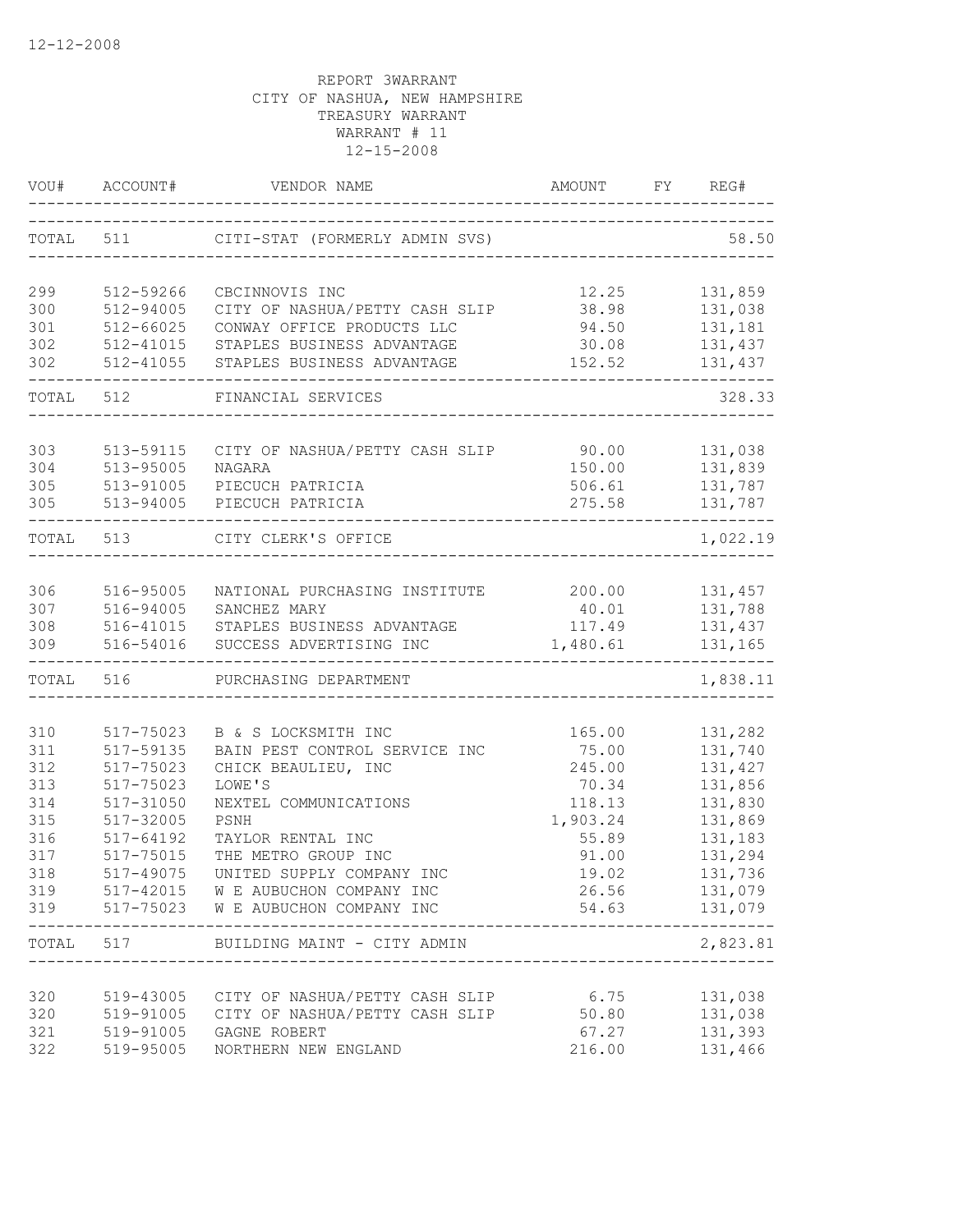|           | VOU# ACCOUNT# | VENDOR NAME                                                    | AMOUNT FY REG# | $- - - -$      |
|-----------|---------------|----------------------------------------------------------------|----------------|----------------|
|           |               | 323 519-41015 STAPLES BUSINESS ADVANTAGE                       | 81.37 131,437  |                |
|           |               | 324 519-95005 TREASURER, STATE OF NH                           | 300.00         | 131,866        |
| 325       | 519-91005     | TURGISS GARY<br>-------------------------------                | 130.46         | 131,152        |
| TOTAL 519 |               | ASSESSORS                                                      |                | 852.65         |
|           |               |                                                                |                |                |
| 326       | 522-49025     | CITY OF NASHUA/PETTY CASH SLIP                                 | 29.99          | 131,038        |
| 326       | 522-64004     | CITY OF NASHUA/PETTY CASH SLIP                                 | 97.81<br>21.84 | 131,038        |
| 326       | 522-91015     | CITY OF NASHUA/PETTY CASH SLIP                                 |                | 131,038        |
| 327       | 522-74030     | COMPUTER HUT OF N E INC                                        | 135.00         | 131,743        |
| 328       | $522 - 64045$ | DELL MARKETING LP                                              | 3,086.73       | 131,149        |
| 329       | 522-45125     | GOVCONNECTION INC                                              | 521.80         | 131,059        |
| 330       | 522-31050     | NEXTEL COMMUNICATIONS                                          |                | 236.05 131,830 |
| 331       | 522-41015     | STAPLES BUSINESS ADVANTAGE                                     | 129.16 131,437 |                |
| 332       | 522-31040     | TYRRELL KEN                                                    |                | 45.95 131,341  |
|           | TOTAL 522     | INFORMATION TECHNOLOGY<br>--------------------                 |                | 4,304.33       |
|           |               | 333 524-64045 GOVCONNECTION INC                                | 84.74 131,059  |                |
|           |               | . _ _ _ _ _ _ _ _ _ _ _ _ _ _ _ _<br>------------------------- |                |                |
|           |               | TOTAL 524 COMPUTERS - CITYWIDE                                 |                | 84.74          |
|           |               |                                                                |                |                |
| 334       | 531-78007     | ADAMSON INDUSTRIES CORP                                        | 469.90         | 131,268        |
| 335       | 531-45220     | AK THOMAS CO INC                                               | 575.00         | 131,357        |
| 336       | $531 - 46040$ | ARCHAMBAULT DANIEL                                             | 100.69         | 131,791        |
| 337       | 531-78007     | B & S LOCKSMITH INC                                            | 15.00          | 131,282        |
| 338       | 531-59100     | BAER ALEXANDRA                                                 | 434.99         | 131,241        |
| 339       | 531-78007     | BELLETETES INC                                                 | 8.08           | 131,212        |
| 340       | 531-46040     | BEN'S UNIFORMS                                                 | 2,173.98       | 131,746        |
| 340       | $531 - 46045$ | BEN'S UNIFORMS                                                 | 309.00         | 131,746        |
| 341       | 531-78007     | BEST FORD/BEST CYCLE                                           | 180.37         | 131,074        |
| 342       | 531-94005     | BOULAY MICHAEL                                                 | 73.50          | 131,792        |
| 343       | 531-46040     | BROOKS NICOLE                                                  | 49.99          | 131,795        |
| 344       | 531-78007     | CARPARTS OF NASHUA                                             | 27.42          | 131,073        |
| 345       | 531-42000     | CENTRAL PAPER PRODUCTS CO                                      | 481.26         | 131,416        |
| 346       | 531-91025     | CINELLI JOHN                                                   | 46.80          | 131,798        |
| 346       | $531 - 94005$ | CINELLI JOHN                                                   | 187.20         | 131,798        |
| 347       | 531-31025     | CINFO PETER                                                    | 45.96          | 131,789        |
| 348       | 531-59100     | D & R TOWING INC                                               | 150.00         | 131,721        |
| 349       | 531-45220     | DICTRONICS INC                                                 | 496.70         | 131,056        |
| 350       | 531-31025     | FAIRPOINT COMMUNICATIONS INC                                   | 28.99          | 131,863        |
| 351       | $531 - 46040$ | FORGIONE PETER                                                 | 164.96         | 131,802        |
| 352       | 531-94005     | GAPHARDT CLARK                                                 | 514.80         | 131,796        |
| 353       | 531-75023     | GATE CITY FENCE CO INC                                         | 325.00         | 131,186        |
| 354       | 531-66025     | GE CAPITAL INC                                                 | 1,113.28       | 131,384        |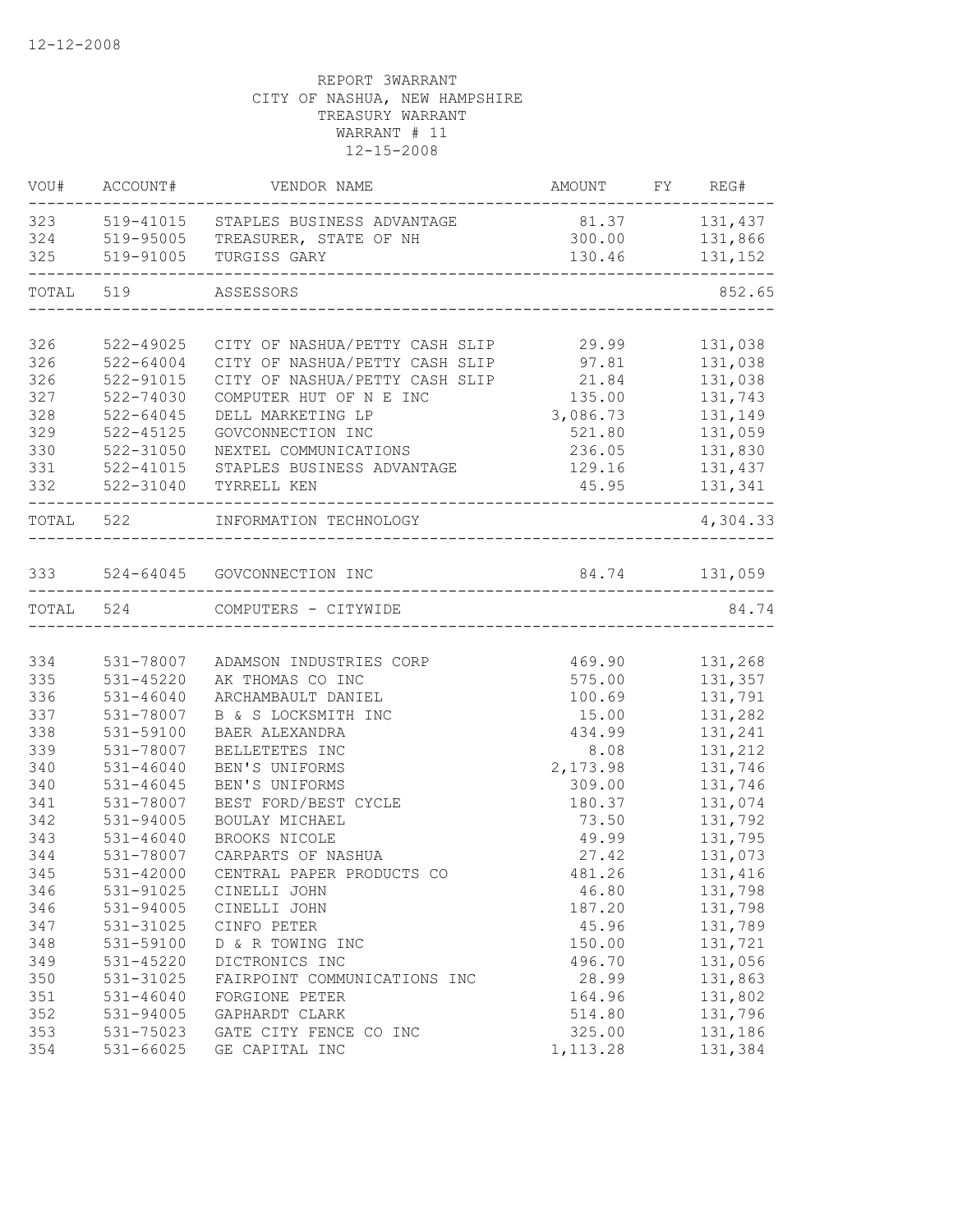| VOU#  | ACCOUNT#      | VENDOR NAME                                            | AMOUNT    | FY | REG#      |
|-------|---------------|--------------------------------------------------------|-----------|----|-----------|
| 355   |               | 531-46040 GEORGE'S APPAREL                             | 217.00    |    | 131,125   |
| 356   | 531-91025     | GILBERT CALEB                                          | 46.80     |    | 131,797   |
| 357   | 531-78065     | GOODYEAR AUTO SERVICE CENTER                           | 1,223.81  |    | 131,052   |
| 358   | $531 - 46040$ | HAMMOND CRAIG                                          | 106.79    |    | 131,801   |
| 359   | 531-53125     | HAMMOND SCOTT                                          | 250.00    |    | 131,800   |
| 360   | 531-42000     | HOME DEPOT CREDIT SERVICES                             | 153.34    |    | 131,854   |
| 360   | 531-78007     | HOME DEPOT CREDIT SERVICES                             | 17.75     |    | 131,854   |
| 361   | 531-94005     | INTERNATIONAL ASSOC OF CHIEFS                          | 1,140.00  |    | 131,862   |
| 362   | $531 - 46040$ | KARLIS ANDREW                                          | 80.00     |    | 131,793   |
| 363   | 531-91025     | LANE ANDREW                                            | 46.80     |    | 131,799   |
| 364   | 531-64080     | LIFEGUARD SYSTEMS INC                                  | 672.87    |    | 131,255   |
| 365   | 531-75023     | LIGHTEC INC                                            | 157.58    |    | 131,118   |
| 366   | 531-78007     | MAC MULKIN CHEVROLET INC                               | 273.20    |    | 131,723   |
| 366   | 531-78075     | MAC MULKIN CHEVROLET INC                               | $-146.20$ |    | 131,723   |
| 367   | $531 - 64192$ | MAC MULKIN CHERALE EQUIP<br>NASHUA OUTDOOR POWER EQUIP | 90.20     |    | 131,228   |
| 367   | 531-75023     | NASHUA OUTDOOR POWER EQUIP                             | 50.43     |    | 131,228   |
| 368   | 531-94005     | NATIONAL TACTICAL OFFICERS ASS                         | 1,050.00  |    | 131,879   |
| 369   | 531-78007     | NORTHERN FOREIGN CAR PARTS INC                         | 149.15    |    | 131,753   |
| 370   | $531 - 46040$ | OSTLER DANIEL C                                        | 68.00     |    | 131,790   |
| 371   | 531-33005     | PENNICHUCK WATER                                       | 466.96    |    | 131,835   |
| 372   | 531-41015     | PITNEY BOWES INCORPORATED                              | 86.98     |    | 131,742   |
| 373   | 531-32035     | PSNH                                                   | 22.94     |    | 131,869   |
| 374   | 531-32005     | PUBLIC SERVICE OF NH                                   | 13,518.50 |    | 131,874   |
| 374   | 531-32035     | PUBLIC SERVICE OF NH                                   | 336.17    |    | 131,874   |
| 375   | 531-94005     | RABY GEOFFREY                                          | 187.20    |    | 131,794   |
| 376   | 531-42000     | REXEL CLS                                              | 58.58     |    | 131,645   |
| 377   | 531-46040     | RILEY'S SPORT SHOP INC                                 | 55.50     |    | 131,062   |
| 378   | 531-78007     | RMJ CORP                                               | 237.00    |    | 131,184   |
| 379   | 531-78007     | ROBBINS AUTO PARTS INC                                 | 351.74    |    | 131,252   |
| 380   | 531-69025     | SNAP ON TOOLS                                          | 198.45    |    | 131,106   |
| 381   | 531-41005     | STAPLES BUSINESS ADVANTAGE                             | 348.68    |    | 131,437   |
| 381   | 531-41015     | STAPLES BUSINESS ADVANTAGE                             | 728.85    |    | 131,437   |
| 382   | 531-41015     | STATIONERS INC                                         | 132.18    |    | 131,340   |
| 383   | 531-64080     | TACTICAL TAILOR INC                                    | 212.25    |    | 131,397   |
| 384   | 531-75130     | THE METRO GROUP INC                                    | 132.00    |    | 131,294   |
| 385   | 531-59100     | TILDEN AUTOMOTIVE & TRUCK CTRS                         | 75.00     |    | 131,291   |
| 386   | 531-45920     | TIMEMED LABELING SYSTEMS INC                           | 686.25    |    | 131,086   |
| 387   | 531-78007     | TOWERS MOTOR PARTS CORP                                | 123.31    |    | 131,358   |
| 388   | 531-94005     | TREASURER STATE OF NH                                  | 100.00    |    | 131,878   |
| 389   | 531-43005     | UNITED PARCEL SERVICE                                  | 10.06     |    | 131,888   |
| 390   | 531-31040     | VERIZON WIRELESS                                       | 601.77    |    | 131,883   |
| TOTAL | 531           | POLICE DEPARTMENT                                      |           |    | 32,290.76 |
| 391   | 532-45175     | AIRGAS EAST                                            | 212.40    |    | 131,886   |
| 392   | 532-79040     | BATTERIES PLUS                                         | 239.94    |    | 131,389   |
| 393   | 532-78095     | BEARINGS SPECIALTY CO INC                              | 66.00     |    | 131,383   |
|       |               |                                                        |           |    |           |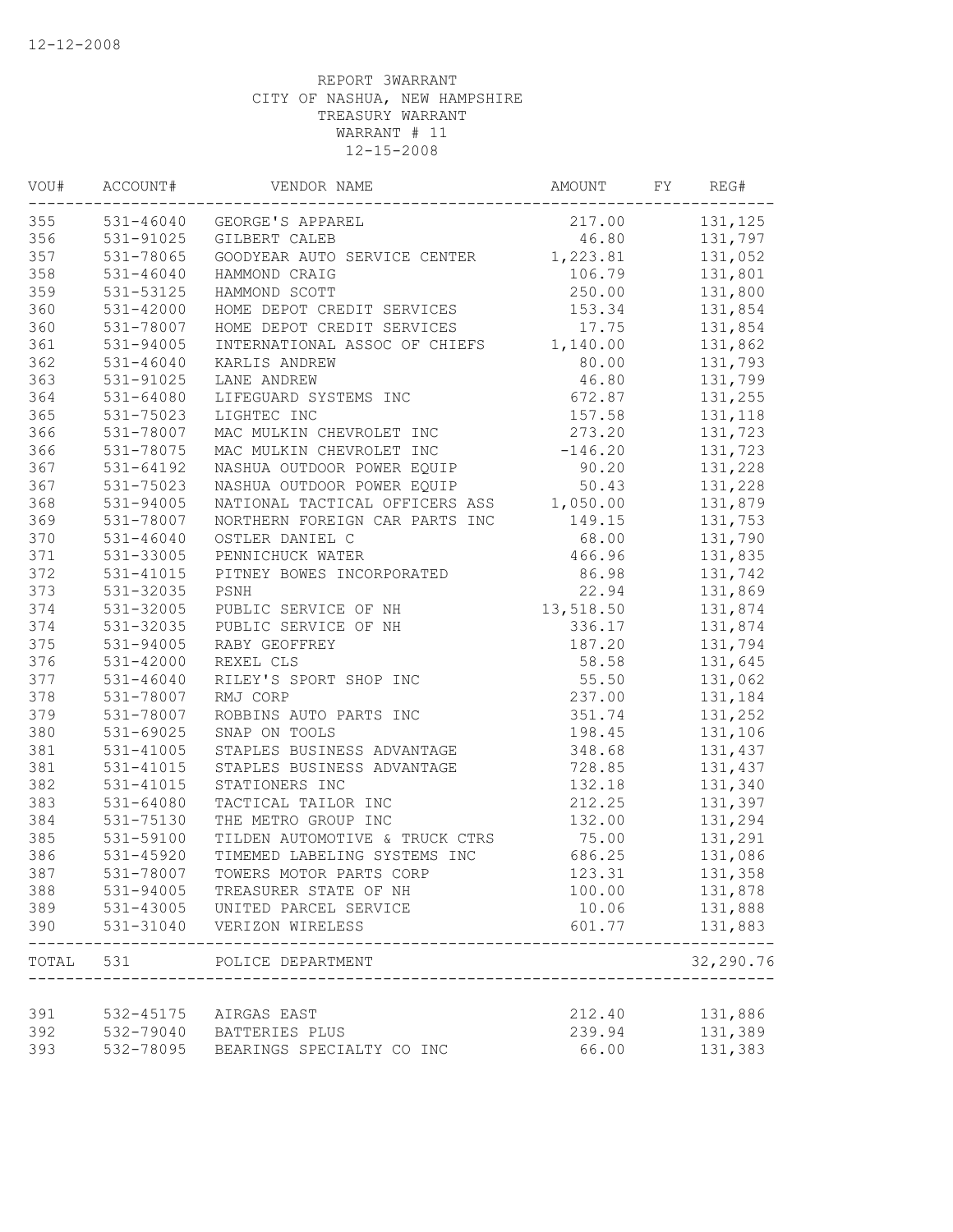| 394<br>532-69025 BELLETETES INC<br>50.37<br>395<br>532-75023<br>2,695.00<br>BUXTON CONCRETE LLC<br>396<br>532-78100<br>C & M DISTRIBUTING CO<br>130.00<br>397<br>532-75180<br>CHICK BEAULIEU, INC<br>150.00<br>398<br>240.00<br>532-75023<br>CORRIVEAU PAINTING & CONTRACTI<br>399<br>532-78020<br>27.00<br>CUMMINS NORTHEAST INC<br>399<br>532-78100<br>CUMMINS NORTHEAST INC<br>7.16<br>400<br>532-75100<br>224.00<br>FIMBEL PAUNET CORP<br>FIREMATIC SUPPLY CO INC<br>401<br>1,037.00<br>532-64094<br>402<br>532-75023<br>85.42<br>HOME DEPOT CREDIT SERVICES<br>403<br>532-59135<br>J P PEST SERVICES<br>170.00<br>404<br>532-73005<br>J R ELECTRIC & REPAIRS<br>160.00<br>405<br>532-78007<br>JACK YOUNG COMPANY, INC<br>245.16<br>406<br>532-75050<br>JUST ASK JOE YARD MAINTENANCE<br>335.00<br>407<br>532-78080<br>LIBERTY INTN'L TRUCKS OF NH LL<br>215.34<br>408<br>532-64192<br>LW BILLS/ALARM ENGINEERING<br>317.60<br>409<br>532-44005<br>80.20<br>LYNN CARD COMPANY<br>410<br>211.15<br>532-75105<br>M & M ELECTRICAL SUPPLY CO INC<br>411<br>532-78065<br>3,078.48<br>MAYNARD & LESIEUR INCORPORATED<br>412<br>532-78075<br>MIKE'S CUSTOM KANVAS<br>50.00<br>413<br>532-78100<br>MINUTEMAN TRUCKS INC<br>1,298.61<br>414<br>532-34015<br>NATIONAL GRID<br>751.49<br>415<br>532-42005<br>NEW ENGLAND PAPER & SUPPLY<br>489.37<br>415<br>128.02<br>532-42010<br>NEW ENGLAND PAPER & SUPPLY<br>415<br>532-42020<br>NEW ENGLAND PAPER & SUPPLY<br>304.72<br>416<br>532-94005<br>40.00<br>NEW HAMPSHIRE BUILDING OFFICIA<br>417<br>383.44<br>532-31040<br>NEXTEL COMMUNICATIONS | 131,212<br>131,293<br>131,578<br>131,427<br>131,167<br>131,371<br>131,371 |
|-------------------------------------------------------------------------------------------------------------------------------------------------------------------------------------------------------------------------------------------------------------------------------------------------------------------------------------------------------------------------------------------------------------------------------------------------------------------------------------------------------------------------------------------------------------------------------------------------------------------------------------------------------------------------------------------------------------------------------------------------------------------------------------------------------------------------------------------------------------------------------------------------------------------------------------------------------------------------------------------------------------------------------------------------------------------------------------------------------------------------------------------------------------------------------------------------------------------------------------------------------------------------------------------------------------------------------------------------------------------------------------------------------------------------------------------------------------------------------------------------------------------------------------------------------------------------------------------|---------------------------------------------------------------------------|
|                                                                                                                                                                                                                                                                                                                                                                                                                                                                                                                                                                                                                                                                                                                                                                                                                                                                                                                                                                                                                                                                                                                                                                                                                                                                                                                                                                                                                                                                                                                                                                                           |                                                                           |
|                                                                                                                                                                                                                                                                                                                                                                                                                                                                                                                                                                                                                                                                                                                                                                                                                                                                                                                                                                                                                                                                                                                                                                                                                                                                                                                                                                                                                                                                                                                                                                                           |                                                                           |
|                                                                                                                                                                                                                                                                                                                                                                                                                                                                                                                                                                                                                                                                                                                                                                                                                                                                                                                                                                                                                                                                                                                                                                                                                                                                                                                                                                                                                                                                                                                                                                                           |                                                                           |
|                                                                                                                                                                                                                                                                                                                                                                                                                                                                                                                                                                                                                                                                                                                                                                                                                                                                                                                                                                                                                                                                                                                                                                                                                                                                                                                                                                                                                                                                                                                                                                                           |                                                                           |
|                                                                                                                                                                                                                                                                                                                                                                                                                                                                                                                                                                                                                                                                                                                                                                                                                                                                                                                                                                                                                                                                                                                                                                                                                                                                                                                                                                                                                                                                                                                                                                                           |                                                                           |
|                                                                                                                                                                                                                                                                                                                                                                                                                                                                                                                                                                                                                                                                                                                                                                                                                                                                                                                                                                                                                                                                                                                                                                                                                                                                                                                                                                                                                                                                                                                                                                                           |                                                                           |
|                                                                                                                                                                                                                                                                                                                                                                                                                                                                                                                                                                                                                                                                                                                                                                                                                                                                                                                                                                                                                                                                                                                                                                                                                                                                                                                                                                                                                                                                                                                                                                                           |                                                                           |
|                                                                                                                                                                                                                                                                                                                                                                                                                                                                                                                                                                                                                                                                                                                                                                                                                                                                                                                                                                                                                                                                                                                                                                                                                                                                                                                                                                                                                                                                                                                                                                                           | 131,369                                                                   |
|                                                                                                                                                                                                                                                                                                                                                                                                                                                                                                                                                                                                                                                                                                                                                                                                                                                                                                                                                                                                                                                                                                                                                                                                                                                                                                                                                                                                                                                                                                                                                                                           | 131,234                                                                   |
|                                                                                                                                                                                                                                                                                                                                                                                                                                                                                                                                                                                                                                                                                                                                                                                                                                                                                                                                                                                                                                                                                                                                                                                                                                                                                                                                                                                                                                                                                                                                                                                           | 131,832                                                                   |
|                                                                                                                                                                                                                                                                                                                                                                                                                                                                                                                                                                                                                                                                                                                                                                                                                                                                                                                                                                                                                                                                                                                                                                                                                                                                                                                                                                                                                                                                                                                                                                                           | 131,272                                                                   |
|                                                                                                                                                                                                                                                                                                                                                                                                                                                                                                                                                                                                                                                                                                                                                                                                                                                                                                                                                                                                                                                                                                                                                                                                                                                                                                                                                                                                                                                                                                                                                                                           | 131,396                                                                   |
|                                                                                                                                                                                                                                                                                                                                                                                                                                                                                                                                                                                                                                                                                                                                                                                                                                                                                                                                                                                                                                                                                                                                                                                                                                                                                                                                                                                                                                                                                                                                                                                           | 131,405                                                                   |
|                                                                                                                                                                                                                                                                                                                                                                                                                                                                                                                                                                                                                                                                                                                                                                                                                                                                                                                                                                                                                                                                                                                                                                                                                                                                                                                                                                                                                                                                                                                                                                                           | 131,486                                                                   |
|                                                                                                                                                                                                                                                                                                                                                                                                                                                                                                                                                                                                                                                                                                                                                                                                                                                                                                                                                                                                                                                                                                                                                                                                                                                                                                                                                                                                                                                                                                                                                                                           | 131,726                                                                   |
|                                                                                                                                                                                                                                                                                                                                                                                                                                                                                                                                                                                                                                                                                                                                                                                                                                                                                                                                                                                                                                                                                                                                                                                                                                                                                                                                                                                                                                                                                                                                                                                           | 131,237                                                                   |
|                                                                                                                                                                                                                                                                                                                                                                                                                                                                                                                                                                                                                                                                                                                                                                                                                                                                                                                                                                                                                                                                                                                                                                                                                                                                                                                                                                                                                                                                                                                                                                                           | 131,200                                                                   |
|                                                                                                                                                                                                                                                                                                                                                                                                                                                                                                                                                                                                                                                                                                                                                                                                                                                                                                                                                                                                                                                                                                                                                                                                                                                                                                                                                                                                                                                                                                                                                                                           | 131,719                                                                   |
|                                                                                                                                                                                                                                                                                                                                                                                                                                                                                                                                                                                                                                                                                                                                                                                                                                                                                                                                                                                                                                                                                                                                                                                                                                                                                                                                                                                                                                                                                                                                                                                           | 131,729                                                                   |
|                                                                                                                                                                                                                                                                                                                                                                                                                                                                                                                                                                                                                                                                                                                                                                                                                                                                                                                                                                                                                                                                                                                                                                                                                                                                                                                                                                                                                                                                                                                                                                                           | 131,076                                                                   |
|                                                                                                                                                                                                                                                                                                                                                                                                                                                                                                                                                                                                                                                                                                                                                                                                                                                                                                                                                                                                                                                                                                                                                                                                                                                                                                                                                                                                                                                                                                                                                                                           | 131,271                                                                   |
|                                                                                                                                                                                                                                                                                                                                                                                                                                                                                                                                                                                                                                                                                                                                                                                                                                                                                                                                                                                                                                                                                                                                                                                                                                                                                                                                                                                                                                                                                                                                                                                           | 131,857                                                                   |
|                                                                                                                                                                                                                                                                                                                                                                                                                                                                                                                                                                                                                                                                                                                                                                                                                                                                                                                                                                                                                                                                                                                                                                                                                                                                                                                                                                                                                                                                                                                                                                                           | 131,246                                                                   |
|                                                                                                                                                                                                                                                                                                                                                                                                                                                                                                                                                                                                                                                                                                                                                                                                                                                                                                                                                                                                                                                                                                                                                                                                                                                                                                                                                                                                                                                                                                                                                                                           | 131,246                                                                   |
|                                                                                                                                                                                                                                                                                                                                                                                                                                                                                                                                                                                                                                                                                                                                                                                                                                                                                                                                                                                                                                                                                                                                                                                                                                                                                                                                                                                                                                                                                                                                                                                           | 131,246                                                                   |
|                                                                                                                                                                                                                                                                                                                                                                                                                                                                                                                                                                                                                                                                                                                                                                                                                                                                                                                                                                                                                                                                                                                                                                                                                                                                                                                                                                                                                                                                                                                                                                                           | 131,884                                                                   |
|                                                                                                                                                                                                                                                                                                                                                                                                                                                                                                                                                                                                                                                                                                                                                                                                                                                                                                                                                                                                                                                                                                                                                                                                                                                                                                                                                                                                                                                                                                                                                                                           | 131,830                                                                   |
| 418<br>532-33005<br>475.66<br>PENNICHUCK WATER                                                                                                                                                                                                                                                                                                                                                                                                                                                                                                                                                                                                                                                                                                                                                                                                                                                                                                                                                                                                                                                                                                                                                                                                                                                                                                                                                                                                                                                                                                                                            | 131,835                                                                   |
| 419<br>532-75902<br>PERAULT THOMAS<br>50.00                                                                                                                                                                                                                                                                                                                                                                                                                                                                                                                                                                                                                                                                                                                                                                                                                                                                                                                                                                                                                                                                                                                                                                                                                                                                                                                                                                                                                                                                                                                                               | 131,381                                                                   |
| 420<br>532-64165<br>856.60<br>PRO CONTROLS INC                                                                                                                                                                                                                                                                                                                                                                                                                                                                                                                                                                                                                                                                                                                                                                                                                                                                                                                                                                                                                                                                                                                                                                                                                                                                                                                                                                                                                                                                                                                                            | 131,303                                                                   |
| 421<br>532-32005<br>PSNH<br>3,629.27                                                                                                                                                                                                                                                                                                                                                                                                                                                                                                                                                                                                                                                                                                                                                                                                                                                                                                                                                                                                                                                                                                                                                                                                                                                                                                                                                                                                                                                                                                                                                      | 131,869                                                                   |
| 422<br>532-78100<br>REXEL CLS<br>112.21                                                                                                                                                                                                                                                                                                                                                                                                                                                                                                                                                                                                                                                                                                                                                                                                                                                                                                                                                                                                                                                                                                                                                                                                                                                                                                                                                                                                                                                                                                                                                   | 131,645                                                                   |
| 422<br>532-79045<br>REXEL CLS<br>27.47                                                                                                                                                                                                                                                                                                                                                                                                                                                                                                                                                                                                                                                                                                                                                                                                                                                                                                                                                                                                                                                                                                                                                                                                                                                                                                                                                                                                                                                                                                                                                    | 131,645                                                                   |
| 423<br>532-78007<br>SANEL AUTO PARTS CO<br>203.53                                                                                                                                                                                                                                                                                                                                                                                                                                                                                                                                                                                                                                                                                                                                                                                                                                                                                                                                                                                                                                                                                                                                                                                                                                                                                                                                                                                                                                                                                                                                         | 131,221                                                                   |
| 423<br>532-78100<br>SANEL AUTO PARTS CO<br>39.16                                                                                                                                                                                                                                                                                                                                                                                                                                                                                                                                                                                                                                                                                                                                                                                                                                                                                                                                                                                                                                                                                                                                                                                                                                                                                                                                                                                                                                                                                                                                          | 131,221                                                                   |
| 424<br>532-69035<br>SNAP ON TOOLS<br>138.55                                                                                                                                                                                                                                                                                                                                                                                                                                                                                                                                                                                                                                                                                                                                                                                                                                                                                                                                                                                                                                                                                                                                                                                                                                                                                                                                                                                                                                                                                                                                               | 131,106                                                                   |
| 425<br>532-41015<br>STAPLES BUSINESS ADVANTAGE<br>585.15                                                                                                                                                                                                                                                                                                                                                                                                                                                                                                                                                                                                                                                                                                                                                                                                                                                                                                                                                                                                                                                                                                                                                                                                                                                                                                                                                                                                                                                                                                                                  | 131,437                                                                   |
| 425<br>532-45125<br>STAPLES BUSINESS ADVANTAGE<br>493.12                                                                                                                                                                                                                                                                                                                                                                                                                                                                                                                                                                                                                                                                                                                                                                                                                                                                                                                                                                                                                                                                                                                                                                                                                                                                                                                                                                                                                                                                                                                                  | 131,437                                                                   |
| 425<br>532-62025<br>540.92<br>STAPLES BUSINESS ADVANTAGE                                                                                                                                                                                                                                                                                                                                                                                                                                                                                                                                                                                                                                                                                                                                                                                                                                                                                                                                                                                                                                                                                                                                                                                                                                                                                                                                                                                                                                                                                                                                  | 131,437                                                                   |
| 426<br>532-78085<br>WILLARDS AUTO RADIATOR SHOP<br>170.00                                                                                                                                                                                                                                                                                                                                                                                                                                                                                                                                                                                                                                                                                                                                                                                                                                                                                                                                                                                                                                                                                                                                                                                                                                                                                                                                                                                                                                                                                                                                 | 131,745                                                                   |
| 427<br>532-78080<br>61.94<br>YANKEE TRUCKS                                                                                                                                                                                                                                                                                                                                                                                                                                                                                                                                                                                                                                                                                                                                                                                                                                                                                                                                                                                                                                                                                                                                                                                                                                                                                                                                                                                                                                                                                                                                                | 131,089                                                                   |
| TOTAL 532<br>FIRE DEPARTMENT<br>----------------------                                                                                                                                                                                                                                                                                                                                                                                                                                                                                                                                                                                                                                                                                                                                                                                                                                                                                                                                                                                                                                                                                                                                                                                                                                                                                                                                                                                                                                                                                                                                    | . – – – – – -<br>20,806.45                                                |
| 428<br>533-33010<br>177,754.82<br>131,835<br>PENNICHUCK WATER                                                                                                                                                                                                                                                                                                                                                                                                                                                                                                                                                                                                                                                                                                                                                                                                                                                                                                                                                                                                                                                                                                                                                                                                                                                                                                                                                                                                                                                                                                                             |                                                                           |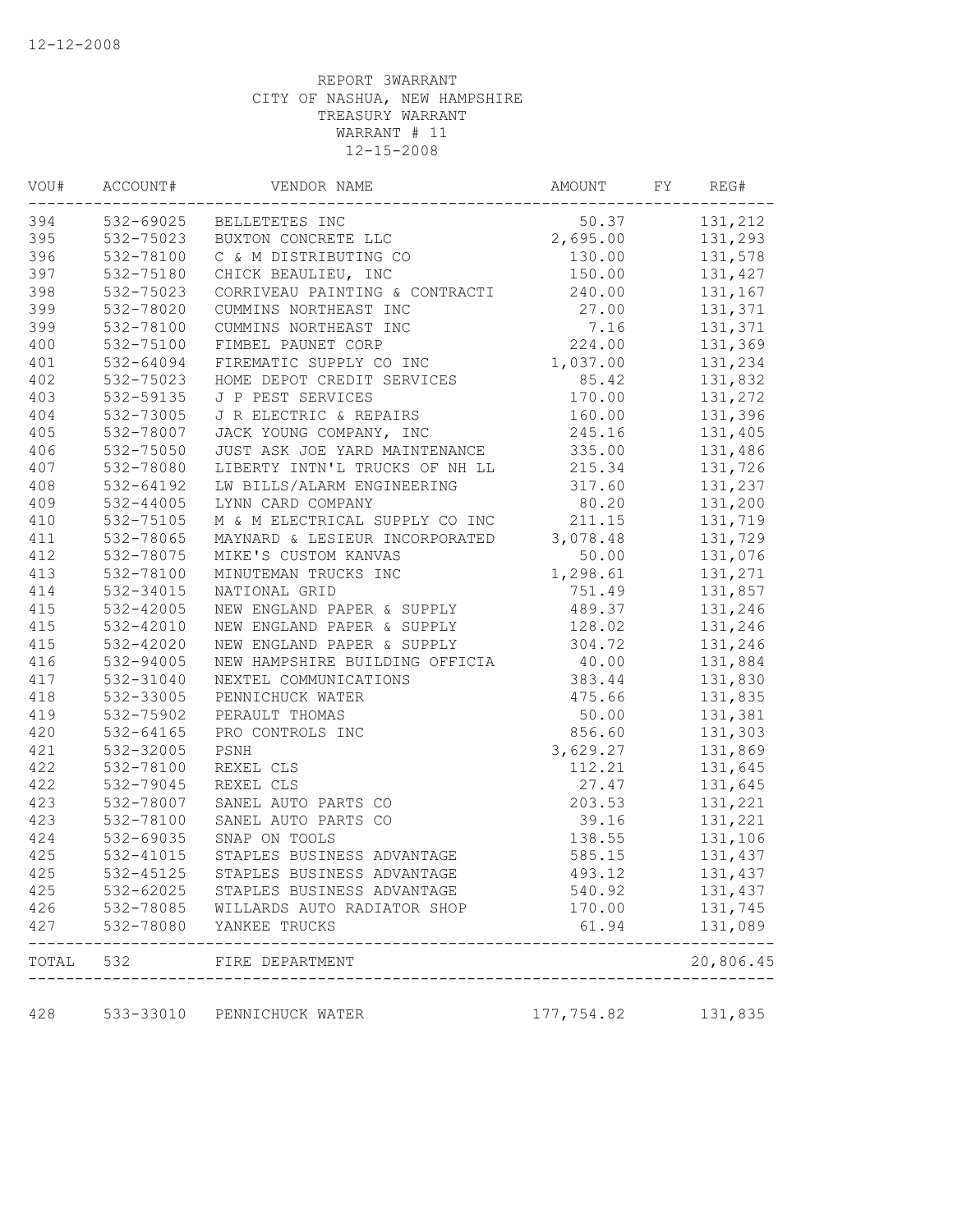|                                                             |                                                                                                                   | VOU# ACCOUNT# VENDOR NAME                                                                                                                                                                                                                    |                                                                         | AMOUNT FY REG#                                                                                  |
|-------------------------------------------------------------|-------------------------------------------------------------------------------------------------------------------|----------------------------------------------------------------------------------------------------------------------------------------------------------------------------------------------------------------------------------------------|-------------------------------------------------------------------------|-------------------------------------------------------------------------------------------------|
|                                                             |                                                                                                                   | TOTAL 533 WATER SUPPLY (PUBLIC HYDRANTS) 177,754.82                                                                                                                                                                                          |                                                                         |                                                                                                 |
| 430                                                         | 429 534-32020 PSNH                                                                                                | 534-32020 PUBLIC SERVICE OF NH                                                                                                                                                                                                               |                                                                         | 76.39 131,869<br>57, 901.21 131, 874                                                            |
|                                                             | TOTAL 534                                                                                                         | STREET LIGHTING                                                                                                                                                                                                                              |                                                                         | 57,977.60                                                                                       |
| 431                                                         |                                                                                                                   | 535-81023 NEXTEL COMMUNICATIONS                                                                                                                                                                                                              |                                                                         | 280.79 131,830                                                                                  |
|                                                             |                                                                                                                   | TOTAL 535 EMERGENCY MANAGEMENT                                                                                                                                                                                                               | _____________                                                           | 280.79                                                                                          |
| 432<br>433<br>434<br>435<br>435                             | 536-95000<br>536-49075<br>536-64040<br>536-64255<br>536-74150<br>------------------------                         | APCO INTERNATIONAL INC<br>GHA TECHNOLOGIES INC<br>GOVCONNECTION INC<br>MOTOROLA<br>MOTOROLA                                                                                                                                                  | 253.00<br>248.00<br>254.27<br>2,749.60<br>1,620.00                      | 131,885<br>131,171<br>131,059<br>131,150<br>131,150<br>---------------                          |
|                                                             |                                                                                                                   | TOTAL 536 CITYWIDE COMMUNICATIONS                                                                                                                                                                                                            |                                                                         | 5, 124.87                                                                                       |
|                                                             |                                                                                                                   | 436 541-34005 SHATTUCK MALONE OIL CO                                                                                                                                                                                                         |                                                                         | 826.79 131,821                                                                                  |
|                                                             | TOTAL 541                                                                                                         | COMMUNITY SERVICES DIVISION                                                                                                                                                                                                                  |                                                                         | 826.79                                                                                          |
| 437<br>438<br>439<br>440<br>441<br>442<br>443<br>444<br>445 | 542-91005<br>542-91005<br>542-91005<br>542-47015<br>542-31050<br>542-94005<br>542-41015<br>542-91005<br>542-91005 | CARON CHRISTINE<br>COTE JOAN<br>FELICIANO SANDRA<br>GLAXOSMITHKLINE PHARMACEUTICAL 3,075.00<br>NEXTEL COMMUNICATIONS<br>PORRES LUIS<br>STAPLES BUSINESS ADVANTAGE<br>WENDT BETTY<br>WESLEY-HORAN SARAH<br>---------------------------------- | 63.27<br>89.53<br>26.74<br>32.37<br>138.55<br>169.98<br>21.65<br>104.21 | 131,190<br>131,230<br>131,053<br>131,104<br>131,830<br>131,236<br>131,437<br>131,386<br>131,245 |
|                                                             | TOTAL 542                                                                                                         | COMMUNITY HEALTH                                                                                                                                                                                                                             |                                                                         | 3,721.30                                                                                        |
| 446<br>447<br>448<br>449                                    | 543-49075<br>543-49070<br>543-31050<br>543-94005                                                                  | ALUKONIS LINDA<br>LAB SAFETY SUPPLY INC<br>NEXTEL COMMUNICATIONS<br>PEEK HEIDI                                                                                                                                                               | 61.05<br>603.50<br>44.45<br>45.00                                       | 131,803<br>131,096<br>131,830<br>131,142                                                        |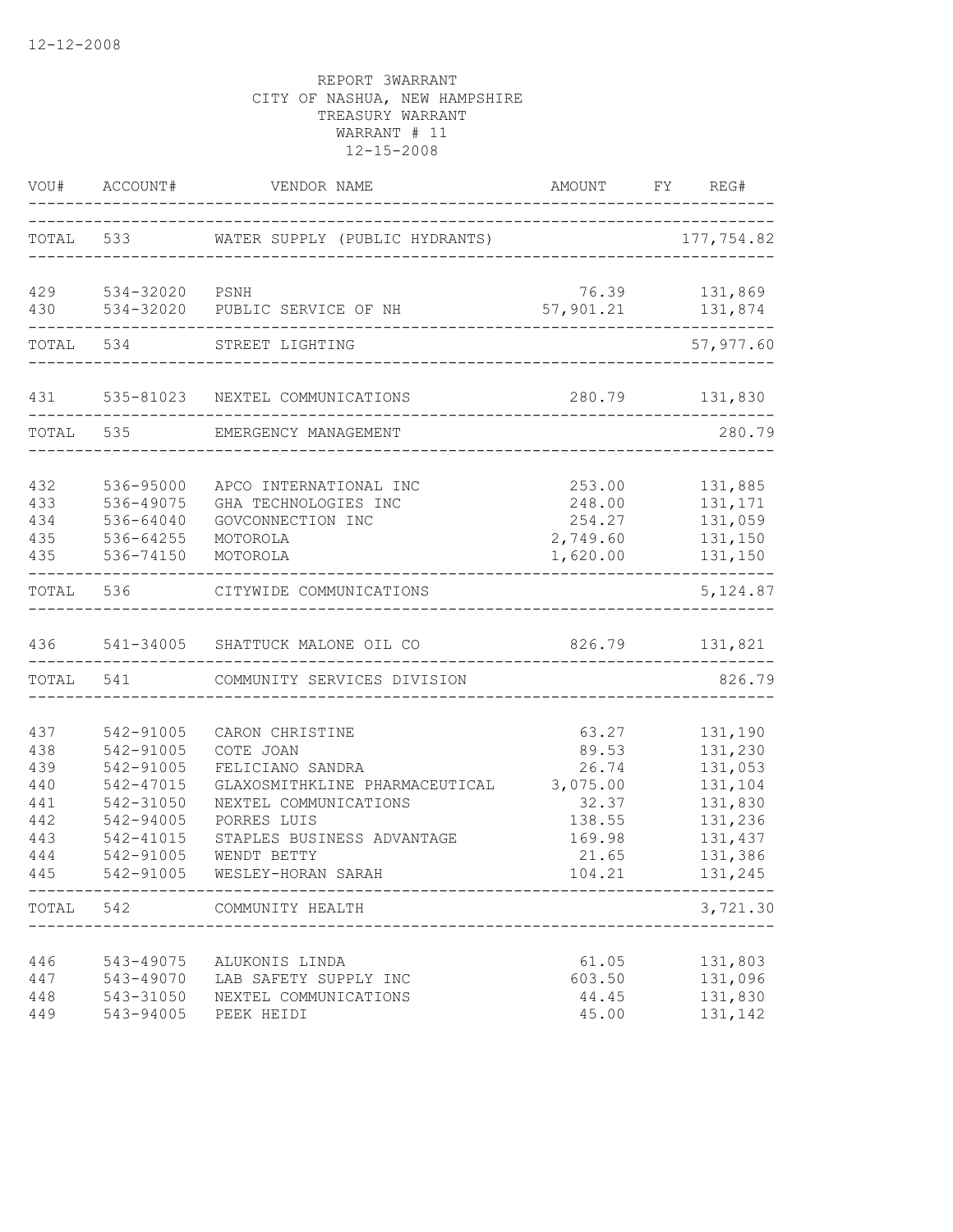|     |               | VOU# ACCOUNT# VENDOR NAME                                                            | AMOUNT FY REG# |                    |
|-----|---------------|--------------------------------------------------------------------------------------|----------------|--------------------|
|     | ------------- | TOTAL 543 ENVIRONMENTAL HEALTH DEPT.                                                 |                | 754.00             |
|     |               | 450 544-91005 MACK ROBERT<br>451 544-41015 STAPLES BUSINESS ADVANTAGE 117.22 131,437 | 29.80 131,138  |                    |
|     |               | TOTAL 544 WELFARE ADMINISTRATION<br>------------------------                         |                | 147.02             |
|     | 452 545-97020 |                                                                                      | 740.00         | 131, 413           |
| 453 | $545 - 97020$ | 11 GRANITE ST LLC 740.00<br>188 CONCORD ST LLC DBA LILLIAN 4,186.00                  |                | 131,308            |
| 454 | 545-97020     | 23-25 TEMPLE ST REALTY LLC                                                           | 2,338.05       |                    |
| 455 | 545-97020     | 28-34 RR SQUARE LLC                                                                  | 635.00         | 131,323<br>131,092 |
| 456 | 545-97020     | 31 BRIDGE ST REALTY LLC                                                              |                | 900.00 131,219     |
| 457 | 545-97020     | 82 WEST HOLLIS ST LLC                                                                |                | 411.03 131,336     |
| 458 | 545-97020     | 88 3/4 PALM ST PROPERTIES LLC 750.00 131,194                                         |                |                    |
| 459 | 545-97020     | A-PRO PROPERTIES LLC                                                                 |                | 850.00 131,285     |
| 460 | 545-97020     | ABREAU LEONARD                                                                       |                | 328.84 131,140     |
| 461 | 545-97020     | ALLISAN REALTY CORP                                                                  | 489.56         | 131,390            |
| 462 | 545-97020     | <b>BADEAU JAMIE</b>                                                                  | 403.13         | 131,804            |
| 463 | 545-97020     | BEAULIEU FRANCIS                                                                     | 680.32         | 131,168            |
| 464 | 545-97020     | BISHOP PROPERTY MANAGEMENT INC 1,565.50                                              |                | 131,326            |
| 465 | 545-97020     | BRODEUR CLAUDE                                                                       | 321.86         | 131,204            |
| 466 | 545-97020     | CAJUN WAY LLD                                                                        | 737.00         | 131,447            |
| 467 | 545-97020     | CANTERBURY APARTMENTS                                                                | 593.33         | 131,071            |
| 468 | 545-97020     | CARDIN RICHARD                                                                       | 675.00         | 131,229            |
| 469 | 545-97020     | CAREY RALPH FRANCIS SR                                                               | 823.29         | 131,108            |
| 470 | 545-97020     | CENTRAL REALTY                                                                       | 450.70         | 131,243            |
| 471 | 545-97020     | CITY VIEW MANAGEMENT CO INC                                                          | 210.00         | 131,436            |
| 472 | 545-97020     | CJL PROPERTIES/CHRIS LAVERTU                                                         | 685.00         | 131,039            |
| 473 | 545-97020     | CLOVELLY APARTMENTS LP                                                               | 737.00         | 131,066            |
| 474 | 545-97020     | COUNTRY BARN MOTEL                                                                   | 973.00         | 131,213            |
| 475 | 545-97020     | CREMATION SOCIETY OF NH                                                              |                |                    |
| 476 | 545-97020     | DAKIN TERRY                                                                          |                | 520.00 131,334     |
| 477 | 545-97020     | DICHARD DOUGLAS J                                                                    |                | 200.00   131,081   |
| 478 | 545-97020     | DOBENS SUSAN                                                                         | 415.00         | 131,141            |
| 479 |               | 545-97020 DOWNTOWNER NELSON/DAVID A GREG                                             | 585.00         | 131,084            |
| 480 | 545-97020     | DOWNTOWNER/NELSON                                                                    | 600.00         | 131,868            |
| 481 | 545-97020     | DRURY DANA                                                                           | 900.00         | 131,284            |
| 482 | 545-97020     | DUQUETTE PAM                                                                         | 825.00         | 131,805            |
| 483 | 545-97020     | ENGLISH PAUL                                                                         | 863.82         | 131,431            |
| 484 | 545-97020     | FARS MANAGEMENT LLC                                                                  | 471.98         | 131,421            |
| 485 | 545-97020     | FISHER MARJORIE                                                                      | 109.97         | 131,806            |
| 486 | 545-97020     | FLAGLER PROPERTIES                                                                   | 725.00         | 131,378            |
| 487 | 545-97020     | FLOOD TOD                                                                            | 500.00         | 131,310            |
| 488 | 545-97015     | FRED FULLER OIL CO                                                                   | 769.70         | 131,838            |
| 489 | 545-97020     | FREEDOM APARTMENTS LLC                                                               | 1,294.00       | 131,206            |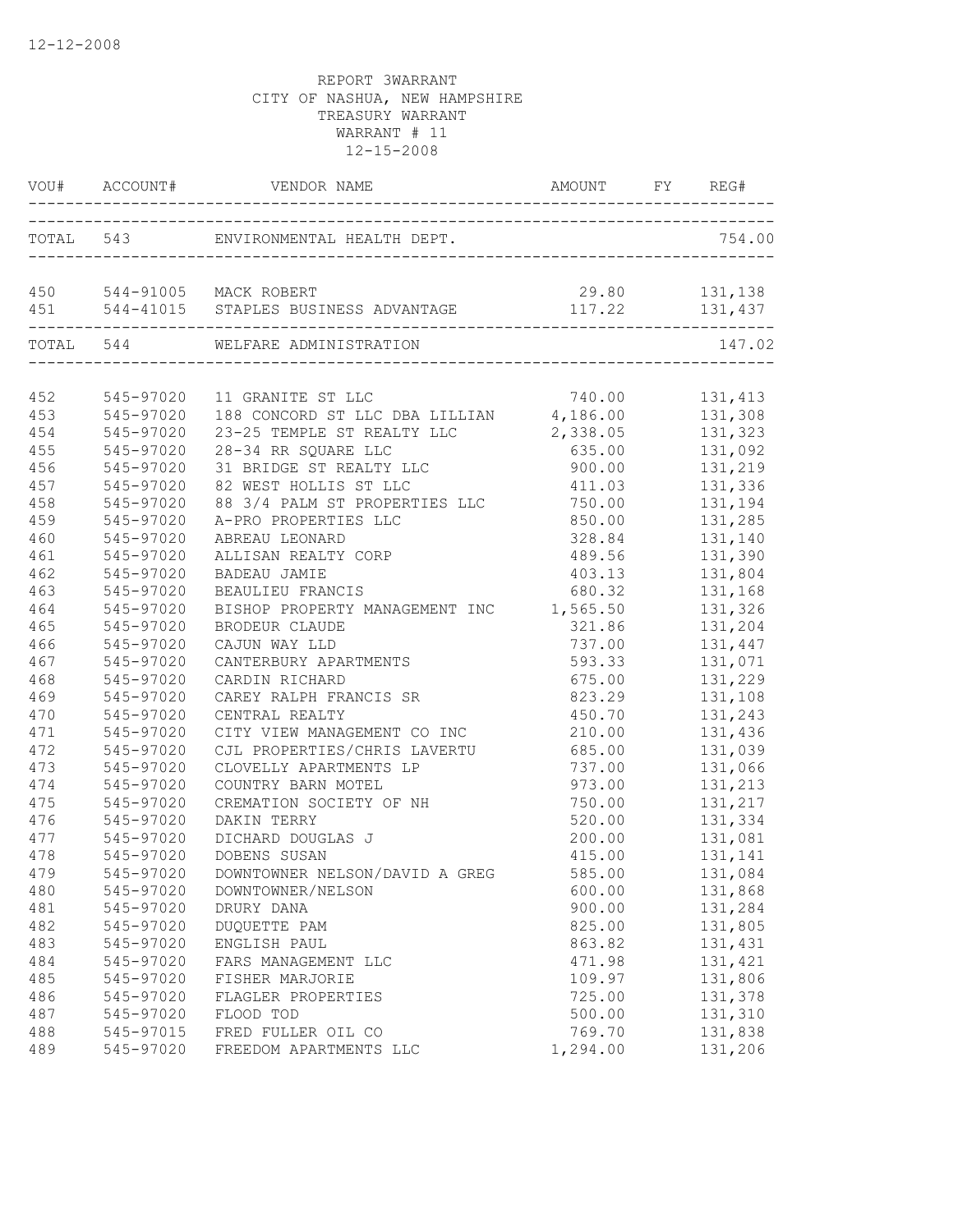| VOU# | ACCOUNT#  | VENDOR NAME                                               | AMOUNT    | FY | REG#           |
|------|-----------|-----------------------------------------------------------|-----------|----|----------------|
| 490  |           | 545-97020 GAUTHIER REALTY/CONNIE GAUTHIE 6,710.62 131,410 |           |    |                |
| 491  | 545-97020 | GOULET DANNY                                              |           |    | 458.82 131,309 |
| 492  | 545-97020 | HARRIS STEPHEN J                                          | 179.38    |    | 131,240        |
| 493  | 545-97020 | KOLOCOTRONIS CHARLES                                      | 536.68    |    | 131,128        |
| 494  | 545-97020 | L & G PROPERTIES LLC                                      | 750.00    |    | 131,328        |
| 495  | 545-97020 | LAMERAND ENTERPRISES/KYLE LAME                            | 600.00    |    | 131,354        |
| 496  | 545-97020 | LATTI DAVID                                               | 640.00    |    | 131, 113       |
| 497  | 545-97020 | LAVOIE LORRAINE                                           | 300.00    |    | 131,428        |
| 498  | 545-97020 | LAVOIE NORMAN                                             | 618.24    |    | 131,432        |
| 499  | 545-97020 | LTA INVESTMENTS LLC                                       | 650.00    |    | 131,288        |
| 500  | 545-97020 | MARANDOS CROTEAU                                          | 676.90    |    | 131,346        |
| 501  | 545-97020 | MELVILLE GREGORY                                          | 500.00    |    | 131,146        |
| 502  | 545-97020 | MOTEL 6                                                   | 1,321.74  |    | 131,356        |
| 503  | 545-97020 | NASHUA DISTRICT COURT                                     | 314.00    |    | 131,891        |
| 504  | 545-97020 | NASHUA HOUSING AUTHORITY                                  | 1,276.90  |    | 131,363        |
| 505  | 545-97015 | NATIONAL GRID                                             | 761.42    |    | 131,890        |
| 506  | 545-97020 | OAKWOOD PROPERTIES LLC                                    | 601.85    |    | 131,145        |
| 507  | 545-97020 | OUELLET ADRIEN                                            | 367.92    |    | 131,176        |
| 508  | 545-97020 | PAQUIN EDWARD                                             | 330.00    |    | 131,072        |
| 509  | 545-97015 | PENNICHUCK WATER WORKS INC                                | 73.88     |    | 131,834        |
| 510  | 545-97020 | PINE HILL GARDENS ASSOCIATION                             | 465.61    |    | 131,162        |
| 511  | 545-97020 | POWLOWSKY BARBARA                                         | 737.00    |    | 131,394        |
| 512  | 545-97015 | PSNH                                                      | 863.29    |    | 131,872        |
| 513  | 545-97020 | R J REAL ESTATE                                           | 338.00    |    | 131,193        |
| 514  | 545-97015 | RICE'S PHARMACY INC                                       | 156.14    |    | 131,070        |
|      |           |                                                           |           |    |                |
| 515  | 545-97020 | SEYMOUR MARY                                              | 815.46    |    | 131,422        |
| 516  | 545-97020 | SOSNOVSKY NIKOLAY                                         | 850.00    |    | 131,211        |
| 517  | 545-97015 | ST JOSEPH PHARMACY                                        | 147.15    |    | 131,098        |
| 518  | 545-97020 | STEELE DANIEL R                                           | 460.00    |    | 131,094        |
| 519  | 545-97020 | STEWART PROPERTY MANAGEMENT                               | 683.10    |    | 131,080        |
| 520  | 545-97020 | SUND ANDERS                                               | 469.59    |    | 131,424        |
| 521  | 545-97020 | TLD PROPERTIES LLC                                        | 729.68    |    | 131,260        |
| 522  | 545-97020 | TRAINOR MARINA                                            | 1,008.00  |    | 131,278        |
| 523  | 545-97020 | TREMBLAY LISE                                             | 689.09    |    | 131,807        |
| 524  | 545-97020 | WAWERU JOSEPH M                                           | 809.00    |    | 131,055        |
| 525  | 545-97015 | WINGATE'S PHARMACY INC                                    | 10,629.34 |    | 131,822        |
| 526  | 545-97020 | WOOD REALTY TRUST / ANDRE WOOD                            | 247.50    |    | 131,425        |
| 527  |           | 545-97020 WRN REAL ESTATE LLC                             | 332.00    |    | 131,330        |
| 528  |           | 545-97020 YOUNGHUSBAND ROBERT A                           |           |    | 404.86 131,220 |
|      | TOTAL 545 | WELFARE COSTS                                             |           |    | 68,516.24      |
|      |           |                                                           |           |    |                |
| 529  |           | 551-49075 ASAP FIRE & SAFETY CORPORATION                  | 165.00    |    | 131,169        |
| 529  | 551-59100 | ASAP FIRE & SAFETY CORPORATION                            | 104.00    |    | 131,169        |
| 530  | 551-59100 | CORBETT CLEANING CO/STEPHEN CO                            | 320.00    |    | 131,233        |
| 531  | 551-59100 | J P PEST SERVICES                                         | 807.87    |    | 131,272        |
| 532  | 551-41015 | NEW ENGLAND PAPER & SUPPLY                                | 83.06     |    | 131,246        |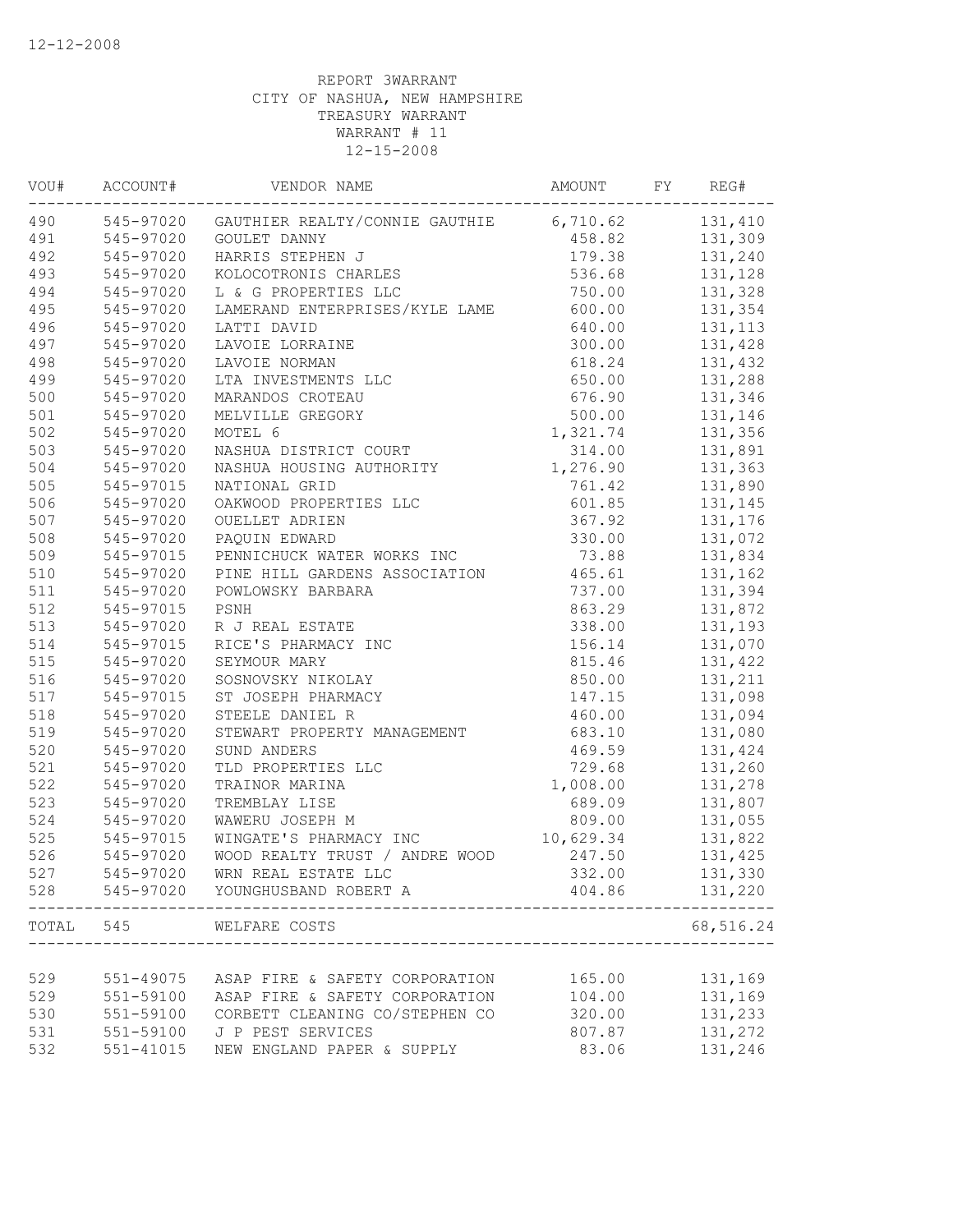|           | VOU# ACCOUNT# | VENDOR NAME                          | AMOUNT         | FY REG#       |
|-----------|---------------|--------------------------------------|----------------|---------------|
| 533       |               | 551-31050 NEXTEL COMMUNICATIONS      | 376.66 131,830 |               |
| 534       |               | 551-33005 PENNICHUCK WATER           |                | 60.42 131,835 |
| 535       |               | 551-32005 PUBLIC SERVICE OF NH       | 909.63         | 131,874       |
| 536       |               | 551-41015 STAPLES BUSINESS ADVANTAGE | 198.02         | 131,437       |
| TOTAL 551 |               | PUBLIC WORKS DIV & ENGINEERING       |                | 3,024.66      |
|           |               |                                      |                |               |
| 537       | 552-75021     | AG LANDSCAPING SERVICES              | 1,851.25       | 131,099       |
| 538       | 552-74085     | ALLENS SEED STORE INC                | 872.58         | 131,257       |
| 539       | 552-75135     | ASAP SPRINKLER, LLC                  | 2,465.00       | 131,472       |
| 540       | 552-75022     | B & S LOCKSMITH INC                  | 13.70          | 131,282       |
| 541       | 552-75022     | BELLETETES INC                       | 24.66          | 131,212       |
| 542       | 552-75021     | BOT-L-GAS INCORPORATED               | 100.00         | 131,731       |
| 543       | 552-59050     | BURGESS COREY                        | 220.00         | 131,209       |
| 544       | 552-78007     | CARPARTS OF NASHUA                   | 195.50         | 131,073       |
| 545       | 552-75022     | CORBETT CLEANING CO/STEPHEN CO       | 300.00         | 131,233       |
| 546       | 552-45290     | CROTEAU ANNA                         | 150.00         | 131,248       |
| 547       | 552-48015     | DENNIS K BURKE INC                   | 2,454.51       | 131,889       |
| 548       | 552-78007     | DONOVAN EQUIPMENT CO INC             | 669.87         | 131,102       |
| 549       | 552-75021     | F W WEBB COMPANY                     | .78            | 131,139       |
| 549       | 552-75022     | F W WEBB COMPANY                     | 8.22           | 131,139       |
| 550       | 552-31040     | FAIRPOINT COMMUNICATIONS INC         | 84.08          | 131,863       |
| 551       | 552-75021     | FORTIN GAGE LTD                      | 111.80         | 131,274       |
| 552       | $552 - 46045$ | FREIRE MONTE                         | 82.00          | 131,809       |
| 553       | 552-75021     | GOLD STAR TREE & TURF FARM LLC       | 546.00         | 131,297       |
| 554       | 552-68045     | GRAPPONE AUTOMOTIVE GROUP            | 13,972.00      | 131,289       |
| 555       | 552-75021     | HANDY HOUSE INC                      | 110.00         | 131,848       |
| 556       | 552-75021     | HOME DEPOT CREDIT SERVICES           | 257.11         | 131,832       |
| 556       | 552-75022     | HOME DEPOT CREDIT SERVICES           | 52.22          | 131,832       |
| 556       | 552-75135     | HOME DEPOT CREDIT SERVICES           | 69.84          | 131,832       |
| 557       | 552-74085     | HUDSON SMALL ENGINE                  | 128.00         | 131,198       |
| 558       | 552-75040     | JOHNSON'S ELECTRIC INC               | 1,229.50       | 131,144       |
| 559       | 552-78100     | KD WELDING & FABRICATING/KENT        | 930.00         | 131,344       |
| 560       | 552-78100     | LIBERTY INTN'L TRUCKS OF NH LL       | 674.73         | 131,726       |
| 561       | 552-78100     | LIONEL'S WHEEL ALIGNMENT INC         | 131.95         | 131,189       |
| 562       | 552-75021     | LOWE'S                               | 323.85         | 131,856       |
| 562       | 552-75022     | LOWE'S                               | 55.67          | 131,856       |
| 563       | 552-78065     | MAYNARD & LESIEUR INCORPORATED       | 600.00         | 131,729       |
| 564       | $552 - 46045$ | MCCANN ARTHUR                        | 65.99          | 131,808       |
| 565       | 552-78007     | NAPA AUTO PARTS                      | 132.94         | 131,353       |
| 566       | 552-75135     | NASHUA WALLPAPER & PAINT CO          | 238.94         | 131,231       |
| 567       | 552-31050     | NEXTEL COMMUNICATIONS                | 184.10         | 131,830       |
| 568       | 552-75021     | OUTDOOR WORLD OF NE                  | 6,600.00       | 131,253       |
| 569       | 552-32005     | PENNICHUCK WATER                     | 113.60         | 131,835       |
| 569       | 552-33005     | PENNICHUCK WATER                     | 387.78         | 131,835       |
| 569       | 552-33040     | PENNICHUCK WATER                     | 185.60         | 131,835       |
| 569       | 552-33045     | PENNICHUCK WATER                     | 298.59         | 131,835       |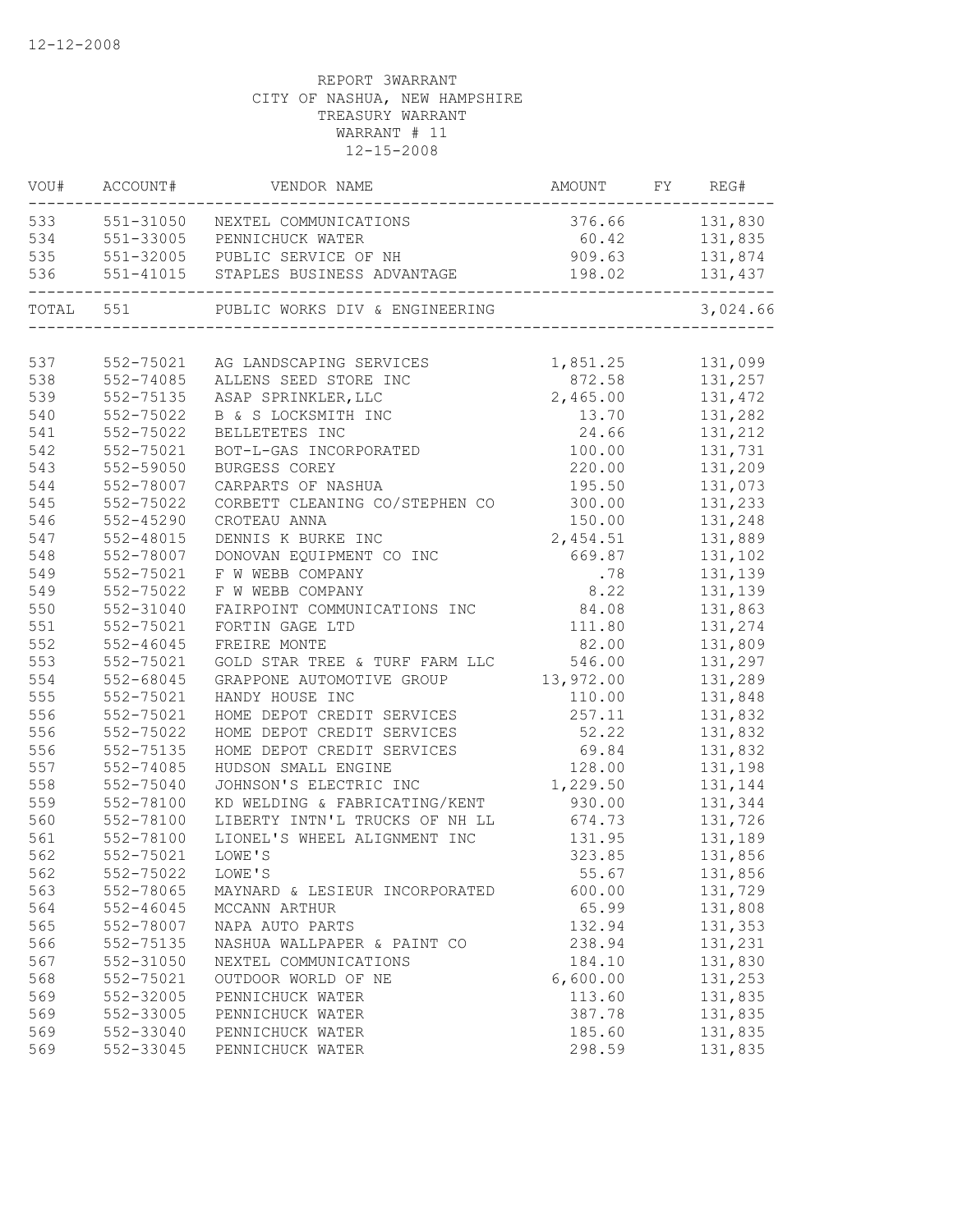| VOU#  | ACCOUNT#      | VENDOR NAME                    | AMOUNT    | FY | REG#      |
|-------|---------------|--------------------------------|-----------|----|-----------|
| 570   | 552-32005     | PSNH                           | 2,468.16  |    | 131,869   |
| 570   | 552-32005     | PSNH                           | 387.36    |    | 131,870   |
| 570   | 552-32030     | PSNH                           | 1,057.40  |    | 131,869   |
| 570   | 552-32030     | PSNH                           | 37.23     |    | 131,870   |
| 571   | 552-32040     | PUBLIC SERVICE OF NH           | 6,829.32  |    | 131,874   |
| 572   | 552-78007     | SANEL AUTO PARTS CO            | 249.20    |    | 131,221   |
| 573   | 552-95005     | SPORTS TURF MANAGERS ASSOC     | 220.00    |    | 131,861   |
| 574   | $552 - 41015$ | STAPLES BUSINESS ADVANTAGE     | 84.14     |    | 131,437   |
| 575   | 552-75021     | TRUGREEN                       | 775.00    |    | 131,382   |
| 576   | 552-46045     | UNIFIRST CORPORATION           | 24.95     |    | 131,374   |
| TOTAL | 552           | PARKS AND RECREATION           |           |    | 49,025.12 |
|       |               |                                |           |    |           |
| 577   | 553-59187     | ALTMAN GARY D                  | 1,325.00  |    | 131,469   |
| 578   | 553-75130     | ARROW EQUIPMENT INC            | 259.00    |    | 131,370   |
| 579   | 553-47010     | BASS FIRST AID SERVICE COMPANY | 35.85     |    | 131,136   |
| 580   | 553-45060     | BELLETETES INC                 | 18.40     |    | 131,212   |
| 580   | 553-69025     | BELLETETES INC                 | 29.51     |    | 131,212   |
| 581   | 553-45175     | BOT-L-GAS INCORPORATED         | 46.20     |    | 131,731   |
| 582   | 553-45015     | BROX INDUSTRIES INC            | 533.21    |    | 131,107   |
| 582   | 553-45190     | BROX INDUSTRIES INC            | 598.83    |    | 131,107   |
| 583   | 553-78100     | CASEY EQUIPMENT & RENTAL CORP  | 105.84    |    | 131,364   |
| 584   | 553-69025     | CHROMATE INDUSTRIAL CORP       | 171.93    |    | 131,173   |
| 585   | 553-49075     | CITY OF NASHUA/PETTY CASH      | 4.00      |    | 131,810   |
| 585   | 553-91005     | CITY OF NASHUA/PETTY CASH      | 50.02     |    | 131,810   |
| 586   | 553-59100     | CLEAN HARBORS ENV SERVICES     | 1,500.00  |    | 131,439   |
| 587   | 553-59105     | CORBETT CLEANING CO/STEPHEN CO | 500.00    |    | 131,233   |
| 588   | 553-45060     | CORRIVEAU ROUTHIER INC         | 947.70    |    | 131,720   |
| 588   | 553-69025     | CORRIVEAU ROUTHIER INC         | 35.95     |    | 131,720   |
| 589   | 553-59100     | D & R TOWING INC               | 70.00     |    | 131,721   |
| 590   | 553-48015     | DENNIS K BURKE INC             | 19,601.43 |    | 131,889   |
| 591   | 553-78100     | DONOVAN EQUIPMENT CO INC       | 151.82    |    | 131,102   |
| 592   | 553-78100     | DUNN BATTERY LLC               | 173.90    |    | 131,321   |
| 593   | 553-59100     | EASTERN NE HYDRAULIS INC       | 1,100.00  |    | 131,429   |
| 594   | 553-45265     | FL MERRILL CONSTRUCTION INC    | 634.69    |    | 131,319   |
| 595   | 553-78100     | FREIGHTLINER OF NH INC         | 160.05    |    | 131,372   |
| 596   | 553-49075     | GASKET SEAL & PACKING NETWORK  | 46.87     |    | 131,160   |
| 597   | 553-59100     | GMS HYDRAULICS INC             | 146.92    |    | 131,750   |
| 598   | 553-75023     | HARRY W WELLS & SON INC        | 651.03    |    | 131,588   |
| 599   | 553-78100     | HOWARD P FAIRFIELD INC         | 7,705.14  |    | 131,638   |
| 600   | 553-59135     | J P PEST SERVICES              | 65.00     |    | 131,272   |
| 601   | 553-78100     | LIBERTY INTN'L TRUCKS OF NH LL | 664.63    |    | 131,726   |
| 602   | 553-59100     | MASS CRANE & HOIST SERVICE INC | 248.64    |    | 131,119   |
| 603   | 553-78065     | MAYNARD & LESIEUR INCORPORATED | 120.45    |    | 131,729   |
| 604   | 553-78100     | MILL METALS CORP               | 120.00    |    | 131,329   |
| 605   | 553-45260     | MORTON SALT                    | 2,226.32  |    | 131,215   |
| 606   | 553-49075     | NAPA AUTO PARTS                | 136.15    |    | 131,353   |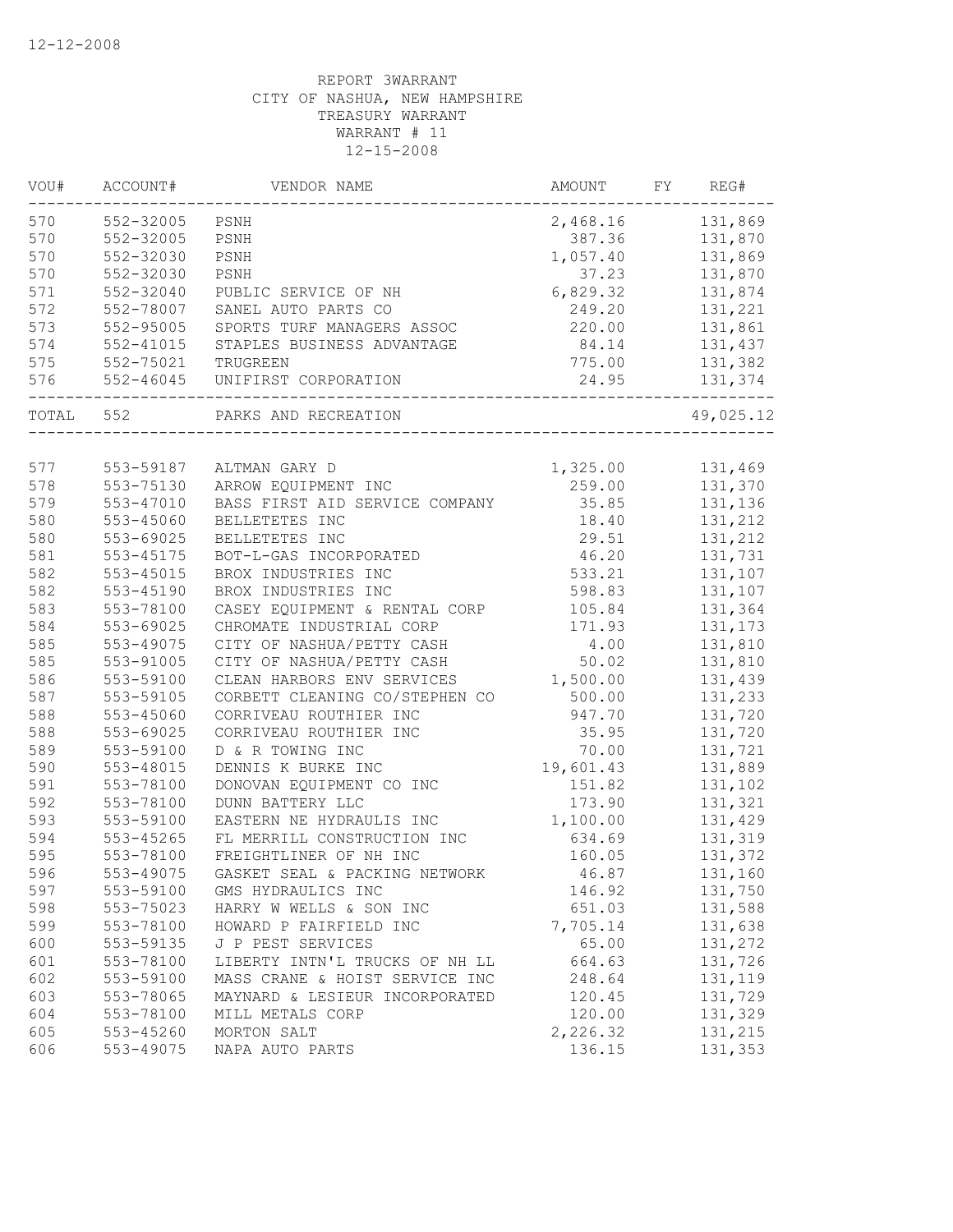| VOU#      | ACCOUNT#  | VENDOR NAME                                               | AMOUNT   | FY | REG#               |
|-----------|-----------|-----------------------------------------------------------|----------|----|--------------------|
| 606       | 553-69025 | NAPA AUTO PARTS                                           | 124.23   |    | 131,353            |
| 606       | 553-78035 | NAPA AUTO PARTS                                           | 66.96    |    | 131,353            |
| 606       | 553-78100 | NAPA AUTO PARTS                                           | 2,039.82 |    | 131,353            |
| 607       | 553-31050 | NEXTEL COMMUNICATIONS                                     | 166.89   |    | 131,830            |
| 608       | 553-33005 | PENNICHUCK WATER                                          | 306.85   |    | 131,835            |
| 609       | 553-49075 | PINE MOTOR PARTS                                          | 44.97    |    | 131,730            |
| 609       | 553-69025 | PINE MOTOR PARTS                                          | 4.99     |    | 131,730            |
| 610       | 553-31050 | PLATINUM FUNDING SERVICES LLC                             | 236.60   |    | 131,860            |
| 611       | 553-32005 | PUBLIC SERVICE OF NH                                      | 3,047.88 |    | 131,874            |
| 612       | 553-78100 | RO-BRAND PRODUCTS INC                                     | 365.12   |    | 131,365            |
| 613       | 553-46045 | ROCKY BRANDS RETAIL LLC                                   | 184.94   |    | 131,409            |
| 614       | 553-49075 | SANEL AUTO PARTS CO                                       | 17.62    |    | 131,221            |
| 614       | 553-78100 | SANEL AUTO PARTS CO                                       | 1,020.34 |    | 131,221            |
| 615       | 553-41015 | STAPLES BUSINESS ADVANTAGE                                | 81.24    |    | 131,437            |
| 616       | 553-49075 | STATE OF NH-DMV                                           | 25.00    |    | 131,044            |
| 617       | 553-46045 | UNIFIRST CORPORATION                                      | 950.81   |    | 131,374            |
| 618       | 553-75100 | UNLIMITED DOOR SERVICE/STEVEN                             | 583.00   |    | 131,747            |
| 619       | 553-49075 | USP OF NEW ENGLAND                                        | 261.96   |    | 131,343            |
| 619       | 553-69025 | USP OF NEW ENGLAND                                        | 46.75    |    | 131,343            |
| 619       | 553-78100 | USP OF NEW ENGLAND                                        | 13.14    |    | 131,343<br>------- |
| TOTAL 553 |           | STREET DEPARTMENT<br>-<br>------------------------------- |          |    | 49,773.59          |
|           |           |                                                           |          |    |                    |
| 620       |           | 555-75023 B & S LOCKSMITH INC                             | 463.35   |    | 131,282            |
| 621       | 555-47010 | BASS FIRST AID SERVICE COMPANY                            | 50.35    |    | 131,136            |
| 622       | 555-49075 | BATTERIES PLUS                                            | 29.99    |    | 131,389            |
| 623       | 555-49075 | BELLETETES INC                                            | 6.45     |    | 131,212            |
| 624       | 555-75023 | CHICK BEAULIEU INC                                        | 600.00   |    | 131,574            |
| 625       | 555-59105 | CORBETT CLEANING CO/STEPHEN CO                            | 320.00   |    | 131,233            |
| 626       | 555-78140 | NAPA AUTO PARTS                                           | 268.29   |    | 131,353            |
| 627       | 555-31050 | NEXTEL COMMUNICATIONS                                     | 259.24   |    | 131,830            |
| 628       | 555-45285 | PERMA-LINE CORP OF NEW ENGLAND                            | 158.55   |    | 131,085            |
| 629       | 555-32025 | PSNH                                                      | 1,688.17 |    | 131,870            |
| 629       | 555-32025 | PSNH                                                      | 500.32   |    | 131,871            |
| 630       | 555-41015 | STAPLES BUSINESS ADVANTAGE                                | 52.99    |    | 131,437            |
| 631       | 555-75023 | UNIFIRST CORPORATION                                      | 23.75    |    | 131,374            |
| 632       | 555-75023 | W E AUBUCHON COMPANY INC                                  | 11.55    |    | 131,079            |
|           |           | TOTAL 555 TRAFFIC DEPARTMENT                              |          |    | 4,433.00           |
|           |           |                                                           |          |    |                    |
| 633       | 557-69025 | CITY OF NASHUA/PETTY CASH                                 | 14.75    |    | 131,810            |
| 634       | 557-59100 | CORBETT CLEANING CO/STEPHEN CO                            | 579.91   |    | 131,233            |
| 635       | 557-59100 | DAVCO SECURITY SYSTEMS                                    | 1,593.00 |    | 131,485            |
| 636       | 557-64035 | MUNICIPAL SUPPLY SALES CO                                 | 4,518.75 |    | 131,299            |
| 637       | 557-75023 | PROGRESSIVE ALARM SYSTEM                                  | 1,767.89 |    | 131,476            |
| 638       | 557-32005 | PSNH                                                      | 270.20   |    | 131,871            |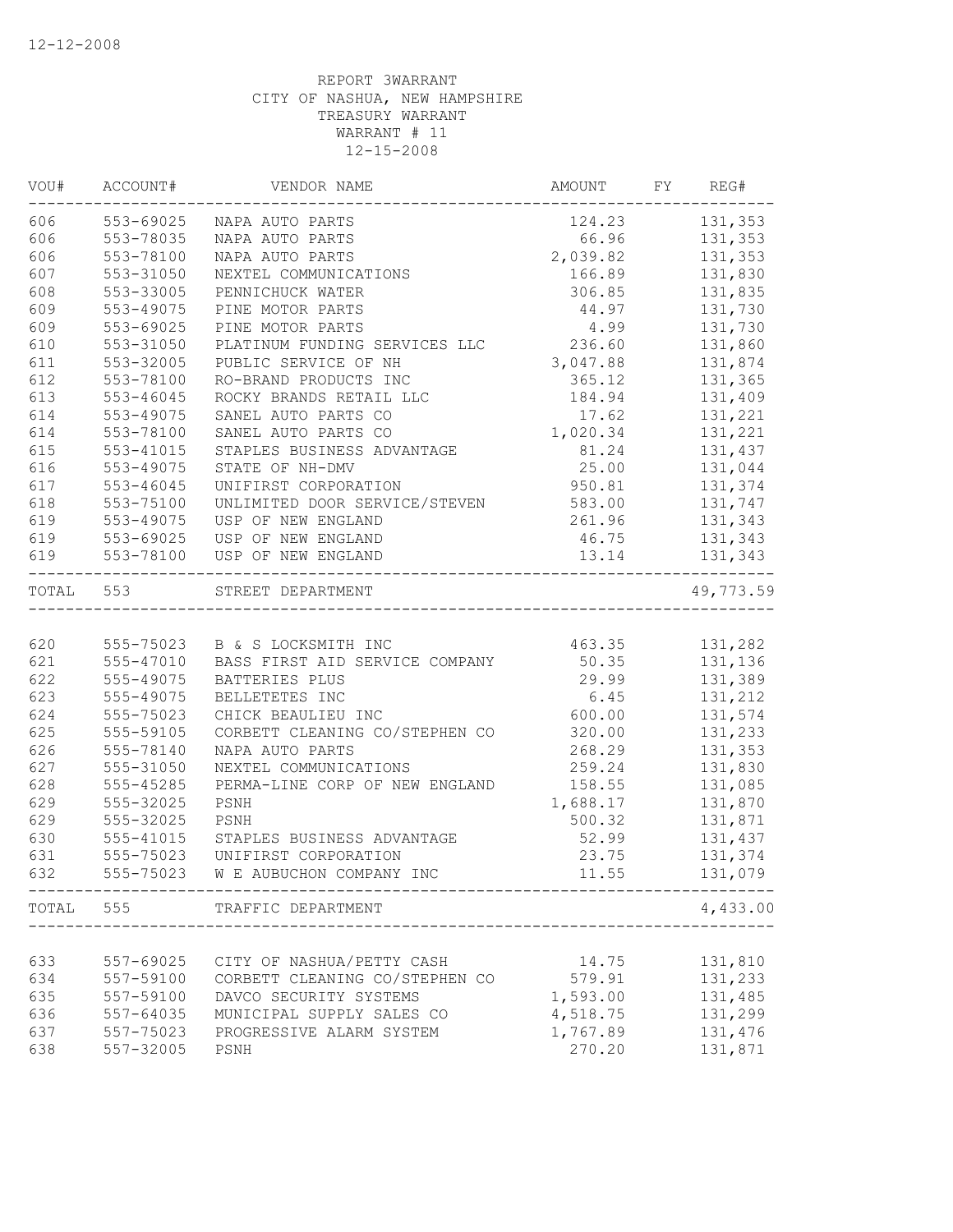| VOU#       | ACCOUNT#               | VENDOR NAME                                             | AMOUNT         | FY REG#            |
|------------|------------------------|---------------------------------------------------------|----------------|--------------------|
| 639        |                        | 557-44005 RYDIN DECAL<br>______________________________ |                | 242.83 131,317     |
| TOTAL      | 557                    | PARKING LOTS                                            |                | 8,987.33           |
| 640        | 561-78007              | CARPARTS OF NASHUA                                      | 10.56          | 131,073            |
| 641        | 561-75023              | CITY OF NASHUA/PETTY CASH SLIP                          | 40.50          | 131,038            |
| 642        | 561-74085              | NASHUA OUTDOOR POWER EQUIP                              | 40.60          | 131,228            |
| 643        | 561-33005              | PENNICHUCK WATER                                        | 69.39          | 131,835            |
| 644        | 561-32005              | PSNH                                                    | 94.65          | 131,871            |
| 645        | 561-41015              | STAPLES BUSINESS ADVANTAGE                              | 66.46          | 131,437            |
| TOTAL      | 561                    | EDGEWOOD CEMETERY                                       |                | 322.16             |
| 646        |                        | 562-75023 CITY OF NASHUA/PETTY CASH SLIP 13.50          |                | 131,038            |
| TOTAL      | 562                    | SUBURBAN CEMETERIES                                     |                | 13.50              |
|            |                        |                                                         |                |                    |
| 646        |                        | 571-41015 CITY OF NASHUA/PETTY CASH SLIP                | 6.69           | 131,038            |
| 646        |                        | 571-94005 CITY OF NASHUA/PETTY CASH SLIP                | 5.00           | 131,038            |
| 647        | 571-41015              | STAPLES BUSINESS ADVANTAGE                              | 83.32          | 131,437            |
| TOTAL      | 571                    | COMMUNITY DEVELOPMENT                                   |                | 95.01              |
|            |                        |                                                         |                |                    |
| 648        | 572-91005              | CITY OF NASHUA/PETTY CASH SLIP                          | 65.53          | 131,038            |
| 648<br>649 | 572-98029              | CITY OF NASHUA/PETTY CASH SLIP                          | 19.85          | 131,038            |
| 650        | 572-51010<br>572-49025 | HILLSBOROUGH COUNTY TREASURER                           | 45.01          | 131,734            |
| 651        | 572-31050              | LEXIS NEXIS MATTHEW BENDER<br>NEXTEL COMMUNICATIONS     | 65.85<br>12.37 | 131,827<br>131,830 |
|            |                        |                                                         |                |                    |
| TOTAL      | 572                    | PLANNING DEPARTMENT                                     |                | 208.61             |
|            |                        |                                                         |                |                    |
| 651        | 573-31050              | NEXTEL COMMUNICATIONS                                   |                | 69.06 131,830      |
| 652        | 573-41015              | STAPLES BUSINESS ADVANTAGE                              | 129.10         | 131,437            |
|            |                        | TOTAL 573 ECONOMIC DEVELOPMENT                          |                | 198.16             |
|            |                        |                                                         |                |                    |
| 653        | 575-45150              | AC MOORE INC                                            | 40.72          | 131,247            |
| 654        | 575-41015              | ALPHAGRAPHICS                                           | 21.00          | 131,225            |
| 655        | 575-45090              | AMERICAN LIBRARY ASSOCIATION                            | 34.20          | 131,068            |
| 656        | $575 - 45050$          | BAKER & TAYLOR                                          | 1,570.19       | 131,133            |
| 656        | $575 - 45050$          | BAKER & TAYLOR                                          | 3,288.98       | 131,134            |
| 656        | 575-45050              | BAKER & TAYLOR                                          | 1,619.87       | 131,135            |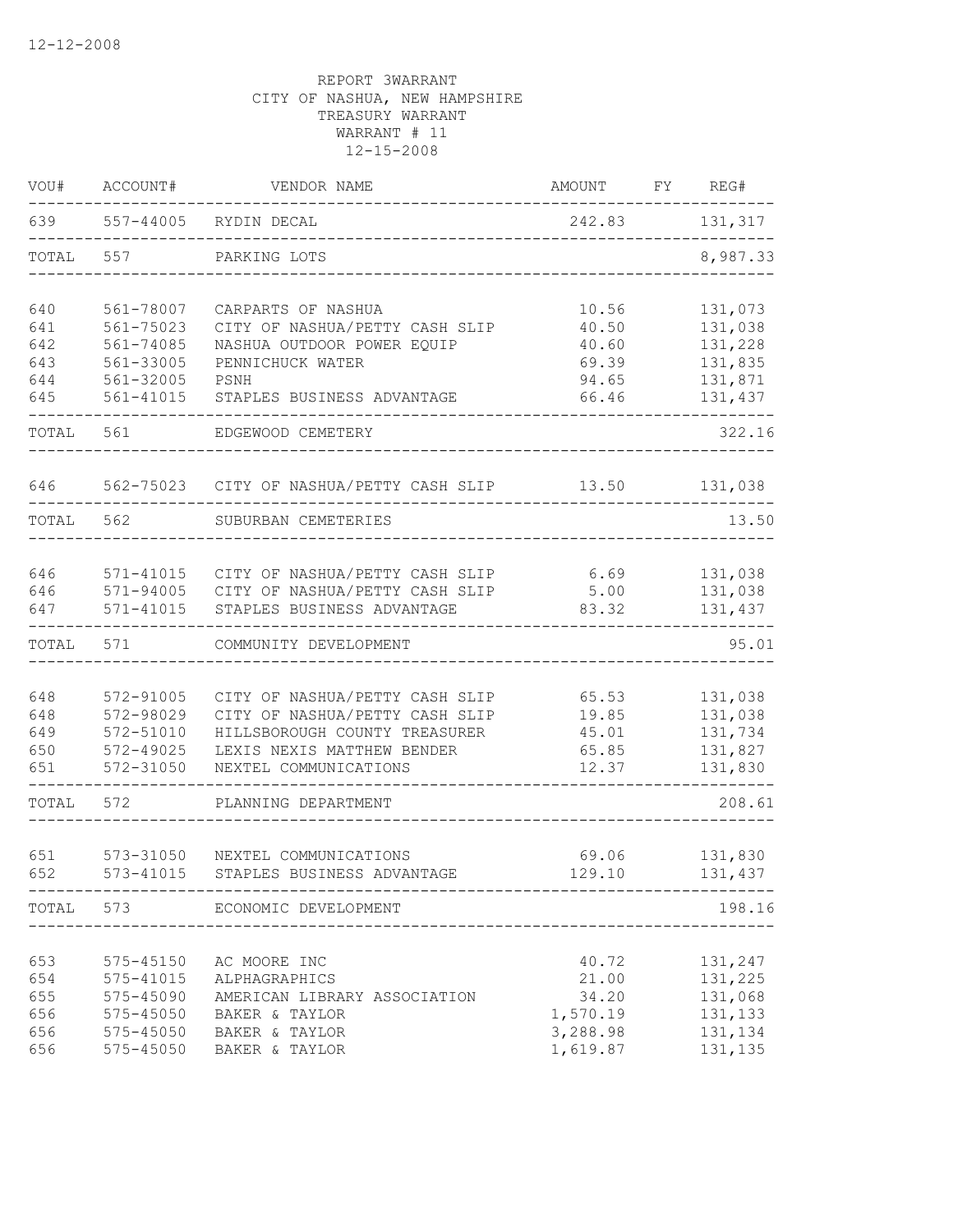| WOU#      | ACCOUNT#      | VENDOR NAME                                   | AMOUNT   | FY | REG#      |
|-----------|---------------|-----------------------------------------------|----------|----|-----------|
| 657       |               | 575-45085 BAKER & TAYLOR ENTERTAINMENT 347.54 |          |    | 131,122   |
| 657       | 575-45315     | BAKER & TAYLOR ENTERTAINMENT                  | 1,193.83 |    | 131,122   |
| 658       | 575-91015     | DESCHENES SUSAN                               | 60.84    |    | 131,391   |
| 659       | $575 - 45050$ | <b>GALE</b>                                   | 377.49   |    | 131,359   |
| 660       | 575-94005     | GREATER NASHUA CHAMBER OF COMM                | 85.00    |    | 131,828   |
| 661       | 575-42010     | HOME DEPOT CREDIT SERVICES                    | 127.67   |    | 131,832   |
| 662       | $575 - 45050$ | INGRAM LIBRARY SERVICES                       | 51.39    |    | 131,414   |
| 663       | 575-57010     | JANDI ENTERPRISES INC                         | 250.00   |    | 131,892   |
| 664       | 575-45315     | MAIN DUNSTABLE VIDEO                          | 23.54    |    | 131,880   |
| 665       | 575-45050     | MARSHALL CAVENDISH CORP                       | 125.70   |    | 131,197   |
| 666       | 575-45085     | MICROMARKETING LLC                            | 212.26   |    | 131,210   |
| 667       | 575-57010     | MV COMMUNICATIONS INC                         | 141.00   |    | 131,065   |
| 668       | 575-45150     | NASHUA PUBLIC LIBRARY                         | 10.56    |    | 131,811   |
| 668       | 575-45220     | NASHUA PUBLIC LIBRARY                         | 28.88    |    | 131,811   |
| 668       | 575-78100     | NASHUA PUBLIC LIBRARY                         | 10.00    |    | 131,811   |
| 669       | 575-34015     | NATIONAL GRID                                 | 159.76   |    | 131,857   |
| 670       | 575-42005     | NEW ENGLAND PAPER & SUPPLY                    | 171.42   |    | 131,246   |
| 670       | 575-42020     | NEW ENGLAND PAPER & SUPPLY                    | 365.59   |    | 131,246   |
| 671       | 575-45904     | NEW HAMPSHIRE MAGAZINE                        | 14.97    |    | 131,840   |
| 672       | 575-31040     | NEXTEL COMMUNICATIONS                         | 106.42   |    | 131,830   |
| 673       | 575-95005     | NHLA                                          | 145.00   |    | 131,842   |
| 674       | $575 - 45050$ | NOVELAS POPULAR                               | 40.00    |    | 131,214   |
| 675       | $575 - 45220$ | PLYMOUTH ROCKET INC                           | 650.00   |    | 131,829   |
| 676       | $575 - 64045$ | PROVANTAGE                                    | 356.01   |    | 131,412   |
| 677       |               |                                               | 6,180.70 |    |           |
|           | 575-32005     | PUBLIC SERVICE OF NH                          |          |    | 131,874   |
| 678       | 575-45085     | RANDOM HOUSE INC                              | 251.60   |    | 131,442   |
| 679       | $575 - 45085$ | RECORDED BOOKS LLC                            | 767.79   |    | 131,377   |
| 680       | 575-42015     | REXEL CLS                                     | 572.53   |    | 131,645   |
| 681       | 575-42015     | SAM'S CLUB DIRECT                             | 123.19   |    | 131,844   |
| 681       | 575-45220     | SAM'S CLUB DIRECT                             | 182.37   |    | 131,844   |
| 681       | 575-45315     | SAM'S CLUB DIRECT                             | 355.76   |    | 131,844   |
| 681       | 575-75023     | SAM'S CLUB DIRECT                             | 13.88    |    | 131,844   |
| 682       | 575-41015     | STAPLES BUSINESS ADVANTAGE                    | 180.36   |    | 131,437   |
| 682       | 575-45220     | STAPLES BUSINESS ADVANTAGE                    | 333.40   |    | 131,437   |
| 683       | 575-95005     | THE CURRIER GALLERY OF ART                    | 65.00    |    | 131,877   |
| TOTAL 575 |               | PUBLIC LIBRARIES<br>-------------             |          |    | 20,656.41 |
| 684       |               |                                               |          |    |           |
|           | 576-49905     | IMTEK REPROGRAPHICS INC                       | 16.00    |    | 131,242   |
| 685       | 576-31065     | NEXTEL COMMUNICATIONS                         | 71.36    |    | 131,830   |
| 686       | 576-94005     | PLUMBING EDUCATION SERVICES                   | 50.00    |    | 131,850   |
| TOTAL     | 576           | BUILDING DEPARTMENT                           |          |    | 137.36    |
| 687       |               | 577-49075 ARAMSCO INC                         | 37.91    |    | 131,207   |
| 688       | 577-31050     | NEXTEL COMMUNICATIONS                         | 46.98    |    | 131,830   |
|           |               |                                               |          |    |           |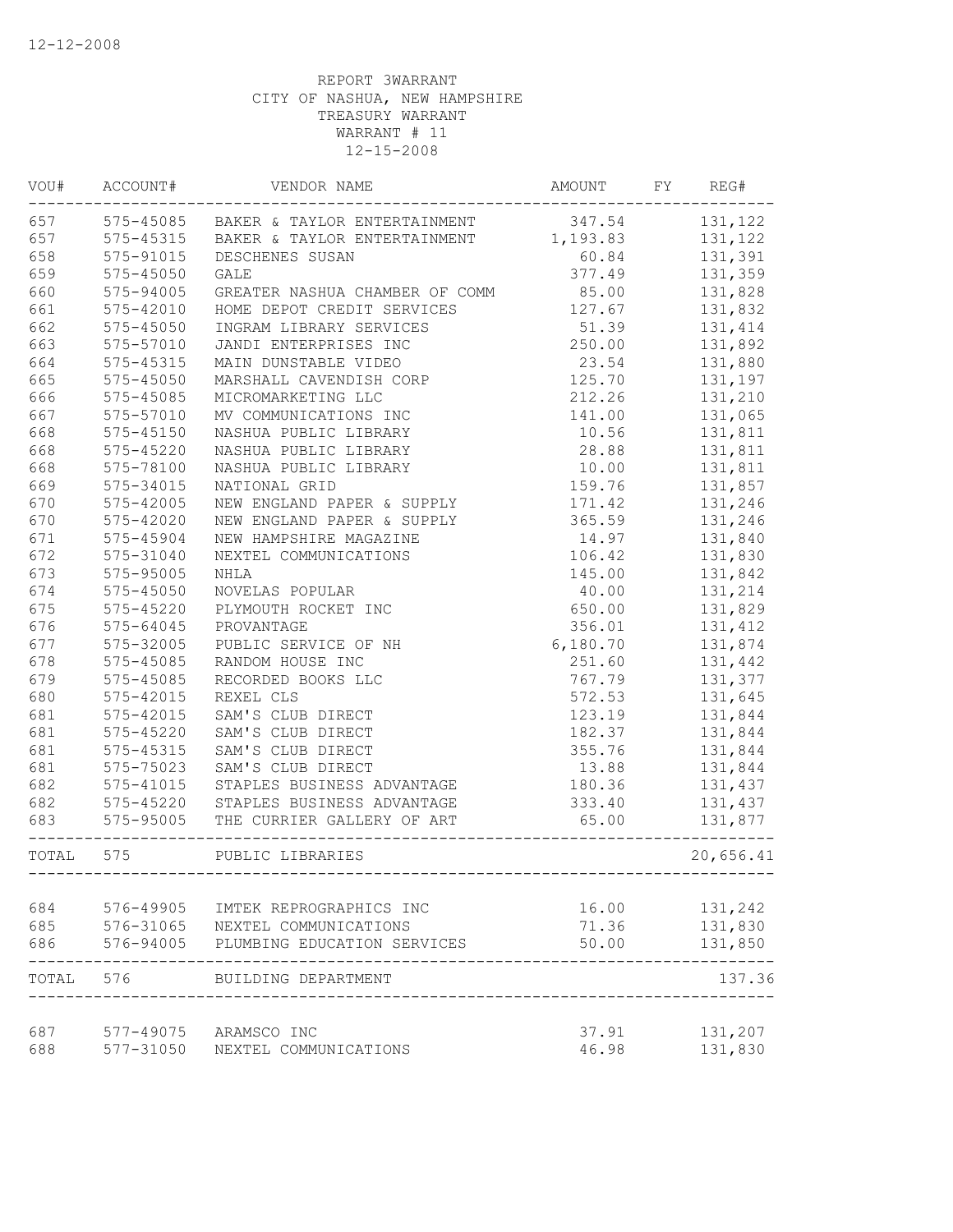| VOU# ACCOUNT#     | VENDOR NAME                    | AMOUNT     | FY | REG#     |
|-------------------|--------------------------------|------------|----|----------|
|                   | TOTAL 577 CODE ENFORCEMENT     |            |    | 84.89    |
| 207,631 581-49050 | ABC TEACHERS OUTLET            | 40.74      |    | 131,703  |
| 207,632 581-49050 | AC MOORE INC                   | 52.78      |    | 131,164  |
| 207,633 581-53103 | ACUCARE NURSING PROFESSIONALS  | 1,879.08   |    | 131,518  |
| 207,634 581-53101 | ADULT LEARNING CENTER          | 25,000.00  |    | 131,375  |
| 207,634 581-84030 | ADULT LEARNING CENTER          | 25, 312.50 |    | 131,375  |
| 207,635 581-42110 | ALARMAX DISTRIBUTORS INC       | 2,350.15   |    | 131,499  |
| 207,636 581-59130 | ALLEN TIMOTHY                  | 58.00      |    | 131,665  |
| 207,637 581-44005 | ALPHAGRAPHICS                  | 67.80      |    | 131,225  |
| 207,638 581-31005 | ALTERNATIVE COMMUNICATIONS SER | 215.75     |    | 131,348  |
| 207,638 581-49050 | ALTERNATIVE COMMUNICATIONS SER | 220.00     |    | 131,348  |
| 207,639 581-51015 | AMERICAN ARBITRATION ASSOC     | 200.00     |    | 131,259  |
| 207,640 581-45910 | AMERICAN LIBRARY ASSOCIATION   | 23.95      |    | 131,068  |
| 207,641 581-91005 | ARCARO JANICE                  | 415.13     |    | 131,517  |
| 207,642 581-49910 | ARCSOURCE INC                  | 45.00      |    | 131,223  |
| 207,643 581-31005 | AT&T                           | 31.29      |    | 131,898  |
| 207,644 581-75023 | B & S LOCKSMITH INC            | 2, 118.75  |    | 131,282  |
| 207,645 581-91005 | BAGLEY MARCIA                  | 122.56     |    | 131,661  |
| 207,646 581-91005 | BAGLEY MONTE                   | 150.93     |    | 131,522  |
| 207,647 581-84055 | BARTLETT SCHOOL DISTRICT       | 1,278.72   |    | 131,679  |
| 207,648 581-31005 | BAYRING COMMUNICATIONS         | 2, 417.49  |    | 131,908  |
| 207,649 581-42130 | BEARINGS SPECIALTY CO INC      | 56.36      |    | 131,383  |
| 207,650 581-49050 | BELLETETES INC                 | 941.38     |    | 131,212  |
| 207,650 581-75023 | BELLETETES INC                 | 287.67     |    | 131,212  |
| 207,651 581-59130 | BERTRAND RICHARD               | 78.00      |    | 131,704  |
| 207,652 581-49050 | BLICK ART MATERIALS            | 27.75      |    | 131,642  |
| 207,653 581-94030 | BOIRE JUDITH                   | 101.00     |    | 131,681  |
| 207,654 581-49050 | BOULDEN PUBLISHING             | 120.67     |    | 131,507  |
| 207,655 581-55010 | BUDGET CAR & TRUCK RENTAL      | 204.76     |    | 131,575  |
| 207,656 581-91005 | BURRUTO JOHN                   | 73.91      |    | 131,667  |
| 207,657 581-91005 | CALLAN KIMBERLY                | 91.70      |    | 131,682  |
| 207,658 581-55015 | CANFIELD BRAD                  | 994.50     |    | 131,593  |
| 207,659 581-94030 | CARDIN RUSSELL                 | 100.00     |    | 131,581  |
| 207,660 581-55015 | CARING HANDS TRANSPORTATION LL | 25,120.00  |    | 131,649  |
| 207,661 581-41015 | CARTRIDGE WORLD                | 35.00      |    | 131,630  |
| 207,661 581-49050 | CARTRIDGE WORLD                | 377.97     |    | 131,630  |
| 207,661 581-64192 | CARTRIDGE WORLD                | 316.46     |    | 131,630  |
| 207,662 581-42110 | CED                            | 1,110.19   |    | 131,123  |
| 207,663 581-84030 | CEDARCREST INC                 | 3,903.32   |    | 131,063  |
| 689 581-53100     | CEGALIS NANCY                  | 5,850.00   |    | 131,718  |
| 207,664 581-42010 | CENTRAL PAPER PRODUCTS CO      | 3, 417.24  |    | 131,738  |
| 207,664 581-42020 | CENTRAL PAPER PRODUCTS CO      | 8,705.80   |    | 131,738  |
| 207,665 581-59130 | CHESTNUTT DAVE                 | 58.00      |    | 131, 111 |
| 207,666 581-53100 | CHG MEDICAL STAFFING           | 4,837.50   |    | 131,686  |
| 207,667 581-78007 | CHUCK'S AUTO REPAIR INC        | 49.00      |    | 131,590  |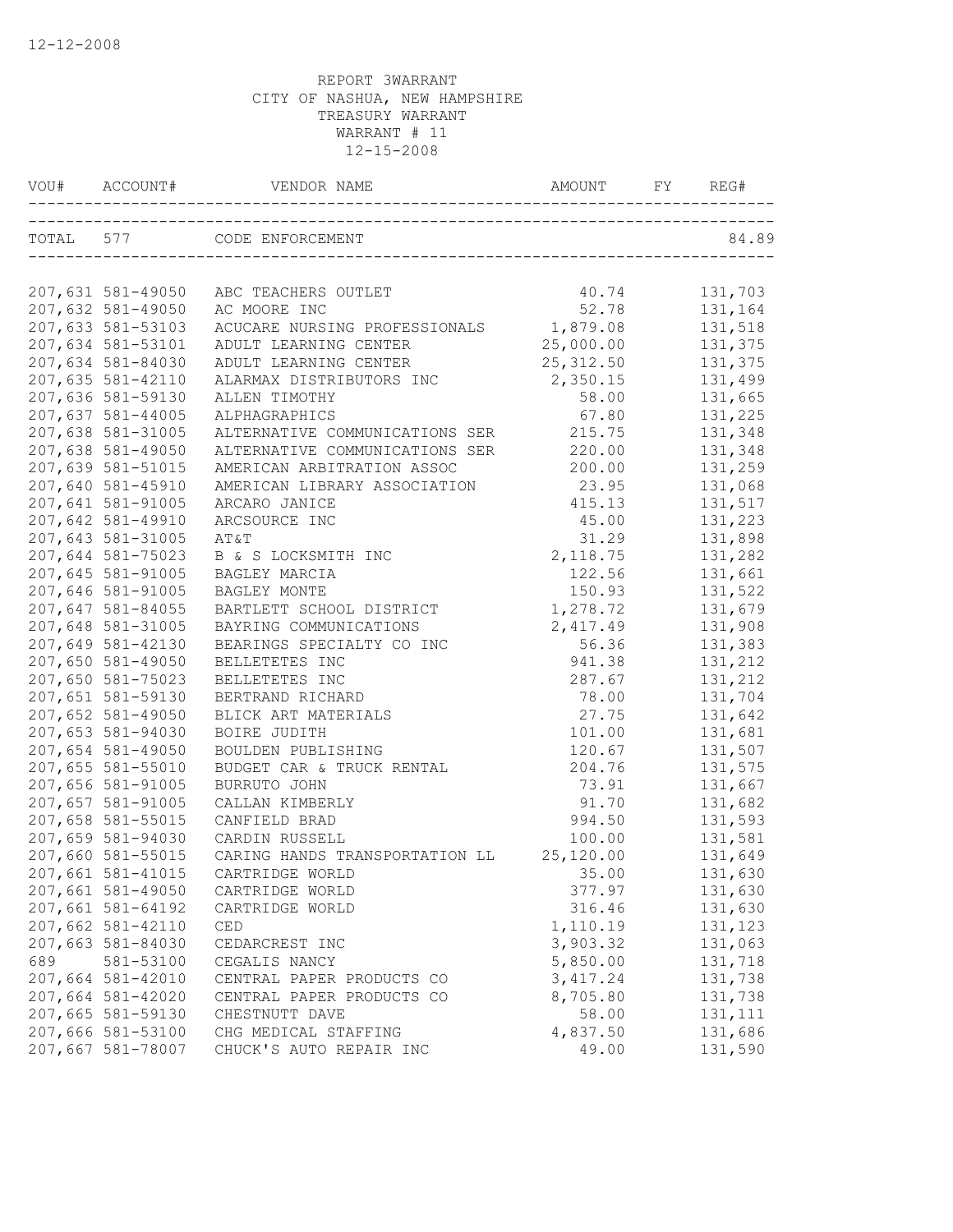| VOU# | ACCOUNT#          | VENDOR NAME                    | AMOUNT     | FY | REG#    |
|------|-------------------|--------------------------------|------------|----|---------|
|      | 207,668 581-53103 | CLARK ASSOCIATES/DEBBIE CLARK  | 25,981.50  |    | 131,112 |
|      | 207,669 581-49050 | CLASSROOMDIRECT                | 99.99      |    | 131,674 |
|      | 207,670 581-91040 | COCHRANE DONALD                | 49.14      |    | 131,671 |
|      | 207,671 581-56030 | COMMUNITY COUNCIL OF NASHUA    | 23,380.80  |    | 131,438 |
|      | 207,672 581-53103 | COMPASSIONATE STAFFING LLC     | 450.00     |    | 131,239 |
|      | 207,673 581-49050 | COMPUTER HUT OF N E INC        | 263.98     |    | 131,743 |
|      | 207,673 581-49110 | COMPUTER HUT OF N E INC        | 29.95      |    | 131,743 |
|      | 207,674 581-49050 | CONNECTICUT VALLEY BIOLOGICAL  | 81.44      |    | 131,725 |
|      | 207,675 581-42130 | CONTROL TECHNOLOGIES INC       | 1,534.33   |    | 131,462 |
|      | 207,676 581-44005 | COPY SHOP                      | 590.00     |    | 131,180 |
|      | 207,677 581-49050 | CORPORATE APPAREL              | 1,532.00   |    | 131,712 |
|      | 207,678 581-91005 | COVART VIRGINIA L              | 6.26       |    | 131,688 |
|      | 207,679 581-91040 | CRISIS PREVENTION INSTITUTE IN | 3,117.00   |    | 131,463 |
|      | 207,680 581-84030 | CROTCHED MOUNTAIN REHAB CTR    | 8,601.71   |    | 131,510 |
|      | 207,681 581-53100 | CUSTOM COMPUTER SPECIALIST INC | 9,923.44   |    | 131,408 |
|      | 207,682 581-53100 | DAVE'S SEPTIC SERVICE INC      | 95.30      |    | 131,121 |
|      | 207,683 581-49050 | DELTA EDUCATION                | 98.33      |    | 131,556 |
|      | 207,684 581-49050 | DEMCO INC                      | 280.55     |    | 131,130 |
|      | 207,685 581-55015 | DICKS SONYA                    | 737.10     |    | 131,676 |
|      | 207,686 581-94030 | DISTRICT MANAGEMENT COUNCIL (T | 649.00     |    | 131,711 |
|      | 207,687 581-59130 | DOMINICI DAVID                 | 156.00     |    | 131,623 |
|      | 207,688 581-78007 | DONOVAN EQUIPMENT CO INC       | 2,193.48   |    | 131,102 |
|      | 207,689 581-59130 | <b>DUPRAT STEPHEN</b>          | 102.00     |    | 131,350 |
|      | 207,690 581-91005 | <b>DUSTIN MARIANNE</b>         | 129.29     |    | 131,528 |
|      | 207,691 581-84030 | EASTER SEALS NEW HAMPSHIRE     | 4,080.24   |    | 131,380 |
|      | 207,691 581-84055 | EASTER SEALS NEW HAMPSHIRE     | 11,918.06  |    | 131,380 |
|      | 207,692 581-53100 | EBS HEALTHCARE                 | 4,095.00   |    | 131,691 |
|      | 207,693 581-49025 | EDUCATION WEEK                 | 39.00      |    | 131,895 |
|      | 207,694 581-45910 | EDUCATIONAL RESEARCH SERVICE   | 305.00     |    | 131,825 |
|      | 207,695 581-49050 | EGAN JESSICA                   | 23.49      |    | 131,684 |
|      | 207,696 581-55010 | ERB GEORGE                     | 8.38       |    | 131,687 |
|      | 207,697 581-42130 | F W WEBB COMPANY               | 187.78     |    | 131,139 |
|      | 207,698 581-31005 | FAIRPOINT COMMUNICATIONS INC   | 83.30      |    | 131,900 |
|      | 207,699 581-31005 | FAIRPOINT COMMUNICATIONS INC   | 117.31     |    | 131,901 |
|      | 207,700 581-31005 | FAIRPOINT COMMUNICATIONS INC   | 28.92      |    | 131,902 |
|      | 207,701 581-34015 | FAIRPOINT COMMUNICATIONS INC   | 31.37      |    | 131,904 |
|      | 207,702 581-34015 | FAIRPOINT COMMUNICATIONS INC   | 34.63      |    | 131,905 |
|      | 207,703 581-34015 | FAIRPOINT COMMUNICATIONS INC   | 31.37      |    | 131,906 |
|      | 207,704 581-31005 | FAIRPOINT COMMUNICATIONS INC   | 28.59      |    | 131,907 |
|      | 207,705 581-75023 | FASTENAL COMPANY               | 187.18     |    | 131,296 |
|      | 207,706 581-55010 | FIRST STUDENT INC              | 199.93     |    | 131,559 |
|      | 207,707 581-55005 | FIRST STUDENT INC              | 3,558.94   |    | 131,571 |
|      | 207,707 581-55015 | FIRST STUDENT INC              | 120,091.35 |    | 131,571 |
|      | 207,707 581-55025 | FIRST STUDENT INC              | 213,096.41 |    | 131,571 |
|      | 207,707 581-55035 | FIRST STUDENT INC              | 187.96     |    | 131,571 |
|      | 207,708 581-59130 | FISCHER THOMAS                 | 58.00      |    | 131,628 |
|      | 207,709 581-51015 | FLYGARE SCHWARZ & CLOSSON      | 1,531.00   |    | 131,351 |
|      | 207,710 581-49035 | FOLLETT EDUCATIONAL SERVICES   | 64.76      |    | 131,077 |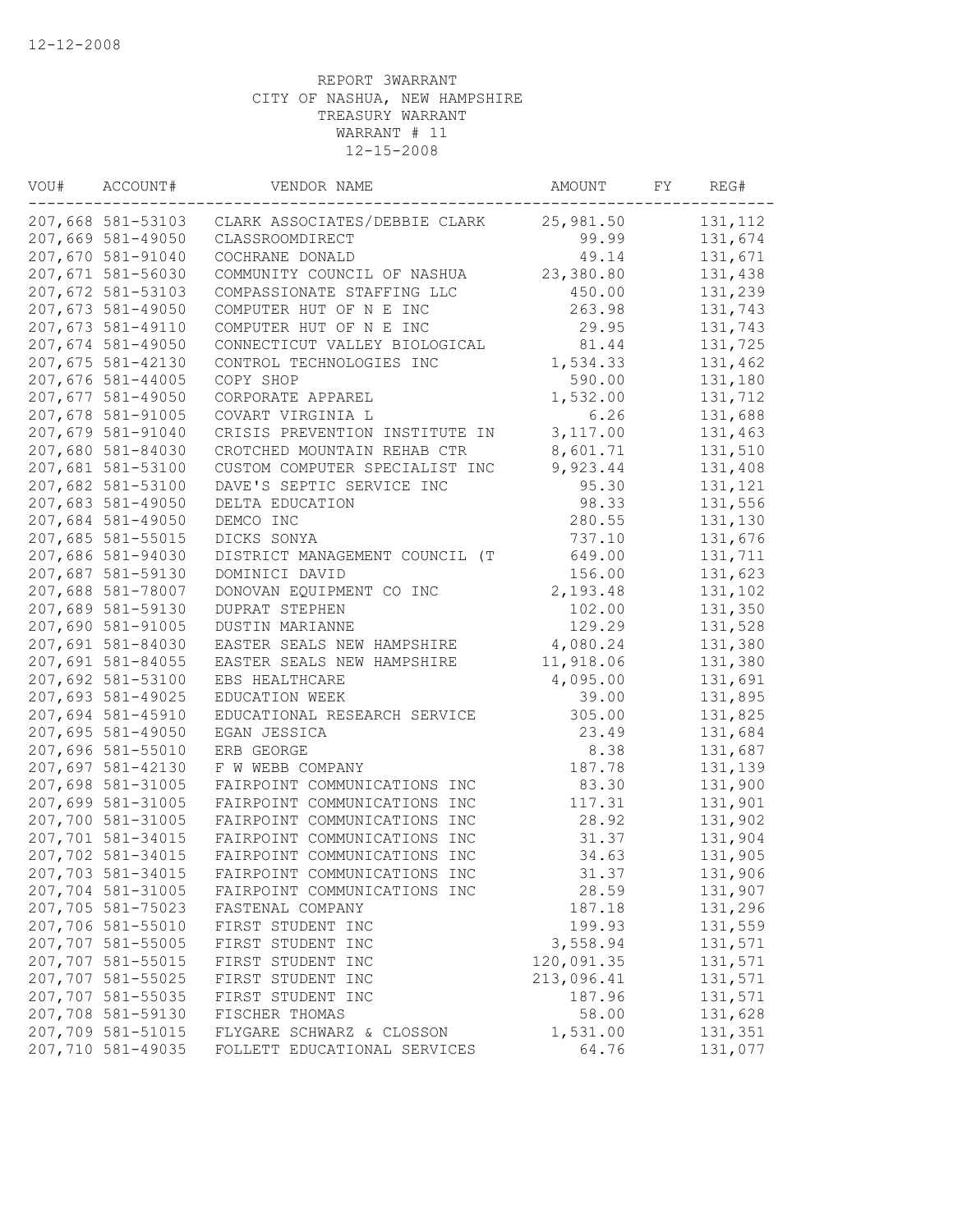| VOU# | ACCOUNT#          | VENDOR NAME                                 | AMOUNT   | FY | REG#    |
|------|-------------------|---------------------------------------------|----------|----|---------|
|      |                   | 207,711 581-49030 FOLLETT LIBRARY RESOURCES | 968.54   |    | 131,083 |
|      | 207,712 581-49050 | FONDEN CAROL                                | 22.46    |    | 131,565 |
|      | 207,713 581-91005 | FORAN MARY C                                | 25.74    |    | 131,620 |
|      | 207,714 581-91005 | FRENETTE BRENDA G                           | 3.83     |    | 131,267 |
|      | 207,715 581-59130 | GOMES MANNY                                 | 58.00    |    | 131,626 |
|      | 207,716 581-49050 | GOVCONNECTION INC                           | 361.42   |    | 131,059 |
|      | 207,717 581-42130 | GRAINGER                                    | 634.86   |    | 131,151 |
|      | 207,718 581-42120 | GRANITE GROUP (THE)                         | 278.29   |    | 131,368 |
|      | 207,719 581-84030 | GREATER LAWRENCE ED COLLABORAT              | 9,402.50 |    | 131,584 |
|      | 207,720 581-91005 | GREENBERG ELLEN                             | 371.93   |    | 131,653 |
|      | 207,721 581-42130 | GREENFIELD INDUSTRIES INC                   | 375.00   |    | 131,109 |
|      | 207,722 581-59130 | HALL STEPHEN                                | 102.00   |    | 131,629 |
|      | 207,723 581-59130 | HAMEL KENNETH                               | 58.00    |    | 131,636 |
|      | 207,724 581-59130 | HAMILTON MICHAEL                            | 58.00    |    | 131,631 |
|      | 207,725 581-84030 | HANRAHAN LINDA PHD                          | 1,125.00 |    | 131,533 |
|      | 207,726 581-63085 | HARDY WILLIAM                               | 1,100.87 |    | 131,710 |
|      | 207,727 581-74092 | HARRIS EQUIPMENT REPAIR SERVIC              | 282.95   |    | 131,728 |
|      | 207,728 581-91005 | HATFIELD ELAINE                             | 10.68    |    | 131,097 |
|      | 207,729 581-42130 | HEATING SPECIALTIES OF NH INC               | 400.61   |    | 131,722 |
|      | 207,730 581-59130 | HENDERSON MICHAEL                           | 116.00   |    | 131,634 |
|      | 207,731 581-47010 | HENRY SCHEIN INC                            | 278.78   |    | 131,604 |
|      | 207,732 581-53100 | HIGH OUTPUT INC                             | 900.00   |    | 131,600 |
|      | 207,733 581-49050 | HIGHSMITH INC                               | 199.02   |    | 131,732 |
|      | 207,734 581-75023 | HOME DEPOT CREDIT SERVICES                  | 122.31   |    | 131,553 |
|      | 207,735 581-49050 | HOME DEPOT CREDIT SERVICES                  | 669.22   |    | 131,585 |
|      | 207,736 581-91005 | HOTTEL CHRISTOPHER                          | 168.44   |    | 131,643 |
|      | 207,737 581-91005 | HYNES STACY                                 | 81.32    |    | 131,520 |
|      | 207,738 581-49050 | INSIGHT PUBLIC SECTOR                       | 238.84   |    | 131,116 |
|      | 207,739 581-84030 | INSTITUTE OF PROFESSIONAL PRAC              | 1,484.29 |    | 131,635 |
|      | 207,740 581-74092 | INTELITEK                                   | 913.58   |    | 131,583 |
|      | 207,741 581-91040 | JOHNSON EVAN                                | 65.00    |    | 131,633 |
|      | 207,741 581-94030 | JOHNSON EVAN                                | 100.00   |    | 131,633 |
|      | 207,742 581-45910 | JUNIOR LIBRARY GUILD                        | 1,113.00 |    | 131,506 |
|      | 207,743 581-42110 | KEYSTONE BATTERY                            | 346.00   |    | 131,552 |
|      | 207,744 581-94030 | KISSELL MARTHA                              | 100.00   |    | 131,621 |
|      | 207,745 581-49050 | KLOCKIT                                     | 243.25   |    | 131,481 |
|      | 207,746 581-59130 | LAFOND MICHAEL                              | 102.00   |    | 131,627 |
|      | 207,747 581-49050 | LAKESHORE LEARNING MATERIALS                | 183.25   |    | 131,166 |
|      | 207,748 581-91005 | LALIME MAUREEN                              | 51.48    |    | 131,573 |
|      | 207,749 581-94030 | LAUGHLIN KIMBERLY                           | 199.00   |    | 131,700 |
|      | 207,750 581-94030 | LAVOIE DEANNA                               | 100.00   |    | 131,685 |
|      | 207,751 581-84030 | LEARNING CENTER FOR THE DEAF                | 7,217.20 |    | 131,651 |
|      | 207,752 581-59130 | LEBEL ART                                   | 58.00    |    | 131,632 |
|      | 207,753 581-94030 | LESSARD CHRIS                               | 99.45    |    | 131,695 |
|      | 207,754 581-78007 | LIBERTY INTN'L TRUCKS OF NH LL              | 31.20    |    | 131,726 |
|      | 207,755 581-49030 | LIBRARIAN'S BOOK EXPRESS                    | 541.48   |    | 131,690 |
|      | 207,756 581-49030 | LIBRARY VIDEO COMPANY                       | 80.65    |    | 131,504 |
|      | 207,756 581-49055 | LIBRARY VIDEO COMPANY                       | 245.73   |    | 131,504 |
|      |                   |                                             |          |    |         |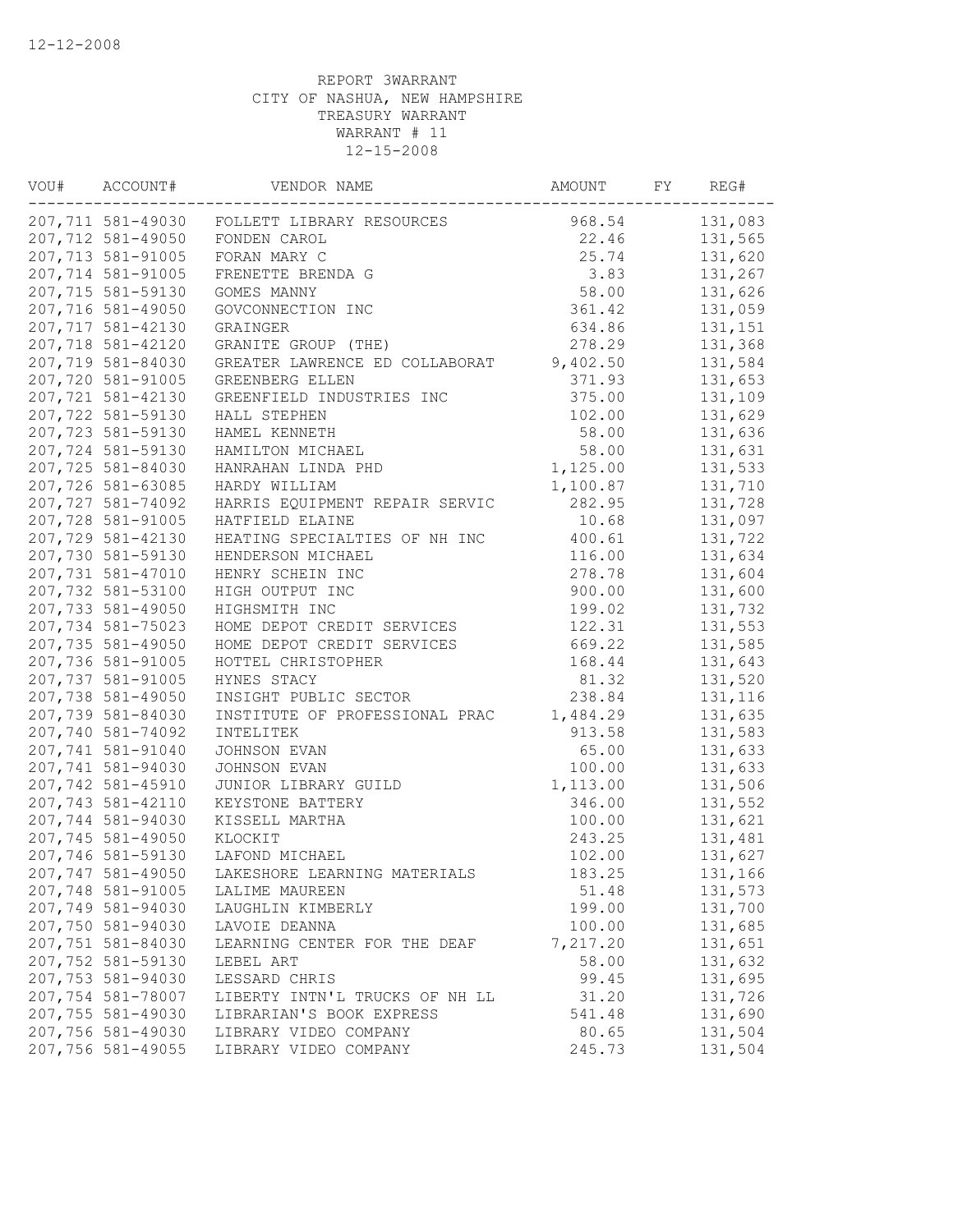| VOU# | ACCOUNT#          | VENDOR NAME                    | AMOUNT     | FY | REG#     |
|------|-------------------|--------------------------------|------------|----|----------|
|      | 207,757 581-84030 | LIGHTHOUSE SCHOOL INC          | 41,256.96  |    | 131,514  |
|      | 207,758 581-42110 | M & M ELECTRICAL SUPPLY CO INC | 1,872.09   |    | 131,719  |
|      | 207,759 581-49050 | MACROBIE HEATHER               | 150.00     |    | 131,669  |
|      | 207,760 581-49050 | MAINE OXY/SPEC AIR SPECIALTY G | 183.09     |    | 131,050  |
|      | 207,761 581-49050 | MAPLE GROVE DISTRIBUTING INC   | 824.03     |    | 131,706  |
|      | 207,762 581-49050 | MARKET BASKET                  | 462.31     |    | 131,232  |
|      | 207,763 581-49050 | MAX L COWEN'S STUDENT STORES I | 54.19      |    | 131,078  |
|      | 207,764 581-78007 | MAYNARD & LESIEUR INCORPORATED | 1,227.00   |    | 131,729  |
|      | 207,765 581-53103 | MCCARTNEY AMY                  | 5,839.00   |    | 131,656  |
|      | 207,766 581-94030 | MCKNIGHT JACQUELINE            | 75.00      |    | 131,525  |
|      | 207,767 581-75023 | MERRIMACK BUILDING SUPPLY INC  | 3, 133. 31 |    | 131,498  |
|      | 207,768 581-84030 | MERRIMACK EDUCATION CENTER     | 2,530.97   |    | 131,652  |
|      | 207,769 581-53100 | METRO GROUP INC (THE)          | 1,081.00   |    | 131,683  |
|      | 207,770 581-34015 | METROMEDIA ENERGY INC          | 55,082.36  |    | 131,899  |
|      | 207,771 581-84055 | MOUNT PROSPECT ACADEMY INC     | 19,653.92  |    | 131,603  |
|      | 207,772 581-53100 | MULTI-STATE BILLING SERVICES L | 545.09     |    | 131,659  |
|      | 207,773 581-49030 | MUSIC IN MOTION                | 136.23     |    | 131,537  |
|      | 207,774 581-49050 | NASCO                          | 402.71     |    | 131,739  |
|      | 207,775 581-84030 | NASHOBA LEARNING GROUP         | 6,082.24   |    | 131,613  |
|      | 207,776 581-84030 | NASHUA CHILDREN'S HOME         | 8,714.70   |    | 131,546  |
|      | 207,777 581-49075 | NASHUA HIGH SCHOOL NORTH       | 12.75      |    | 131,812  |
|      | 207,778 581-49050 | NASHUA OUTDOOR POWER EQUIP     | 75.35      |    | 131,228  |
|      | 207,778 581-49910 | NASHUA OUTDOOR POWER EQUIP     | 624.87     |    | 131,228  |
|      | 207,779 581-49075 | NASHUA WALLPAPER & PAINT CO    | 248.38     |    | 131,231  |
|      | 207,780 581-49050 | NATIONAL GEOGRAPHIC SOCIETY    | 70.00      |    | 131,505  |
|      | 207,781 581-34015 | NATIONAL GRID                  | 8,859.17   |    | 131,909  |
|      | 207,782 581-42010 | NATIONWIDE SALES & SERVICE     | 2,710.00   |    | 131,534  |
|      | 207,783 581-77005 | NEWPORT CONSTRUCTION CO        | 7,100.00   |    | 131,163  |
|      | 207,784 581-31005 | NEXTEL COMMUNICATIONS          | 2,402.31   |    | 131,823  |
|      | 207,785 581-45295 | NH INDOOR TRACK LEAGUE         | 500.00     |    | 131,087  |
|      | 207,785 581-95005 | NH INDOOR TRACK LEAGUE         | 1,920.00   |    | 131,087  |
|      | 207,786 581-84055 | NH STATE OF DEPT OF EDUCATION  | 96.90      |    | 131,755  |
|      | 207,787 581-49050 | NORTHCENTER FOODSERVICE        | 183.22     |    | 131,567  |
|      | 207,788 581-83009 | NORTHEAST DELTA DENTAL         | 7,662.96   |    | 131,893  |
|      | 207,789 581-53102 | O'BRIAN CATHERINE              | 225.00     |    | 131,708  |
|      | 207,790 581-91005 | O'CONNOR MARIANNE              | 61.42      |    | 131,594  |
|      | 207,791 581-84055 | ODYSSEY HOUSE INC              | 4,654.78   |    | 131,047  |
|      | 207,792 581-91005 | PAPANICOLAOU PAULA             | 30.86      |    | 131,549  |
|      | 207,793 581-49050 | PARADISE MALCOLM               | 61.15      |    | 131,644  |
|      | 207,794 581-75023 | PASEK CORP                     | 1,583.36   |    | 131, 473 |
|      | 207,795 581-49050 | PAXTON-PATTERSON               | 130.65     |    | 131,244  |
|      | 207,796 581-49050 | PC MALL GOV INC                | 881.56     |    | 131,551  |
|      | 207,797 581-95010 | PC WORLD                       | 19.97      |    | 131,558  |
|      | 207,798 581-91005 | PELVOITZ LISA                  | 279.02     |    | 131,705  |
|      | 207,799 581-33005 | PENNICHUCK WATER WORKS INC     | 5,933.98   |    | 131,826  |
|      | 207,800 581-53100 | PERFORMANCE REHAB INC.         | 5,012.76   |    | 131,602  |
|      | 207,801 581-43005 | PETTY CASH                     | 21.50      |    | 131,815  |
|      | 207,801 581-49050 | PETTY CASH                     | 101.55     |    | 131,815  |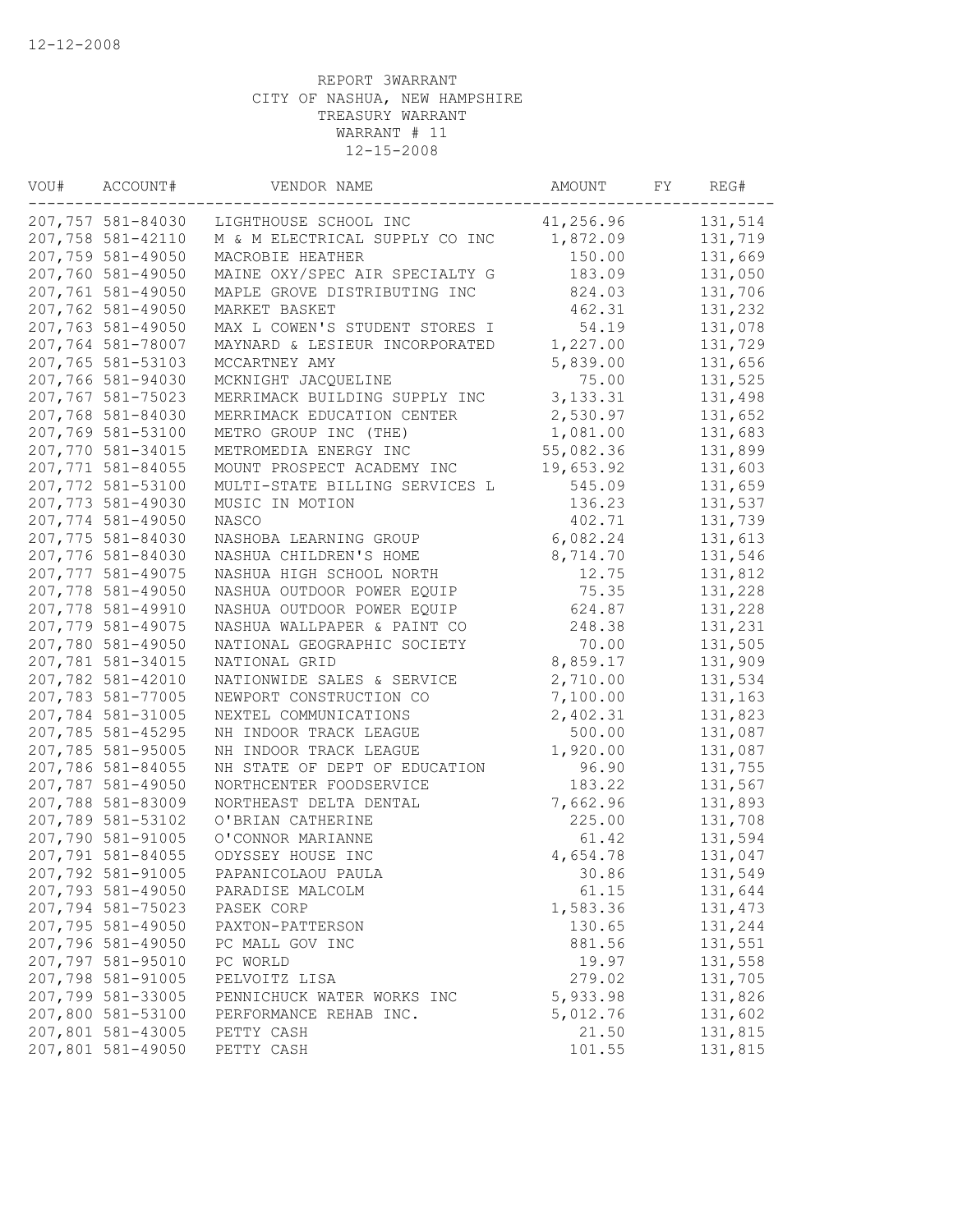| VOU# | ACCOUNT#          | VENDOR NAME                    | AMOUNT    | FY | REG#    |
|------|-------------------|--------------------------------|-----------|----|---------|
|      |                   | 207,802 581-41015 PETTY CASH   | 2.40      |    | 131,816 |
|      | 207,802 581-43005 | PETTY CASH                     | 72.32     |    | 131,816 |
|      | 207,803 581-64192 | PHONAK, INC                    | 1,166.99  |    | 131,607 |
|      | 207,804 581-84055 | PINE HAVEN BOYS CENTER         | 3,352.80  |    | 131,496 |
|      | 207,805 581-49050 | PITSCO INC                     | 142.25    |    | 131,058 |
|      | 207,806 581-91005 | PLACE PATRICIA                 | 65.40     |    | 131,519 |
|      | 207,807 581-84030 | PLUS CO INC (THE)              | 306.38    |    | 131,345 |
|      | 207,808 581-55015 | PROVIDER ENTERPRISES INC (THE) | 31,742.00 |    | 131,554 |
|      | 207,809 581-32005 | PSNH                           | 1,745.10  |    | 131,876 |
|      | 207,810 581-49095 | PSYCHOLOGICAL ASSESSMENT RESOU | 434.70    |    | 131,249 |
|      | 207,811 581-32005 | PUBLIC SERVICE OF NH           | 24,525.65 |    | 131,874 |
|      | 207,812 581-49050 | QUIRKROBERTS PUBLISHING LTD    | 52.00     |    | 131,713 |
|      | 207,813 581-49075 | RASMUSSEN VERONICA             | 33.98     |    | 131,608 |
|      | 207,814 581-84030 | READING FOUNDATION (THE)       | 2,790.00  |    | 131,572 |
|      | 207,815 581-53103 | READYNURSE                     | 325.01    |    | 131,148 |
|      | 207,816 581-49050 | REALLY GOOD STUFF INC          | 99.30     |    | 131,515 |
|      | 207,817 581-84030 | REGIONAL SERVICES & EDUCATION  | 23,038.15 |    | 131,069 |
|      | 207,818 581-42110 | REXEL CLS                      | 429.36    |    | 131,645 |
|      | 207,819 581-59130 | ROBICHAUD ROGER                | 102.00    |    | 131,360 |
|      | 207,820 581-94030 | ROLFE SARAH                    | 170.00    |    | 131,610 |
|      | 207,821 581-91005 | RONDEAU MARICIA B              | 10.50     |    | 131,639 |
|      | 207,822 581-59130 | ROSENSTEIN NATHAN              | 116.00    |    | 131,754 |
|      | 207,823 581-55015 | SAFEWAY TRAINING & TRANS SERV  | 8,136.00  |    | 131,576 |
|      | 207,824 581-49050 | SAGE PUBLICATIONS              | 237.60    |    | 131,648 |
|      | 207,825 581-78007 | SANEL AUTO PARTS CO            | 125.39    |    | 131,221 |
|      | 207,826 581-49050 | SARGENT-WELCH                  | 30.40     |    | 131,120 |
|      | 207,827 581-49050 | SAUNDERS SHARON                | 61.56     |    | 131,699 |
|      | 207,827 581-91040 | SAUNDERS SHARON                | 65.00     |    | 131,699 |
|      | 207,828 581-91005 | SCHAPPLER PHILIP               | 69.18     |    | 131,516 |
|      | 207,829 581-49050 | SCHOLASTIC MAGAZINES           | 352.89    |    | 131,258 |
|      | 207,830 581-47010 | SCHOOL NURSE SUPPLY INC        | 106.31    |    | 131,503 |
|      | 207,831 581-41015 | SCHOOL SPECIALTY               | 2.28      |    | 131,539 |
|      | 207,831 581-49050 | SCHOOL SPECIALTY               | 5,462.31  |    | 131,539 |
|      | 207,831 581-49050 | SCHOOL SPECIALTY               | 608.78    |    | 131,540 |
|      | 207,831 581-63085 | SCHOOL SPECIALTY               | 253.50    |    | 131,539 |
|      | 207,832 581-49050 | SCHWARZ RENEE                  | 186.94    |    | 131,570 |
|      | 207,833 581-94030 | SCOTT LAWSON GROUP LTD (THE)   | 300.00    |    | 131,547 |
|      | 207,834 581-49050 | SEARS COMMERCIAL ONE           | 129.99    |    | 131,837 |
|      | 207,835 581-84030 | SERESC                         | 1,646.55  |    | 131,064 |
|      | 207,835 581-94030 | SERESC                         | 150.00    |    | 131,064 |
|      | 207,836 581-49075 | SHEEHY FREDERICK JR            | 9.97      |    | 131,545 |
|      | 207,837 581-42010 | SHIFFLER EQUIPMENT SALES INC   | 1,701.61  |    | 131,494 |
|      | 207,838 581-91005 | SILVA AMANDA                   | 26.91     |    | 131,668 |
|      | 207,839 581-49025 | SINGAPOREMATH.COM INC          | 416.66    |    | 131,698 |
|      | 207,840 581-49030 | SMART APPLE MEDIA              | 237.40    |    | 131,530 |
|      | 207,841 581-94030 | SOMMESE RALPH                  | 60.00     |    | 131,654 |
|      | 207,842 581-84030 | SPAULDING YOUTH CENTER         | 7,037.64  |    | 131,057 |
|      | 207,842 581-84055 | SPAULDING YOUTH CENTER         | 3,518.82  |    | 131,057 |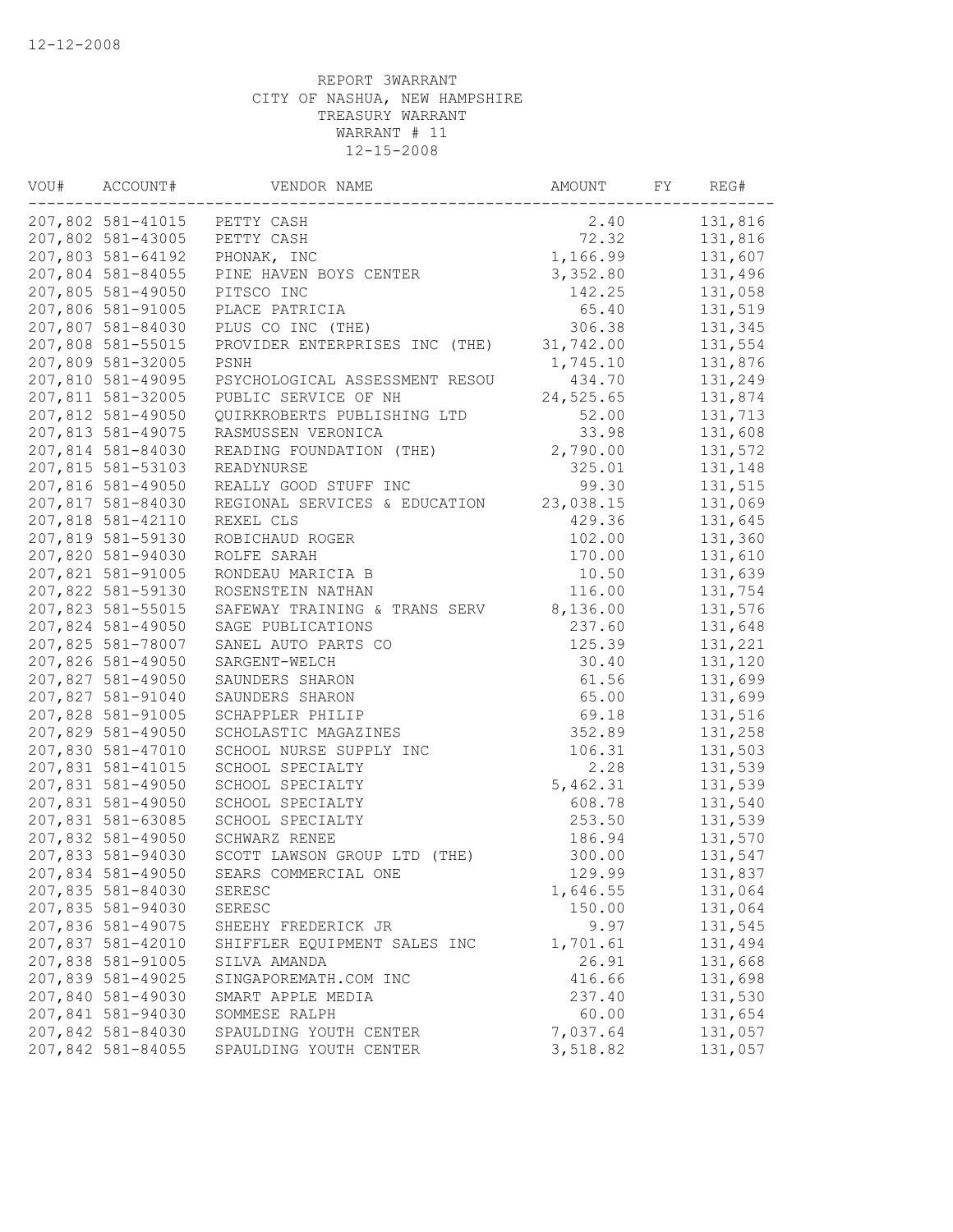| WOU# | ACCOUNT#          | VENDOR NAME                    | AMOUNT     | FY | REG#    |
|------|-------------------|--------------------------------|------------|----|---------|
|      | 207,843 581-49050 | SPORTIME                       | 49.48      |    | 131,543 |
|      | 207,844 581-31005 | SPRINT                         | 32.62      |    | 131,903 |
|      | 207,845 581-53100 | STANLEY ELEVATOR COMPANY INC   | 1,534.88   |    | 131,744 |
|      | 207,846 581-41015 | STAPLES BUSINESS ADVANTAGE     | 1,272.12   |    | 131,333 |
|      | 207,846 581-41040 | STAPLES BUSINESS ADVANTAGE     | 415.45     |    | 131,333 |
|      | 207,846 581-41045 | STAPLES BUSINESS ADVANTAGE     | 15, 477.57 |    | 131,333 |
|      | 207,846 581-49050 | STAPLES BUSINESS ADVANTAGE     | 385.47     |    | 131,333 |
|      | 207,846 581-49110 | STAPLES BUSINESS ADVANTAGE     | 457.60     |    | 131,333 |
|      | 207,847 581-53100 | STATE OF NH CRIMINAL RECORDS   | 906.00     |    | 131,818 |
|      | 207,848 581-49095 | STOELTING CO                   | 245.00     |    | 131,093 |
|      | 207,849 581-49095 | STOKES PUBLISHING CO           | 102.90     |    | 131,564 |
|      | 207,850 581-91005 | STONE HALLIE                   | 23.78      |    | 131,689 |
|      | 207,851 581-53100 | SUNBERG ROBERT                 | 906.93     |    | 131,596 |
|      | 207,852 581-91005 | SWINDELL LORNE                 | 321.98     |    | 131,562 |
|      | 207,853 581-91005 | TETLER CAROL                   | 84.24      |    | 131,527 |
|      | 207,854 581-59130 | THEODORE KEVIN                 | 102.00     |    | 131,707 |
|      | 207,855 581-94030 | TOTTEN GREENWOOD JOSHUA        | 35.00      |    | 131,672 |
|      | 207,856 581-49050 | TOWERS MOTOR PARTS CORP        | 229.79     |    | 131,358 |
|      | 207,856 581-78007 | TOWERS MOTOR PARTS CORP        | 233.58     |    | 131,358 |
|      | 207,857 581-42130 | TRANE US INC                   | 376.10     |    | 131,521 |
|      | 207,858 581-63085 | TRANSEAL LTD                   | 352.08     |    | 131,663 |
|      | 207,859 581-49075 | TREASURER STATE OF NH          | 55.55      |    | 131,749 |
|      | 207,860 581-59130 | TREAT BRUCE                    | 78.00      |    | 131,641 |
|      | 207,861 581-43005 | U S POSTAL SERVICES            | 210.00     |    | 131,817 |
|      | 207,862 581-41015 | ULTIMATE OFFICE                | 151.51     |    | 131,560 |
|      | 207,863 581-45910 | UNION LEADER                   | 202.80     |    | 131,192 |
|      | 207,864 581-43005 | UNITED PARCEL SERVICE          | 14.54      |    | 131,488 |
|      | 207,865 581-42120 | UNITED SUPPLY INC              | 151.31     |    | 131,591 |
|      | 207,866 581-49095 | UNIVERSITY OF OREGON           | 4,249.00   |    | 131,702 |
|      | 207,867 581-83102 | UNUM LIFE INSURANCE            | 3,136.80   |    | 131,813 |
|      | 207,868 581-94030 | VARANO DAVID                   | 75.00      |    | 131,675 |
|      | 207,869 581-31005 | VERIZON BUSINESS               | 4,405.19   |    | 131,048 |
|      | 207,870 581-98030 | VETRI KATHLEEN                 | 212.00     |    | 131,606 |
|      | 207,871 581-83004 | VISION SERVICE PLAN - NH       | 2,021.21   |    | 131,814 |
|      | 207,872 581-49075 | W E AUBUCHON CO INC            | 228.00     |    | 131,896 |
|      | 207,873 581-49050 | WALMART COMMUNITY              | 305.55     |    | 131,441 |
|      | 207,873 581-49075 | WALMART COMMUNITY              | 258.35     |    | 131,441 |
|      | 207,874 581-49050 | WARD'S NATURAL SCIENCE         | 629.51     |    | 131,300 |
|      | 207,875 581-94030 | WEBB LEONARD                   | 100.00     |    | 131,709 |
|      | 207,876 581-49050 | WEST MUSIC                     | 253.65     |    | 131,502 |
|      | 207,877 581-49050 | WESTERN PSYCHOLOGICAL SERVICES | 74.80      |    | 131,601 |
|      | 207,878 581-49030 | WHITCOMB ASSOCIATES            | 2,460.17   |    | 131,468 |
|      | 207,879 581-47010 | WILLIAM V. MACGILL & COMPANY   | 76.23      |    | 131,178 |
|      | 207,879 581-49050 | WILLIAM V. MACGILL & COMPANY   | 138.30     |    | 131,178 |
|      | 207,880 581-49050 | WILSON LYNDSAY                 | 30.26      |    | 131,544 |
|      | 207,880 581-94030 | WILSON LYNDSAY                 | 39.95      |    | 131,544 |
|      | 207,881 581-53102 | WOLFF FRED                     | 1,700.00   |    | 131,678 |
|      | 207,882 581-53101 | YOUTH COUNCIL (THE)            | 8,373.90   |    | 131,586 |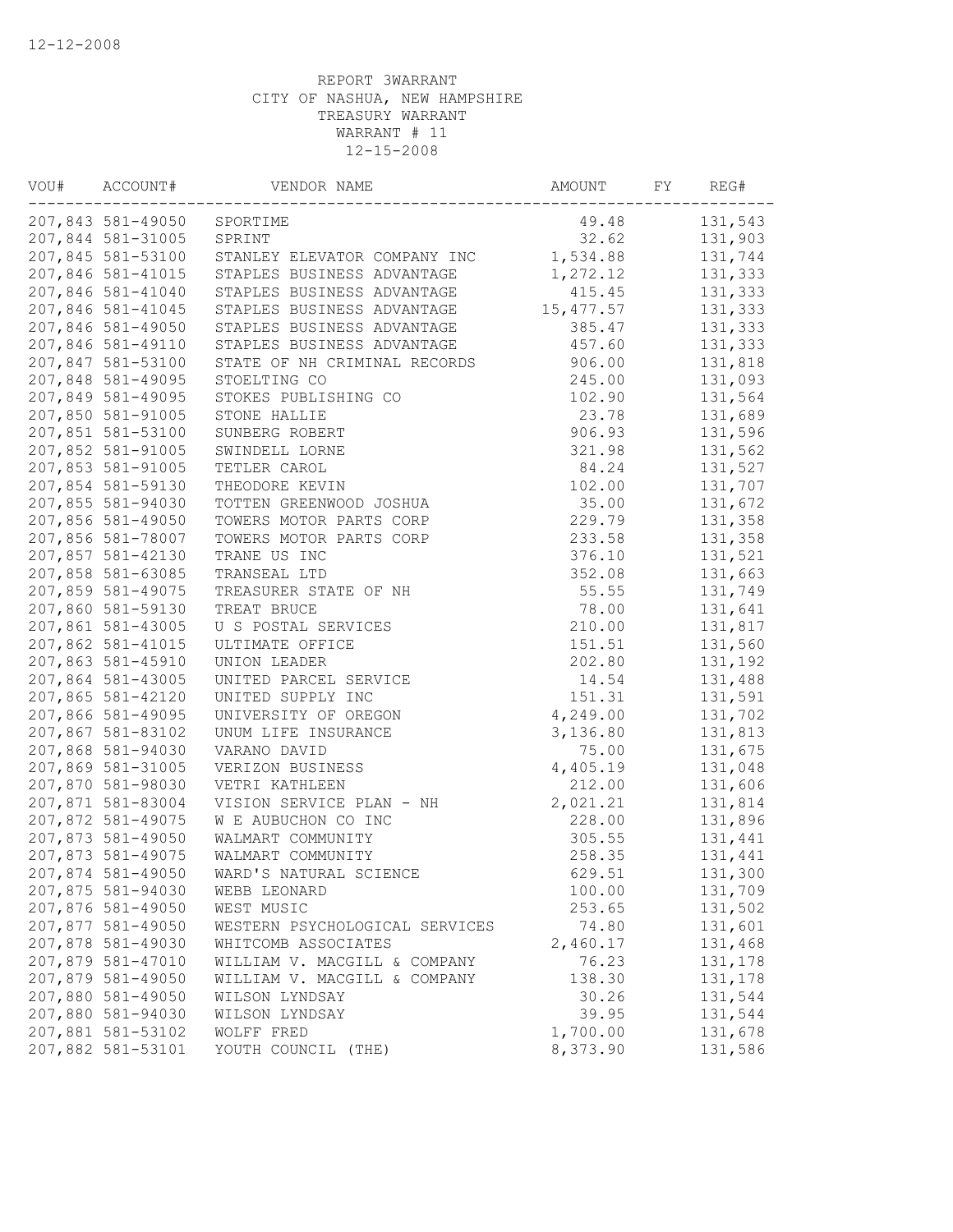| VOU#              | ACCOUNT#                            | VENDOR NAME                                                                        | AMOUNT                         | FY | REG#                          |
|-------------------|-------------------------------------|------------------------------------------------------------------------------------|--------------------------------|----|-------------------------------|
|                   |                                     | 207,883 581-49075 ZAX SIGNAGE                                                      | 474.00                         |    | 131,156                       |
| TOTAL             | 581                                 | SCHOOL DEPARTMENT                                                                  |                                |    | 966,694.33                    |
| 690<br>691        | 590-23501<br>207,884 590-24581      | CDW GOVERNMENT INC<br>590-23501 CITY OF NASHUA/PETTY CASH SLIP<br>SHEEHY MARY      | 113.22<br>16.99<br>2,496.00    |    | 131,535<br>131,038<br>131,666 |
| TOTAL             | 590                                 | P/Y OBLIGATIONS                                                                    |                                |    | 2,626.21                      |
| 692               | 592-85005                           | US BANK                                                                            | 300.00                         |    | 131,114                       |
| TOTAL             | 592                                 | BONDED DEBT SERVICE                                                                |                                |    | 300.00                        |
| 693<br>693<br>694 | 595-22015<br>595-22020<br>595-22020 | BELMAR/PAG LIMITED PARTNERSHIP<br>BELMAR/PAG LIMITED PARTNERSHIP<br>GAUTHIER GARRY | 540.40<br>8,541.66<br>1,141.44 |    | 131,490<br>131,490<br>131,489 |
| TOTAL             | 595                                 | OVERLAY                                                                            |                                |    | 10,223.50                     |
| 695<br>696<br>697 | 599-64028<br>599-64045<br>599-64045 | FORMAX DIV OF BESCORP INC<br>ADVANCED COMPUTERS & ELECTRONI<br>DELL MARKETING LP   | 7,549.00<br>215.00<br>2,255.00 |    | 131,493<br>131,474<br>131,149 |
| TOTAL             | 599                                 | "CERF" - EOUIPMENT PURCHASES                                                       |                                |    | 10,019.00                     |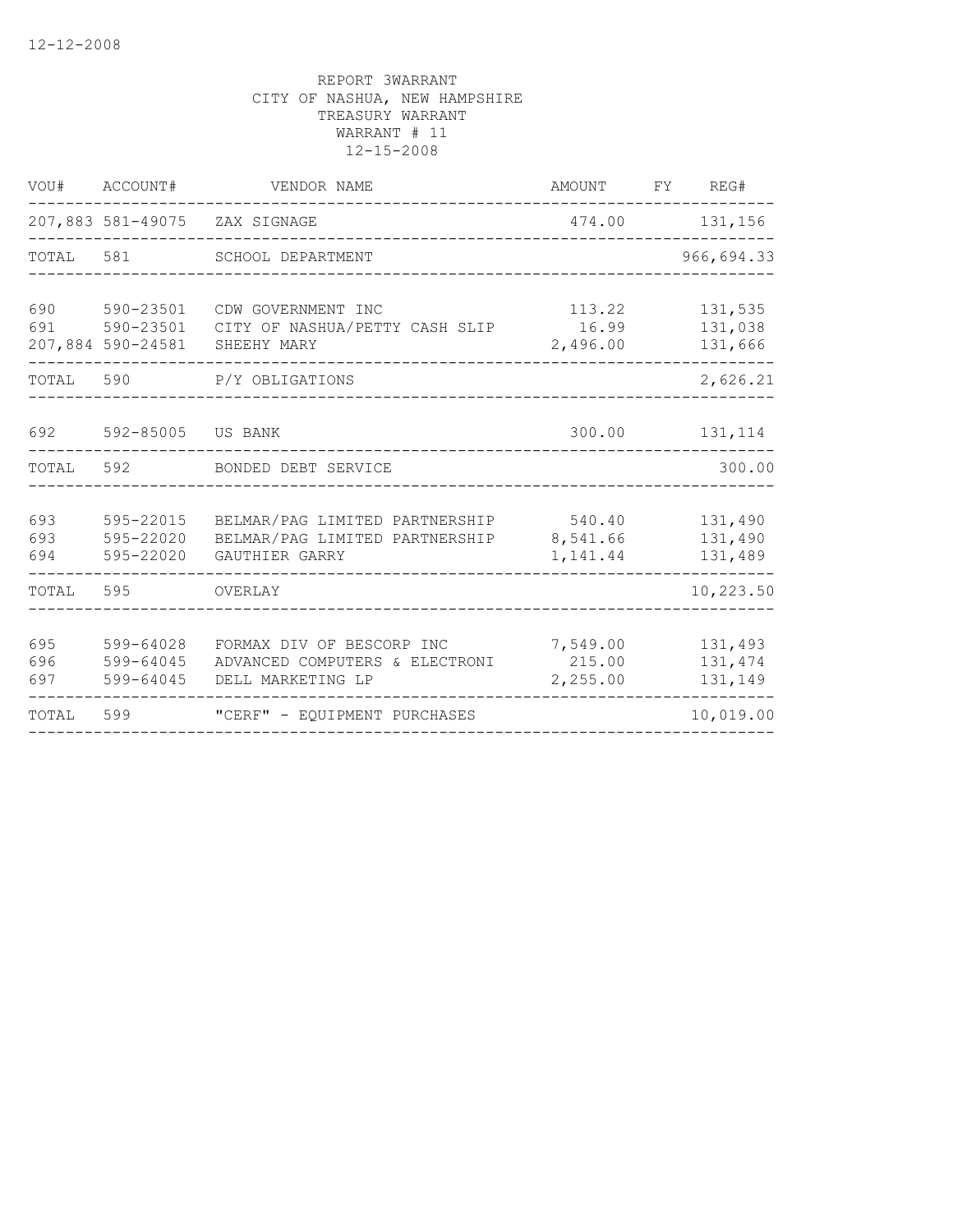| VOU#                                                 | ACCOUNT#                                                                     | VENDOR NAME                                                                                                                                                                                 | AMOUNT                                                                                            | REG#<br>FY                                                                           |
|------------------------------------------------------|------------------------------------------------------------------------------|---------------------------------------------------------------------------------------------------------------------------------------------------------------------------------------------|---------------------------------------------------------------------------------------------------|--------------------------------------------------------------------------------------|
| 698                                                  | $617 - 01$                                                                   | THE JORDAN INSTITUTE                                                                                                                                                                        | 3,000.00                                                                                          | 131,456                                                                              |
| TOTAL                                                | $617 - 01$                                                                   | CAP IMP - BUILDING MAINT<br>GENERAL REPAIRS - CITY HALL                                                                                                                                     |                                                                                                   | 3,000.00                                                                             |
| 699                                                  | $653 - 08$                                                                   | BROX INDUSTRIES INC                                                                                                                                                                         | 6,062.00                                                                                          | 131,107                                                                              |
| TOTAL                                                | $653 - 08$                                                                   | CAP IMP - STREET DEPT<br>STREET PAVING PROGRAM                                                                                                                                              |                                                                                                   | 6,062.00                                                                             |
| 699<br>700<br>701                                    | $653 - 14$<br>$653 - 14$<br>$653 - 14$                                       | BROX INDUSTRIES INC<br>CONTINENTAL PAVING INC<br>CONTINENTAL PAVING, INC/RETAIN                                                                                                             | 77,434.32<br>110,764.66<br>12,307.19                                                              | 131,107<br>131,737<br>319                                                            |
| TOTAL                                                | 653-14                                                                       | CAP IMP - STREET DEPT<br>STREET PAVING PROGRAM FY08                                                                                                                                         |                                                                                                   | 200,506.17                                                                           |
| 702<br>703<br>704                                    | $653 - 18$<br>$653 - 18$<br>$653 - 18$                                       | GRANITE STATE CONCRETE CO INC<br>HOLLIS CONSTRUCTION INC<br>REDIMIX COMPANIES INC                                                                                                           | 406.00<br>1,320.00<br>846.00                                                                      | 131,395<br>131,157<br>131,238                                                        |
| TOTAL                                                | 653-18                                                                       | CAP IMP - STREET DEPT<br>SIDEWALK CONSTR & REPLACEMENT                                                                                                                                      |                                                                                                   | 2,572.00                                                                             |
| 207,885 681-12                                       |                                                                              | NATIONAL GRID                                                                                                                                                                               | 2,786.00                                                                                          | 131,692                                                                              |
| TOTAL                                                | 681-12                                                                       | CAP IMP - SCHOOL<br>DEFERRED MAINTENANCE FY09                                                                                                                                               |                                                                                                   | 2,786.00                                                                             |
| 705<br>706<br>707<br>708<br>709<br>710<br>711<br>712 | 699-07<br>699-07<br>699-07<br>699-07<br>699-07<br>699-07<br>699-07<br>699-07 | C W DOWNER & CO<br>R W BECK INC<br>RATH YOUNG & PIGNATELLI PC<br>RATH YOUNG & PIGNATELLI PC<br>UPTON & HATFIELD LLP<br>UPTON & HATFIELD LLP<br>UPTON & HATFIELD LLP<br>UPTON & HATFIELD LLP | 25, 193. 19<br>4,675.00<br>46,721.37<br>27,905.81<br>40,303.86<br>14,777.69<br>1,852.00<br>722.00 | 131,450<br>131,269<br>131,420<br>131,449<br>131,091<br>131,451<br>131,452<br>131,453 |
| TOTAL                                                | 699-07                                                                       | CAP IMP - WATER SUPPLY<br>WATER SUPPLY ACQUISITION                                                                                                                                          |                                                                                                   | 162, 150.92                                                                          |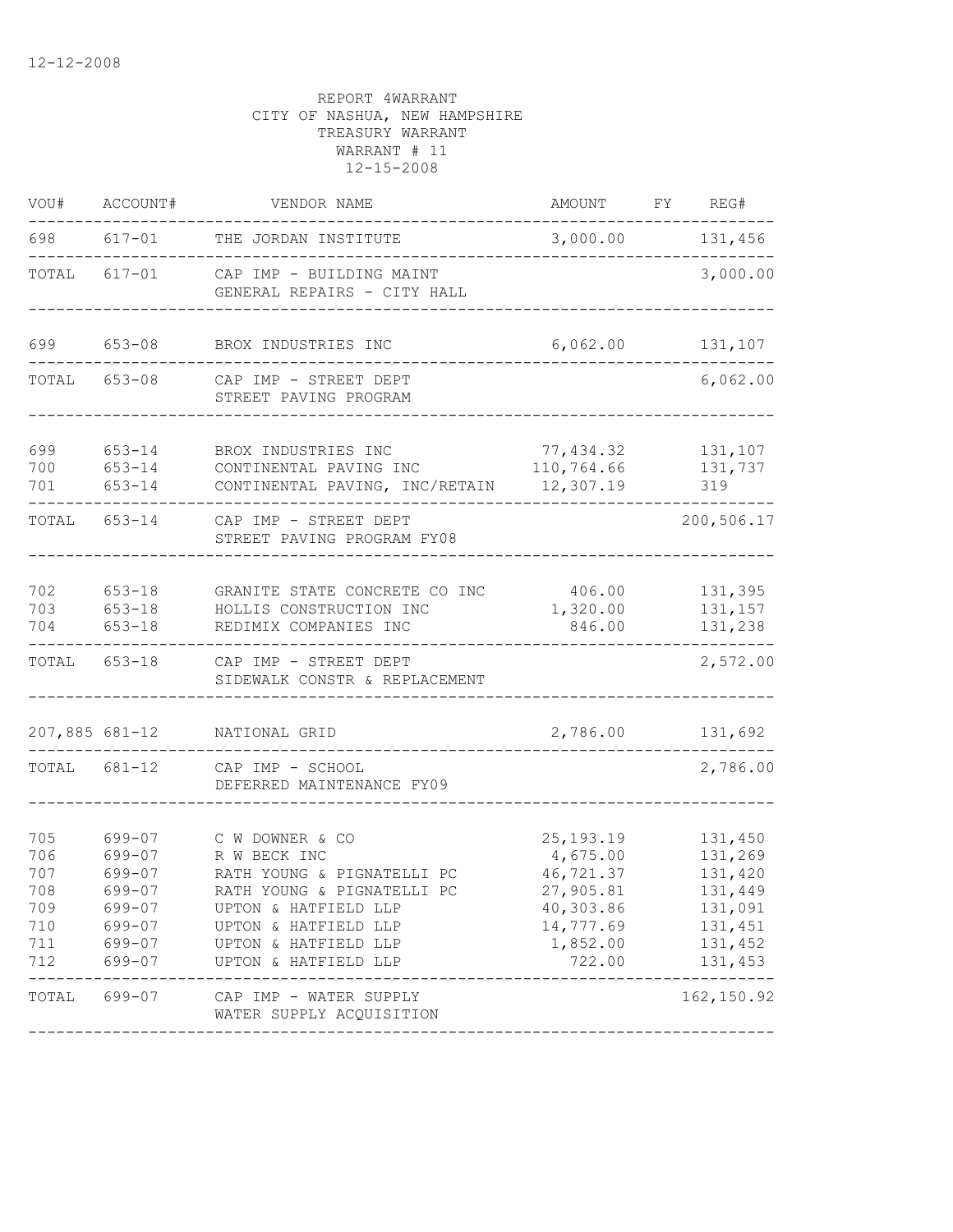|       |           | VOU# ACCOUNT# PROGRAM VENDOR NAME                                  |              | AMOUNT FY REG# |
|-------|-----------|--------------------------------------------------------------------|--------------|----------------|
|       |           | 713 751-53075 3731 NASHUA REGIONAL PLANNING COMMI 278.10 131,865   |              |                |
| TOTAL |           | 751 CPF-PWD & ENGINEERING                                          | 278.10       |                |
|       |           |                                                                    |              |                |
| 714   |           | 772-01310 3720 N PANDELENA CONSTRUCTION 83,319.33 131,482          |              |                |
|       |           | 715 772-53025 3720 COMPREHENSIVE ENVIRONMENTAL IN 7,308.31 131,434 |              |                |
|       |           | TOTAL 772 CPF-PLANNING DEPT                                        | 90,627.64    |                |
|       |           |                                                                    |              |                |
| 716   |           | 792-01310 3799 METHUEN CONSTRUCTION CORP INC 917,957.00            |              | 131,226        |
| 717   | 792-01321 | 3799 GEMINI ELECTRIC INC                                           | 59,807.32    | 131,387        |
| 718   | 792-53030 | 3797 STEARNS & WHELER LLC                                          | 2,428.49     | 131,352        |
| 719   | 792-53181 | 3794 BROX INDUSTRIES INC                                           | 3,172.50     | 131,107        |
| 719   | 792-53183 | 3795 BROX INDUSTRIES INC                                           | 3,172.50     | 131,107        |
| 720   | 792-53183 | 3795 CONTINENTAL PAVING INC                                        | 3,510.00     | 131,737        |
| 721   | 792-53183 | 3795 CONTINENTAL PAVING, INC/RETAIN                                | 390.00       | 319            |
| 722   | 792-53183 | 3795 CRISP CONTRACTING LLC                                         | 4,100.00     | 131,040        |
| 723   | 792-59232 | 3795 HUDSON PAVING &EXCAVATION INC                                 | 3,768.26     | 131,735        |
| 724   |           | 792-61 3795 HUDSON PAVING &EXCAVATION INC                          | 10,369.50    | 312            |
| 724   |           | 792-62 3795 HUDSON PAVING & EXCAVATION INC 2,806.44                |              | 312            |
| TOTAL |           | 792 CPF-WASTEWATER USER FUND                                       | 1,011,482.01 |                |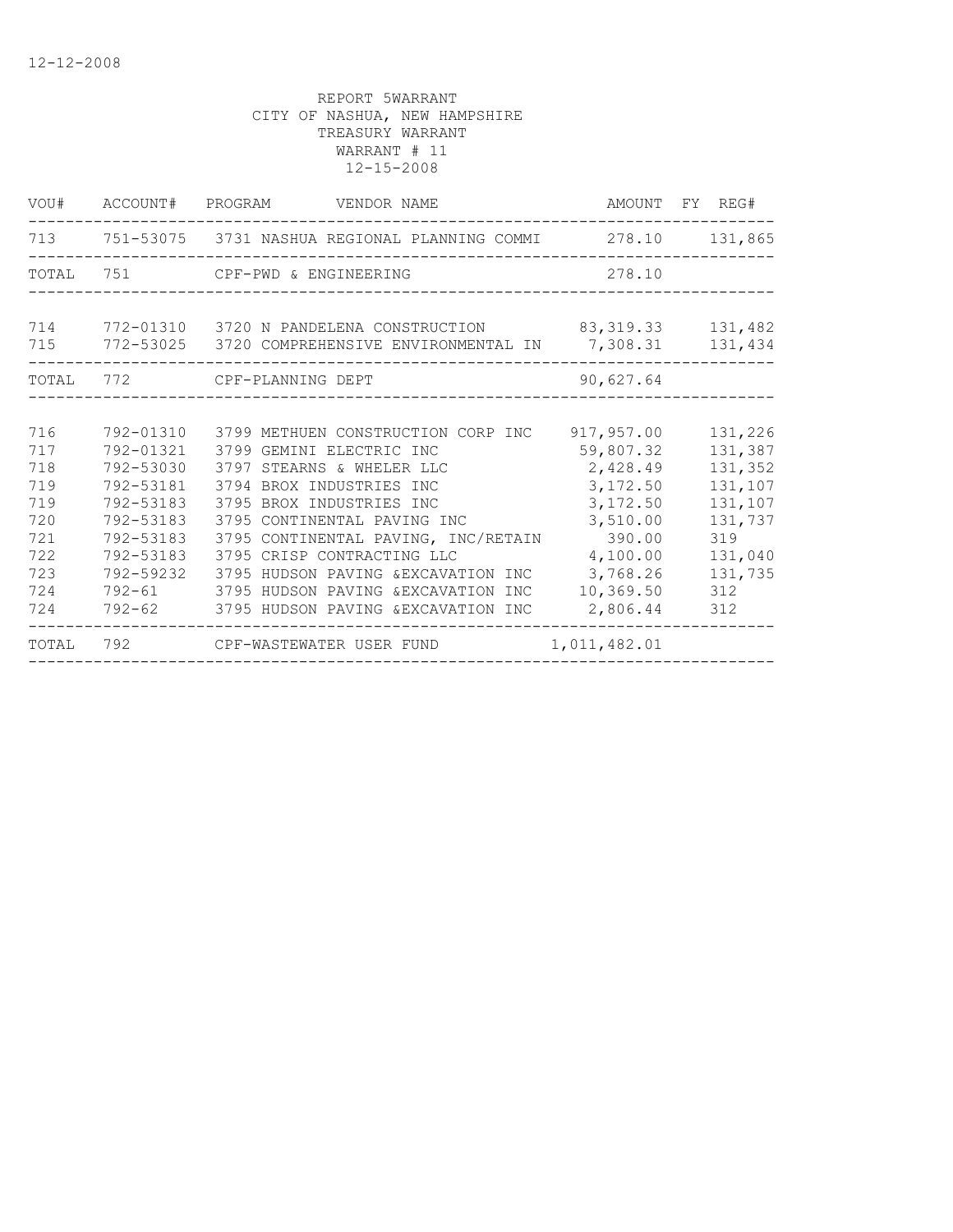| VOU#<br>ACCOUNT# |           | VENDOR NAME                    | AMOUNT   | FY | REG#    |
|------------------|-----------|--------------------------------|----------|----|---------|
| 725              | 801-31005 | FAIRPOINT COMMUNICATIONS INC   | 45.82    |    | 131,863 |
| 726              | 801-31050 | NEXTEL COMMUNICATIONS          | 157.30   |    | 131,830 |
| 727              | 801-32005 | PUBLIC SERVICE OF NH           | 728.64   |    | 131,874 |
| 728              | 801-33005 | PENNICHUCK WATER               | 140.28   |    | 131,835 |
| 729              | 801-41015 | STAPLES BUSINESS ADVANTAGE     | 269.93   |    | 131,437 |
| 730              | 801-46030 | <b>CURRIER JEFF</b>            | 82.00    |    | 131,199 |
| 731              | 801-46030 | REFLECTIVE APPAREL FACTORY INC | 165.96   |    | 131,270 |
| 732              | 801-46030 | ROCKY BRANDS RETAIL LLC        | 82.00    |    | 131,409 |
| 733              | 801-47010 | BASS FIRST AID SERVICE COMPANY | 57.10    |    | 131,136 |
| 734              | 801-48005 | SHATTUCK MALONE OIL CO         | 255.79   |    | 131,821 |
| 734              | 801-48005 | SHATTUCK MALONE OIL CO         | 294.16   |    | 131,821 |
| 734              | 801-48005 | SHATTUCK MALONE OIL CO         | 89.52    |    | 131,821 |
| 735              | 801-49040 | TEXAS AMERICA SAFETY COMPANY   | 71.19    |    | 131,132 |
| 735              | 801-49040 | TEXAS AMERICA SAFETY COMPANY   | 106.78   |    | 131,132 |
| 735              | 801-49040 | TEXAS AMERICA SAFETY COMPANY   | 44.50    |    | 131,132 |
| 736              | 801-53075 | USDA APHIS                     | 5,308.34 |    | 131,836 |
| 737              | 801-53130 | COLUMBIA ANALYTICAL SERVICES I | 120.00   |    | 131,261 |
| 738              | 801-59100 | AMHERST APPLIANCE REPAIR/STEVE | 679.00   |    | 131,262 |
| 739              | 801-59100 | NEW HAMPSHIRE THE BEAUTIFUL    | 193.00   |    | 131,292 |
| 740              | 801-59100 | NSP GRAPHIC COMMUNICATIONS     | 700.00   |    | 131,182 |
| 741              | 801-59100 | RMG ENTERPRISE INC             | 4,479.77 |    | 131,592 |
| 742              | 801-59100 | VEOLIA ES TECHNICAL SOLUTIONS  | 106.03   |    | 131,373 |
| 743              | 801-59105 | LISAY STEVEN E                 | 720.00   |    | 131,208 |
| 744              | 801-59239 | STAPLES BUSINESS ADVANTAGE     | 77.17    |    | 131,437 |
| 745              | 801-59245 | D & R TOWING INC               | 1,220.00 |    | 131,721 |
| 746              | 801-59245 | JENNINGS EXCAVATION INC        | 125.00   |    | 131,082 |
| 747              | 801-64045 | COMCAST                        | 68.48    |    | 131,852 |
| 748              | 801-75023 | BELLETETES INC                 | 41.90    |    | 131,212 |
| 749              | 801-75023 | J LAWRENCE HALL INC            | 233.48   |    | 131,751 |
| 750              | 801-75023 | M & M ELECTRICAL SUPPLY CO INC | 170.07   |    | 131,719 |
| 751              | 801-77020 | EASTERN NE HYDRAULIS INC       | 690.00   |    | 131,429 |
| 752              | 801-77020 | POWERPLAN                      | 1,815.35 |    | 131,399 |
| 753              | 801-78065 | MAYNARD & LESIEUR INCORPORATED | 1,052.05 |    | 131,729 |
| 753              | 801-78065 | MAYNARD & LESIEUR INCORPORATED | 1,231.58 |    | 131,729 |
| 753              | 801-78065 | MAYNARD & LESIEUR INCORPORATED | 335.79   |    | 131,729 |
| 754              | 801-78065 | SULLIVAN TIRE INC              | 444.75   |    | 131,088 |
| 754              | 801-78065 | SULLIVAN TIRE INC              | 2,416.40 |    | 131,088 |
| 755              | 801-78100 | BAYNE MACHINE WORKS            | 183.10   |    | 131,201 |
| 756              | 801-78100 | <b>DUNN BATTERY</b>            | 86.95    |    | 131,153 |
| 756              | 801-78100 | <b>DUNN BATTERY</b>            | 260.85   |    | 131,153 |
| 757              | 801-78100 | LIBERTY INTN'L TRUCKS OF NH LL | 765.46   |    | 131,726 |
| 757              | 801-78100 | LIBERTY INTN'L TRUCKS OF NH LL | 2,718.42 |    | 131,726 |
| 757              | 801-78100 | LIBERTY INTN'L TRUCKS OF NH LL | 33.92    |    | 131,726 |
| 758              | 801-78100 | MINUTEMAN TRUCKS INC           | 385.71   |    | 131,271 |
| 759              | 801-78100 | NAPA AUTO PARTS                | 580.09   |    | 131,353 |
| 760              | 801-78100 | OMEGA INDUSTRIAL SUPPLY INC    | 709.16   |    | 131,298 |
| 760              | 801-78100 | OMEGA INDUSTRIAL SUPPLY INC    | 815.52   |    | 131,298 |
| 760              | 801-78100 | OMEGA INDUSTRIAL SUPPLY INC    | 248.21   |    | 131,298 |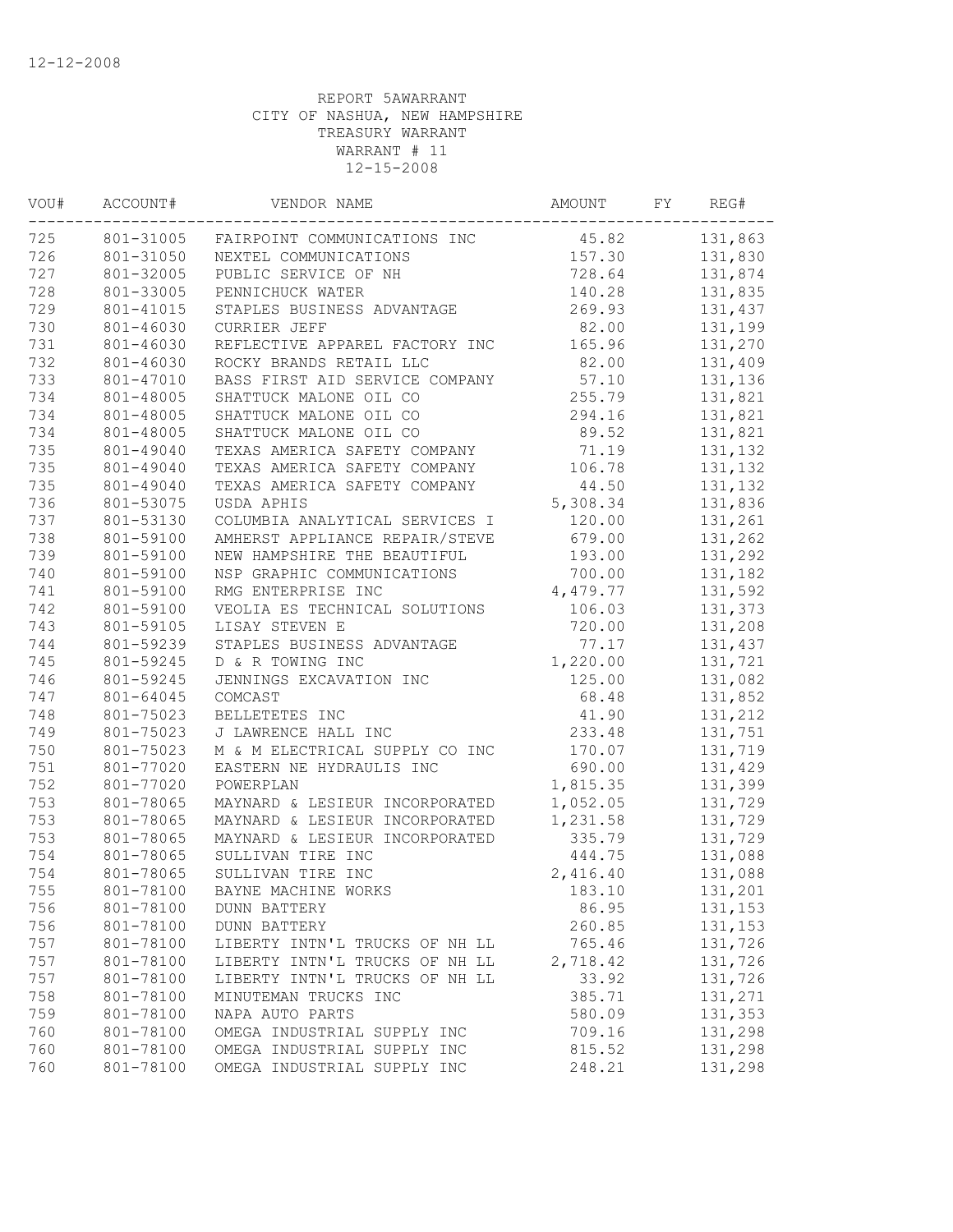| VOU#      | ACCOUNT#         | VENDOR NAME                                       | AMOUNT    | FY | REG#      |  |
|-----------|------------------|---------------------------------------------------|-----------|----|-----------|--|
| 761       | 801-78100        | POWERPLAN                                         | 100.25    |    | 131,399   |  |
| 762       | 801-78100        | SANEL AUTO PARTS CO                               | 86.28     |    | 131,221   |  |
| 762       | 801-78100        | SANEL AUTO PARTS CO                               | 109.11    |    | 131,221   |  |
| 762       | 801-78100        | SANEL AUTO PARTS CO                               | $-191.93$ |    | 131,222   |  |
| 762       | 801-78100        | SANEL AUTO PARTS CO                               | 94.89     |    | 131,222   |  |
| 762       | 801-78100        | SANEL AUTO PARTS CO                               | 172.72    |    | 131,222   |  |
| 763       | 801-78100        | TST EQUIPMENT INC                                 | 217.00    |    | 131,185   |  |
| 764       | 801-78100        | WINDWARD PETROLEUM                                | 308.18    |    | 131,127   |  |
| 764       | 801-78100        | WINDWARD PETROLEUM                                | 354.39    |    | 131,127   |  |
| 764       | 801-78100        | WINDWARD PETROLEUM                                | 107.86    |    | 131,127   |  |
| 765       | 801-83106        | ANTHEM BLUE CROSS BLUE SHIELD 9,968.15            |           |    | 300       |  |
| 765       | 801-83206        | ANTHEM BLUE CROSS BLUE SHIELD 15,377.00           |           |    | 300       |  |
| 765       | 801-83306        | ANTHEM BLUE CROSS BLUE SHIELD                     | 2,012.99  |    | 300       |  |
| 765       |                  | 801-83406 ANTHEM BLUE CROSS BLUE SHIELD           | 7,111.15  |    | 300       |  |
| TOTAL 801 |                  | -------------------------<br>SOLID WASTE DISPOSAL |           |    | 67,434.56 |  |
|           |                  |                                                   |           |    |           |  |
| 766       | 802-215-00       | SCHULZ EDWARD                                     | 552.44    |    | 131,423   |  |
| 767       | $802 - 217 - 00$ | MATIZ GUILLERMO                                   | 30.00     |    | 131,470   |  |
| 768       | 802-31005        | BAYRING COMMUNICATIONS                            | 60.42     |    | 131,864   |  |
| 769       | 802-31005        | FAIRPOINT COMMUNICATIONS INC                      | 63.12     |    | 131,863   |  |
| 770       | 802-31005        | NEXTEL COMMUNICATIONS                             | 101.77    |    | 131,830   |  |
| 770       | 802-31005        | NEXTEL COMMUNICATIONS                             | 234.38    |    | 131,830   |  |
| 771       | 802-32005        | PSNH                                              | 15.19     |    | 131,871   |  |
| 771       | 802-32005        | PSNH                                              | 414.93    |    | 131,871   |  |
| 772       | 802-33005        | PENNICHUCK WATER                                  | 128.09    |    | 131,835   |  |
| 773       | 802-34015        | NATIONAL GRID                                     | 188.58    |    | 131,857   |  |
| 774       | 802-41015        | STAPLES BUSINESS ADVANTAGE                        | 52.99     |    | 131,437   |  |
| 774       | 802-41015        | STAPLES BUSINESS ADVANTAGE                        | 1,030.28  |    | 131,437   |  |
| 775       | 802-45101        | CIBA CORPORATION                                  | 4,520.00  |    | 131,126   |  |
| 776       | 802-45103        | JCI JONES CHEMICALS INC                           | 10,218.13 |    | 131,250   |  |
| 777       | 802-45105        | HOLLAND COMPANY INC                               | 5,066.88  |    | 131,154   |  |
| 778       | 802-46045        | UNIFIRST CORPORATION                              | 143.18    |    | 131,374   |  |
| 778       | 802-46045        | UNIFIRST CORPORATION                              | 590.42    |    | 131,374   |  |
| 779       | $802 - 467$      | HILLSBOROUGH COUNTY TREASURER                     | 59.68     |    | 131,734   |  |
| 780       | 802-49075        | HOME DEPOT CREDIT SERVICES                        | 2.23      |    | 131,832   |  |
| 781       | 802-49075        | MILL METALS CORP                                  | 395.00    |    | 131,329   |  |
| 782       | 802-53030        | CHEMSERVE ENVIRONMENTAL ANALYS                    | 925.11    |    | 131,332   |  |
| 783       | 802-59100        | ANSWERING SERVICES OF NH LLC                      | 77.00     |    | 131,281   |  |
| 784       | 802-59100        | TREASURER STATE OF NH                             | 500.00    |    | 131,846   |  |
| 785       | 802-59105        | GREENLEAF WILLIAM                                 | 680.00    |    | 131,295   |  |
| 786       | 802-59220        | PRINTGRAPHICS OF MAINE                            | 2,668.52  |    | 131,137   |  |
|           |                  | HUBER TECHNOLOGIES INC                            | 1,000.00  |    |           |  |
| 787       | 802-59225        |                                                   | 16,676.27 |    | 131,454   |  |
| 788       | 802-59225        | RESOURCE MANAGEMENT INC                           |           |    | 131,061   |  |
| 789       | 802-59230        | BROX INDUSTRIES INC                               | 2,171.18  |    | 131,107   |  |
| 790       | 802-59230        | CORRIVEAU ROUTHIER INC                            | 503.25    |    | 131,720   |  |
| 791       | 802-59230        | CRISP CONTRACTING LLC                             | 4,900.00  |    | 131,041   |  |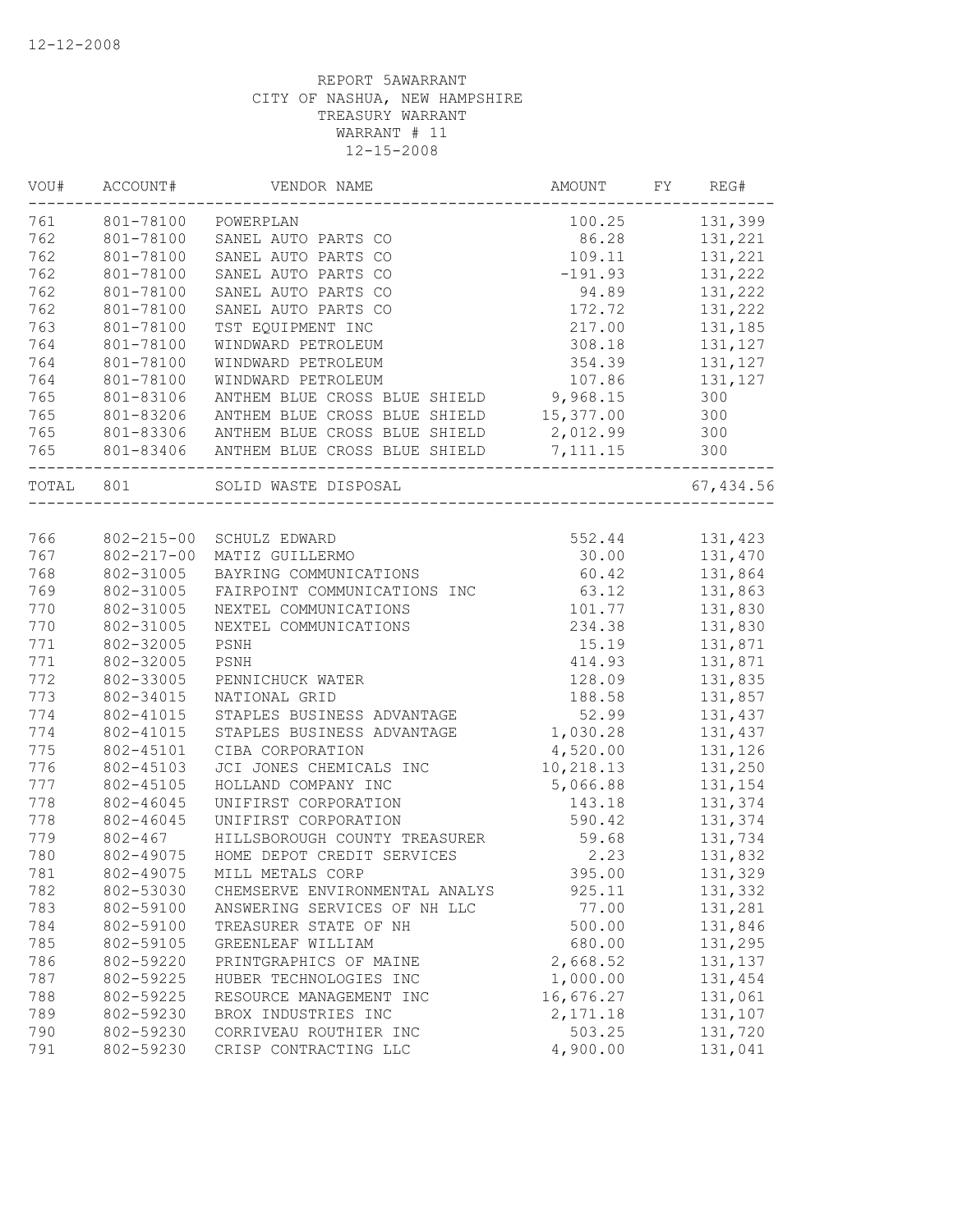| VOU#  | ACCOUNT#  | VENDOR NAME                             | AMOUNT   | FY<br>REG#       |
|-------|-----------|-----------------------------------------|----------|------------------|
| 792   | 802-59230 | TDD EARTH TECHHOLOGIES INC              |          | 5,500.00 131,819 |
| 793   | 802-59239 | STAPLES BUSINESS ADVANTAGE              | 77.17    | 131,437          |
| 794   | 802-59275 | PENNICHUCK WATER WORKS                  | 9,346.21 | 131,158          |
| 795   | 802-59320 | CN WOOD CO INC                          | 420.88   | 131,388          |
| 796   | 802-59320 | FREIGHTLINER OF NH INC                  | 435.11   | 131,372          |
| 797   | 802-59320 | LIBERTY INTN'L TRUCKS OF NH LL          | 9.56     | 131,726          |
| 798   | 802-59320 | MACMULKIN CHEVROLET INC                 | 232.18   | 131,188          |
| 799   | 802-59320 | MAYNARD & LESIEUR INCORPORATED          | 1,300.10 | 131,729          |
| 799   | 802-59320 | MAYNARD & LESIEUR INCORPORATED          | 177.70   | 131,729          |
| 800   | 802-59320 | PINE MOTOR PARTS                        | 104.50   | 131,730          |
| 800   | 802-59320 | PINE MOTOR PARTS                        | 56.16    | 131,730          |
| 801   | 802-64192 | BELLETETES INC                          | 23.47    | 131,212          |
| 802   | 802-64192 | FASTENAL COMPANY                        | 33.17    | 131,296          |
| 803   | 802-64192 | GRAINGER                                | 777.72   | 131,151          |
| 804   | 802-64192 | GRAPHIC CONTROLS LLC                    | 313.20   | 131,251          |
| 805   | 802-64192 | HOME DEPOT CREDIT SERVICES              | 635.87   | 131,832          |
| 806   | 802-64192 | LAB SAFETY SUPPY INC                    | 185.84   | 131,435          |
| 807   | 802-64192 | M & M ELECTRICAL SUPPLY CO INC          | 292.33   | 131,719          |
| 808   | 802-64192 | NASHUA OUTDOOR POWER EQUIP              | 69.38    | 131,228          |
| 809   | 802-64192 | PINE MOTOR PARTS                        | 342.79   | 131,730          |
| 810   | 802-64192 | UNITED SUPPLY COMPANY INC               | 7.60     | 131,736          |
| 811   | 802-77045 | M & B MACHINING AND WELDING             | 242.00   | 131,727          |
| 812   | 802-77050 | FASTENAL COMPANY                        | 1,180.83 | 131,296          |
| 813   | 802-77050 | GATE CITY FENCE CO INC                  | 1,550.00 | 131,186          |
| 814   | 802-77050 | M & B MACHINING AND WELDING             | 2,080.00 | 131,727          |
| 815   | 802-77065 | BEARINGS SPECIALTY CO INC               | 124.00   | 131,383          |
| 816   | 802-77065 | JOHNSON PACKING & IND PROD INC          | 2,009.49 | 131,147          |
| 817   | 802-77067 | HACH COMPANY                            | 446.22   | 131,362          |
| 818   | 802-77069 | BELLETETES INC                          | 20.28    | 131,212          |
| 819   | 802-77069 | GRAINGER                                | 174.96   | 131,151          |
| 820   | 802-77069 | HEATING SPECIALTIES OF NH INC           | 173.48   | 131,722          |
| 821   | 802-77069 | MCMASTER-CARR SUPPLY CO                 | 187.04   | 131,203          |
| 822   | 802-77072 | M & M ELECTRICAL SUPPLY CO INC          | 504.07   | 131,719          |
| 823   | 802-83006 | ANTHEM BLUE CROSS BLUE SHIELD 29,420.38 |          | 300              |
| 824   | 802-95005 | NHWPCA                                  | 975.00   | 131,831          |
| 825   | 802-95075 | TREASURER STATE OF NH                   | 100.00   | 131,867          |
| 826   | 802-96004 | OPS SYSTEMS                             | 6,000.00 | 131,479          |
| TOTAL | 802       | SEWERAGE DISPOSAL SYSTEM                |          | 119,497.73       |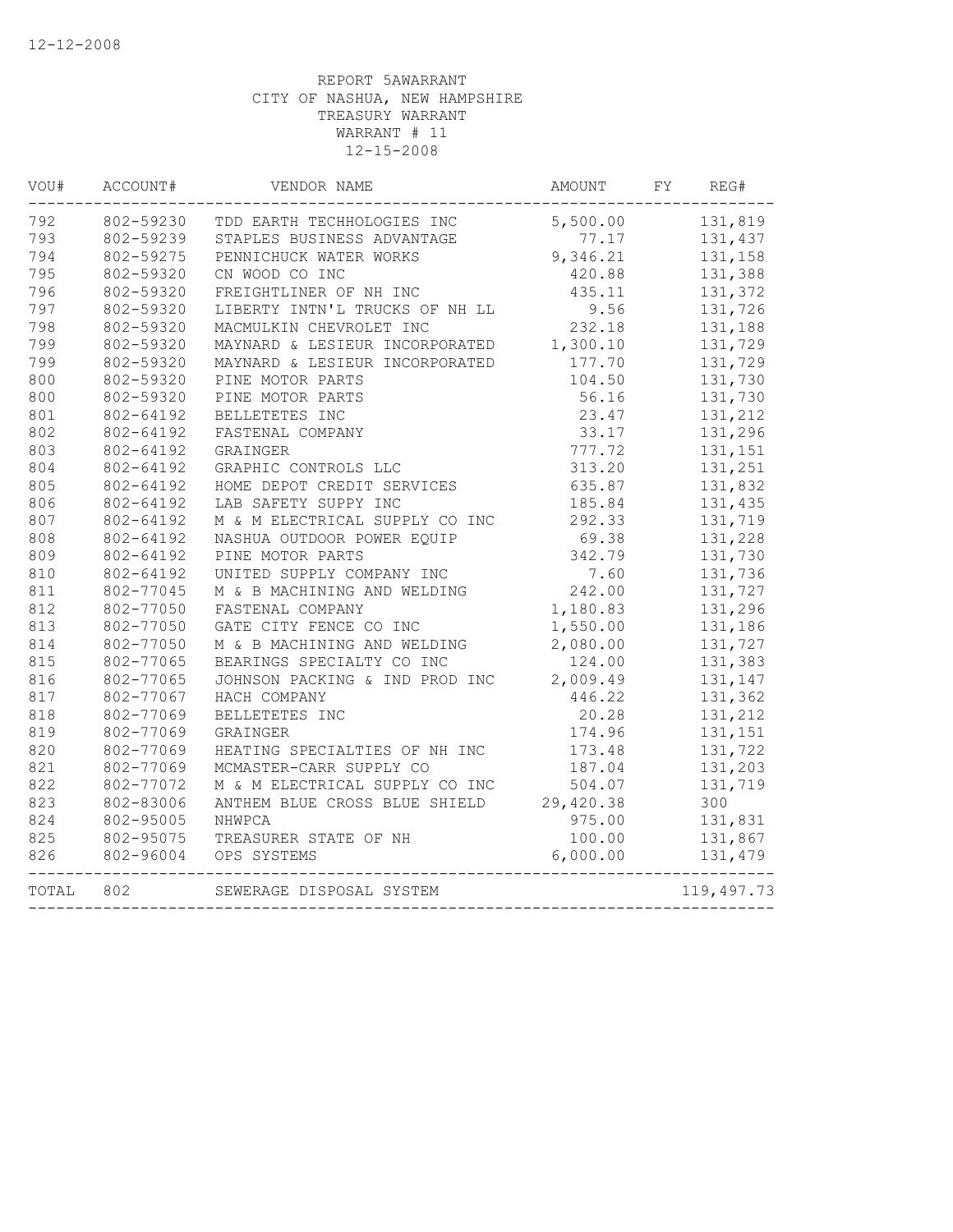| VOU#                                   | ACCOUNT#                                                                   | VENDOR NAME                                                                                                                                                               | <b>AMOUNT</b>                                           | FY | REG#                                                           |
|----------------------------------------|----------------------------------------------------------------------------|---------------------------------------------------------------------------------------------------------------------------------------------------------------------------|---------------------------------------------------------|----|----------------------------------------------------------------|
| 827                                    | $901 - 705$                                                                | LAVOIE CHRISTINE                                                                                                                                                          | 3.00                                                    |    | 131,035                                                        |
| TOTAL                                  | 901                                                                        | SOLID WASTE TRUST FUND                                                                                                                                                    |                                                         |    | 3.00                                                           |
| 828                                    | $931 - 95000$                                                              | RAD SYSTEMS                                                                                                                                                               | 250.00                                                  |    | 131,841                                                        |
| TOTAL                                  | 931                                                                        | POLICE TRUST FUND                                                                                                                                                         |                                                         |    | 250.00                                                         |
| 829<br>830                             | $951 - 22$<br>$951 - 22$                                                   | HOLLIS ACQUISITIONS INC<br>LYNCH GEOFFREY                                                                                                                                 | 15,827.00<br>27,714.00                                  |    | 131,170<br>131,036                                             |
| TOTAL                                  | 951                                                                        | PWD & ENG TRUST FUND                                                                                                                                                      |                                                         |    | 43,541.00                                                      |
| 831<br>832<br>833<br>834               | 952-05054<br>952-05058<br>952-05058<br>952-05058                           | HOME DEPOT CREDIT SERVICES<br>GREAT AMERICAN DOWNTOWN<br>HANDY HOUSE INC<br>POOR FARM TRADING POST                                                                        | 128.65<br>200.00<br>55.00<br>264.95                     |    | 131,832<br>131,847<br>131,848<br>131,276                       |
| TOTAL                                  | 952                                                                        | PARK & RECREATION TRUST FUND                                                                                                                                              |                                                         |    | 648.60                                                         |
| 835                                    | 963-05054                                                                  | MATTHEWS INTERNATIONAL                                                                                                                                                    | 1,250.91                                                |    | 131,287                                                        |
| TOTAL                                  | 963                                                                        | WOODLAWN CEMETERY TRUST FUND                                                                                                                                              |                                                         |    | 1,250.91                                                       |
| 836<br>837<br>838<br>839<br>839<br>840 | 975-01660<br>975-05072<br>975-43005<br>975-51005<br>975-51005<br>975-75023 | EATON & BERUBE INS AGENCY<br>WILLIAMS OONAGH<br>NASHUA PUBLIC LIBRARY<br>BARRADALE O'CONNELL NEWKIRK &<br>BARRADALE O'CONNELL NEWKIRK &<br>SAMOSET IRRIGATION SERVICES IN | 2,911.08<br>200.00<br>11.90<br>360.00<br>67.50<br>66.00 |    | 131,881<br>131,843<br>131,820<br>131,218<br>131,218<br>131,286 |
| TOTAL                                  | 975                                                                        | LIBRARY TRUST FUND                                                                                                                                                        |                                                         |    | 3,616.48                                                       |
| 841<br>841                             | 982-05053<br>982-05053                                                     | PATER JAMES & SIENA COLLEGE<br>PATER JAMES & SIENA COLLEGE                                                                                                                | 2,483.00<br>500.00                                      |    | 131,402<br>131,402                                             |
| TOTAL                                  | 982                                                                        | SCHOLARSHIP TRUST FUND                                                                                                                                                    |                                                         |    | 2,983.00                                                       |
|                                        |                                                                            |                                                                                                                                                                           |                                                         |    |                                                                |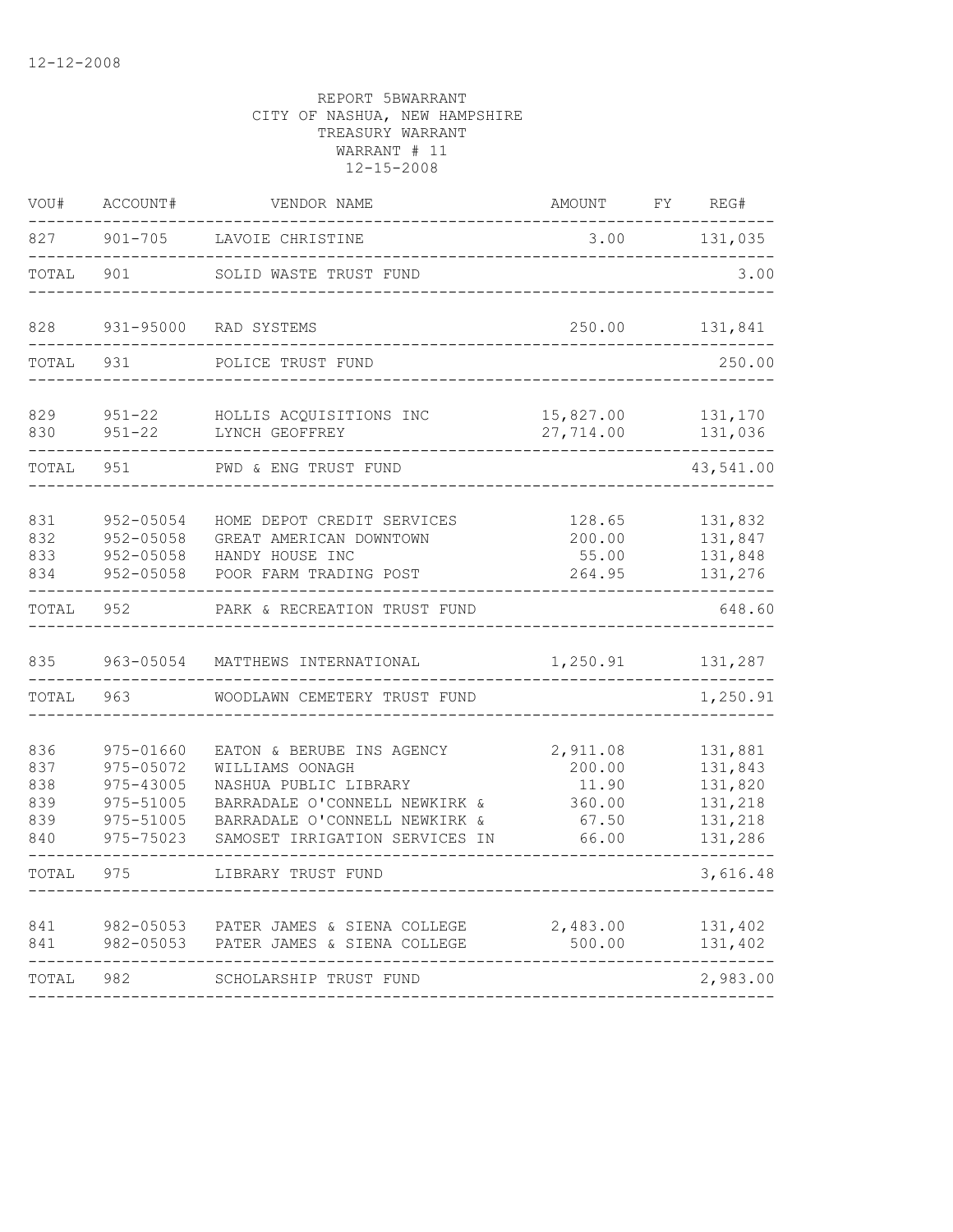|           | ACCOUNT# PAYROLL WEEK ENDING |  |  | AMOUNT |  |
|-----------|------------------------------|--|--|--------|--|
|           |                              |  |  |        |  |
| TOTAL 951 |                              |  |  |        |  |
|           |                              |  |  |        |  |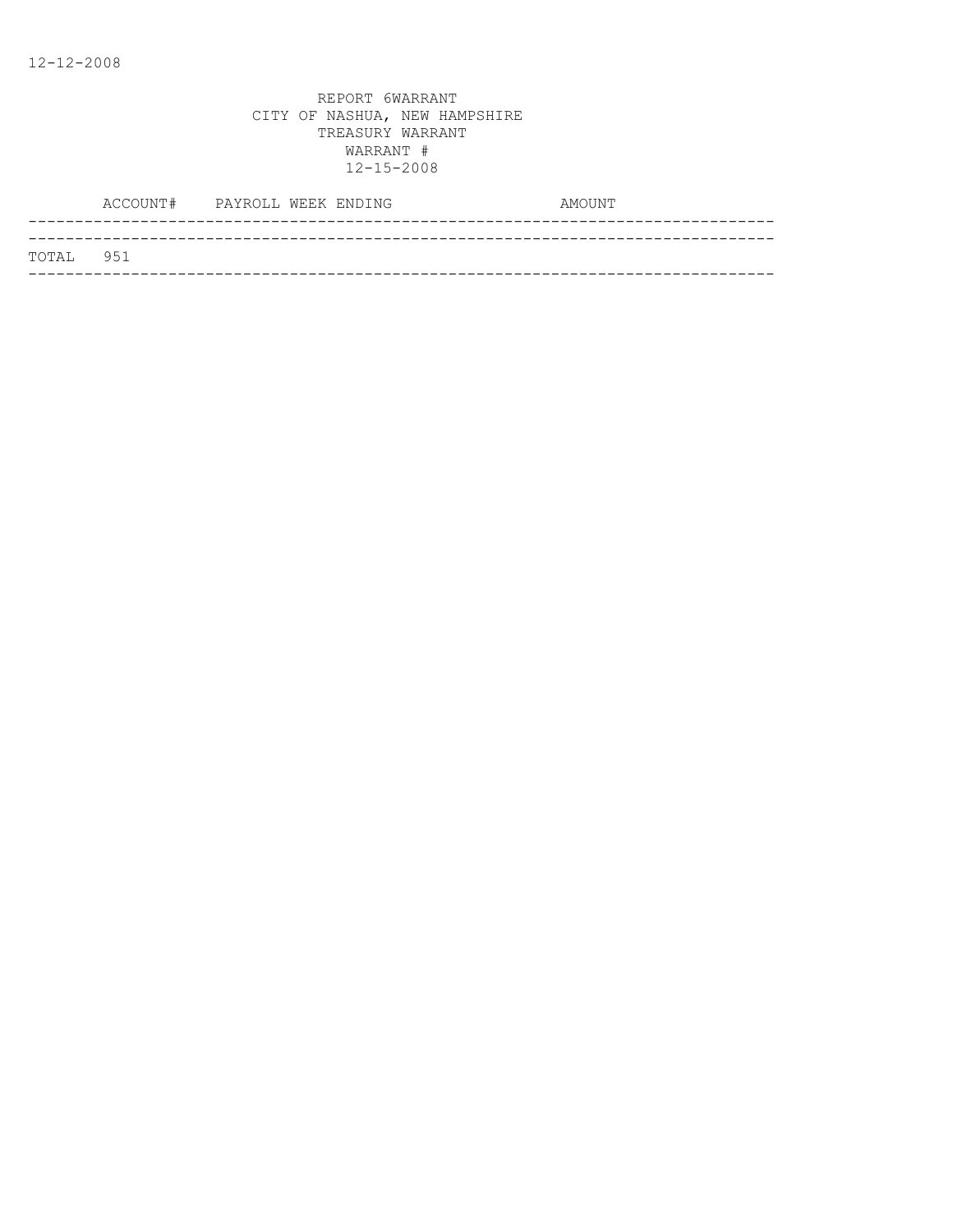| ACCOUNT#               |                                                                                                                                                                                                                                                                    | AMOUNT                                                                                                                                                                                                                                                                                                                                                                                                                                                                                                                                                                                                                                                                                                                      |                                                                                                                                                                                                                                                                                                                                    |
|------------------------|--------------------------------------------------------------------------------------------------------------------------------------------------------------------------------------------------------------------------------------------------------------------|-----------------------------------------------------------------------------------------------------------------------------------------------------------------------------------------------------------------------------------------------------------------------------------------------------------------------------------------------------------------------------------------------------------------------------------------------------------------------------------------------------------------------------------------------------------------------------------------------------------------------------------------------------------------------------------------------------------------------------|------------------------------------------------------------------------------------------------------------------------------------------------------------------------------------------------------------------------------------------------------------------------------------------------------------------------------------|
| 305-11125<br>305-11239 | $06 - DEC - 2008$<br>29-NOV-2008<br>$06 - DEC - 2008$                                                                                                                                                                                                              | 903.15<br>903.15<br>1,014.26                                                                                                                                                                                                                                                                                                                                                                                                                                                                                                                                                                                                                                                                                                |                                                                                                                                                                                                                                                                                                                                    |
|                        | 29-NOV-2008                                                                                                                                                                                                                                                        | 50.00                                                                                                                                                                                                                                                                                                                                                                                                                                                                                                                                                                                                                                                                                                                       |                                                                                                                                                                                                                                                                                                                                    |
| TOTAL<br>305           |                                                                                                                                                                                                                                                                    |                                                                                                                                                                                                                                                                                                                                                                                                                                                                                                                                                                                                                                                                                                                             | 3,884.82                                                                                                                                                                                                                                                                                                                           |
|                        |                                                                                                                                                                                                                                                                    |                                                                                                                                                                                                                                                                                                                                                                                                                                                                                                                                                                                                                                                                                                                             |                                                                                                                                                                                                                                                                                                                                    |
|                        |                                                                                                                                                                                                                                                                    |                                                                                                                                                                                                                                                                                                                                                                                                                                                                                                                                                                                                                                                                                                                             |                                                                                                                                                                                                                                                                                                                                    |
|                        |                                                                                                                                                                                                                                                                    |                                                                                                                                                                                                                                                                                                                                                                                                                                                                                                                                                                                                                                                                                                                             |                                                                                                                                                                                                                                                                                                                                    |
|                        |                                                                                                                                                                                                                                                                    |                                                                                                                                                                                                                                                                                                                                                                                                                                                                                                                                                                                                                                                                                                                             |                                                                                                                                                                                                                                                                                                                                    |
|                        |                                                                                                                                                                                                                                                                    |                                                                                                                                                                                                                                                                                                                                                                                                                                                                                                                                                                                                                                                                                                                             |                                                                                                                                                                                                                                                                                                                                    |
|                        |                                                                                                                                                                                                                                                                    |                                                                                                                                                                                                                                                                                                                                                                                                                                                                                                                                                                                                                                                                                                                             |                                                                                                                                                                                                                                                                                                                                    |
|                        |                                                                                                                                                                                                                                                                    |                                                                                                                                                                                                                                                                                                                                                                                                                                                                                                                                                                                                                                                                                                                             |                                                                                                                                                                                                                                                                                                                                    |
| TOTAL 308              |                                                                                                                                                                                                                                                                    |                                                                                                                                                                                                                                                                                                                                                                                                                                                                                                                                                                                                                                                                                                                             | 8,499.44                                                                                                                                                                                                                                                                                                                           |
|                        |                                                                                                                                                                                                                                                                    |                                                                                                                                                                                                                                                                                                                                                                                                                                                                                                                                                                                                                                                                                                                             |                                                                                                                                                                                                                                                                                                                                    |
|                        |                                                                                                                                                                                                                                                                    |                                                                                                                                                                                                                                                                                                                                                                                                                                                                                                                                                                                                                                                                                                                             |                                                                                                                                                                                                                                                                                                                                    |
|                        |                                                                                                                                                                                                                                                                    |                                                                                                                                                                                                                                                                                                                                                                                                                                                                                                                                                                                                                                                                                                                             |                                                                                                                                                                                                                                                                                                                                    |
|                        |                                                                                                                                                                                                                                                                    |                                                                                                                                                                                                                                                                                                                                                                                                                                                                                                                                                                                                                                                                                                                             |                                                                                                                                                                                                                                                                                                                                    |
|                        |                                                                                                                                                                                                                                                                    |                                                                                                                                                                                                                                                                                                                                                                                                                                                                                                                                                                                                                                                                                                                             |                                                                                                                                                                                                                                                                                                                                    |
| TOTAL 308              |                                                                                                                                                                                                                                                                    |                                                                                                                                                                                                                                                                                                                                                                                                                                                                                                                                                                                                                                                                                                                             | 5,470.29                                                                                                                                                                                                                                                                                                                           |
|                        |                                                                                                                                                                                                                                                                    |                                                                                                                                                                                                                                                                                                                                                                                                                                                                                                                                                                                                                                                                                                                             |                                                                                                                                                                                                                                                                                                                                    |
|                        |                                                                                                                                                                                                                                                                    |                                                                                                                                                                                                                                                                                                                                                                                                                                                                                                                                                                                                                                                                                                                             |                                                                                                                                                                                                                                                                                                                                    |
|                        | 29-NOV-2008                                                                                                                                                                                                                                                        | 610.13                                                                                                                                                                                                                                                                                                                                                                                                                                                                                                                                                                                                                                                                                                                      |                                                                                                                                                                                                                                                                                                                                    |
|                        |                                                                                                                                                                                                                                                                    |                                                                                                                                                                                                                                                                                                                                                                                                                                                                                                                                                                                                                                                                                                                             |                                                                                                                                                                                                                                                                                                                                    |
|                        |                                                                                                                                                                                                                                                                    |                                                                                                                                                                                                                                                                                                                                                                                                                                                                                                                                                                                                                                                                                                                             |                                                                                                                                                                                                                                                                                                                                    |
|                        |                                                                                                                                                                                                                                                                    |                                                                                                                                                                                                                                                                                                                                                                                                                                                                                                                                                                                                                                                                                                                             |                                                                                                                                                                                                                                                                                                                                    |
|                        |                                                                                                                                                                                                                                                                    |                                                                                                                                                                                                                                                                                                                                                                                                                                                                                                                                                                                                                                                                                                                             |                                                                                                                                                                                                                                                                                                                                    |
|                        |                                                                                                                                                                                                                                                                    |                                                                                                                                                                                                                                                                                                                                                                                                                                                                                                                                                                                                                                                                                                                             |                                                                                                                                                                                                                                                                                                                                    |
|                        |                                                                                                                                                                                                                                                                    |                                                                                                                                                                                                                                                                                                                                                                                                                                                                                                                                                                                                                                                                                                                             |                                                                                                                                                                                                                                                                                                                                    |
|                        |                                                                                                                                                                                                                                                                    |                                                                                                                                                                                                                                                                                                                                                                                                                                                                                                                                                                                                                                                                                                                             |                                                                                                                                                                                                                                                                                                                                    |
|                        |                                                                                                                                                                                                                                                                    |                                                                                                                                                                                                                                                                                                                                                                                                                                                                                                                                                                                                                                                                                                                             |                                                                                                                                                                                                                                                                                                                                    |
|                        |                                                                                                                                                                                                                                                                    |                                                                                                                                                                                                                                                                                                                                                                                                                                                                                                                                                                                                                                                                                                                             |                                                                                                                                                                                                                                                                                                                                    |
|                        |                                                                                                                                                                                                                                                                    |                                                                                                                                                                                                                                                                                                                                                                                                                                                                                                                                                                                                                                                                                                                             |                                                                                                                                                                                                                                                                                                                                    |
|                        |                                                                                                                                                                                                                                                                    |                                                                                                                                                                                                                                                                                                                                                                                                                                                                                                                                                                                                                                                                                                                             |                                                                                                                                                                                                                                                                                                                                    |
|                        |                                                                                                                                                                                                                                                                    |                                                                                                                                                                                                                                                                                                                                                                                                                                                                                                                                                                                                                                                                                                                             |                                                                                                                                                                                                                                                                                                                                    |
|                        |                                                                                                                                                                                                                                                                    |                                                                                                                                                                                                                                                                                                                                                                                                                                                                                                                                                                                                                                                                                                                             |                                                                                                                                                                                                                                                                                                                                    |
|                        |                                                                                                                                                                                                                                                                    |                                                                                                                                                                                                                                                                                                                                                                                                                                                                                                                                                                                                                                                                                                                             |                                                                                                                                                                                                                                                                                                                                    |
|                        |                                                                                                                                                                                                                                                                    | 919.10                                                                                                                                                                                                                                                                                                                                                                                                                                                                                                                                                                                                                                                                                                                      |                                                                                                                                                                                                                                                                                                                                    |
|                        | 308-83051<br>308-83052<br>308-83052<br>308-83102<br>3097-11408<br>3097-11408<br>3097-12112<br>3097-12112<br>3097-12830<br>3097-12830<br>3097-19138<br>3097-19139<br>3097-19140<br>3097-19140<br>3097-19540<br>3097-19540<br>3097-19544<br>3097-19544<br>3097-19545 | PAYROLL WEEK ENDING<br>305-11125<br>305-11239 29-NOV-2008<br>305-59100<br>SRF - CIVIC & COMM ACTIVITIES<br>06-DEC-2008<br>308-83051<br>29-NOV-2008<br>06-DEC-2008<br>29-NOV-2008<br>06-DEC-2008<br>308-83102 29-NOV-2008<br>SRF - INSURANCE<br>3086-11870 29-NOV-2008<br>3086-13032 06-DEC-2008<br>3086-13032 29-NOV-2008<br>3086-13133 29-NOV-2008<br>JAVITS GRANT PROGRAM<br>3097-11162 06-DEC-2008<br>3097-11162<br>$06 - DEC - 2008$<br>29-NOV-2008<br>$06 - DEC - 2008$<br>29-NOV-2008<br>$06 - DEC - 2008$<br>29-NOV-2008<br>29-NOV-2008<br>29-NOV-2008<br>$06 - DEC - 2008$<br>29-NOV-2008<br>$06 - DEC - 2008$<br>29-NOV-2008<br>$06 - DEC - 2008$<br>29-NOV-2008<br>$06 - DEC - 2008$<br>3097-19545<br>29-NOV-2008 | 1,014.26<br>1,908.10<br>844.27<br>1,423.95<br>942.42<br>1,690.35<br>1,690.35<br>-----------------------<br>4,808.19<br>256.05<br>256.05<br>150.00<br>610.13<br>403.40<br>403.40<br>861.93<br>344.77<br>240.16<br>29.29<br>2,952.17<br>12,556.51<br>8,957.37<br>5,370.33<br>22, 432.95<br>13,526.20<br>635.32<br>248.11<br>2,338.16 |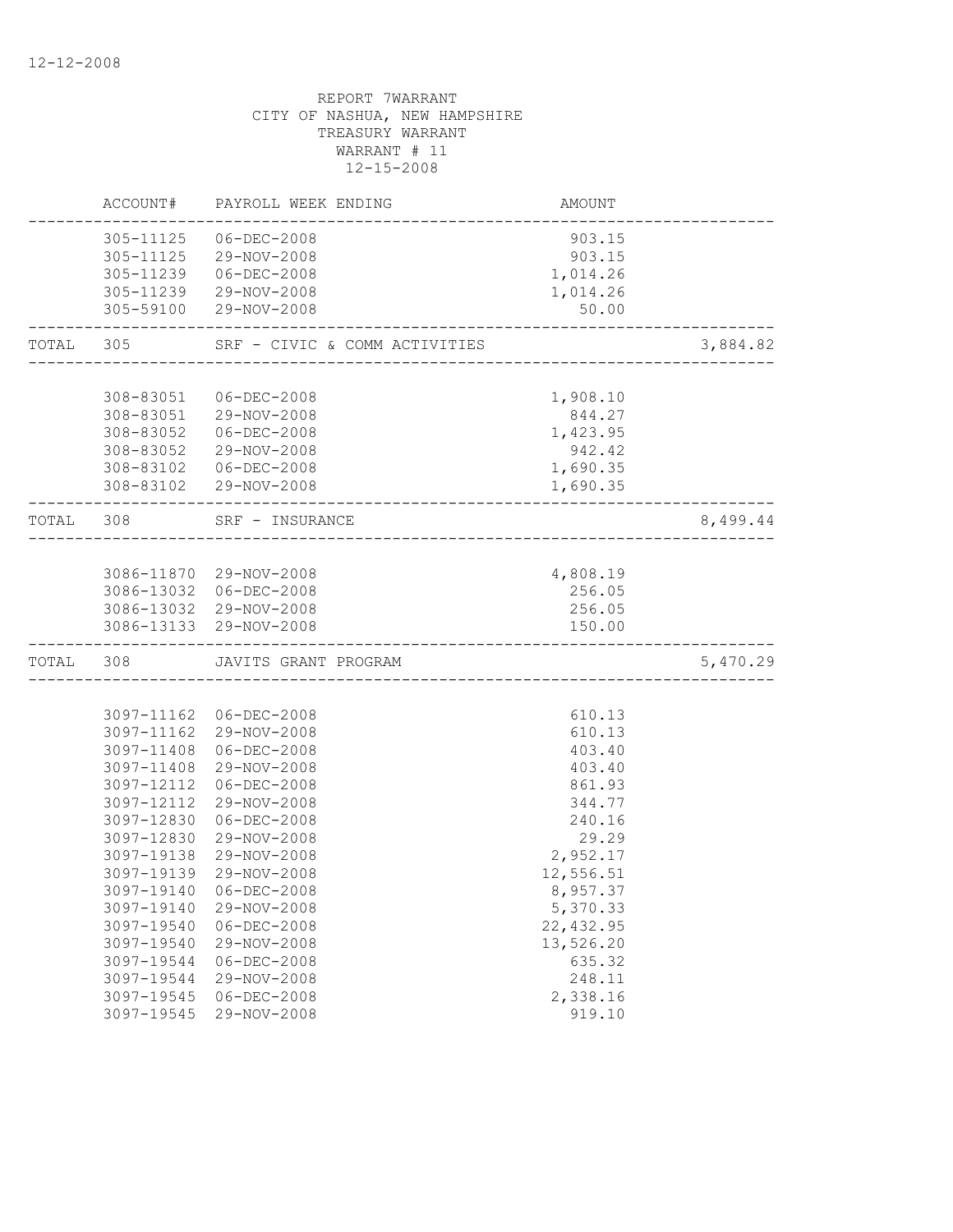|           | ACCOUNT#      | PAYROLL WEEK ENDING                              | AMOUNT             |           |
|-----------|---------------|--------------------------------------------------|--------------------|-----------|
|           | TOTAL 309     | SRF - FOOD SERVICES                              |                    | 73,439.43 |
|           |               | _______________________                          |                    |           |
|           |               | 3098-13004 06-DEC-2008                           | 333.00             |           |
|           |               | 3098-13004 29-NOV-2008                           | 658.06             |           |
| TOTAL     | 309           | FRESH FRUIT & VEGETABLE GRANT                    |                    | 991.06    |
|           |               |                                                  |                    |           |
|           |               | 3117-12006 06-DEC-2008<br>3117-12006 29-NOV-2008 | 525.00<br>2,075.00 |           |
| TOTAL 311 |               | DRIVER'S EDUCATION                               |                    | 2,600.00  |
|           |               |                                                  |                    |           |
|           | 312-11165     | $06 - DEC - 2008$                                | 1,052.87           |           |
|           | 312-11165     | 29-NOV-2008                                      | 1,052.87           |           |
|           | 312-11191     | $06 - DEC - 2008$                                | 788.83             |           |
|           | 312-11191     | 29-NOV-2008                                      | 788.84             |           |
|           | $312 - 11445$ | $06 - DEC - 2008$                                | 138.39             |           |
|           | 312-11445     | 29-NOV-2008                                      | 138.39             |           |
|           | 312-11547     | $06 - DEC - 2008$                                | 1,976.04           |           |
|           | 312-11547     | 29-NOV-2008                                      | 2,258.38           |           |
|           | 312-12116     | $06 - DEC - 2008$                                | 599.87             |           |
|           | 312-12116     | 29-NOV-2008                                      | 599.87             |           |
|           | 312-13004     | 06-DEC-2008                                      | 770.45             |           |
|           | 312-13004     | 29-NOV-2008                                      | 819.09             |           |
| TOTAL     | 312           | SRF - FINANCIAL SERVICES                         |                    | 10,983.89 |
|           |               | 3122-12006 06-DEC-2008                           | 162.50             |           |
|           |               | 3122-12006 29-NOV-2008                           | 550.00             |           |
| TOTAL     | 312           | ADULT ED/CONTINUING ED                           |                    | 712.50    |
|           |               |                                                  |                    |           |
|           |               | 3149-11870 06-DEC-2008                           | 75.00              |           |
| TOTAL     | 314           | LEARN AND SERVE AMERICA-REACH                    |                    | 75.00     |
|           |               | 3239-12006 06-DEC-2008                           | 850.00             |           |
|           |               | 3239-12006 29-NOV-2008                           | 1,400.00           |           |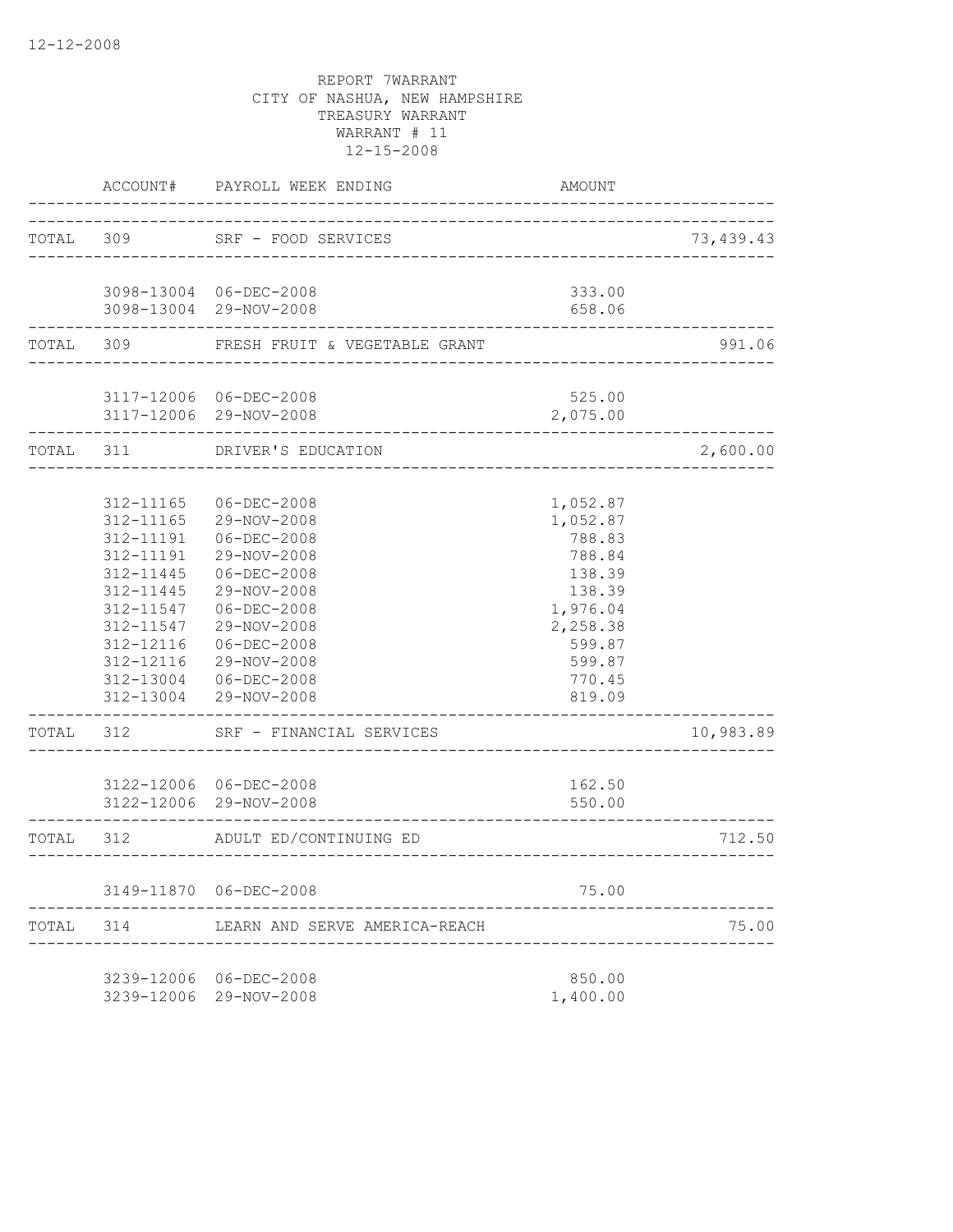|           |                        | ACCOUNT# PAYROLL WEEK ENDING                                   | AMOUNT               |           |
|-----------|------------------------|----------------------------------------------------------------|----------------------|-----------|
|           |                        | TOTAL 323 ADULT H.S.ALTERNATIVE ED                             |                      | 2,250.00  |
|           |                        |                                                                |                      |           |
|           |                        | 3245-11860 29-NOV-2008                                         | 1,346.15             |           |
|           |                        | TOTAL 324 YOUTH SAFE HAVEN-PAL                                 |                      | 1,346.15  |
|           |                        | 3269-11726 29-NOV-2008<br>____________________________________ | 1,831.69             |           |
|           |                        | TOTAL 326 NH ALTERNATE ASSESSMENT COACH                        |                      | 1,831.69  |
|           |                        | 3279-12006 06-DEC-2008                                         | 75.00                |           |
|           |                        | 3279-12006 29-NOV-2008                                         | 450.00               |           |
|           |                        | TOTAL 327 ADULT H.S.SPECIAL NEEDS GRANT                        |                      | 525.00    |
|           |                        |                                                                |                      |           |
|           |                        | 331-11245 06-DEC-2008                                          | 597.36               |           |
|           |                        | 331-11245 29-NOV-2008                                          | 597.36               |           |
|           |                        | 331-11250 06-DEC-2008                                          | 682.87               |           |
|           |                        | 331-11250 29-NOV-2008                                          | 682.86               |           |
|           |                        | 331-11561 06-DEC-2008                                          | 1,117.33             |           |
|           |                        | 331-11561 29-NOV-2008                                          | 1,117.34             |           |
|           |                        | 331-11567 06-DEC-2008                                          | 1, 414.75            |           |
|           |                        | 331-11567 29-NOV-2008                                          | 1, 414.75            |           |
|           | 331-12115              | 06-DEC-2008                                                    | 548.32               |           |
|           | 331-12115<br>331-13044 | 29-NOV-2008<br>$06 - DEC - 2008$                               | 548.32               |           |
|           | 331-13044              | 29-NOV-2008                                                    | 3,103.01<br>5,264.76 |           |
|           | 331-13048              | 06-DEC-2008                                                    | 976.50               |           |
|           | 331-15002              | 29-NOV-2008                                                    | 506.42               |           |
|           | 331-18036              | 06-DEC-2008                                                    | 6,332.01             |           |
|           |                        | 331-18036 29-NOV-2008                                          | 17,332.40            |           |
|           |                        | TOTAL 331 SRF - POLICE DEPARTMENT                              |                      | 42,236.36 |
|           |                        | 332-13004 06-DEC-2008                                          | 977.50               |           |
|           |                        | 332-18084 29-NOV-2008                                          | 673.36               |           |
| TOTAL 332 |                        | SRF - FIRE DEPARTMENT                                          |                      | 1,650.86  |
|           |                        |                                                                |                      |           |

3339-12201 06-DEC-2008 186.00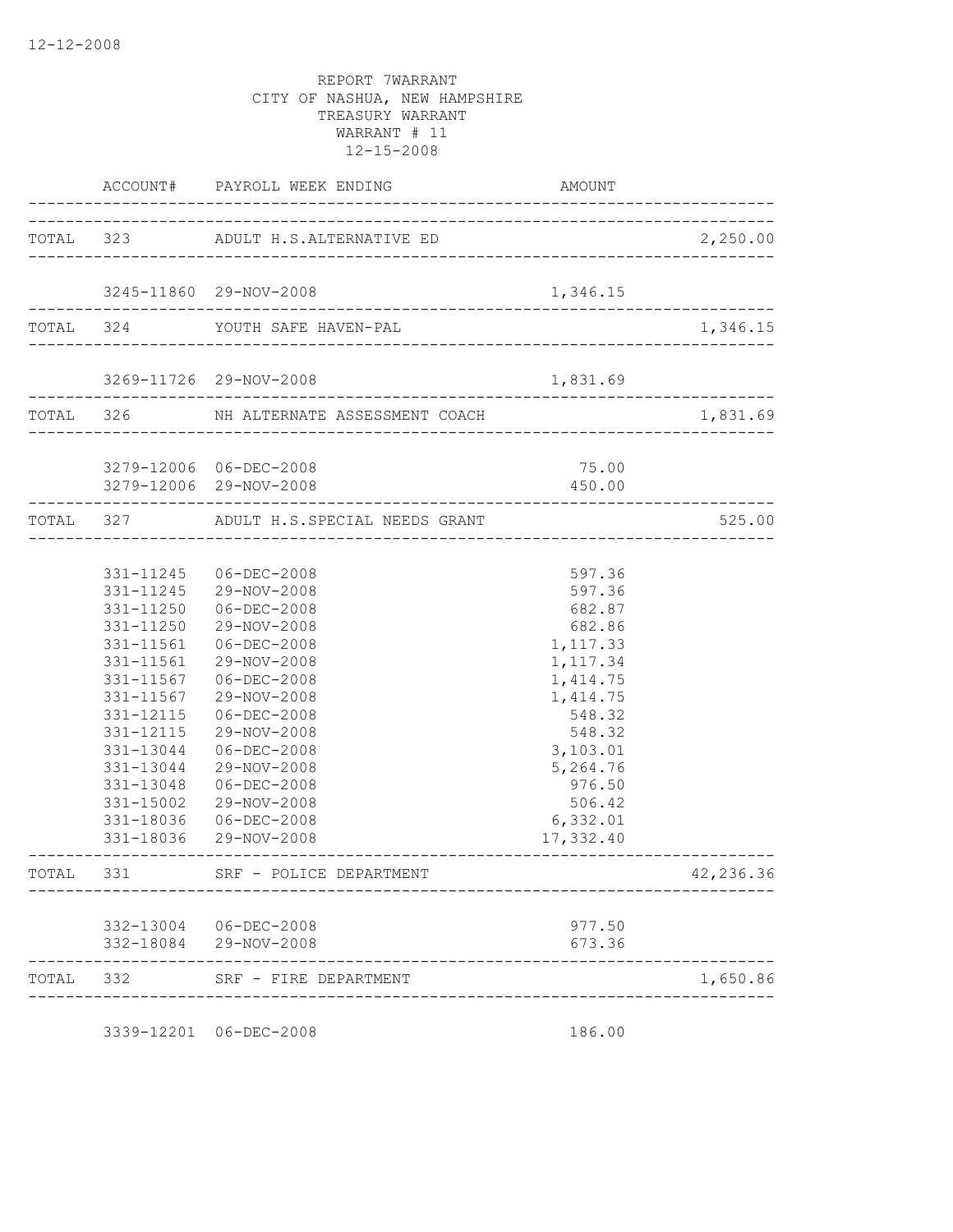|       |                    | ACCOUNT# PAYROLL WEEK ENDING               | AMOUNT                               |          |
|-------|--------------------|--------------------------------------------|--------------------------------------|----------|
|       |                    | TOTAL 333 TITLE I SCHL IMPRV MT PLEASANT   | ---------------                      | 186.00   |
|       |                    |                                            |                                      |          |
|       |                    | 3359-11870 29-NOV-2008                     | 1,595.35                             |          |
|       |                    | 3359-12006 29-NOV-2008                     | 97.86                                |          |
|       |                    | 3359-12078 06-DEC-2008                     | 1,712.50                             |          |
|       |                    | 3359-12078 29-NOV-2008                     | 1,025.00                             |          |
|       | ------------------ | 3359-19230 06-DEC-2008                     | 225.00<br>------------------------   |          |
|       |                    | TOTAL 335 TITLE IB READ 1ST MT PLEASANT    |                                      | 4,655.71 |
|       |                    | 3369-13137 29-NOV-2008                     | 25.00                                |          |
|       |                    | TOTAL 336 TITLE I SCHL IMPR DR CRISP       |                                      | 25.00    |
|       |                    |                                            |                                      |          |
|       |                    | 341-11107 06-DEC-2008                      | 433.74                               |          |
|       |                    | 341-11107 29-NOV-2008                      | 433.74                               |          |
|       |                    | 341-11563 06-DEC-2008                      | 938.56                               |          |
|       |                    | 341-11563 29-NOV-2008                      | 938.55                               |          |
|       |                    | 341-12037 06-DEC-2008                      | 104.21                               |          |
|       |                    | 341-12037 29-NOV-2008                      | 104.21                               |          |
|       |                    | 341-12101  06-DEC-2008                     | 396.07                               |          |
|       | ------------------ | 341-12101 29-NOV-2008                      | 396.07                               |          |
|       |                    | TOTAL 341 SRF - COMMUNITY SERVICES         | ------------------------------------ | 3,745.15 |
|       |                    |                                            |                                      |          |
|       | 342-11584          | $06 - DEC - 2008$                          | 1,723.23                             |          |
|       |                    | 342-11584 29-NOV-2008<br>$06 - DEC - 2008$ | 1,723.23                             |          |
|       | 342-12000          | 29-NOV-2008                                | 635.11                               |          |
|       | 342-12000          | $06 - DEC - 2008$                          | 635.11<br>71.07                      |          |
|       | 342-12081          |                                            |                                      |          |
|       |                    | 342-12199 06-DEC-2008                      | 1,033.32                             |          |
|       |                    | 342-12199 29-NOV-2008                      | 1,033.32                             |          |
|       | 342-12582          | $06 - DEC - 2008$<br>342-12582 29-NOV-2008 | 254.35<br>254.35                     |          |
| TOTAL | 342                | SRF - COMMUNITY HEALTH                     |                                      | 7,363.09 |
|       |                    |                                            |                                      |          |
|       | 3440-11860         | 29-NOV-2008                                | 1,153.85                             |          |
| TOTAL | 344                | AFTER SCHOOL PROGRAM                       |                                      | 1,153.85 |
|       |                    |                                            |                                      |          |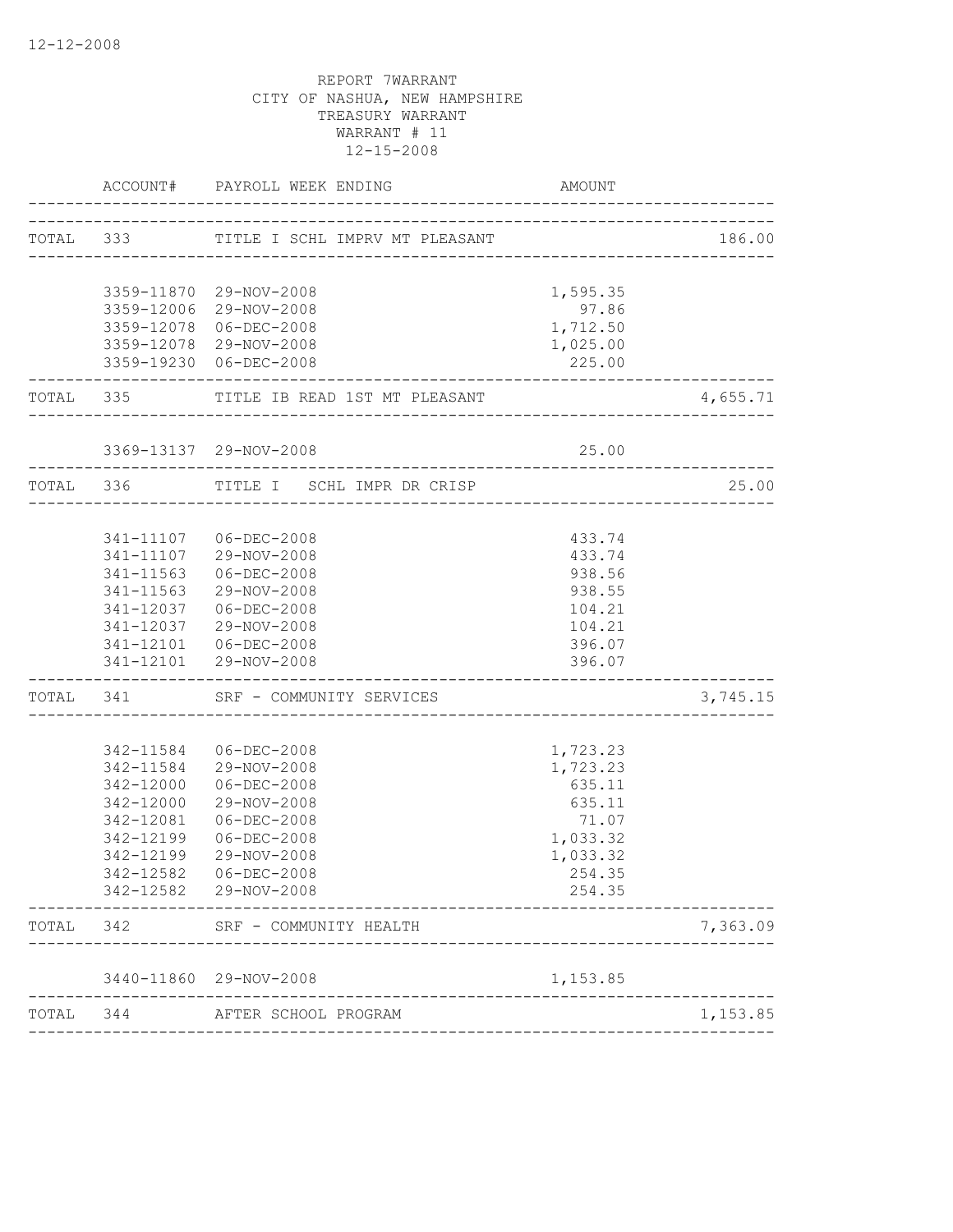|           | ACCOUNT#   | PAYROLL WEEK ENDING                              | AMOUNT                |            |
|-----------|------------|--------------------------------------------------|-----------------------|------------|
|           |            | 3449-11162 06-DEC-2008                           | 640.14                |            |
|           |            | 3449-11162 29-NOV-2008<br>3449-11860 29-NOV-2008 | 640.14<br>7,994.50    |            |
| TOTAL     |            | 344 TITLE IV SDF 21ST CENTURY                    |                       | 9,274.78   |
|           |            | 3468-11162 06-DEC-2008                           | 580.50                |            |
|           |            | 3468-11162 29-NOV-2008                           | 580.50                |            |
|           |            | 3468-11870 29-NOV-2008                           | 2,417.06              |            |
|           |            | 3468-19230 06-DEC-2008                           | 50.00                 |            |
| TOTAL 346 |            | SMALLER LEARNING COMMUNITY                       |                       | 3,628.06   |
|           |            |                                                  |                       |            |
|           |            | 3509-11726 29-NOV-2008<br>3509-12201 06-DEC-2008 | 25, 145. 91<br>186.00 |            |
|           |            | 3509-12201 29-NOV-2008                           | 62.00                 |            |
|           |            | TOTAL 350 TITLE 11A TEACHER QUALITY              |                       | 25, 393.91 |
|           |            |                                                  |                       |            |
|           |            | 352-59055 06-DEC-2008<br>352-59055 29-NOV-2008   | 400.06<br>400.05      |            |
|           |            |                                                  |                       |            |
|           | TOTAL 352  | SRF - PARKS AND RECREATION                       |                       | 800.11     |
|           |            | 3539-13032 06-DEC-2008                           | 66.28                 |            |
|           |            | 3539-13032 29-NOV-2008                           | 799.71                |            |
| TOTAL 353 |            | ADULT BASIC EDUCATION                            |                       | 865.99     |
|           |            |                                                  |                       |            |
|           |            | 3559-11870 29-NOV-2008                           | 2,809.53              |            |
|           | 3559-12078 | 3559-12006 29-NOV-2008<br>$06 - DEC - 2008$      | 763.04<br>1,531.25    |            |
|           | 3559-12201 | $06 - DEC - 2008$                                | 124.00                |            |
|           |            | 3559-19230 06-DEC-2008                           | 342.52                |            |
|           |            | 3559-19230 29-NOV-2008                           | 216.69                |            |
| TOTAL     | 355        | TITLE IB READING 1ST FES                         |                       | 5,787.03   |
|           |            | 3609-11515 29-NOV-2008                           | 4,520.47              |            |
|           |            | 3609-13133 29-NOV-2008                           | 1,675.00              |            |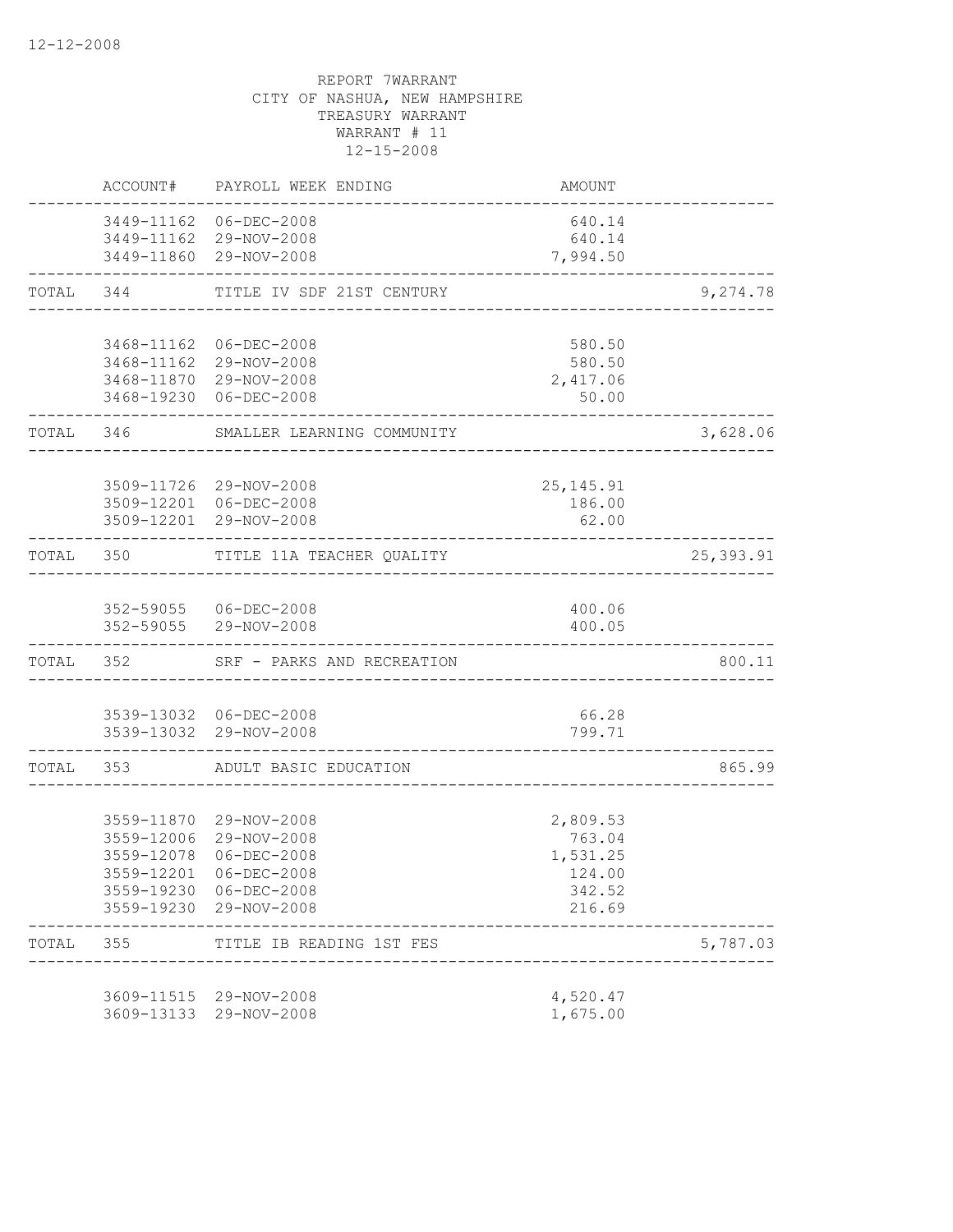| 374-01126                        | 06-DEC-2008                    | 914.75                           |            |
|----------------------------------|--------------------------------|----------------------------------|------------|
|                                  | 374-01126 29-NOV-2008          | 914.75                           |            |
| 374-01127                        | 06-DEC-2008                    | 198.73                           |            |
| 374-01127                        | 29-NOV-2008                    | 275.91                           |            |
| 374-01210                        | $06 - DEC - 2008$              | 1,780.14                         |            |
| 374-01210                        | 29-NOV-2008                    | 1,780.14                         |            |
| 374-0703P                        | $06 - DEC - 2008$              | 588.89                           |            |
| 374-0703P                        | 29-NOV-2008                    | 765.49                           |            |
| 374-0704P                        | $06 - DEC - 2008$              | 213.90                           |            |
| 374-0705P                        | $06 - DEC - 2008$              | 1,140.85                         |            |
| 374-0705P                        | 29-NOV-2008                    | 1,380.83                         |            |
| 374-07235                        | $06 - DEC - 2008$              | 1,058.78                         |            |
| 374-07235                        | 29-NOV-2008                    | 1,082.00                         |            |
| 374-0734P                        | $06 - DEC - 2008$              | 1,941.20                         |            |
| 374-0734P                        | 29-NOV-2008                    | 1,455.63                         |            |
| 374-09003                        | $06 - DEC - 2008$              | 524.27                           |            |
| 374-09003                        | 29-NOV-2008                    | 524.27                           |            |
| 374-11131                        | $06 - DEC - 2008$              | 1,219.71                         |            |
| 374-11131                        | 29-NOV-2008                    | 1,219.70                         |            |
| 374-11149                        | 06-DEC-2008                    | 1,840.92                         |            |
| 374-11149                        | 29-NOV-2008                    | 1,840.92                         |            |
| 374-11168                        | 06-DEC-2008                    | 928.64                           |            |
| 374-11168                        | 29-NOV-2008                    | 928.63                           |            |
|                                  | 374-11653 06-DEC-2008          | 469.42                           |            |
| 374-11653<br>------------------- | 29-NOV-2008                    | 469.42<br>______________________ |            |
|                                  | TOTAL 374 SRF - URBAN PROGRAMS |                                  | 25, 457.89 |
|                                  |                                |                                  |            |
|                                  | 3769-11726 29-NOV-2008         | 7,892.32                         |            |
| 3769-11802                       | 29-NOV-2008                    | 1,972.09                         |            |
| 3769-11870                       | 29-NOV-2008                    | 3,750.97                         |            |
| 3769-12111                       | 06-DEC-2008                    | 4,959.54                         |            |
| 3769-12111                       | 29-NOV-2008                    | 3,439.07                         |            |
| 3769-12126                       | $06 - DEC - 2008$              | 537.60                           |            |
| 3769-12126                       | 29-NOV-2008                    | 430.08                           |            |
| 3769-12198                       | 29-NOV-2008                    | 44,989.71                        |            |
| 3769-12201                       | $06 - DEC - 2008$              | 124.00                           |            |
| 3769-12201                       | 29-NOV-2008                    | 60.16                            |            |
| 3769-13133                       | 29-NOV-2008                    | 1,375.00                         |            |
| 3769-13137                       | $06 - DEC - 2008$              | 59.66                            |            |
| 3769-19000                       | $06 - DEC - 2008$              | 2,414.25                         |            |
| 3769-19000                       | 29-NOV-2008                    | 4,297.84                         |            |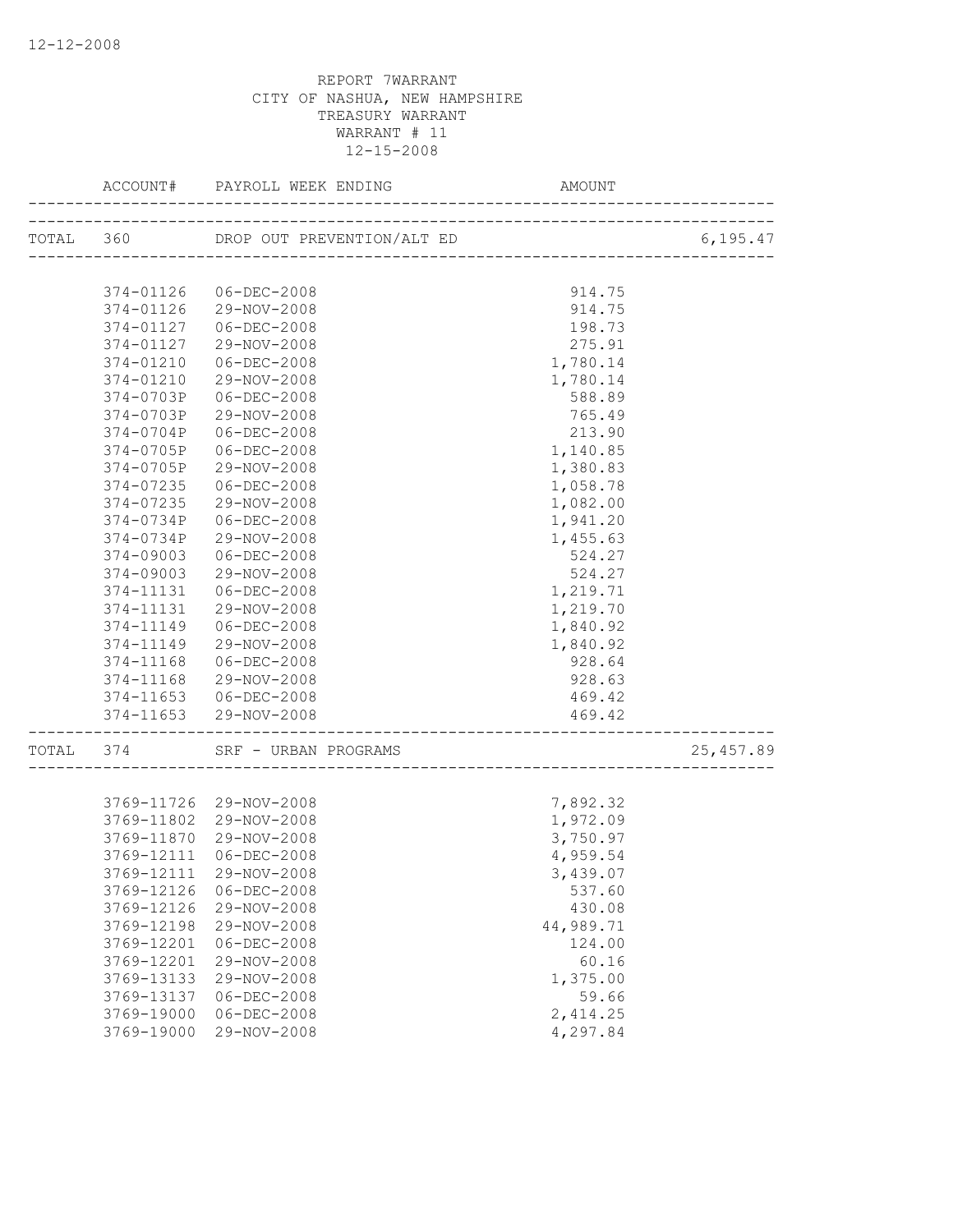|           | ACCOUNT#   | PAYROLL WEEK ENDING                                                                                  | <b>AMOUNT</b>                             |            |
|-----------|------------|------------------------------------------------------------------------------------------------------|-------------------------------------------|------------|
|           |            | TOTAL 376 TITLE I ESEA                                                                               |                                           | 76,302.29  |
|           |            | 3778-13133 06-DEC-2008                                                                               | 87.50                                     |            |
| TOTAL 377 |            | TITLE III ENHANCE ENG LANGUAGE                                                                       |                                           | 87.50      |
|           |            | 3779-13133 06-DEC-2008<br>3779-13133 29-NOV-2008                                                     | 1,835.16<br>5,081.39                      |            |
| TOTAL 377 |            | TITLE III ENHANCE ENG LANGUAGE                                                                       |                                           | 6,916.55   |
|           |            | 3937-19000 29-NOV-2008                                                                               | 809.02                                    |            |
|           | TOTAL 393  | DAY CARE                                                                                             |                                           | 809.02     |
|           |            | 3959-11726 29-NOV-2008<br>3959-11805 29-NOV-2008<br>3959-12201 06-DEC-2008<br>3959-12201 29-NOV-2008 | 49, 411.04<br>1,400.81<br>167.40<br>62.00 |            |
|           | TOTAL 395  | IDEA BASIC SPEC ED                                                                                   | _______________                           | 51,041.25  |
|           |            | 3969-11726 29-NOV-2008                                                                               | 20, 115.69                                |            |
| TOTAL     | 396        | IDEA PRESCHOOL SPEC ED                                                                               |                                           | 20, 115.69 |
|           | 3977-12111 | 3977-12111 06-DEC-2008<br>29-NOV-2008<br>3977-13137 06-DEC-2008                                      | 12,646.17<br>8,611.70<br>65.70            |            |
| TOTAL     | 397        | SPECIAL ED LOCAL                                                                                     |                                           | 21,323.57  |
|           |            |                                                                                                      |                                           |            |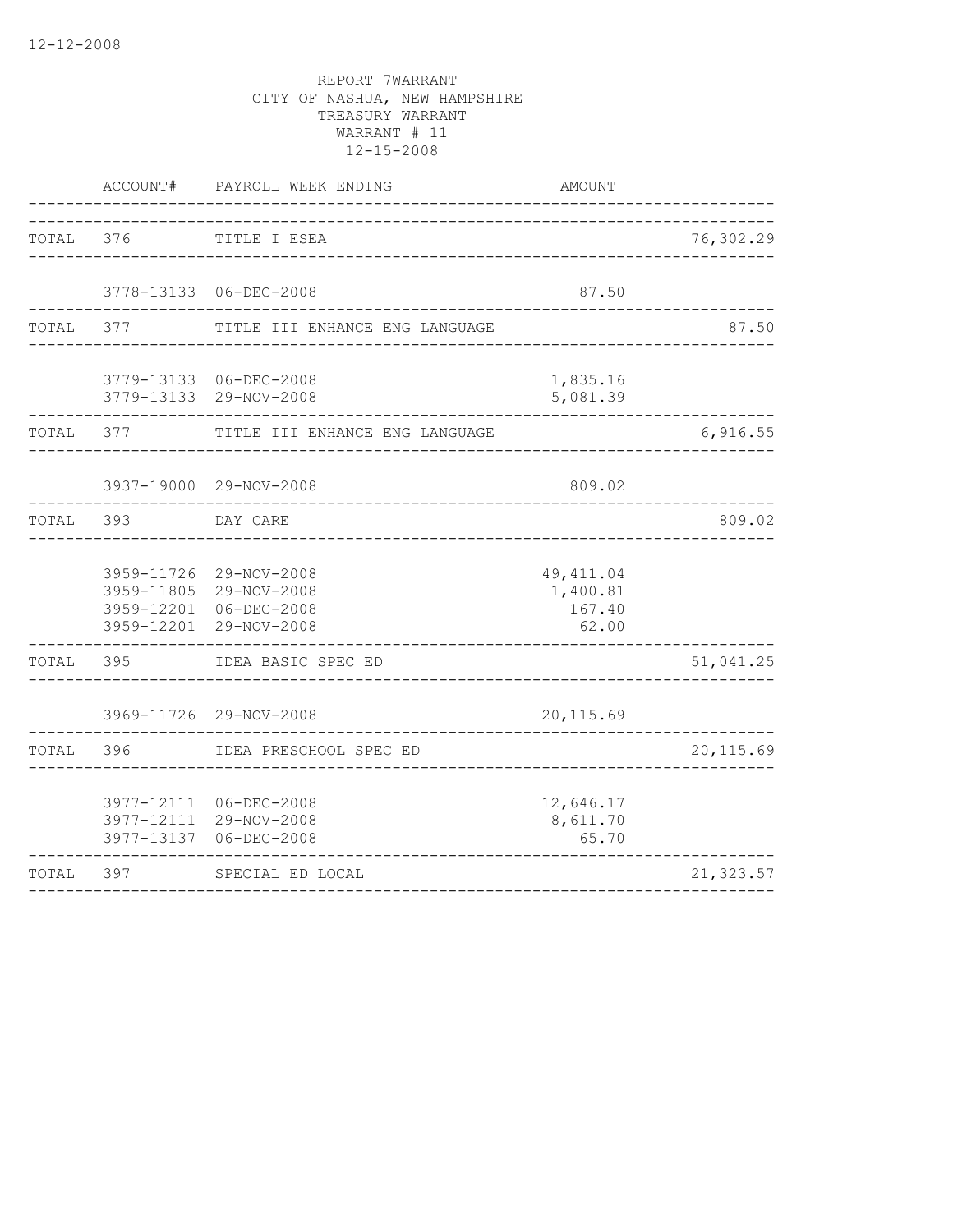|       | ACCOUNT#               | PAYROLL WEEK ENDING              | <b>AMOUNT</b>        |            |
|-------|------------------------|----------------------------------|----------------------|------------|
|       | 501-11033              | $06 - DEC - 2008$                | 769.94               |            |
|       | 501-11033              | 29-NOV-2008                      | 769.93               |            |
|       | 501-11463              | $06 - DEC - 2008$                | 769.94               |            |
|       | 501-11463              | 29-NOV-2008                      | 769.93               |            |
|       | 501-11470              | $06 - DEC - 2008$                | 798.30               |            |
|       | 501-11470              | 29-NOV-2008                      | 798.30               |            |
|       | 501-11471              | $06 - DEC - 2008$                | 1,926.42             |            |
|       | 501-11471              | 29-NOV-2008                      | 1,926.42             |            |
|       | 501-11611              | 06-DEC-2008                      | 528.68               |            |
|       | 501-11611              | 29-NOV-2008                      | 528.68               |            |
| TOTAL | 501                    | MAYOR'S OFFICE                   |                      | 9,586.54   |
|       |                        |                                  |                      |            |
|       | 502-11113              | $06 - DEC - 2008$                | 1,526.00             |            |
|       | 502-11113              | 29-NOV-2008                      | 1,526.00             |            |
|       | 502-11195              | $06 - DEC - 2008$                | 1,941.86             |            |
|       | 502-11195              | 29-NOV-2008                      | 1,941.85             |            |
|       | 502-11219              | $06 - DEC - 2008$                | 1,766.76             |            |
|       | 502-11219              | 29-NOV-2008                      | 1,766.76             |            |
|       | 502-11518              | 06-DEC-2008                      | 1,615.60             |            |
|       | 502-11518              | 29-NOV-2008                      | 1,615.59             |            |
| TOTAL | 502                    | LEGAL DEPARTMENT                 |                      | 13,700.42  |
|       |                        |                                  |                      |            |
|       |                        |                                  |                      |            |
|       |                        |                                  |                      |            |
|       | 503-11071              | 06-DEC-2008                      | 1,196.29             |            |
|       |                        | 503-11071 29-NOV-2008            | 1,196.30             |            |
|       | 503-12092              | 06-DEC-2008                      | 490.64               |            |
|       | 503-12092<br>503-18005 | 29-NOV-2008<br>$06 - DEC - 2008$ | 490.63<br>18,750.00  |            |
| TOTAL | 503                    | BOARD OF ALDERMEN                |                      | 22, 123.86 |
|       |                        |                                  |                      |            |
|       | 508-11130              | 06-DEC-2008                      | 809.99               |            |
|       | 508-11130              | 29-NOV-2008                      | 809.99               |            |
|       | 508-11446              | $06 - DEC - 2008$                | 813.98               |            |
|       | 508-11446              | 29-NOV-2008                      | 813.98               |            |
| TOTAL | 508                    | INSURANCE - POLICY COSTS         |                      | 3,247.94   |
|       |                        |                                  |                      |            |
|       | 511-11247              | $06 - DEC - 2008$                | 662.00               |            |
|       | 511-11247              | 29-NOV-2008                      | 662.00               |            |
|       | 511-11248              | $06 - DEC - 2008$                | 1,351.04<br>1,351.05 |            |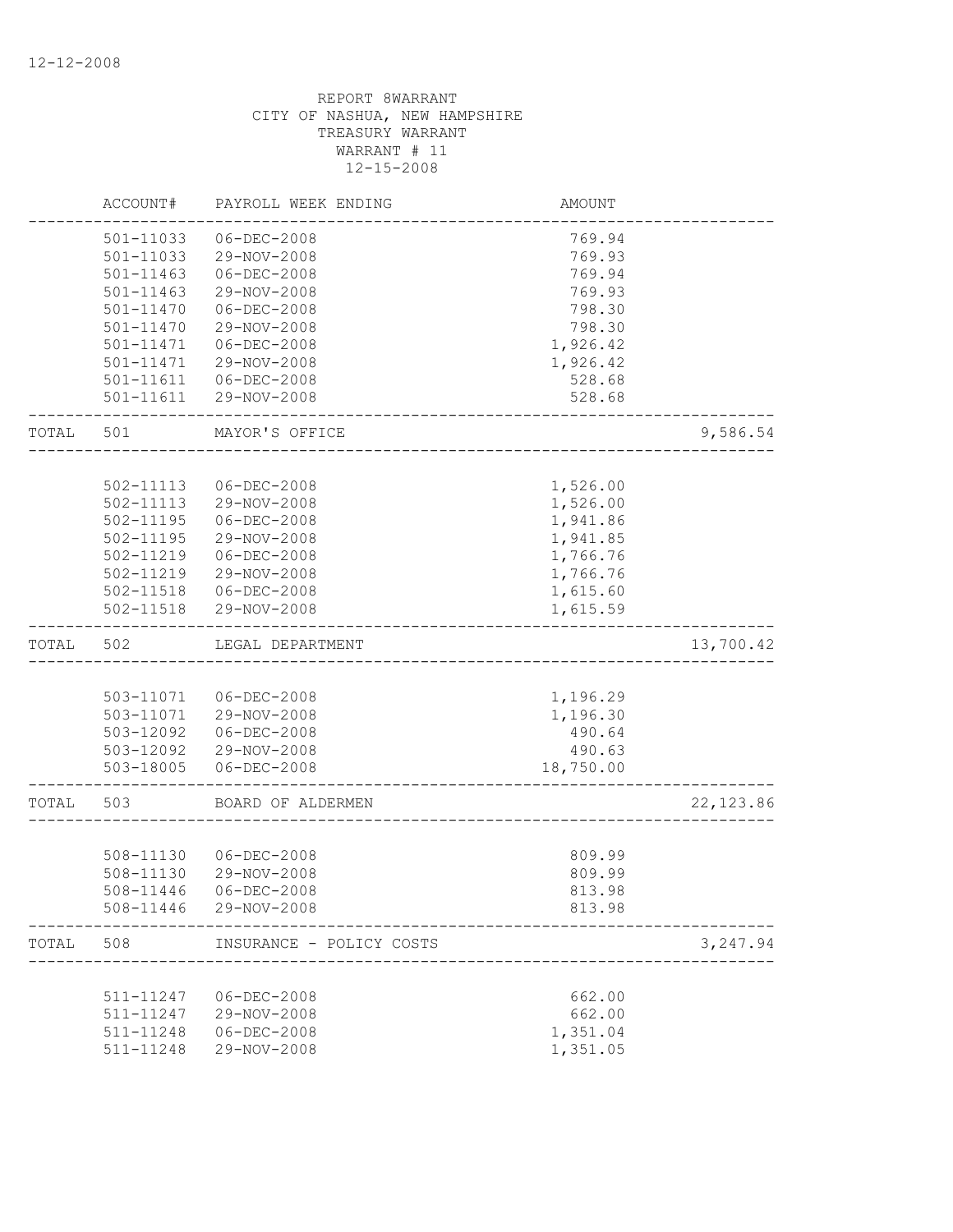|               |                       |          | 4,026.09 |
|---------------|-----------------------|----------|----------|
|               |                       |          |          |
|               | 512-11005 06-DEC-2008 | 876.86   |          |
|               | 512-11005 29-NOV-2008 | 876.87   |          |
| 512-11050     | 06-DEC-2008           | 718.17   |          |
| 512-11064     | 06-DEC-2008           | 954.94   |          |
| 512-11064     | 29-NOV-2008           | 954.94   |          |
| 512-11073     | $06 - DEC - 2008$     | 1,544.89 |          |
| 512-11073     | 29-NOV-2008           | 1,544.88 |          |
| 512-11134     | 06-DEC-2008           | 750.52   |          |
| 512-11134     | 29-NOV-2008           | 750.52   |          |
| 512-11165     | 06-DEC-2008           | 2,178.04 |          |
| 512-11165     | 29-NOV-2008           | 2,178.03 |          |
| 512-11173     | 06-DEC-2008           | 1,364.21 |          |
| 512-11173     | 29-NOV-2008           | 1,364.20 |          |
| 512-11177     | $06 - DEC - 2008$     | 1,885.72 |          |
| 512-11177     | 29-NOV-2008           | 1,885.72 |          |
| $512 - 11222$ | 06-DEC-2008           | 957.31   |          |
| 512-11222     | 29-NOV-2008           | 957.31   |          |
| 512-11224     | 06-DEC-2008           | 957.64   |          |
| 512-11224     | 29-NOV-2008           | 957.63   |          |
| 512-11232     | 06-DEC-2008           | 1,010.46 |          |
| 512-11232     | 29-NOV-2008           | 1,010.46 |          |
| 512-11265     | 06-DEC-2008           | 833.85   |          |
| 512-11265     | 29-NOV-2008           | 833.85   |          |
| 512-11445     | $06 - DEC - 2008$     | 553.56   |          |
| 512-11445     | 29-NOV-2008           | 553.56   |          |
| 512-11531     | 06-DEC-2008           | 1,705.95 |          |
| 512-11531     | 29-NOV-2008           | 1,683.22 |          |
| 512-11684     | 06-DEC-2008           | 827.74   |          |
| 512-11684     | 29-NOV-2008           | 827.73   |          |
| 512-11714     | 06-DEC-2008           | 903.15   |          |
| 512-11714     | 29-NOV-2008           | 903.15   |          |
| 512-11740     | 06-DEC-2008           | 1,575.29 |          |
| 512-11740     | 29-NOV-2008           | 1,575.29 |          |
|               | 512-12033 06-DEC-2008 | 581.13   |          |
| 512-12033     | 29-NOV-2008           | 581.13   |          |
| 512-12052     | $06 - DEC - 2008$     | 608.21   |          |
| 512-12052     | 29-NOV-2008           | 578.45   |          |
| 512-12056     | $06 - DEC - 2008$     | 371.40   |          |
| 512-12056     | 29-NOV-2008           | 357.66   |          |
| 512-12749     | $06 - DEC - 2008$     | 592.39   |          |
| 512-12749     | 29-NOV-2008           | 592.40   |          |
| 512-13004     | $06 - DEC - 2008$     | 66.52    |          |
| 512-13004     | 29-NOV-2008           | 28.18    |          |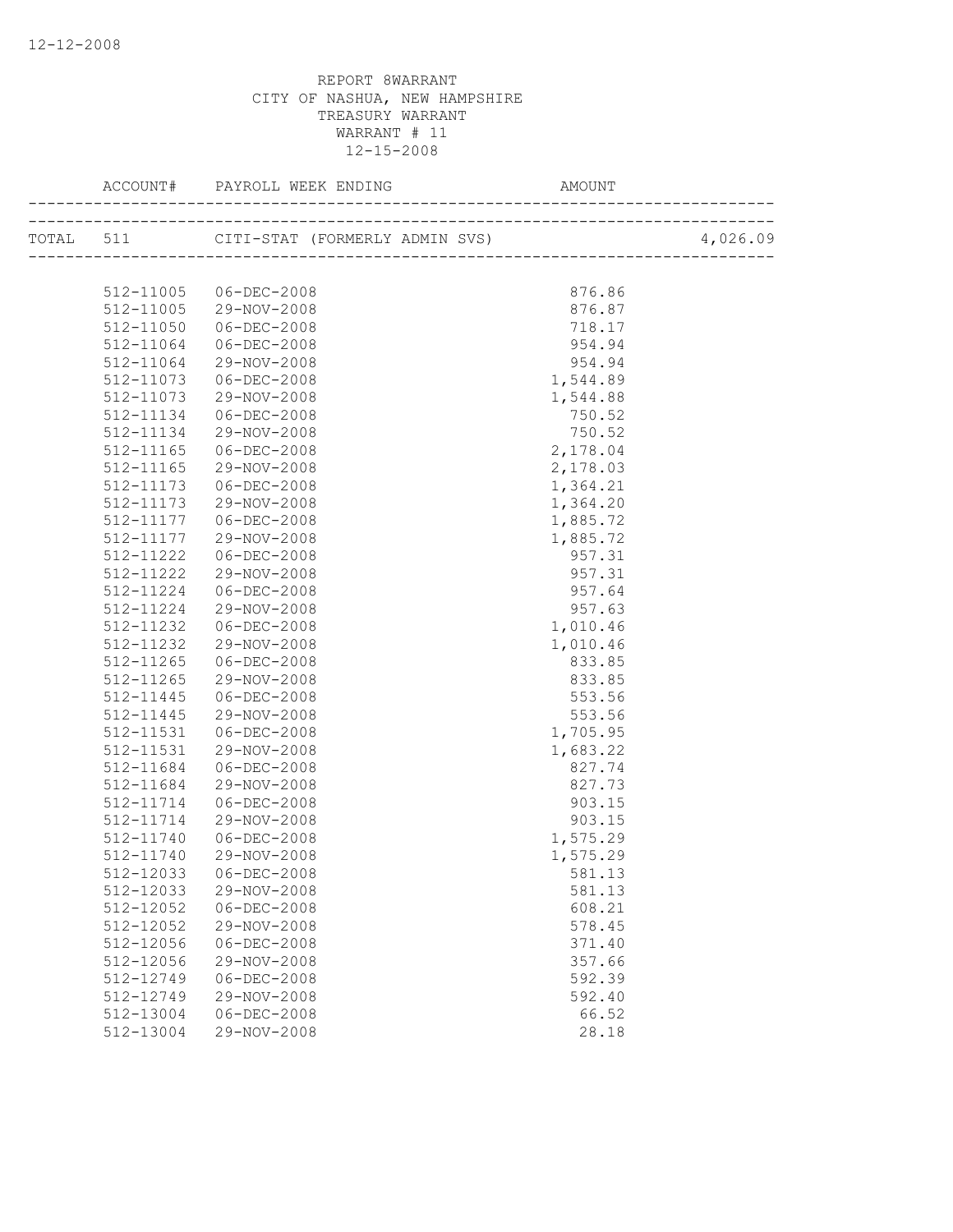|       | ACCOUNT#                 | PAYROLL WEEK ENDING                           | AMOUNT   |           |
|-------|--------------------------|-----------------------------------------------|----------|-----------|
|       |                          | TOTAL 512 FINANCIAL SERVICES                  |          | 42,813.13 |
|       |                          |                                               |          |           |
|       |                          | 513-11117 06-DEC-2008                         | 1,533.61 |           |
|       |                          | 513-11117 29-NOV-2008                         | 1,533.60 |           |
|       | 513-11171                | 06-DEC-2008                                   | 1,837.34 |           |
|       | 513-11171                | 29-NOV-2008                                   | 2,571.22 |           |
|       | 513-11213                | 06-DEC-2008                                   | 1,219.71 |           |
|       |                          | 513-11213 29-NOV-2008                         | 1,219.71 |           |
|       |                          | 513-11223 06-DEC-2008                         | 737.23   |           |
|       |                          | 513-11223 29-NOV-2008                         | 737.23   |           |
|       |                          | 513-12024 06-DEC-2008                         | 120.00   |           |
|       |                          | 513-12064 06-DEC-2008                         | 220.00   |           |
|       | TOTAL 513                | CITY CLERK'S OFFICE<br>---------------------- |          | 11,729.65 |
|       |                          |                                               |          |           |
|       |                          | 514-11441 06-DEC-2008                         | 1,364.20 |           |
|       |                          | 514-11441 29-NOV-2008                         | 1,364.20 |           |
|       |                          | 514-11540 06-DEC-2008                         | 1,017.42 |           |
|       | 514-11540                | 29-NOV-2008                                   | 1,017.42 |           |
|       | 514-11578                | 06-DEC-2008                                   | 936.70   |           |
|       | 514-11578                | 29-NOV-2008                                   | 936.70   |           |
|       |                          | 514-11589   06-DEC-2008                       | 1,014.26 |           |
|       | ------------------------ | 514-11589 29-NOV-2008                         | 1,014.25 |           |
|       |                          | TOTAL 514 INSURANCE-PROPERTY & CASUALTY       |          | 8,665.15  |
|       |                          |                                               |          |           |
|       | 515-11031                | 06-DEC-2008                                   | 1,044.26 |           |
|       | 515-11031                | 29-NOV-2008                                   | 1,044.25 |           |
|       | 515-11350                | $06 - DEC - 2008$                             | 903.15   |           |
|       | 515-11350                | 29-NOV-2008                                   | 903.15   |           |
|       | 515-11446                | 06-DEC-2008                                   | 271.32   |           |
|       | 515-11446                | 29-NOV-2008                                   | 271.32   |           |
|       |                          | 515-11447 06-DEC-2008                         | 1,622.11 |           |
|       |                          | 515-11447 29-NOV-2008                         | 1,622.11 |           |
|       | 515-12001                | $06 - DEC - 2008$                             | 665.02   |           |
|       | 515-12001                | 29-NOV-2008                                   | 665.03   |           |
| TOTAL | 515                      | HUMAN RESOURCES                               |          | 9,011.72  |
|       |                          |                                               |          |           |
|       | 516-11147                | $06 - DEC - 2008$                             | 693.38   |           |
|       | 516-11147                | 29-NOV-2008                                   | 693.38   |           |
|       | 516-11148                | $06 - DEC - 2008$                             | 902.81   |           |
|       | 516-11148                | 29-NOV-2008                                   | 902.80   |           |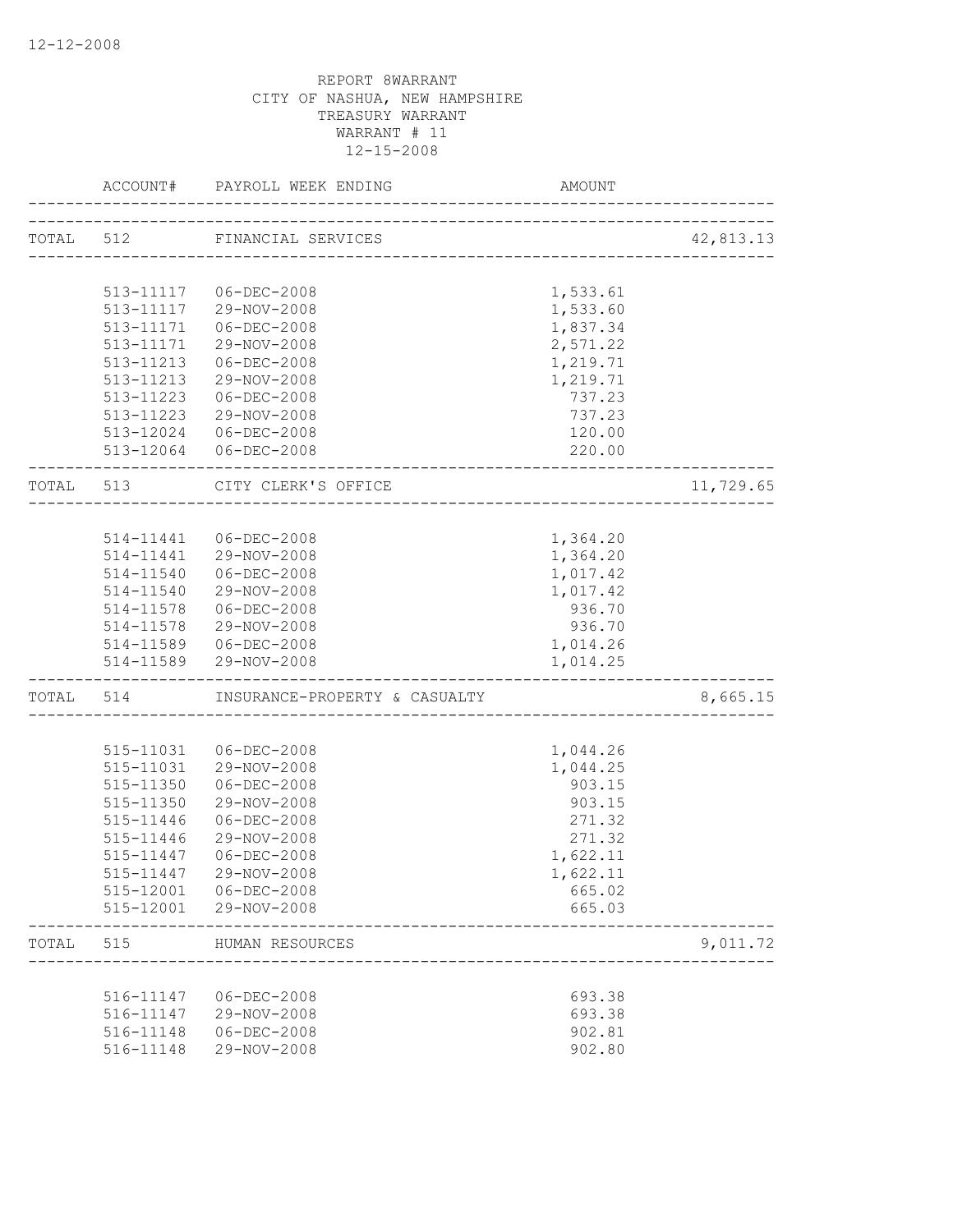|       |                        | ACCOUNT# PAYROLL WEEK ENDING<br>. _ _ _ _ _ _ _ _ _ _ _ _ _ _ _ | AMOUNT<br>---------------------- |           |
|-------|------------------------|-----------------------------------------------------------------|----------------------------------|-----------|
|       |                        | 516-11459 06-DEC-2008                                           | 1,196.29                         |           |
|       |                        | 516-11459 29-NOV-2008                                           | 1,196.30                         |           |
|       |                        | 516-11573  06-DEC-2008                                          | 895.46                           |           |
|       |                        | 516-11573 29-NOV-2008<br>--------------------------             | 895.46                           |           |
|       |                        | TOTAL 516 PURCHASING DEPARTMENT                                 |                                  | 7,375.88  |
|       |                        |                                                                 |                                  |           |
|       |                        | 517-11198 06-DEC-2008                                           | 622.64                           |           |
|       |                        | 517-11198 29-NOV-2008                                           | 622.63                           |           |
|       |                        | 517-11266 06-DEC-2008                                           | 661.75                           |           |
|       |                        | 517-11266 29-NOV-2008                                           | 661.75                           |           |
|       | 517-11420              | 06-DEC-2008                                                     | 835.74                           |           |
|       | 517-11420              | 29-NOV-2008                                                     | 835.74                           |           |
|       | 517-12063              | 06-DEC-2008                                                     | 284.23                           |           |
|       | 517-12063              | 29-NOV-2008                                                     | 284.23                           |           |
|       |                        | 517-13020 06-DEC-2008                                           | 124.07                           |           |
|       |                        | 517-13020 29-NOV-2008                                           | 259.53                           |           |
|       |                        | TOTAL 517 BUILDING MAINT - CITY ADMIN                           |                                  | 5,192.31  |
|       |                        |                                                                 |                                  |           |
|       |                        | 519-11014 06-DEC-2008                                           | 1,069.50                         |           |
|       |                        | 519-11014 29-NOV-2008                                           | 1,069.50                         |           |
|       |                        | 519-11016  06-DEC-2008                                          | 938.85                           |           |
|       |                        | 519-11016 29-NOV-2008                                           | 938.85                           |           |
|       |                        | 519-11017  06-DEC-2008                                          | 783.92                           |           |
|       |                        | 519-11017 29-NOV-2008                                           | 783.92                           |           |
|       |                        | 519-11115   06-DEC-2008                                         | 1,873.49                         |           |
|       | 519-11115              | 29-NOV-2008                                                     | 1,873.48                         |           |
|       | 519-11146              | 06-DEC-2008                                                     | 816.64                           |           |
|       | 519-11146              | 29-NOV-2008                                                     | 816.63                           |           |
|       | 519-11153              | $06 - DEC - 2008$                                               | 589.71                           |           |
|       | 519-11153              | 29-NOV-2008                                                     | 589.71                           |           |
|       | 519-11154              | $06 - DEC - 2008$                                               | 617.67                           |           |
|       | 519-11154              | 29-NOV-2008<br>$06 - DEC - 2008$                                | 617.67                           |           |
|       | 519-11205              |                                                                 | 773.50<br>773.50                 |           |
|       | 519-11205              | 29-NOV-2008                                                     |                                  |           |
|       | 519-11241<br>519-11241 | 06-DEC-2008<br>29-NOV-2008                                      | 1,328.18<br>1,328.18             |           |
| TOTAL | 519                    | ASSESSORS                                                       |                                  | 17,582.90 |
|       |                        |                                                                 |                                  |           |
|       | 520-12077              | $06 - DEC - 2008$                                               | 256.94                           |           |
|       | 520-12077              | 29-NOV-2008                                                     | 256.93                           |           |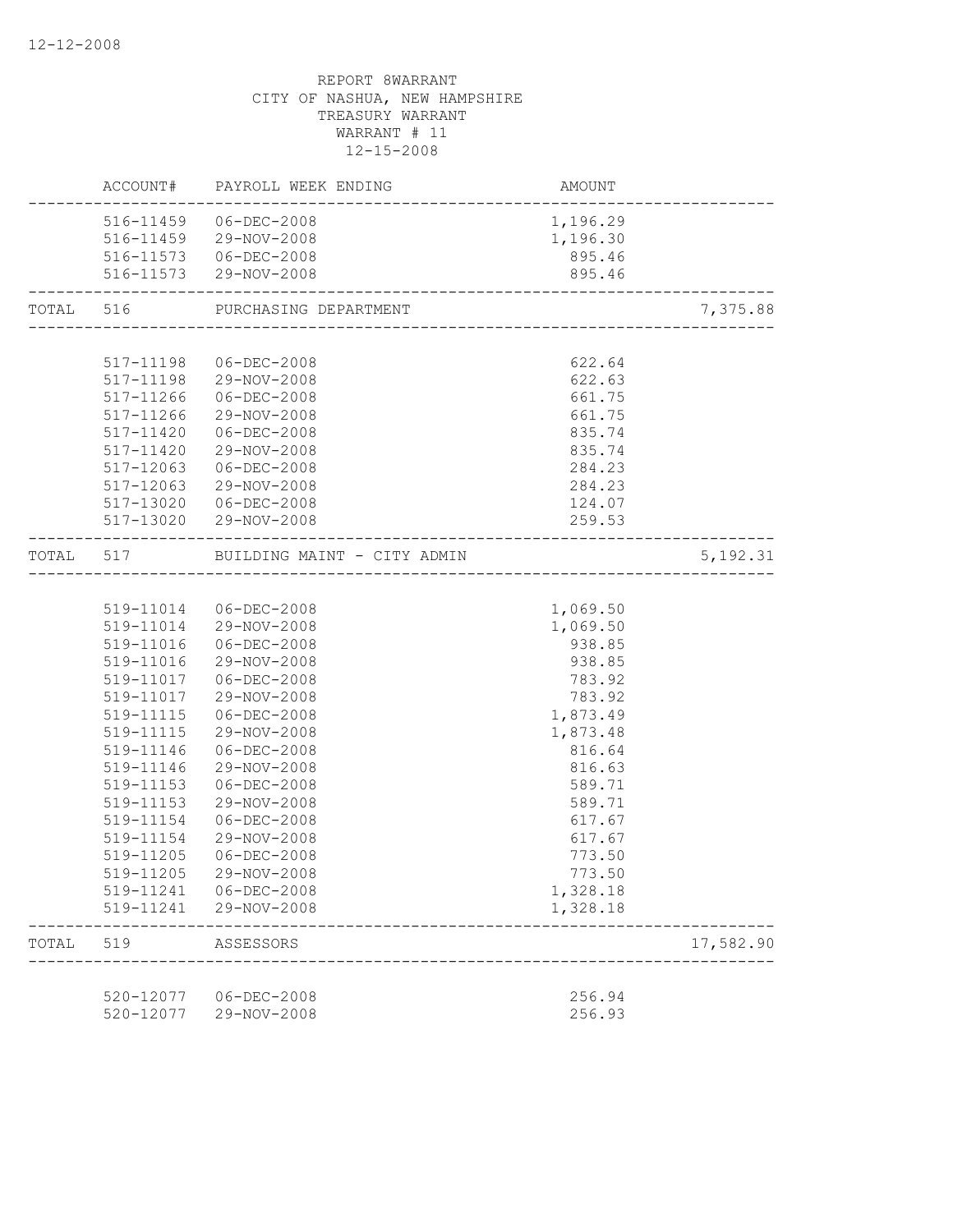|           | ACCOUNT#      | PAYROLL WEEK ENDING    | AMOUNT                            |           |
|-----------|---------------|------------------------|-----------------------------------|-----------|
|           | TOTAL 520     | HUNT BUILDING          |                                   | 513.87    |
|           |               |                        | _________________________________ |           |
|           |               | 522-11127 06-DEC-2008  | 1,626.12                          |           |
|           |               | 522-11127 29-NOV-2008  | 1,626.12                          |           |
|           | $522 - 11128$ | $06 - DEC - 2008$      | 1,096.69                          |           |
|           | 522-11356     | $06 - DEC - 2008$      | 928.64                            |           |
|           | 522-11356     | 29-NOV-2008            | 928.63                            |           |
|           | $522 - 11429$ | $06 - DEC - 2008$      | 1,766.76                          |           |
|           | 522-11429     | 29-NOV-2008            | 1,766.76                          |           |
|           | 522-11641     | $06 - DEC - 2008$      | 1,342.56                          |           |
|           | 522-11641     | 29-NOV-2008            | 1,342.55                          |           |
|           | $522 - 11652$ | $06 - DEC - 2008$      | 1,404.69                          |           |
|           | 522-11652     | 29-NOV-2008            | 1,404.70                          |           |
|           | 522-11721     | $06 - DEC - 2008$      | 1,482.33                          |           |
|           | 522-11721     | 29-NOV-2008            | 1,482.33                          |           |
|           | 522-11724     | $06 - DEC - 2008$      | 1,293.11                          |           |
|           | 522-11724     | 29-NOV-2008            | 1,293.11                          |           |
|           | 522-11725     | $06 - DEC - 2008$      | 951.69                            |           |
|           | 522-11725     | 29-NOV-2008            | 951.70                            |           |
|           | $522 - 11729$ | $06 - DEC - 2008$      | 2,124.16                          |           |
|           | 522-11729     | 29-NOV-2008            | 2,124.15                          |           |
|           | 522-12140     | $06 - DEC - 2008$      | 201.18                            |           |
|           | 522-12140     | 29-NOV-2008            | 287.40                            |           |
|           | 522-13004     | 06-DEC-2008            | 154.46                            |           |
| TOTAL 522 |               | INFORMATION TECHNOLOGY |                                   | 27,579.84 |
|           |               | 523-11332 06-DEC-2008  | 957.33                            |           |
|           |               | 523-11332 29-NOV-2008  | 957.33                            |           |
|           |               |                        |                                   |           |
| TOTAL 523 | <b>GIS</b>    |                        |                                   | 1,914.66  |
|           |               |                        |                                   |           |
|           |               | 531-11065 06-DEC-2008  | 1,078.50                          |           |
|           |               | 531-11065 29-NOV-2008  | 1,078.50                          |           |
|           | 531-11085     | $06 - DEC - 2008$      | 877.59                            |           |
|           | 531-11085     | 29-NOV-2008            | 877.60                            |           |
|           | 531-11114     | $06 - DEC - 2008$      | 2,241.79                          |           |
|           | 531-11114     | 29-NOV-2008            | 2,241.79                          |           |
|           | 531-11129     | $06 - DEC - 2008$      | 1,856.92                          |           |
|           | 531-11129     | 29-NOV-2008            | 1,856.90                          |           |
|           | 531-11164     | $06 - DEC - 2008$      | 1,121.86                          |           |
|           | 531-11164     | 29-NOV-2008            | 1,121.86                          |           |
|           | 531-11166     | $06 - DEC - 2008$      | 1,879.89                          |           |
|           | 531-11166     | 29-NOV-2008            | 1,879.90                          |           |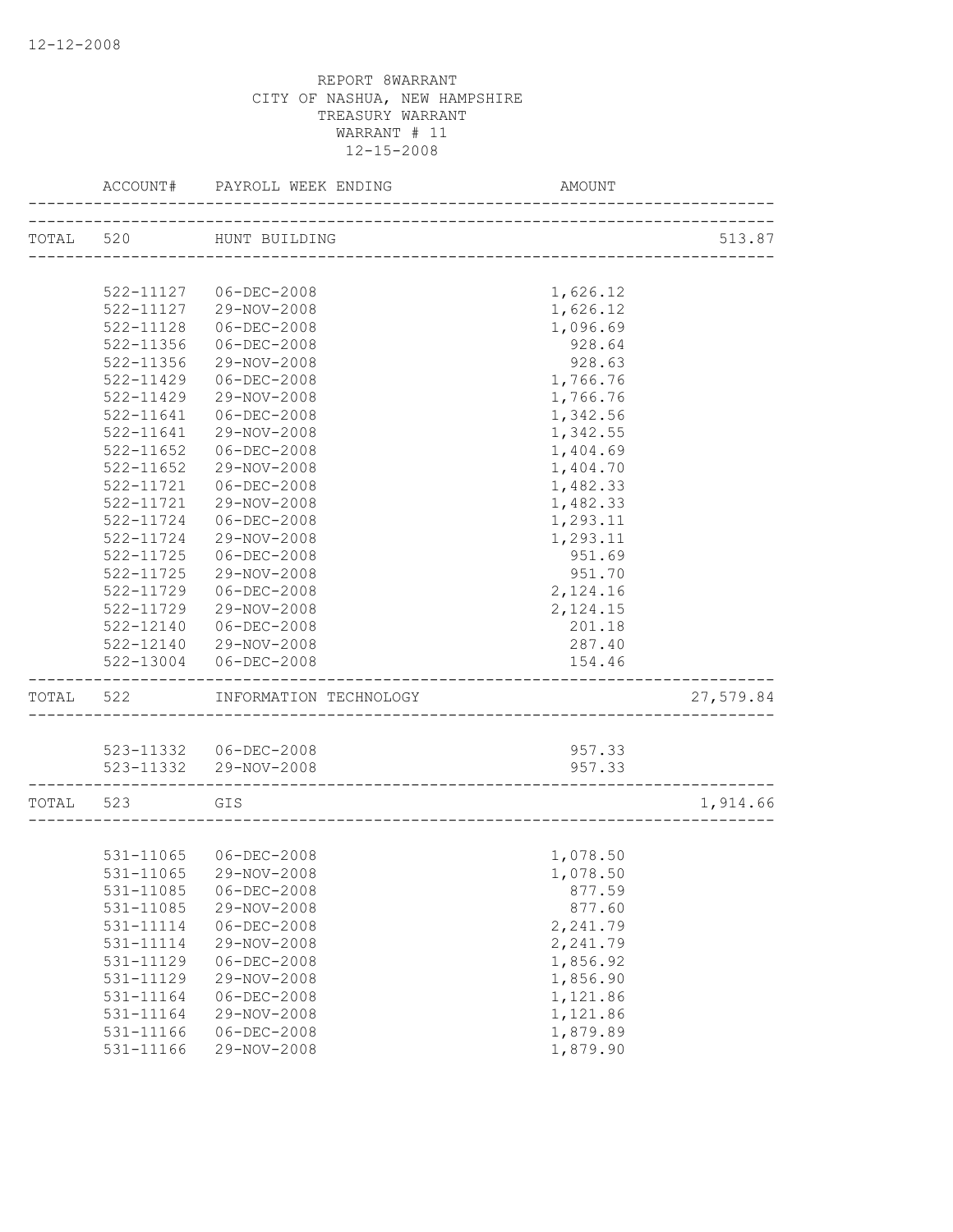| ACCOUNT#  | PAYROLL WEEK ENDING | AMOUNT     |
|-----------|---------------------|------------|
| 531-11170 | $06 - DEC - 2008$   | 1,417.74   |
| 531-11170 | 29-NOV-2008         | 1,417.72   |
| 531-11201 | $06 - DEC - 2008$   | 1,287.41   |
| 531-11201 | 29-NOV-2008         | 1,287.43   |
| 531-11203 | $06 - DEC - 2008$   | 634.30     |
| 531-11203 | 29-NOV-2008         | 634.30     |
| 531-11226 | $06 - DEC - 2008$   | 773.98     |
| 531-11226 | 29-NOV-2008         | 773.98     |
| 531-11242 | $06 - DEC - 2008$   | 1,076.54   |
| 531-11242 | 29-NOV-2008         | 1,076.55   |
| 531-11257 | $06 - DEC - 2008$   | 2,562.90   |
| 531-11257 | 29-NOV-2008         | 2,562.90   |
| 531-11398 | $06 - DEC - 2008$   | 600.39     |
| 531-11398 | 29-NOV-2008         | 600.39     |
| 531-11477 | $06 - DEC - 2008$   | 1,286.27   |
| 531-11477 | 29-NOV-2008         | 1,286.27   |
| 531-11487 | $06 - DEC - 2008$   | 1,332.86   |
| 531-11487 | 29-NOV-2008         | 1,332.86   |
| 531-11495 | $06 - DEC - 2008$   | 987.31     |
| 531-11495 | 29-NOV-2008         | 987.30     |
| 531-11498 | $06 - DEC - 2008$   | 835.86     |
| 531-11498 | 29-NOV-2008         | 835.86     |
| 531-11516 | $06 - DEC - 2008$   | 821.79     |
| 531-11516 | 29-NOV-2008         | 821.80     |
| 531-11535 | $06 - DEC - 2008$   | 12,736.22  |
| 531-11535 | 29-NOV-2008         | 12,736.22  |
| 531-11537 | $06 - DEC - 2008$   | 13,787.18  |
| 531-11537 | 29-NOV-2008         | 13,787.18  |
| 531-11538 | $06 - DEC - 2008$   | 877.60     |
| 531-11538 | 29-NOV-2008         | 877.60     |
| 531-11539 | $06 - DEC - 2008$   | 1,489.36   |
| 531-11539 | 29-NOV-2008         | 1,489.36   |
| 531-11544 | $06 - DEC - 2008$   | 4,062.92   |
| 531-11544 | 29-NOV-2008         | 4,062.91   |
| 531-11549 | $06 - DEC - 2008$   | 18,309.68  |
| 531-11549 | 29-NOV-2008         | 18,309.68  |
| 531-11552 | $06 - DEC - 2008$   | 4,536.98   |
| 531-11552 | 29-NOV-2008         | 4,931.50   |
| 531-11555 | $06 - DEC - 2008$   | 27,721.25  |
| 531-11555 | 29-NOV-2008         | 28, 337.38 |
| 531-11558 | $06 - DEC - 2008$   | 64,181.46  |
| 531-11558 | 29-NOV-2008         | 65, 362.92 |
| 531-11561 | $06 - DEC - 2008$   | 22,430.83  |
| 531-11561 | 29-NOV-2008         | 22,430.86  |
| 531-11567 | $06 - DEC - 2008$   | 31, 124.55 |
| 531-11567 | 29-NOV-2008         | 31, 124.51 |
| 531-11569 | $06 - DEC - 2008$   | 1,155.52   |
| 531-11569 | 29-NOV-2008         | 1,155.51   |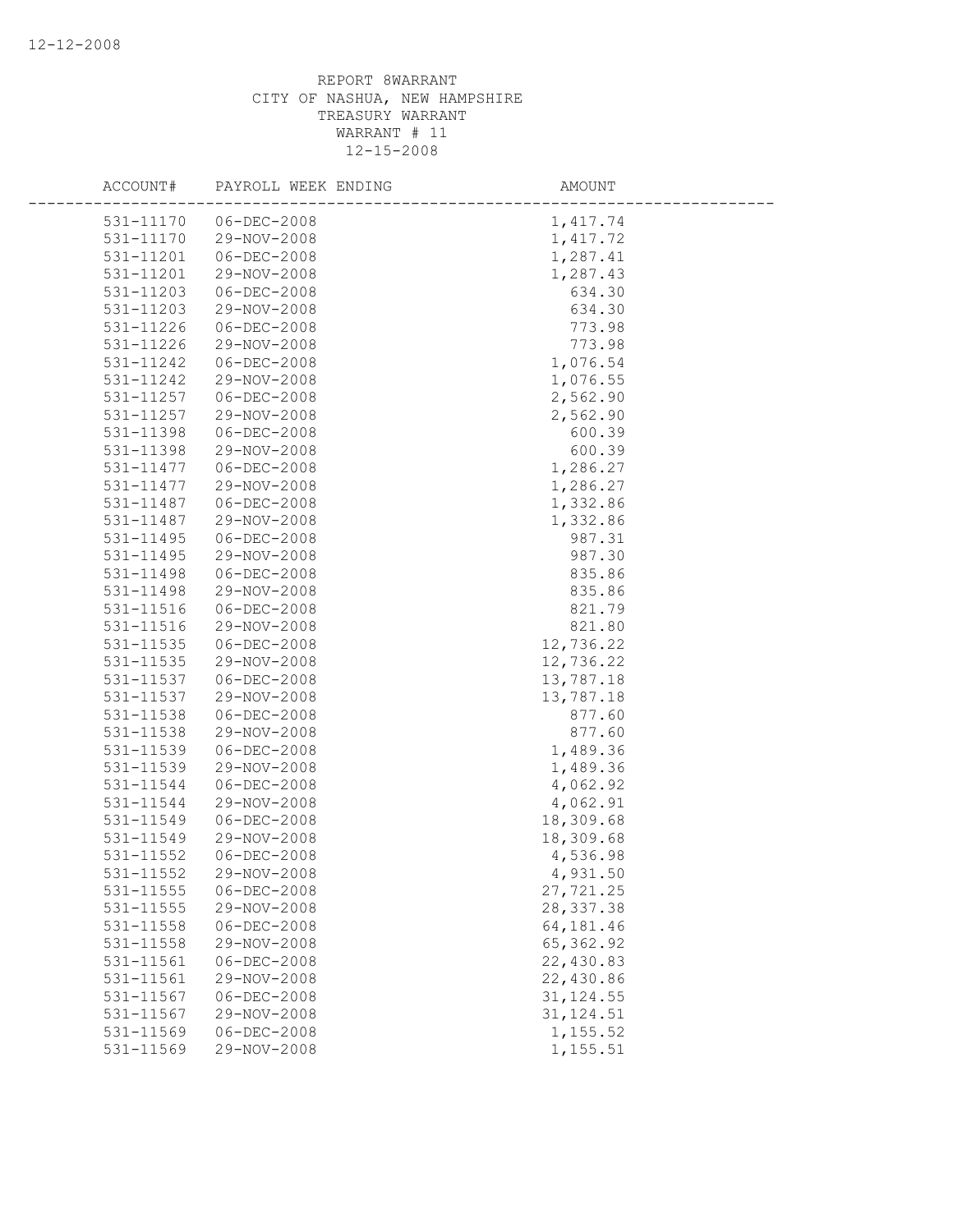|       | ACCOUNT#      | PAYROLL WEEK ENDING   | AMOUNT     |            |
|-------|---------------|-----------------------|------------|------------|
|       | 531-11618     | $06 - DEC - 2008$     | 2,720.91   |            |
|       | 531-11618     | 29-NOV-2008           | 2,720.93   |            |
|       | 531-11622     | $06 - DEC - 2008$     | 2,862.47   |            |
|       | 531-11622     | 29-NOV-2008           | 2,862.49   |            |
|       | 531-11636     | $06 - DEC - 2008$     | 954.90     |            |
|       | 531-11636     | 29-NOV-2008           | 954.90     |            |
|       | 531-11664     | $06 - DEC - 2008$     | 1, 114.74  |            |
|       | 531-11664     | 29-NOV-2008           | 1, 114.74  |            |
|       | 531-11665     | $06 - DEC - 2008$     | 751.95     |            |
|       | 531-11665     | 29-NOV-2008           | 751.95     |            |
|       | 531-11719     | $06 - DEC - 2008$     | 903.52     |            |
|       | 531-11719     | 29-NOV-2008           | 903.51     |            |
|       | 531-11722     | $06 - DEC - 2008$     | 599.80     |            |
|       | 531-11722     | 29-NOV-2008           | 599.80     |            |
|       | 531-11732     | $06 - DEC - 2008$     | 6,223.55   |            |
|       | 531-11732     | 29-NOV-2008           | 6,223.55   |            |
|       | 531-12020     | $06 - DEC - 2008$     | 915.07     |            |
|       | 531-12020     | 29-NOV-2008           | 915.07     |            |
|       | 531-12042     | $06 - DEC - 2008$     | 1,628.68   |            |
|       | 531-12042     | 29-NOV-2008           | 1,529.56   |            |
|       | 531-12066     | $06 - DEC - 2008$     | 657.80     |            |
|       |               | 29-NOV-2008           |            |            |
|       | 531-12066     |                       | 657.80     |            |
|       | 531-12068     | $06 - DEC - 2008$     | 1,468.42   |            |
|       | 531-12068     | 29-NOV-2008           | 1,468.42   |            |
|       | 531-12071     | $06 - DEC - 2008$     | 251.32     |            |
|       | 531-12071     | 29-NOV-2008           | 251.32     |            |
|       | 531-12119     | $06 - DEC - 2008$     | 1,102.70   |            |
|       | 531-12119     | 29-NOV-2008           | 1,102.70   |            |
|       | 531-13004     | $06 - DEC - 2008$     | 3,995.91   |            |
|       | 531-13004     | 29-NOV-2008           | 5,686.35   |            |
|       | 531-13038     | $06 - DEC - 2008$     | 2,192.98   |            |
|       | 531-13038     | 29-NOV-2008           | 4,503.93   |            |
|       | 531-13040     | $06 - DEC - 2008$     | 4,185.60   |            |
|       | 531-13040     | 29-NOV-2008           | 3,953.71   |            |
|       | 531-13044     | $06 - DEC - 2008$     | 2,825.29   |            |
|       | 531-13044     | 29-NOV-2008           | 1,875.61   |            |
|       | 531-13047     | $06 - DEC - 2008$     | 25, 213.05 |            |
|       | 531-13047     | 29-NOV-2008           | 31,036.48  |            |
|       | 531-13048     | $06 - DEC - 2008$     | 3,346.44   |            |
|       | 531-13048     | 29-NOV-2008           | 6, 170.63  |            |
|       | 531-15002     | 29-NOV-2008           | 50,046.33  |            |
|       | $531 - 17003$ | $06 - DEC - 2008$     | 3,250.00   |            |
| TOTAL | 531           | POLICE DEPARTMENT     |            | 644,861.87 |
|       |               |                       |            |            |
|       |               | 532-11024 06-DEC-2008 | 2,002.09   |            |
|       | 532-11024     | 29-NOV-2008           | 2,002.10   |            |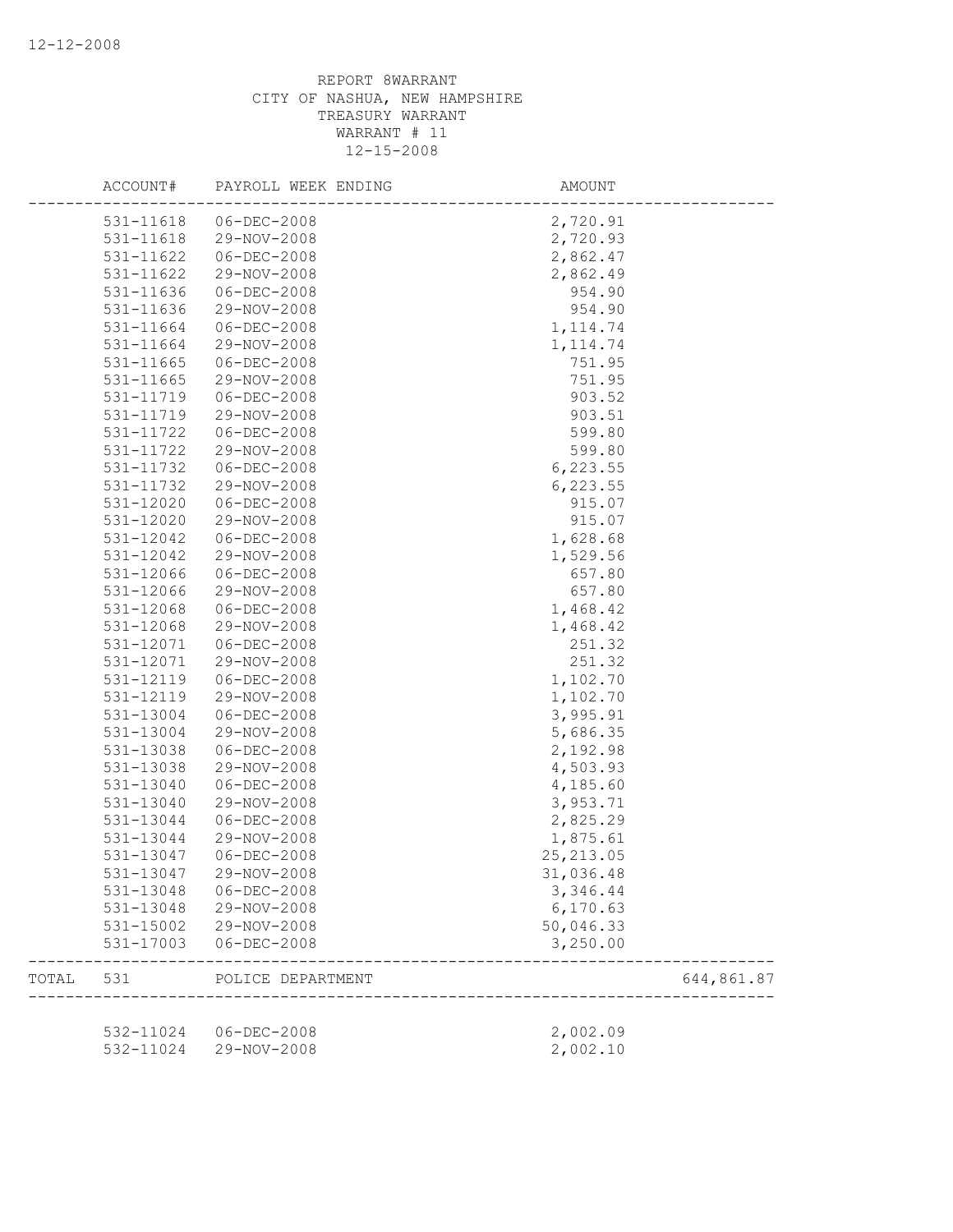| ACCOUNT#  | PAYROLL WEEK ENDING | AMOUNT     |
|-----------|---------------------|------------|
| 532-11036 | $06 - DEC - 2008$   | 1,819.33   |
| 532-11036 | 29-NOV-2008         | 1,819.33   |
| 532-11063 | $06 - DEC - 2008$   | 1,292.19   |
| 532-11063 | 29-NOV-2008         | 1,242.12   |
| 532-11066 | $06 - DEC - 2008$   | 1,205.58   |
| 532-11066 | 29-NOV-2008         | 1,205.58   |
| 532-11069 | $06 - DEC - 2008$   | 2,435.39   |
| 532-11069 | 29-NOV-2008         | 2,497.77   |
| 532-11111 | $06 - DEC - 2008$   | 2,120.58   |
| 532-11111 | 29-NOV-2008         | 2,120.59   |
| 532-11207 | $06 - DEC - 2008$   | 6,457.54   |
| 532-11207 | 29-NOV-2008         | 6,457.54   |
| 532-11281 | $06 - DEC - 2008$   | 958.08     |
| 532-11281 | 29-NOV-2008         | 958.09     |
| 532-11285 | $06 - DEC - 2008$   | 7,391.28   |
| 532-11285 | 29-NOV-2008         | 7,391.28   |
| 532-11291 | $06 - DEC - 2008$   | 6,470.78   |
| 532-11291 | 29-NOV-2008         | 6,581.39   |
| 532-11298 | $06 - DEC - 2008$   | 986.51     |
| 532-11298 | 29-NOV-2008         | 882.67     |
| 532-11300 | $06 - DEC - 2008$   | 33, 149.52 |
| 532-11300 | 29-NOV-2008         | 33, 149.52 |
| 532-11303 | $06 - DEC - 2008$   | 1,090.35   |
| 532-11303 | 29-NOV-2008         | 1,090.35   |
| 532-11305 | $06 - DEC - 2008$   | 4,350.61   |
| 532-11305 | 29-NOV-2008         | 4,350.61   |
| 532-11309 | $06 - DEC - 2008$   | 93, 953.28 |
| 532-11309 | 29-NOV-2008         | 93,791.76  |
| 532-11660 | $06 - DEC - 2008$   | 1,385.40   |
| 532-11660 | 29-NOV-2008         | 1,385.40   |
| 532-11663 | $06 - DEC - 2008$   | 1,344.65   |
| 532-11663 | 29-NOV-2008         | 1,344.65   |
| 532-11666 | $06 - DEC - 2008$   | 1,344.66   |
| 532-11666 | 29-NOV-2008         | 1,344.64   |
| 532-11669 | $06 - DEC - 2008$   | 1,358.09   |
| 532-11669 | 29-NOV-2008         | 1,358.08   |
| 532-12070 | $06 - DEC - 2008$   | 16,594.95  |
| 532-12070 | 29-NOV-2008         | 24,020.52  |
| 532-13003 | $06 - DEC - 2008$   | 1,008.48   |
| 532-13003 | 29-NOV-2008         | 166.39     |
| 532-13004 | $06 - DEC - 2008$   | 44.47      |
| 532-13004 | 29-NOV-2008         | 114.76     |
| 532-13018 | $06 - DEC - 2008$   | 1,237.84   |
| 532-13018 | 29-NOV-2008         | 2,291.91   |
| 532-13024 | $06 - DEC - 2008$   | 245.44     |
| 532-13024 | 29-NOV-2008         | 104.92     |
| 532-13050 | $06 - DEC - 2008$   | 6,885.52   |
| 532-13050 | 29-NOV-2008         | 5,668.49   |
|           |                     |            |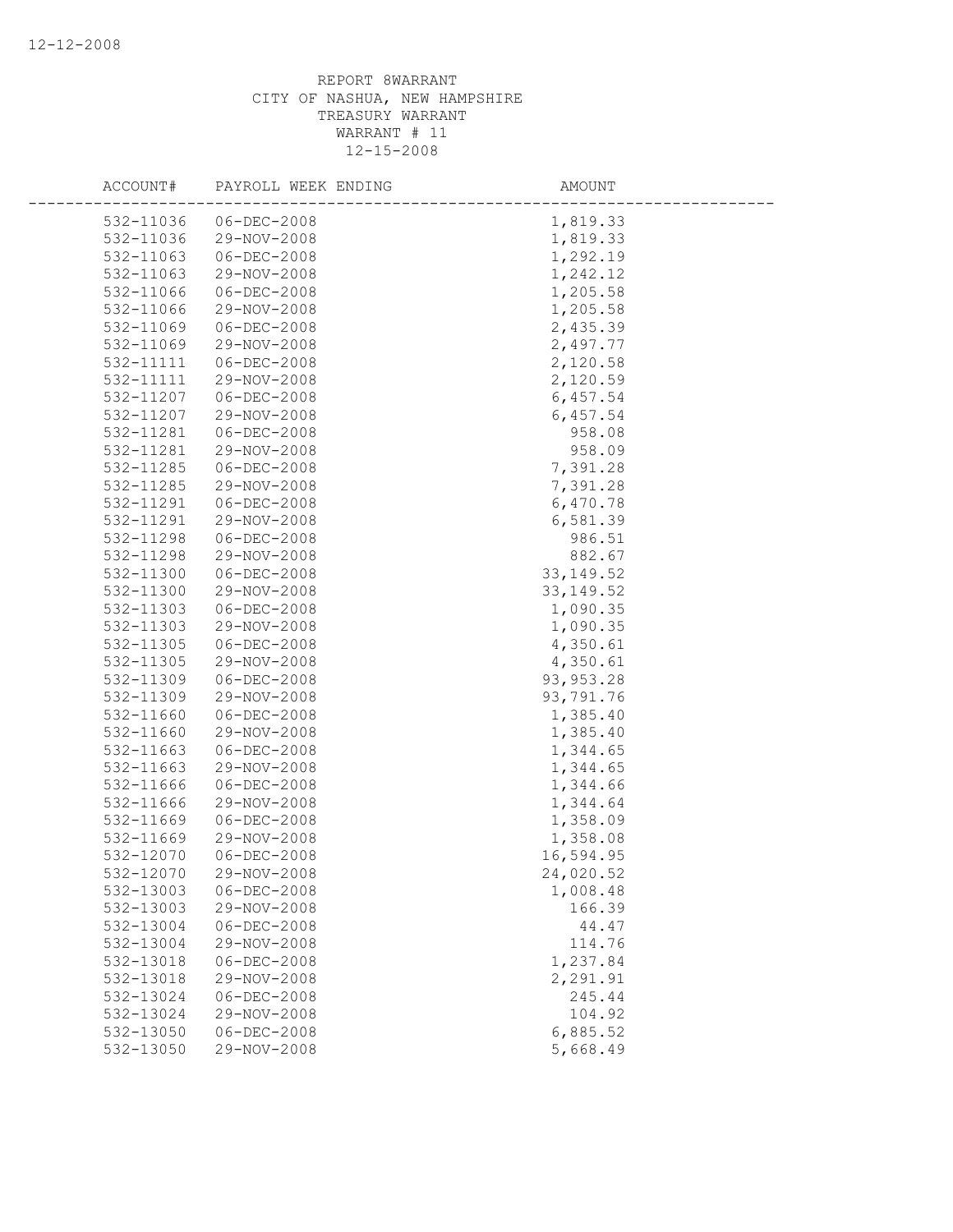|           | ACCOUNT#  | PAYROLL WEEK ENDING                  | AMOUNT           |            |
|-----------|-----------|--------------------------------------|------------------|------------|
|           | 532-15002 | 29-NOV-2008                          | 42, 142. 11      |            |
|           | 532-19231 | $06 - DEC - 2008$                    | 993.08           |            |
|           | 532-19231 | 29-NOV-2008                          | 993.08           |            |
|           | 532-19232 | $06 - DEC - 2008$                    | 1,760.98         |            |
|           | 532-19232 | 29-NOV-2008                          | 1,597.75         |            |
|           | 532-19233 | $06 - DEC - 2008$                    | 2,375.71         |            |
|           | 532-19233 | 29-NOV-2008                          | 2,375.71         |            |
|           | 532-19234 | 06-DEC-2008                          | 1,642.55         |            |
|           |           | 532-19234 29-NOV-2008                | 1,642.55         |            |
| TOTAL 532 |           | FIRE DEPARTMENT                      |                  | 455,996.59 |
|           |           |                                      |                  |            |
|           | 535-81023 | 535-81023 06-DEC-2008<br>29-NOV-2008 | 192.30<br>192.30 |            |
| TOTAL 535 |           | EMERGENCY MANAGEMENT                 |                  | 384.60     |
|           |           |                                      |                  |            |
|           |           | 536-11200 06-DEC-2008                | 1,379.75         |            |
|           |           | 536-11200 29-NOV-2008                | 1,379.75         |            |
|           | 536-13004 | $06 - DEC - 2008$                    | 350.09           |            |
| TOTAL     | 536       | CITYWIDE COMMUNICATIONS              |                  | 3,109.59   |
|           |           |                                      |                  |            |
|           | 541-11024 | 06-DEC-2008                          | 612.76           |            |
|           | 541-11024 | 29-NOV-2008                          | 612.77           |            |
|           | 541-11048 | $06 - DEC - 2008$                    | 964.60           |            |
|           | 541-11104 | $06 - DEC - 2008$                    | 985.14           |            |
|           | 541-11104 | 29-NOV-2008                          | 985.13           |            |
|           | 541-11107 | $06 - DEC - 2008$                    | 289.16           |            |
|           | 541-11107 | 29-NOV-2008                          | 289.16           |            |
|           | 541-11240 | $06 - DEC - 2008$                    | 1,449.15         |            |
|           | 541-11240 | 29-NOV-2008                          | 1,449.15         |            |
|           | 541-11346 | $06 - DEC - 2008$                    | 435.30           |            |
|           | 541-11346 | 29-NOV-2008                          | 435.30           |            |
| TOTAL     | 541       | COMMUNITY SERVICES DIVISION          |                  | 8,507.62   |
|           |           |                                      |                  |            |
|           | 542-11426 | $06 - DEC - 2008$                    | 1,324.88         |            |
|           | 542-11426 | 29-NOV-2008                          | 1,324.88         |            |
|           | 542-11584 | $06 - DEC - 2008$                    | 3,455.92         |            |
|           | 542-11584 | 29-NOV-2008                          | 3,455.91         |            |
|           | 542-12044 | $06 - DEC - 2008$                    | 69.00            |            |
|           | 542-12582 | $06 - DEC - 2008$                    | 842.95           |            |
|           | 542-12582 | 29-NOV-2008                          | 842.95           |            |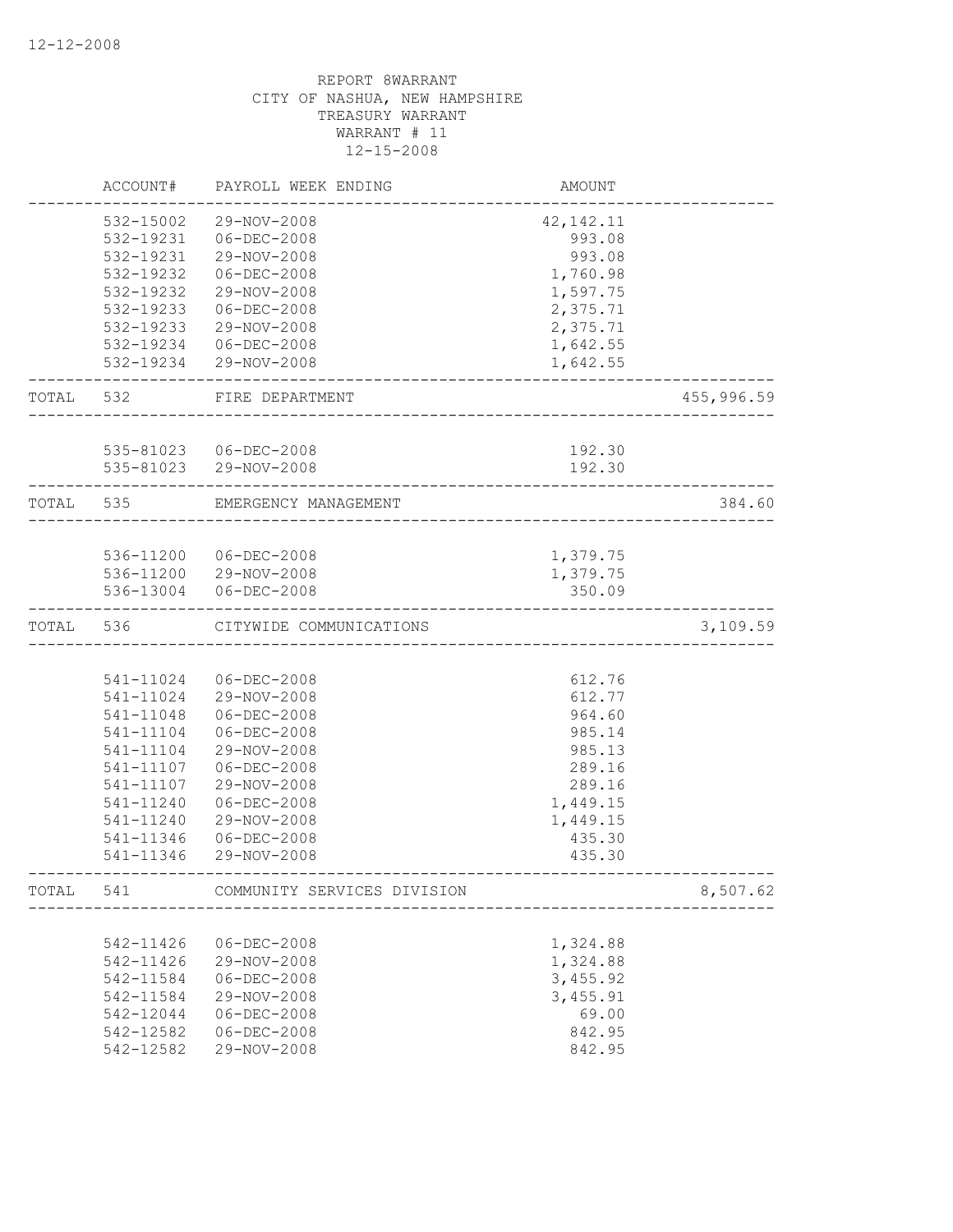|           | ACCOUNT#      | PAYROLL WEEK ENDING           | AMOUNT                  |           |
|-----------|---------------|-------------------------------|-------------------------|-----------|
| TOTAL 542 |               | COMMUNITY HEALTH              |                         | 11,316.49 |
|           |               | ----------------------------- |                         |           |
|           | 543-11380     | 06-DEC-2008                   | 919.00                  |           |
|           | 543-11380     | 29-NOV-2008                   | 919.00                  |           |
|           | 543-11438     | $06 - DEC - 2008$             | 1,489.36                |           |
|           | 543-11438     | 29-NOV-2008                   | 1,489.36                |           |
|           | 543-11601     | $06 - DEC - 2008$             | 1,219.72                |           |
|           | 543-11601     | 29-NOV-2008                   | 1,219.70                |           |
|           | 543-11602     | $06 - DEC - 2008$             | 858.44                  |           |
|           | 543-11602     | 29-NOV-2008                   | 858.43                  |           |
|           | 543-11604     | $06 - DEC - 2008$             | 1,474.36                |           |
|           | 543-11604     | 29-NOV-2008                   | 1,474.36                |           |
|           | 543-11605     | $06 - DEC - 2008$             | 929.42                  |           |
|           |               | 543-11605 29-NOV-2008         | 892.24                  |           |
| TOTAL     | 543           | ENVIRONMENTAL HEALTH DEPT.    |                         | 13,743.39 |
|           |               |                               |                         |           |
|           | 544-11008     | 06-DEC-2008                   | 723.28                  |           |
|           | 544-11008     | 29-NOV-2008                   | 723.27                  |           |
|           | 544-11099     | 06-DEC-2008                   | 2,109.73                |           |
|           | 544-11099     | 29-NOV-2008                   | 2,109.74                |           |
|           | 544-11112     | $06 - DEC - 2008$             | 827.74                  |           |
|           | 544-11112     | 29-NOV-2008                   | 827.73                  |           |
|           | 544-11367     | $06 - DEC - 2008$             | 809.99                  |           |
|           | 544-11367     | 29-NOV-2008                   | 809.99                  |           |
|           | 544-11777     | $06 - DEC - 2008$             | 1,252.76                |           |
|           | 544-11777     | 29-NOV-2008                   | 1,252.76                |           |
|           | 544-12101     | 06-DEC-2008                   | 271.04                  |           |
|           | 544-12101     | 29-NOV-2008                   | 271.04<br>_____________ |           |
| TOTAL     | 544           | WELFARE ADMINISTRATION        |                         | 11,989.07 |
|           |               |                               |                         |           |
|           | 551-11008     | $06 - DEC - 2008$             | 693.38                  |           |
|           | 551-11008     | 29-NOV-2008                   | 693.38                  |           |
|           | 551-11028     | $06 - DEC - 2008$             | 531.38                  |           |
|           | 551-11028     | 29-NOV-2008                   | 531.38                  |           |
|           | 551-11057     | $06 - DEC - 2008$             | 877.89                  |           |
|           | 551-11057     | 29-NOV-2008                   | 877.88                  |           |
|           | 551-11094     | $06 - DEC - 2008$             | 298.91                  |           |
|           | 551-11094     | 29-NOV-2008                   | 298.91                  |           |
|           | 551-11097     | $06 - DEC - 2008$             | 1,050.79                |           |
|           | 551-11097     | 29-NOV-2008                   | 1,050.79                |           |
|           | $551 - 11208$ | $06 - DEC - 2008$             | 670.10                  |           |
|           | 551-11208     | 29-NOV-2008                   | 670.10                  |           |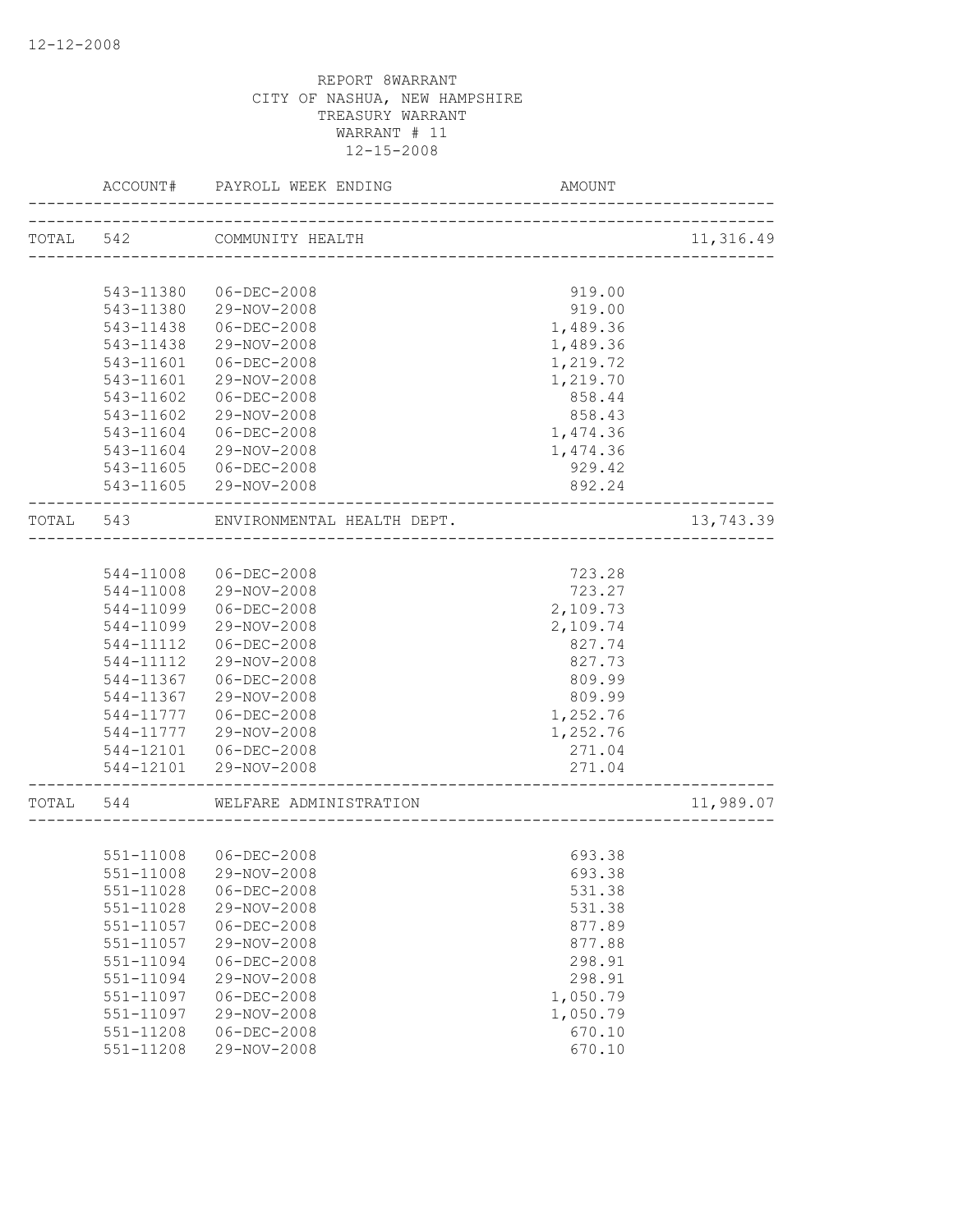|       | ACCOUNT#      | PAYROLL WEEK ENDING            | AMOUNT   |            |
|-------|---------------|--------------------------------|----------|------------|
|       | 551-11211     | $06 - DEC - 2008$              | 596.20   |            |
|       | 551-11211     | 29-NOV-2008                    | 596.20   |            |
|       | 551-11212     | $06 - DEC - 2008$              | 1,408.18 |            |
|       | 551-11212     | 29-NOV-2008                    | 1,408.18 |            |
|       | 551-11249     | $06 - DEC - 2008$              | 539.37   |            |
|       | 551-11249     | 29-NOV-2008                    | 95.40    |            |
|       | 551-11273     | $06 - DEC - 2008$              | 1,640.42 |            |
|       | 551-11273     | 29-NOV-2008                    | 2,470.59 |            |
|       | 551-11435     | $06 - DEC - 2008$              | 883.38   |            |
|       | 551-11435     | 29-NOV-2008                    | 883.38   |            |
|       | $551 - 11462$ | $06 - DEC - 2008$              | 1,009.96 |            |
|       | $551 - 11462$ | 29-NOV-2008                    | 1,009.95 |            |
|       | 551-11638     | $06 - DEC - 2008$              | 1,143.31 |            |
|       | 551-11638     | 29-NOV-2008                    | 1,143.30 |            |
|       | 551-13004     | 29-NOV-2008                    | 19.70    |            |
|       | 551-91010     | $06 - DEC - 2008$              | 250.00   |            |
| TOTAL | 551           | PUBLIC WORKS DIV & ENGINEERING |          | 23, 342.41 |
|       |               |                                |          |            |
|       | 552-11077     | 06-DEC-2008                    | 1,255.87 |            |
|       | 552-11077     | 29-NOV-2008                    | 1,255.86 |            |
|       | 552-11087     | $06 - DEC - 2008$              | 754.24   |            |
|       | 552-11087     | 29-NOV-2008                    | 746.80   |            |
|       | 552-11143     | $06 - DEC - 2008$              | 784.00   |            |
|       | 552-11143     | 29-NOV-2008                    | 784.00   |            |
|       | 552-11324     | $06 - DEC - 2008$              | 3,029.88 |            |
|       | 552-11324     | 29-NOV-2008                    | 4,039.83 |            |
|       | 552-11339     | $06 - DEC - 2008$              | 2,692.40 |            |
|       | 552-11339     | 29-NOV-2008                    | 2,692.40 |            |
|       | 552-11342     | $06 - DEC - 2008$              | 706.00   |            |
|       | 552-11342     | 29-NOV-2008                    | 706.00   |            |
|       | 552-11343     | $06 - DEC - 2008$              | 2,364.00 |            |
|       | 552-11343     | 29-NOV-2008                    | 2,370.00 |            |
|       | 552-11407     | $06 - DEC - 2008$              | 4,884.00 |            |
|       | 552-11407     | 29-NOV-2008                    | 4,884.00 |            |
|       | 552-11492     | $06 - DEC - 2008$              | 746.80   |            |
|       | 552-11492     | 29-NOV-2008                    | 746.80   |            |
|       | 552-11548     | $06 - DEC - 2008$              | 1,028.01 |            |
|       | 552-11548     | 29-NOV-2008                    | 1,028.00 |            |
|       | 552-11562     | $06 - DEC - 2008$              | 400.06   |            |
|       | 552-11562     | 29-NOV-2008                    | 400.06   |            |
|       | 552-11580     | $06 - DEC - 2008$              | 957.28   |            |
|       | 552-11580     | 29-NOV-2008                    | 957.28   |            |
|       | 552-11618     | $06 - DEC - 2008$              | 638.05   |            |
|       | 552-11618     | 29-NOV-2008                    | 638.05   |            |
|       | 552-11672     | $06 - DEC - 2008$              | 1,404.69 |            |
|       | 552-11672     | 29-NOV-2008                    | 1,404.70 |            |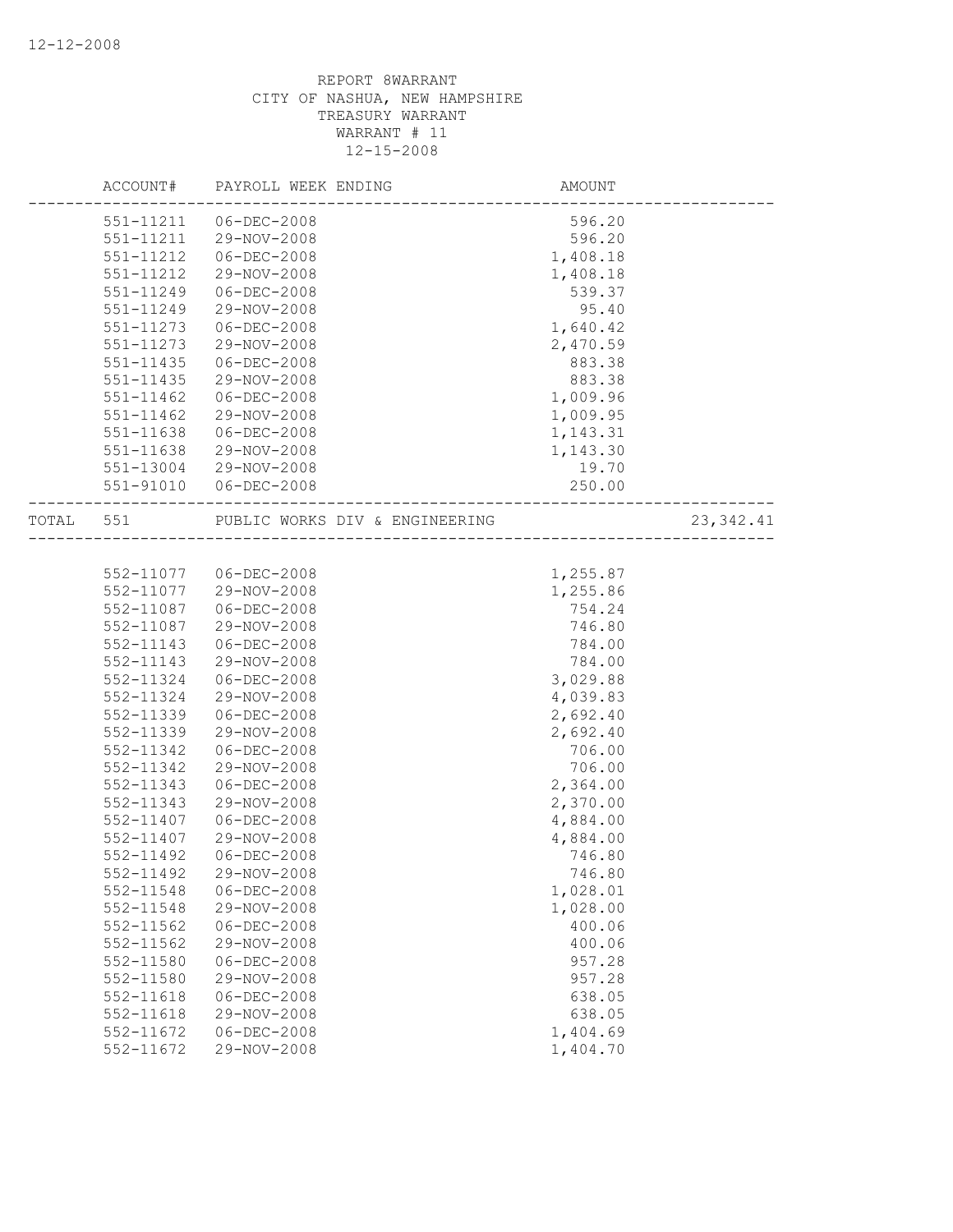|           | ACCOUNT# PAYROLL WEEK ENDING   |           |           |
|-----------|--------------------------------|-----------|-----------|
|           | 552-11750 06-DEC-2008          | 741.76    |           |
|           | 552-11750 29-NOV-2008          | 736.88    |           |
|           | 552-13004 06-DEC-2008          | 1,094.15  |           |
|           | 552-13004 29-NOV-2008          | 3,427.87  |           |
|           | TOTAL 552 PARKS AND RECREATION |           | 50,299.72 |
|           |                                |           |           |
|           | 553-11041 06-DEC-2008          | 1,016.27  |           |
|           | 553-11041 29-NOV-2008          | 1,016.26  |           |
| 553-11078 | $06 - DEC - 2008$              | 410.28    |           |
| 553-11078 | 29-NOV-2008                    | 410.28    |           |
| 553-11098 | 06-DEC-2008                    | 990.17    |           |
| 553-11098 | 29-NOV-2008                    | 990.17    |           |
| 553-11169 | 06-DEC-2008                    | 1,021.62  |           |
| 553-11169 | 29-NOV-2008                    | 1,021.61  |           |
| 553-11192 | 06-DEC-2008                    | 931.63    |           |
| 553-11192 | 29-NOV-2008                    | 931.64    |           |
| 553-11279 | 06-DEC-2008                    | 5,526.69  |           |
| 553-11279 | 29-NOV-2008                    | 5,531.59  |           |
| 553-11327 | 06-DEC-2008                    | 4,039.84  |           |
| 553-11327 | 29-NOV-2008                    | 4,039.82  |           |
| 553-11375 | $06 - DEC - 2008$              | 1,344.80  |           |
| 553-11375 | 29-NOV-2008                    | 1,494.16  |           |
| 553-11465 | 06-DEC-2008                    | 3,016.96  |           |
| 553-11465 | 29-NOV-2008                    | 2,837.84  |           |
| 553-11474 | 06-DEC-2008                    | 3,366.40  |           |
| 553-11474 | 29-NOV-2008                    | 3,366.40  |           |
| 553-11475 | 06-DEC-2008                    | 1,707.20  |           |
| 553-11475 | 29-NOV-2008                    | 1,699.40  |           |
| 553-11630 | 06-DEC-2008                    | 717.60    |           |
| 553-11630 | 29-NOV-2008                    | 1,430.32  |           |
| 553-11631 | 06-DEC-2008                    | 729.45    |           |
| 553-11631 | 29-NOV-2008                    | 724.80    |           |
| 553-11648 | 06-DEC-2008                    | 820.54    |           |
| 553-11648 | 29-NOV-2008                    | 820.54    |           |
| 553-11678 | 06-DEC-2008                    | 1,622.11  |           |
| 553-11678 | 29-NOV-2008                    | 1,622.11  |           |
| 553-11759 | $06 - DEC - 2008$              | 13,645.17 |           |
| 553-11759 | 29-NOV-2008                    | 12,993.67 |           |
| 553-11771 | $06 - DEC - 2008$              | 1,683.20  |           |
| 553-11771 | 29-NOV-2008                    | 1,373.91  |           |
| 553-12128 | $06 - DEC - 2008$              | 270.85    |           |
| 553-12128 | 29-NOV-2008                    | 209.91    |           |
| 553-13004 | $06 - DEC - 2008$              | 1,184.77  |           |
| 553-13004 | 29-NOV-2008                    | 1,979.49  |           |
| 553-13009 | $06 - DEC - 2008$              | 2,367.49  |           |
| 553-13009 | 29-NOV-2008                    | 2,319.74  |           |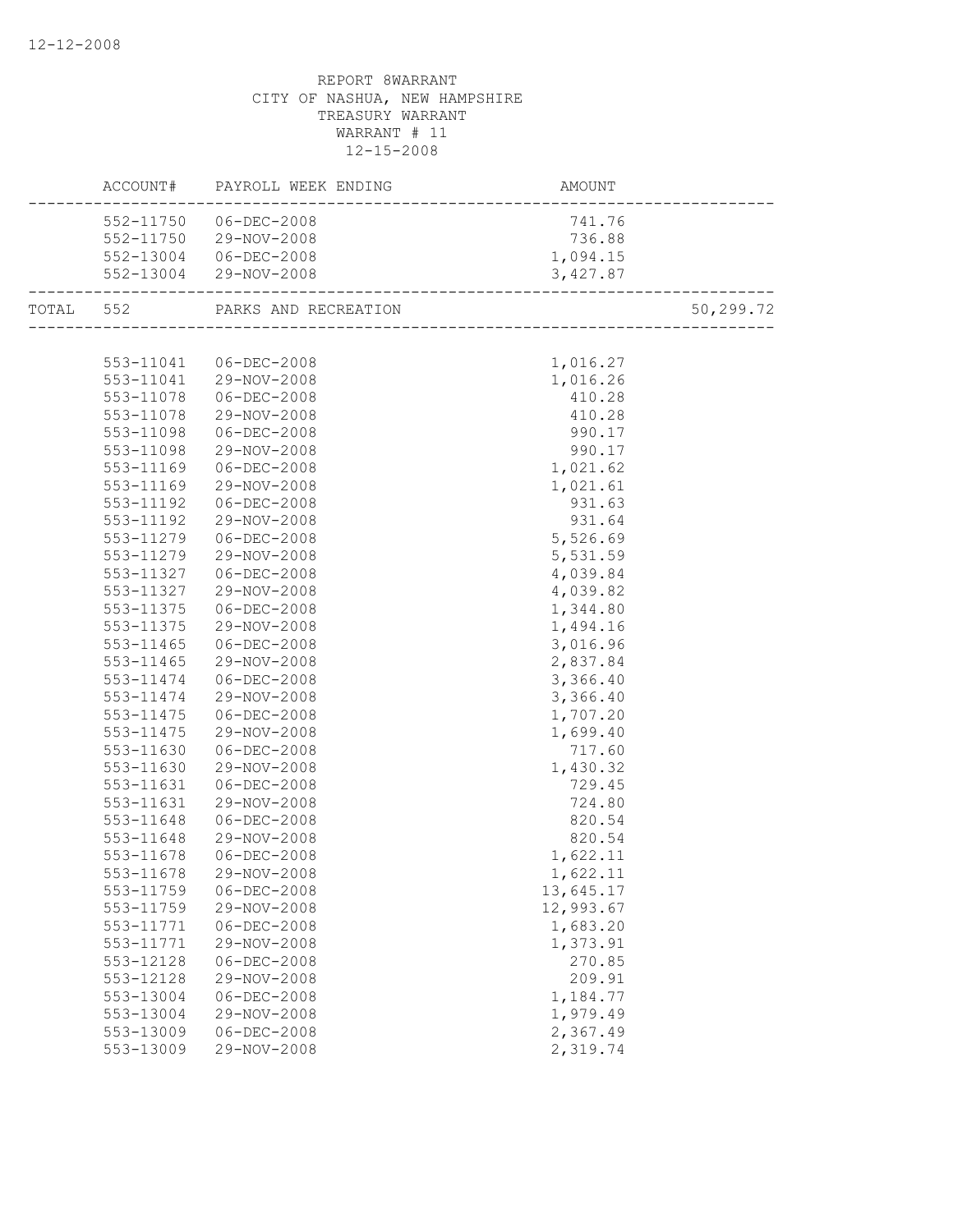|       | ACCOUNT#      | PAYROLL WEEK ENDING   | <b>AMOUNT</b>          |            |
|-------|---------------|-----------------------|------------------------|------------|
|       | 553-13901     | 06-DEC-2008           | 11,088.77              |            |
|       |               | 553-13901 29-NOV-2008 | 10,805.34              |            |
|       |               | 553-17008 06-DEC-2008 | 1,800.00               |            |
| TOTAL | 553           | STREET DEPARTMENT     | ______________________ | 116,920.81 |
|       |               |                       |                        |            |
|       | 555-11024     | 06-DEC-2008           | 373.20                 |            |
|       | 555-11024     | 29-NOV-2008           | 307.89                 |            |
|       | 555-11058     | $06 - DEC - 2008$     | 957.28                 |            |
|       | 555-11058     | 29-NOV-2008           | 957.29                 |            |
|       | 555-11461     | $06 - DEC - 2008$     | 1,446.40               |            |
|       | 555-11461     | 29-NOV-2008           | 1,446.40               |            |
|       | 555-11505     | $06 - DEC - 2008$     | 1,150.52               |            |
|       | 555-11505     | 29-NOV-2008           | 1,150.51               |            |
|       | 555-11639     | $06 - DEC - 2008$     | 746.80                 |            |
|       | 555-11639     | 29-NOV-2008           | 746.80                 |            |
|       | 555-11640     | $06 - DEC - 2008$     | 716.09                 |            |
|       | 555-11640     | 29-NOV-2008           | 726.32                 |            |
|       | 555-11738     | $06 - DEC - 2008$     | 1,760.00               |            |
|       | 555-11738     | 29-NOV-2008           | 1,760.00               |            |
|       | 555-11745     | $06 - DEC - 2008$     | 738.80                 |            |
|       | 555-11745     | 29-NOV-2008           | 738.80                 |            |
|       | 555-11746     | $06 - DEC - 2008$     | 1,106.97               |            |
|       | 555-11746     | 29-NOV-2008           | 1,106.96               |            |
|       | 555-13004     | $06 - DEC - 2008$     | 394.97                 |            |
|       | 555-13004     | 29-NOV-2008           | 173.99                 |            |
|       | 555-13068     | 06-DEC-2008           | 231.00                 |            |
|       | 555-13068     | 29-NOV-2008           | 231.00                 |            |
| TOTAL | 555           | TRAFFIC DEPARTMENT    |                        | 18,967.99  |
|       |               |                       |                        |            |
|       |               | 557-11161 06-DEC-2008 | 746.80                 |            |
|       | 557-11161     | 29-NOV-2008           | 746.80                 |            |
| TOTAL | 557           | PARKING LOTS          |                        | 1,493.60   |
|       |               |                       |                        |            |
|       | 561-11345     | $06 - DEC - 2008$     | 1,339.68               |            |
|       | 561-11345     | 29-NOV-2008           | 1,339.67               |            |
|       | 561-11651     | $06 - DEC - 2008$     | 835.74                 |            |
|       | $561 - 11651$ | 29-NOV-2008           | 835.74                 |            |
|       | 561-11658     | $06 - DEC - 2008$     | 1,014.70               |            |
|       | 561-11658     | 29-NOV-2008           | 1,014.70               |            |
|       | 561-12153     | 29-NOV-2008           | 320.00                 |            |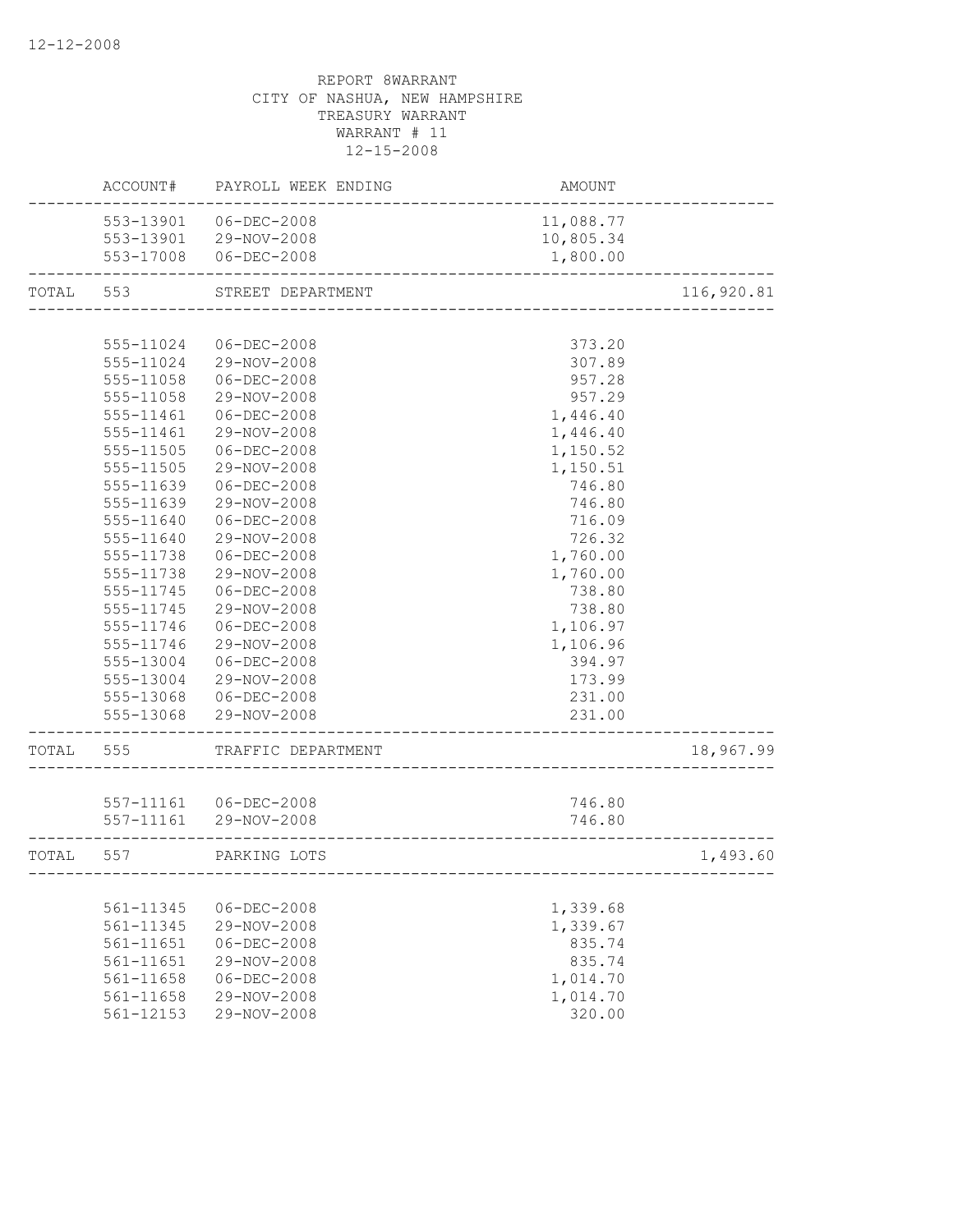|       |               | ACCOUNT# PAYROLL WEEK ENDING                   | AMOUNT           |           |
|-------|---------------|------------------------------------------------|------------------|-----------|
|       |               | TOTAL 561 EDGEWOOD CEMETERY                    |                  | 6,700.23  |
|       |               |                                                |                  |           |
|       | 563-11345     | 06-DEC-2008                                    | 1,126.64         |           |
|       |               | 563-11345 29-NOV-2008                          | 1,126.64         |           |
|       |               | 563-11651  06-DEC-2008                         | 744.15           |           |
|       |               | 563-11651 29-NOV-2008                          | 744.15           |           |
|       |               | 563-11657 06-DEC-2008                          | 929.81           |           |
|       |               | 563-11657 29-NOV-2008                          | 929.81           |           |
|       |               | TOTAL 563 WOODLAWN CEMETERY                    |                  | 5,601.20  |
|       |               |                                                |                  |           |
|       |               | 571-11174 06-DEC-2008<br>571-11174 29-NOV-2008 | 867.77<br>867.77 |           |
|       |               | 571-11237 06-DEC-2008                          | 1,941.86         |           |
|       |               | 571-11237 29-NOV-2008                          | 1,941.85         |           |
|       |               |                                                |                  |           |
| TOTAL | 571           | COMMUNITY DEVELOPMENT                          |                  | 5,619.25  |
|       |               |                                                |                  |           |
|       |               | 572-11024 06-DEC-2008                          | 634.62           |           |
|       |               | 572-11024 29-NOV-2008                          | 634.62           |           |
|       | 572-11215     | 06-DEC-2008                                    | 5,604.06         |           |
|       | 572-11215     | 29-NOV-2008                                    | 3,644.95         |           |
|       | 572-11238     | 06-DEC-2008                                    | 841.38           |           |
|       | 572-11238     | 29-NOV-2008                                    | 841.38           |           |
|       | 572-11450     | 06-DEC-2008                                    | 1,670.34         |           |
|       | 572-11450     | 29-NOV-2008                                    | 1,670.35         |           |
|       | 572-11522     | $06 - DEC - 2008$                              | 816.64           |           |
|       | 572-11522     | 29-NOV-2008                                    | 816.63           |           |
|       | 572-11525     | $06 - DEC - 2008$                              | 1,007.85         |           |
|       | $572 - 11525$ | 29-NOV-2008                                    | 1,007.85         |           |
|       | 572-58005     | $06 - DEC - 2008$                              | 130.00           |           |
|       | 572-58005     | 29-NOV-2008                                    | 100.00           |           |
|       | 572-98045     | $06 - DEC - 2008$                              | 21.69            |           |
|       | 572-98045     | 29-NOV-2008                                    | 21.69            |           |
|       | 572-98046     | 06-DEC-2008                                    | 100.00           |           |
| TOTAL | 572           | PLANNING DEPARTMENT                            |                  | 19,564.05 |
|       |               |                                                |                  |           |
|       | 573-11444     | $06 - DEC - 2008$                              | 1,423.89         |           |
|       | 573-11444     | 29-NOV-2008                                    | 1,423.89         |           |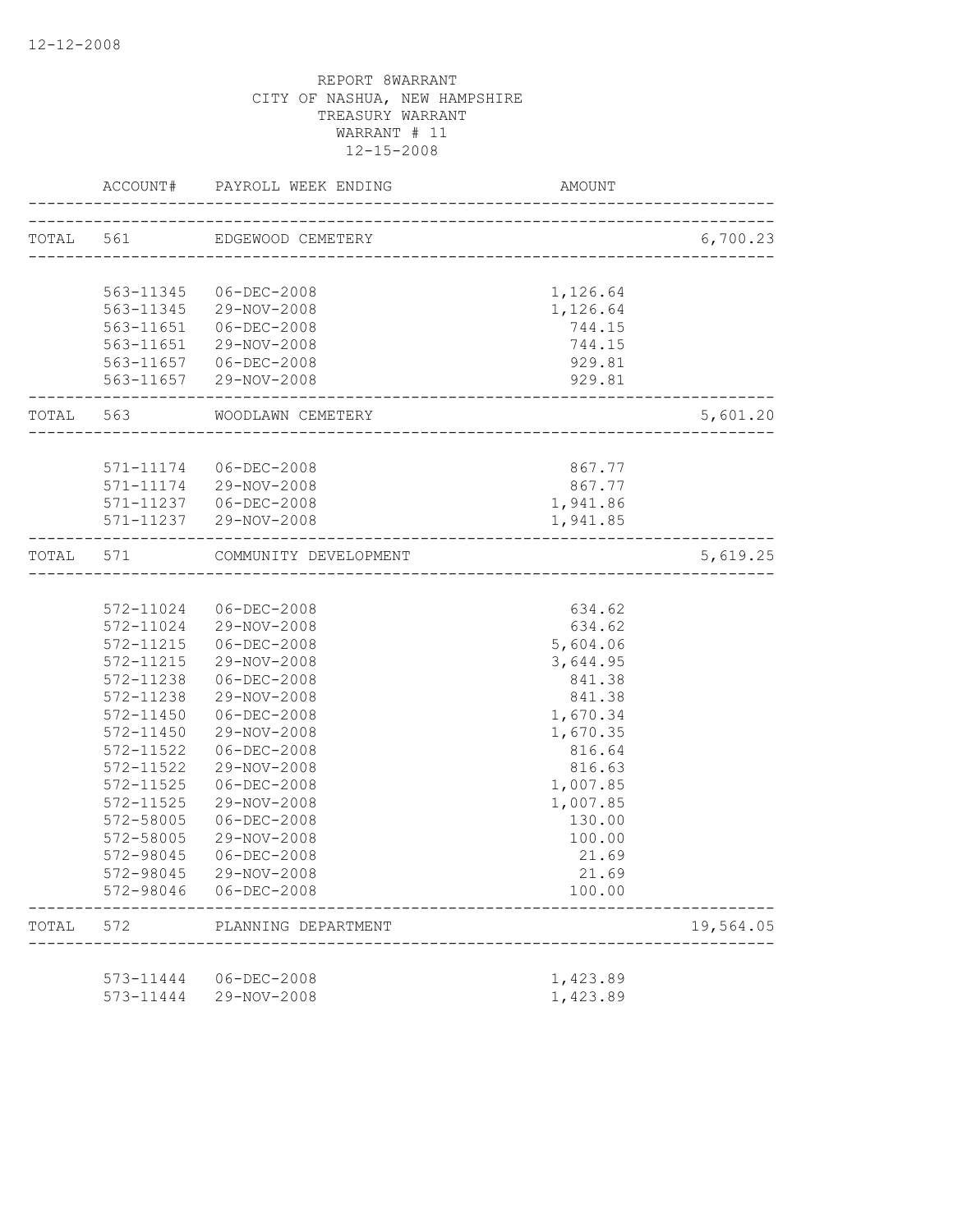|       | ACCOUNT#      |                                | AMOUNT                                                             |           |
|-------|---------------|--------------------------------|--------------------------------------------------------------------|-----------|
|       |               | TOTAL 573 ECONOMIC DEVELOPMENT | ___________________________________<br>___________________________ | 2,847.78  |
|       |               |                                |                                                                    |           |
|       | 575-11032     | 06-DEC-2008                    | 696.76                                                             |           |
|       | 575-11032     | 29-NOV-2008                    | 696.75                                                             |           |
|       | 575-11042     | 06-DEC-2008                    | 1,367.77                                                           |           |
|       | 575-11042     | 29-NOV-2008                    | 1,367.76                                                           |           |
|       | 575-11062     | $06 - DEC - 2008$              | 604.77                                                             |           |
|       | 575-11062     | 29-NOV-2008                    | 604.76                                                             |           |
|       | 575-11189     | 06-DEC-2008                    | 1,062.06                                                           |           |
|       | 575-11189     | 29-NOV-2008                    | 1,062.06                                                           |           |
|       | 575-11246     | 06-DEC-2008                    | 1,885.72                                                           |           |
|       | 575-11246     | 29-NOV-2008                    | 1,885.71                                                           |           |
|       | 575-11387     | 06-DEC-2008                    | 5,755.10                                                           |           |
|       | 575-11387     | 29-NOV-2008                    | 5,755.12                                                           |           |
|       | 575-11393     | $06 - DEC - 2008$              | 3,004.38                                                           |           |
|       | 575-11393     | 29-NOV-2008                    | 3,004.38                                                           |           |
|       | 575-11400     | $06 - DEC - 2008$              | 8,630.99                                                           |           |
|       | 575-11400     | 29-NOV-2008                    | 8,630.94                                                           |           |
|       | $575 - 11401$ | $06 - DEC - 2008$              | 3,996.69                                                           |           |
|       | 575-11401     | 29-NOV-2008                    | 3,996.70                                                           |           |
|       | $575 - 11403$ | 06-DEC-2008                    | 833.86                                                             |           |
|       | 575-11403     | 29-NOV-2008                    | 833.85                                                             |           |
|       | 575-11404     | 06-DEC-2008                    | 751.38                                                             |           |
|       | 575-11404     | 29-NOV-2008                    | 751.38                                                             |           |
|       | 575-11627     | 06-DEC-2008                    | 589.06                                                             |           |
|       | 575-11627     | 29-NOV-2008                    | 589.06                                                             |           |
|       | 575-12076     | $06 - DEC - 2008$              | 183.26                                                             |           |
|       | 575-12076     | 29-NOV-2008                    | 305.36                                                             |           |
|       | 575-12087     | $06 - DEC - 2008$              | 406.58                                                             |           |
|       | 575-12087     | 29-NOV-2008                    | 406.58                                                             |           |
|       | 575-12090     | $06 - DEC - 2008$              | 1,157.60                                                           |           |
|       | 575-12090     | 29-NOV-2008                    | 1,157.59                                                           |           |
|       | 575-12114     | $06 - DEC - 2008$              | 1,579.75                                                           |           |
|       | 575-12114     | 29-NOV-2008                    | 1,375.05                                                           |           |
|       | 575-13004     | $06 - DEC - 2008$              | 233.79                                                             |           |
|       | 575-13004     | 29-NOV-2008                    | 325.31                                                             |           |
|       |               | 575-13035 06-DEC-2008          | 829.67                                                             |           |
|       |               | 575-13035 29-NOV-2008          | 874.28                                                             |           |
| TOTAL | 575           | PUBLIC LIBRARIES               |                                                                    | 67,191.83 |
|       |               |                                |                                                                    |           |
|       | 576-11059     | 06-DEC-2008                    | 1,252.76                                                           |           |
|       | 576-11059     | 29-NOV-2008                    | 1,252.76                                                           |           |
|       | 576-11221     | $06 - DEC - 2008$              | 1,038.98                                                           |           |
|       | 576-11221     | 29-NOV-2008                    | 1,038.98                                                           |           |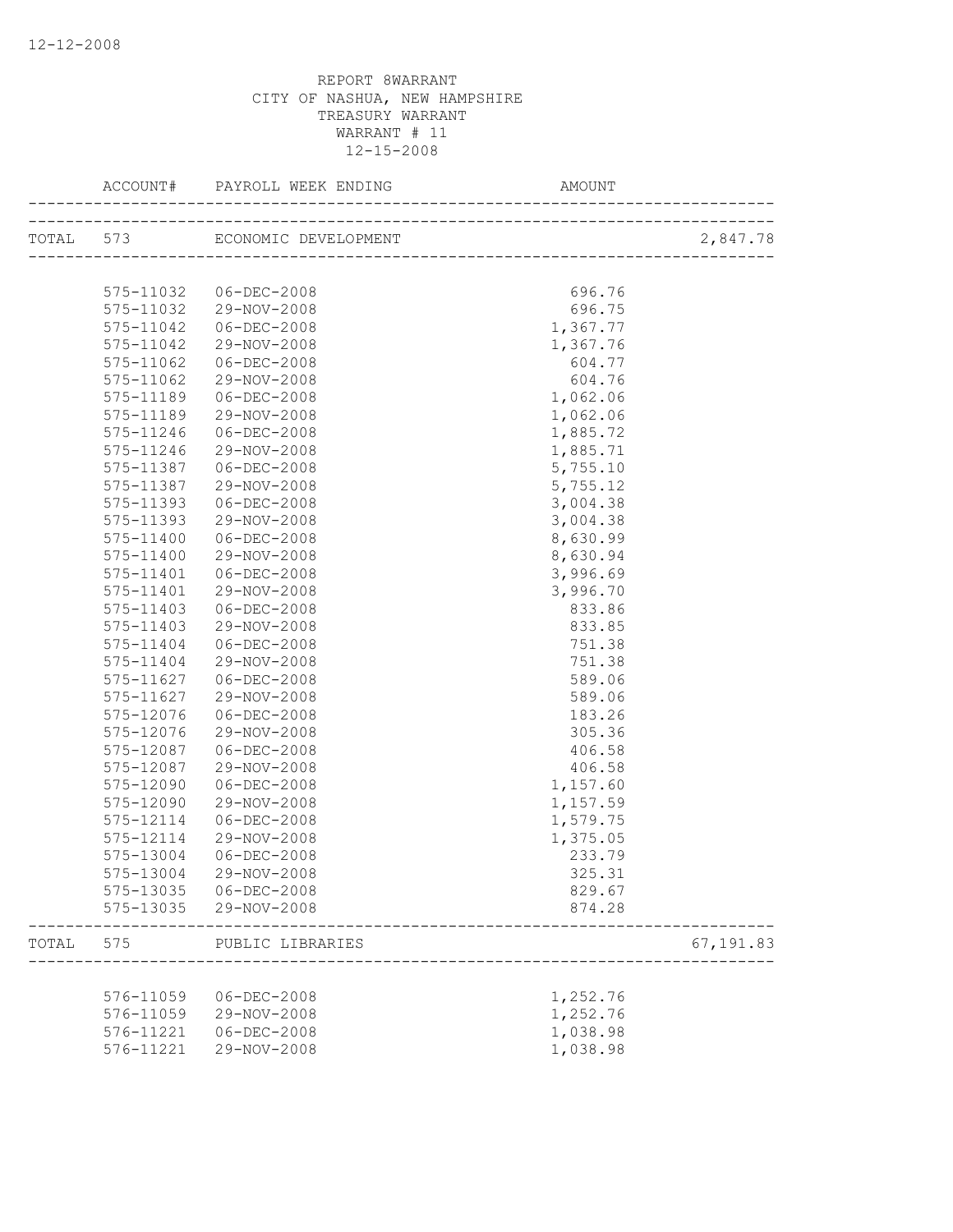|           | ACCOUNT#               | PAYROLL WEEK ENDING              | <b>AMOUNT</b>               |           |
|-----------|------------------------|----------------------------------|-----------------------------|-----------|
|           | 576-11315              | 06-DEC-2008                      | 1,294.20                    |           |
|           |                        | 576-11315 29-NOV-2008            | 1,294.18                    |           |
|           | 576-11361              | $06 - DEC - 2008$                | 5,147.78                    |           |
|           | 576-11361              | 29-NOV-2008                      | 2,986.20                    |           |
|           |                        | 576-12045 06-DEC-2008            | 267.14                      |           |
|           |                        | 576-12045 29-NOV-2008            | 354.92                      |           |
| TOTAL     |                        | 576 BUILDING DEPARTMENT          | --------------------------- | 15,927.90 |
|           |                        |                                  |                             |           |
|           |                        | 577-11067 06-DEC-2008            | 1,139.43                    |           |
|           |                        | 577-11067 29-NOV-2008            | 1,139.43                    |           |
|           |                        | 577-11183  06-DEC-2008           | 2,002.48                    |           |
|           |                        | 577-11183 29-NOV-2008            | 2,002.49                    |           |
| TOTAL 577 |                        | CODE ENFORCEMENT                 | __________________          | 6,283.83  |
|           |                        |                                  |                             |           |
|           | 581-11012              | 29-NOV-2008                      | 4,089.42                    |           |
|           |                        | 581-11075 29-NOV-2008            | 4,228.08                    |           |
|           | 581-11081              | 29-NOV-2008                      | 2,592.11                    |           |
|           | 581-11162              | $06 - DEC - 2008$                | 53, 543.99                  |           |
|           | 581-11162              | 29-NOV-2008                      | 54,023.22                   |           |
|           | 581-11204              | $06 - DEC - 2008$                | 14,014.42                   |           |
|           | 581-11204              | 29-NOV-2008                      | 12,326.80                   |           |
|           | 581-11348<br>581-11366 | 29-NOV-2008<br>$06 - DEC - 2008$ | 78,661.60<br>56, 371.71     |           |
|           | 581-11366              | 29-NOV-2008                      | 54, 474.44                  |           |
|           | 581-11396              | 29-NOV-2008                      | 37, 161.53                  |           |
|           | 581-11402              | 29-NOV-2008                      | 3,076.92                    |           |
|           | 581-11408              | $06 - DEC - 2008$                | 16,779.40                   |           |
|           | 581-11408              | 29-NOV-2008                      | 16,779.41                   |           |
|           | 581-11486              | 29-NOV-2008                      | 40,773.16                   |           |
|           | 581-11515              | 29-NOV-2008                      | 2,807.34                    |           |
|           | 581-11570              | 29-NOV-2008                      | 60, 451.47                  |           |
|           | 581-11572              | 29-NOV-2008                      | 54,164.30                   |           |
|           | 581-11579              | 29-NOV-2008                      | 36,740.70                   |           |
|           | 581-11628              | $06 - DEC - 2008$                | 1,902.88                    |           |
|           | 581-11628              | 29-NOV-2008                      | 543.68                      |           |
|           | 581-11675              | 29-NOV-2008                      | 5,769.23                    |           |
|           | 581-11709              | 29-NOV-2008                      | 5,957.20                    |           |
|           | 581-11711              | 29-NOV-2008                      | 2,576.94                    |           |
|           | 581-11726              | 29-NOV-2008                      | 1,618,168.57                |           |
|           | 581-11800              | 29-NOV-2008                      | 54,388.37                   |           |
|           | 581-11801              | $06 - DEC - 2008$                | 350.00                      |           |
|           | 581-11801              | 29-NOV-2008                      | 14,943.72                   |           |
|           | 581-11802              | 29-NOV-2008                      | 12,960.77                   |           |
|           | 581-11803              | $06 - DEC - 2008$                | 698.95                      |           |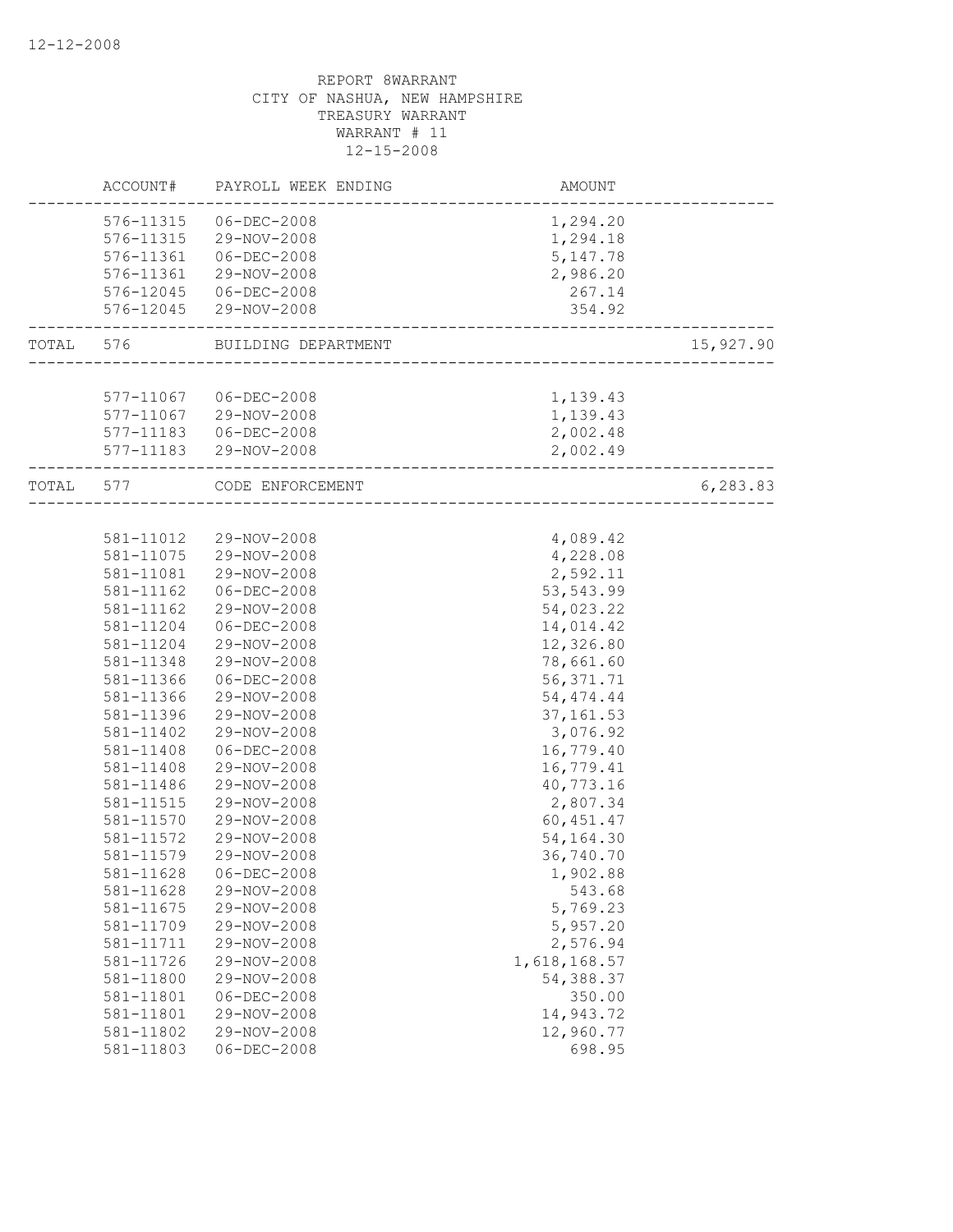| ACCOUNT#  | PAYROLL WEEK ENDING | AMOUNT      |
|-----------|---------------------|-------------|
| 581-11803 | 29-NOV-2008         | 14,157.09   |
| 581-11805 | 29-NOV-2008         | 21, 312.20  |
| 581-11812 | 29-NOV-2008         | 2,504.85    |
| 581-11816 | 29-NOV-2008         | 3,724.57    |
| 581-11830 | 29-NOV-2008         | 3,911.43    |
| 581-11850 | $06 - DEC - 2008$   | 2,723.70    |
| 581-11850 | 29-NOV-2008         | 2,178.96    |
| 581-11860 | 29-NOV-2008         | 6,332.23    |
| 581-12006 | 06-DEC-2008         | 5,278.20    |
| 581-12006 | 29-NOV-2008         | 1,297.51    |
| 581-12021 | 29-NOV-2008         | 3,134.40    |
| 581-12060 | $06 - DEC - 2008$   | 2,740.42    |
| 581-12060 | 29-NOV-2008         | 1,183.84    |
| 581-12078 | $06 - DEC - 2008$   | 325.00      |
| 581-12078 | 29-NOV-2008         | 1,156.25    |
| 581-12081 | 29-NOV-2008         | 2,329.05    |
| 581-12084 | $06 - DEC - 2008$   | 1,237.50    |
| 581-12084 | 29-NOV-2008         | 1,150.00    |
| 581-12087 | $06 - DEC - 2008$   | 596.00      |
| 581-12087 | 29-NOV-2008         | 715.20      |
| 581-12111 | $06 - DEC - 2008$   | 143,109.60  |
| 581-12111 | 29-NOV-2008         | 117, 475.70 |
| 581-12112 | $06 - DEC - 2008$   | 10,640.07   |
| 581-12112 | 29-NOV-2008         | 5,993.95    |
| 581-12126 | $06 - DEC - 2008$   | 6,682.69    |
| 581-12126 | 29-NOV-2008         | 5,007.08    |
| 581-12135 | 06-DEC-2008         | 4,964.35    |
| 581-12135 | 29-NOV-2008         | 640.32      |
| 581-12136 | $06 - DEC - 2008$   | 1,177.54    |
| 581-12136 | 29-NOV-2008         | 390.26      |
| 581-12138 | $06 - DEC - 2008$   | 23.96       |
| 581-12141 | $06 - DEC - 2008$   | 200.00      |
| 581-12153 | $06 - DEC - 2008$   | 30.00       |
| 581-12153 | 29-NOV-2008         | 30.00       |
| 581-12198 | 29-NOV-2008         | 19,209.42   |
| 581-12200 | 29-NOV-2008         | 2,312.70    |
| 581-12201 | $06 - DEC - 2008$   | 20,983.86   |
| 581-12201 | 29-NOV-2008         | 7,293.51    |
| 581-13004 | $06 - DEC - 2008$   | 534.95      |
| 581-13004 | 29-NOV-2008         | 1,158.54    |
| 581-13021 | $06 - DEC - 2008$   | 76.46       |
| 581-13021 | 29-NOV-2008         | 741.06      |
| 581-13032 | $06 - DEC - 2008$   | 332.64      |
| 581-13032 | 29-NOV-2008         | 155.74      |
| 581-13120 | $06 - DEC - 2008$   | 4,227.76    |
| 581-13120 | 29-NOV-2008         | 5,826.98    |
| 581-13133 | $06 - DEC - 2008$   | 131.25      |
| 581-13133 | 29-NOV-2008         | 2,786.67    |
|           |                     |             |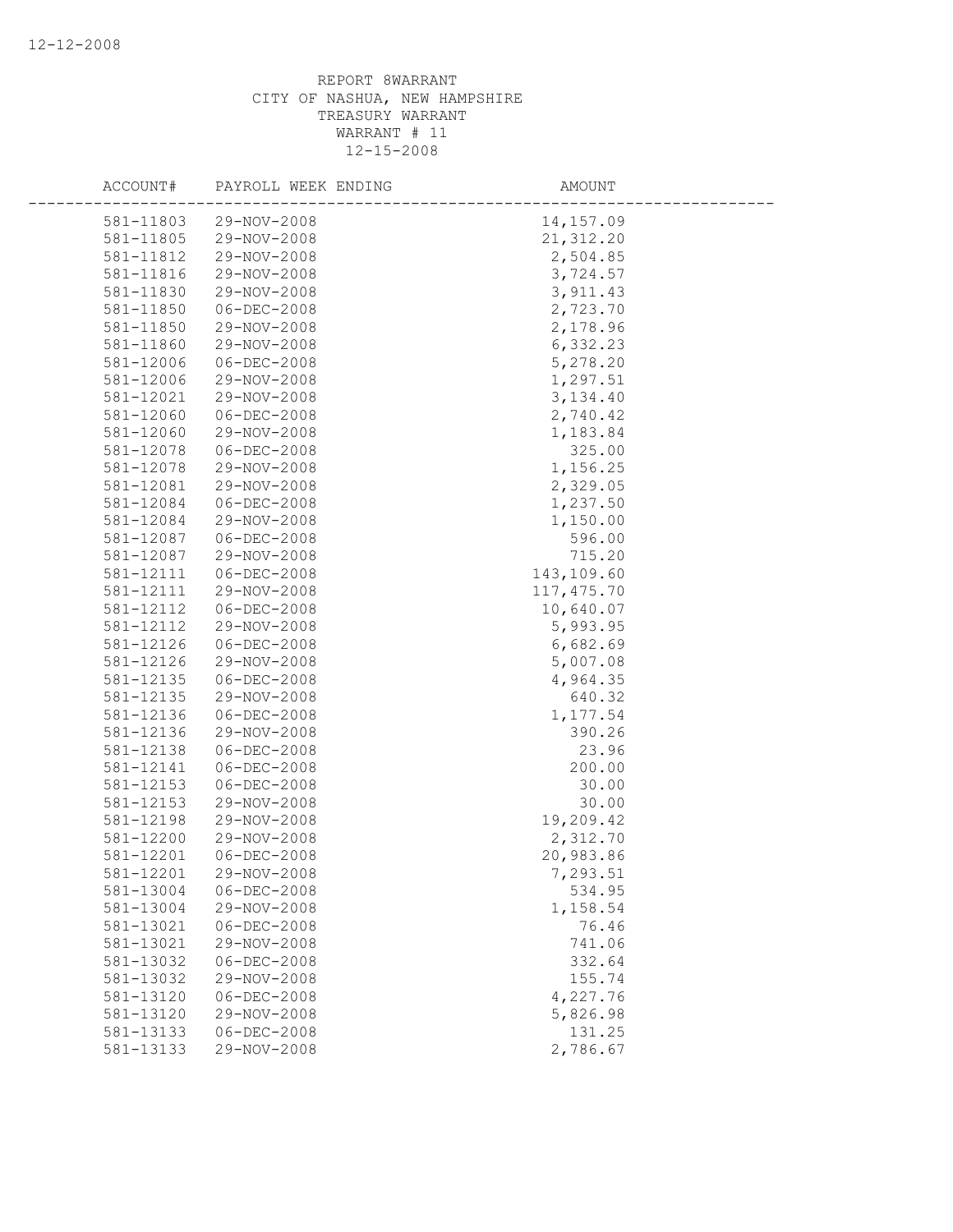|        | ACCOUNT#  | PAYROLL WEEK ENDING | AMOUNT       |
|--------|-----------|---------------------|--------------|
|        | 581-13137 | $06 - DEC - 2008$   | 365.69       |
|        | 581-13137 | 29-NOV-2008         | 859.44       |
|        | 581-19000 | 29-NOV-2008         | 7,477.60     |
|        | 581-19230 | $06 - DEC - 2008$   | 137.50       |
|        | 581-19230 | 29-NOV-2008         | 175.00       |
|        | 581-19240 | $06 - DEC - 2008$   | 200.00       |
|        | 581-19240 | 29-NOV-2008         | 268.80       |
| TOTAI, | 581       | SCHOOL DEPARTMENT   | 2,770,929.82 |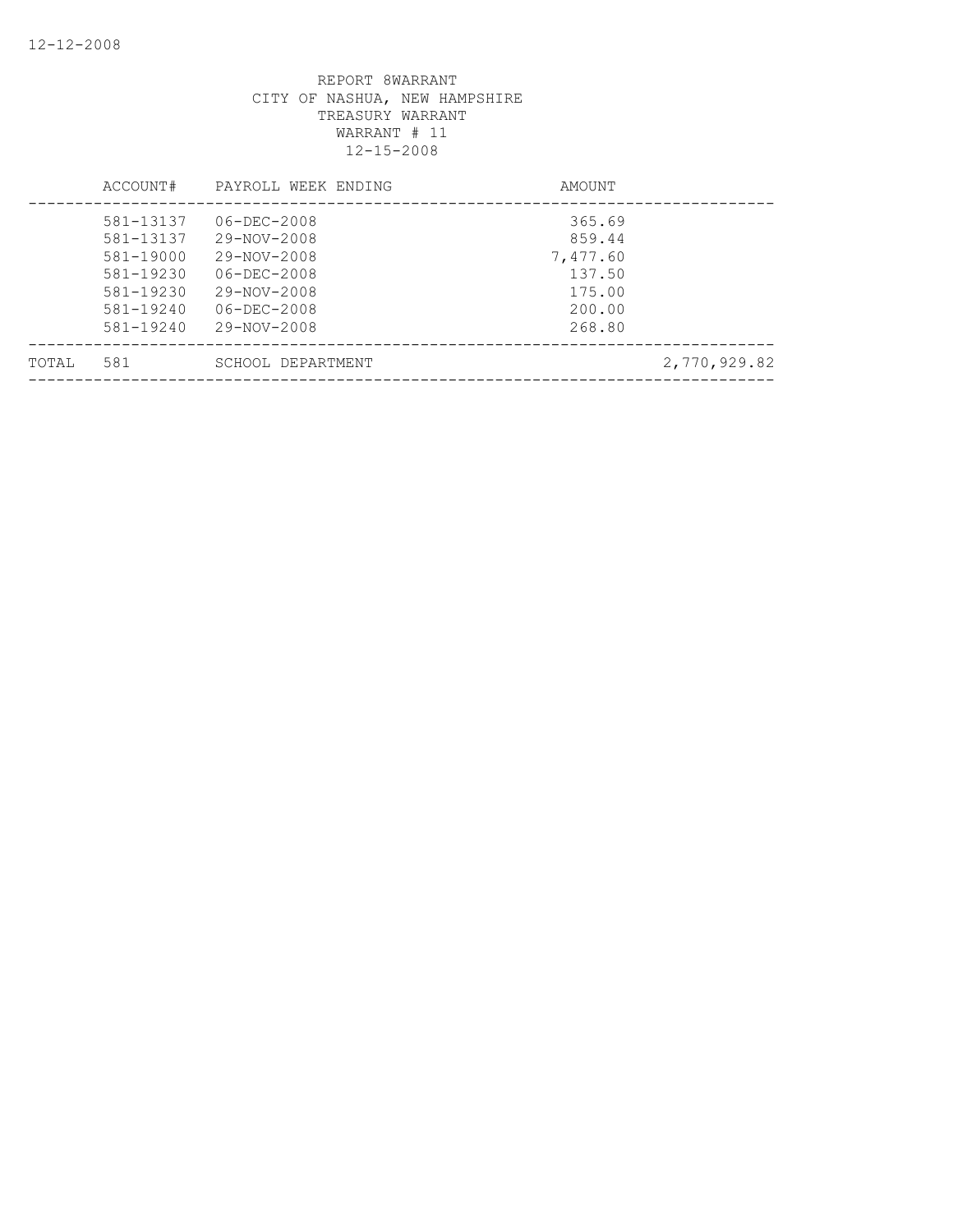| TOTAL 951 |  |
|-----------|--|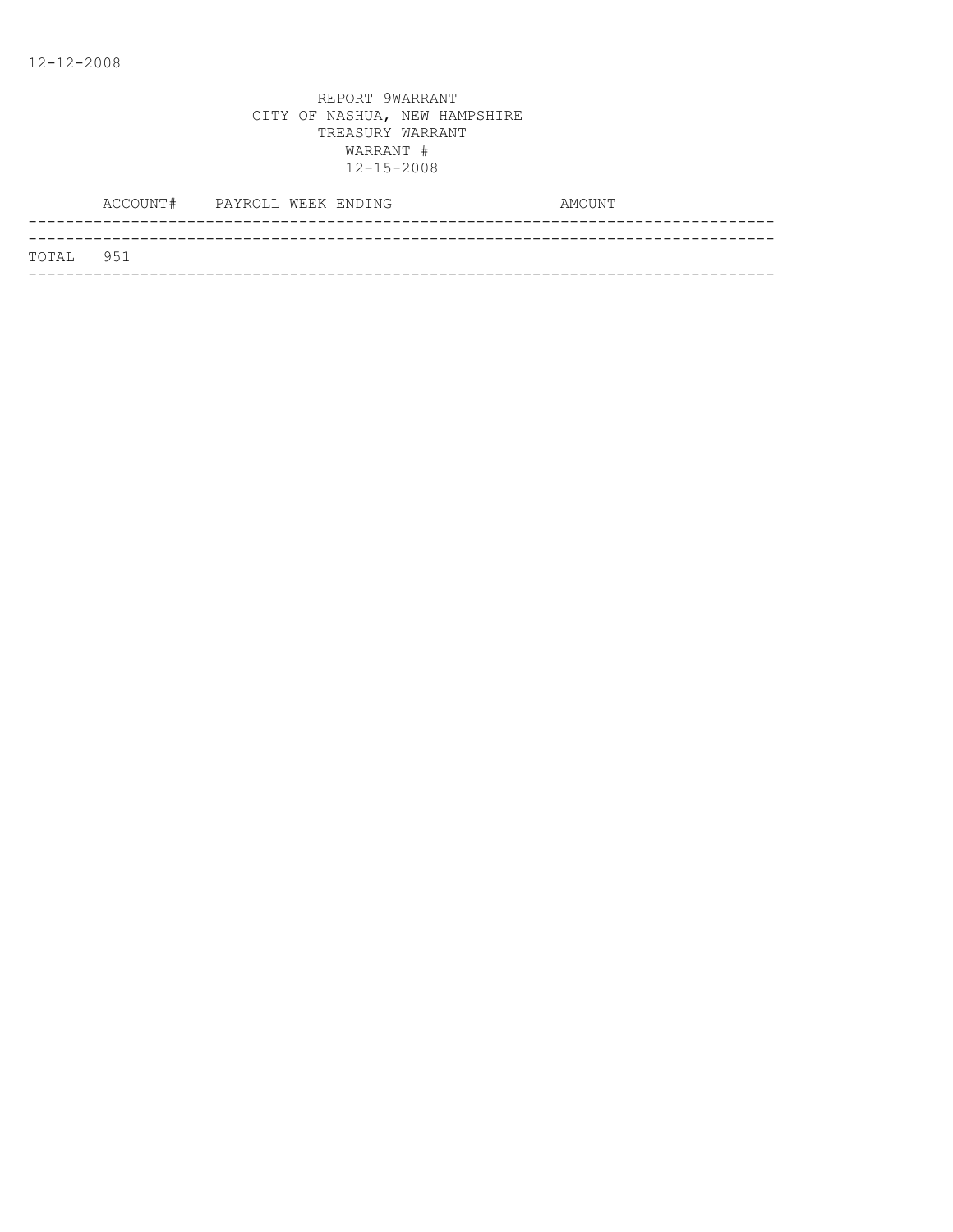| ACCOUNT#               | PAYROLL WEEK ENDING              | <b>AMOUNT</b>    |  |
|------------------------|----------------------------------|------------------|--|
| 801-11008              | 06-DEC-2008                      | 576.29           |  |
| 801-11008              | 29-NOV-2008                      | 576.29           |  |
| 801-11028              | 06-DEC-2008                      | 59.04            |  |
| 801-11028              | 29-NOV-2008                      | 59.04            |  |
| 801-11094              | $06 - DEC - 2008$                | 99.64            |  |
| 801-11094              | 29-NOV-2008                      | 99.64            |  |
| 801-11193              | 06-DEC-2008                      | 976.79           |  |
| 801-11193              | 29-NOV-2008                      | 976.79           |  |
| 801-11208              | 06-DEC-2008                      | 143.59           |  |
| 801-11208              | 29-NOV-2008                      | 143.59           |  |
| 801-11211              | 06-DEC-2008                      | 66.24            |  |
| 801-11211              | 29-NOV-2008                      | 66.24            |  |
| 801-11222              | 06-DEC-2008                      | 205.14           |  |
| 801-11222              | 29-NOV-2008                      | 205.14           |  |
| 801-11271              | 06-DEC-2008                      | 1, 117.43        |  |
| 801-11271              | 29-NOV-2008                      | 1, 117.44        |  |
| 801-11276              | $06 - DEC - 2008$                | 4,002.41         |  |
| 801-11276              | 29-NOV-2008                      | 4,002.41         |  |
| 801-11383              | $06 - DEC - 2008$                | 867.76           |  |
| 801-11383              | 29-NOV-2008                      | 867.76           |  |
| 801-11435              | $06 - DEC - 2008$                | 265.01           |  |
| 801-11435              | 29-NOV-2008                      | 265.01           |  |
| 801-11595              | 06-DEC-2008                      | 5,279.12         |  |
| 801-11595              | $06 - DEC - 2008$                | 3,710.01         |  |
| 801-11595              | 29-NOV-2008                      | 5,270.72         |  |
| 801-11595              | 29-NOV-2008                      | 3,710.00         |  |
| 801-11596              | 06-DEC-2008                      | 3,042.90         |  |
| 801-11596              | 29-NOV-2008                      | 3,136.00         |  |
| 801-11598              | $06 - DEC - 2008$                | 776.80           |  |
| 801-11598              | 29-NOV-2008                      | 776.81           |  |
| 801-11599              | $06 - DEC - 2008$                | 1,062.92         |  |
| 801-11599              | $06 - DEC - 2008$                | 1,062.93         |  |
| 801-11599              | 29-NOV-2008                      | 1,062.92         |  |
| 801-11599              | 29-NOV-2008                      | 1,062.92         |  |
| 801-11606              | 06-DEC-2008                      | 691.54           |  |
| 801-11606              | 29-NOV-2008                      | 691.54           |  |
| 801-11647              | $06 - DEC - 2008$                | 138.62           |  |
| 801-11647              | 29-NOV-2008                      | 138.62           |  |
| 801-12085              | $06 - DEC - 2008$<br>29-NOV-2008 | 210.00           |  |
| 801-12085              |                                  | 177.50           |  |
| 801-12128<br>801-12128 | $06 - DEC - 2008$<br>29-NOV-2008 | 274.24<br>270.86 |  |
| 801-13004              | $06 - DEC - 2008$                | 1,186.61         |  |
| 801-13004              | $06 - DEC - 2008$                | 1,040.41         |  |
| 801-13004              | 29-NOV-2008                      | 3,868.36         |  |
| 801-13004              | 29-NOV-2008                      | 7,780.34         |  |
| 801-13004              | 29-NOV-2008                      | 1,131.96         |  |
| 801-17004              | $06 - DEC - 2008$                | 700.00           |  |
|                        |                                  |                  |  |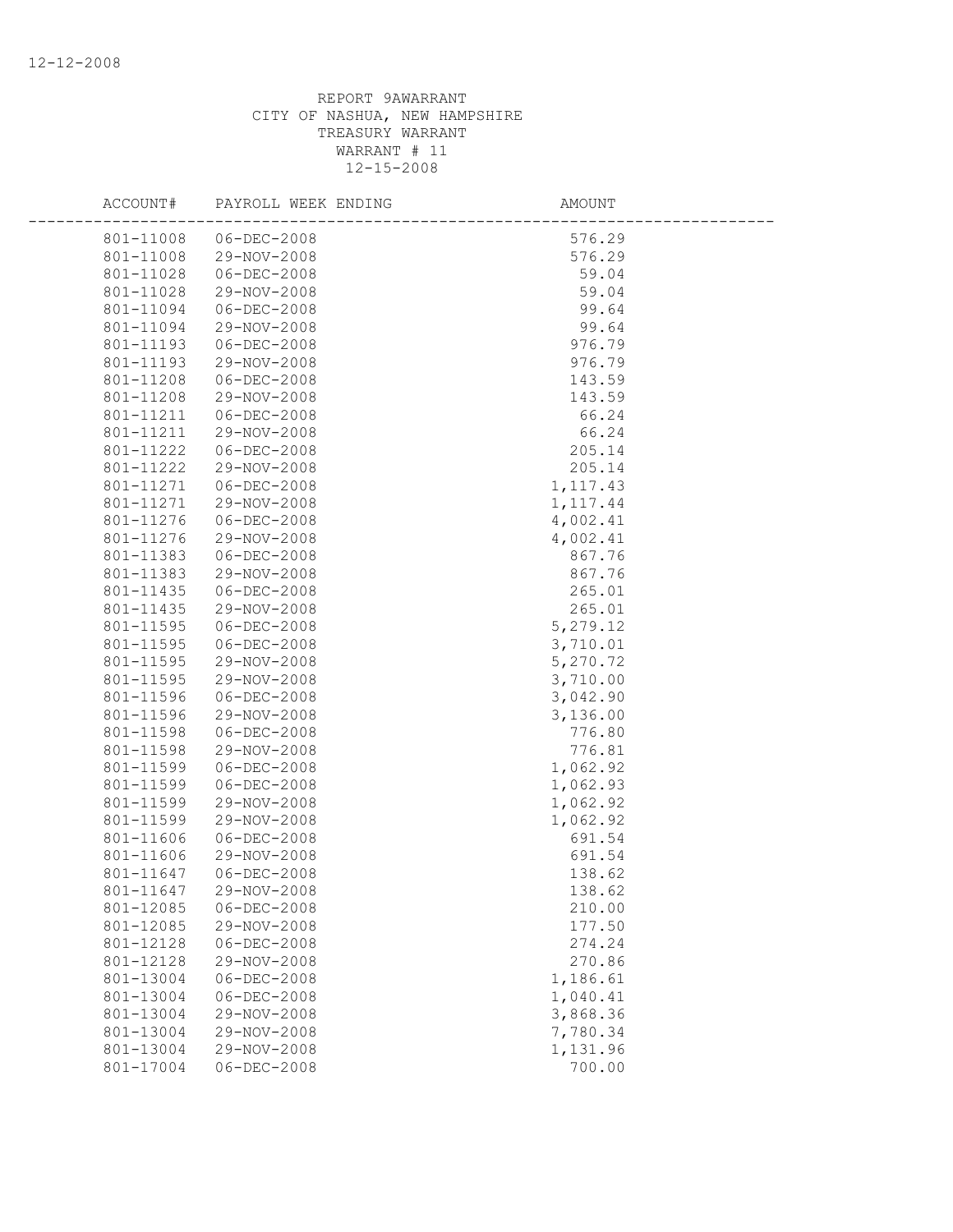| 801-59236 06-DEC-2008<br>397.88<br>801-59236 29-NOV-2008<br>397.89<br>801-59237 06-DEC-2008<br>375.26<br>801-59237<br>29-NOV-2008<br>375.26<br>801-59240 06-DEC-2008<br>136.42<br>801-59240 29-NOV-2008<br>136.42<br>66,832.47<br>TOTAL 801<br>SOLID WASTE DISPOSAL<br>Alı<br>_____________________________<br>802-11028<br>06-DEC-2008<br>401.48<br>802-11028 06-DEC-2008<br>188.93<br>802-11028<br>29-NOV-2008<br>401.48<br>188.93<br>802-11028<br>29-NOV-2008<br>802-11064<br>$06 - DEC - 2008$<br>136.42<br>802-11064<br>$06 - DEC - 2008$<br>136.42<br>802-11064<br>29-NOV-2008<br>136.42<br>802-11064<br>29-NOV-2008<br>136.42<br>802-11091<br>$06 - DEC - 2008$<br>1,075.15<br>802-11091<br>29-NOV-2008<br>1,075.15<br>802-11092<br>$06 - DEC - 2008$<br>717.60<br>802-11092<br>730.80<br>29-NOV-2008<br>802-11094<br>$06 - DEC - 2008$<br>298.89<br>298.91<br>802-11094<br>06-DEC-2008<br>802-11094<br>29-NOV-2008<br>298.89<br>802-11094<br>29-NOV-2008<br>298.91<br>802-11096<br>$06 - DEC - 2008$<br>915.17<br>802-11096<br>29-NOV-2008<br>915.17<br>802-11102<br>$06 - DEC - 2008$<br>885.14<br>802-11102<br>29-NOV-2008<br>885.14<br>802-11105<br>$06 - DEC - 2008$<br>987.44<br>802-11105<br>29-NOV-2008<br>987.45<br>802-11155<br>1,039.21<br>$06 - DEC - 2008$<br>1,001.60<br>802-11155<br>29-NOV-2008<br>802-11157<br>$06 - DEC - 2008$<br>1,568.00<br>1,693.76<br>802-11157<br>29-NOV-2008<br>802-11158<br>1,683.20<br>$06 - DEC - 2008$<br>802-11158<br>29-NOV-2008<br>1,713.60<br>802-11208<br>$06 - DEC - 2008$<br>95.73<br>802-11208<br>$06 - DEC - 2008$<br>47.86<br>802-11208<br>29-NOV-2008<br>95.73<br>802-11208<br>29-NOV-2008<br>47.86<br>802-11211<br>$06 - DEC - 2008$<br>264.98<br>802-11211<br>$06 - DEC - 2008$<br>397.46<br>802-11211<br>29-NOV-2008<br>264.98<br>802-11211<br>29-NOV-2008<br>397.46<br>802-11222<br>$06 - DEC - 2008$<br>205.14<br>802-11222<br>29-NOV-2008<br>205.14 | ACCOUNT# | PAYROLL WEEK ENDING | <b>AMOUNT</b> |  |
|--------------------------------------------------------------------------------------------------------------------------------------------------------------------------------------------------------------------------------------------------------------------------------------------------------------------------------------------------------------------------------------------------------------------------------------------------------------------------------------------------------------------------------------------------------------------------------------------------------------------------------------------------------------------------------------------------------------------------------------------------------------------------------------------------------------------------------------------------------------------------------------------------------------------------------------------------------------------------------------------------------------------------------------------------------------------------------------------------------------------------------------------------------------------------------------------------------------------------------------------------------------------------------------------------------------------------------------------------------------------------------------------------------------------------------------------------------------------------------------------------------------------------------------------------------------------------------------------------------------------------------------------------------------------------------------------------------------------------------------------------------------------------------------------------------------------------------------------------------------------------------------------------------------------------|----------|---------------------|---------------|--|
|                                                                                                                                                                                                                                                                                                                                                                                                                                                                                                                                                                                                                                                                                                                                                                                                                                                                                                                                                                                                                                                                                                                                                                                                                                                                                                                                                                                                                                                                                                                                                                                                                                                                                                                                                                                                                                                                                                                          |          |                     |               |  |
|                                                                                                                                                                                                                                                                                                                                                                                                                                                                                                                                                                                                                                                                                                                                                                                                                                                                                                                                                                                                                                                                                                                                                                                                                                                                                                                                                                                                                                                                                                                                                                                                                                                                                                                                                                                                                                                                                                                          |          |                     |               |  |
|                                                                                                                                                                                                                                                                                                                                                                                                                                                                                                                                                                                                                                                                                                                                                                                                                                                                                                                                                                                                                                                                                                                                                                                                                                                                                                                                                                                                                                                                                                                                                                                                                                                                                                                                                                                                                                                                                                                          |          |                     |               |  |
|                                                                                                                                                                                                                                                                                                                                                                                                                                                                                                                                                                                                                                                                                                                                                                                                                                                                                                                                                                                                                                                                                                                                                                                                                                                                                                                                                                                                                                                                                                                                                                                                                                                                                                                                                                                                                                                                                                                          |          |                     |               |  |
|                                                                                                                                                                                                                                                                                                                                                                                                                                                                                                                                                                                                                                                                                                                                                                                                                                                                                                                                                                                                                                                                                                                                                                                                                                                                                                                                                                                                                                                                                                                                                                                                                                                                                                                                                                                                                                                                                                                          |          |                     |               |  |
|                                                                                                                                                                                                                                                                                                                                                                                                                                                                                                                                                                                                                                                                                                                                                                                                                                                                                                                                                                                                                                                                                                                                                                                                                                                                                                                                                                                                                                                                                                                                                                                                                                                                                                                                                                                                                                                                                                                          |          |                     |               |  |
|                                                                                                                                                                                                                                                                                                                                                                                                                                                                                                                                                                                                                                                                                                                                                                                                                                                                                                                                                                                                                                                                                                                                                                                                                                                                                                                                                                                                                                                                                                                                                                                                                                                                                                                                                                                                                                                                                                                          |          |                     |               |  |
|                                                                                                                                                                                                                                                                                                                                                                                                                                                                                                                                                                                                                                                                                                                                                                                                                                                                                                                                                                                                                                                                                                                                                                                                                                                                                                                                                                                                                                                                                                                                                                                                                                                                                                                                                                                                                                                                                                                          |          |                     |               |  |
|                                                                                                                                                                                                                                                                                                                                                                                                                                                                                                                                                                                                                                                                                                                                                                                                                                                                                                                                                                                                                                                                                                                                                                                                                                                                                                                                                                                                                                                                                                                                                                                                                                                                                                                                                                                                                                                                                                                          |          |                     |               |  |
|                                                                                                                                                                                                                                                                                                                                                                                                                                                                                                                                                                                                                                                                                                                                                                                                                                                                                                                                                                                                                                                                                                                                                                                                                                                                                                                                                                                                                                                                                                                                                                                                                                                                                                                                                                                                                                                                                                                          |          |                     |               |  |
|                                                                                                                                                                                                                                                                                                                                                                                                                                                                                                                                                                                                                                                                                                                                                                                                                                                                                                                                                                                                                                                                                                                                                                                                                                                                                                                                                                                                                                                                                                                                                                                                                                                                                                                                                                                                                                                                                                                          |          |                     |               |  |
|                                                                                                                                                                                                                                                                                                                                                                                                                                                                                                                                                                                                                                                                                                                                                                                                                                                                                                                                                                                                                                                                                                                                                                                                                                                                                                                                                                                                                                                                                                                                                                                                                                                                                                                                                                                                                                                                                                                          |          |                     |               |  |
|                                                                                                                                                                                                                                                                                                                                                                                                                                                                                                                                                                                                                                                                                                                                                                                                                                                                                                                                                                                                                                                                                                                                                                                                                                                                                                                                                                                                                                                                                                                                                                                                                                                                                                                                                                                                                                                                                                                          |          |                     |               |  |
|                                                                                                                                                                                                                                                                                                                                                                                                                                                                                                                                                                                                                                                                                                                                                                                                                                                                                                                                                                                                                                                                                                                                                                                                                                                                                                                                                                                                                                                                                                                                                                                                                                                                                                                                                                                                                                                                                                                          |          |                     |               |  |
|                                                                                                                                                                                                                                                                                                                                                                                                                                                                                                                                                                                                                                                                                                                                                                                                                                                                                                                                                                                                                                                                                                                                                                                                                                                                                                                                                                                                                                                                                                                                                                                                                                                                                                                                                                                                                                                                                                                          |          |                     |               |  |
|                                                                                                                                                                                                                                                                                                                                                                                                                                                                                                                                                                                                                                                                                                                                                                                                                                                                                                                                                                                                                                                                                                                                                                                                                                                                                                                                                                                                                                                                                                                                                                                                                                                                                                                                                                                                                                                                                                                          |          |                     |               |  |
|                                                                                                                                                                                                                                                                                                                                                                                                                                                                                                                                                                                                                                                                                                                                                                                                                                                                                                                                                                                                                                                                                                                                                                                                                                                                                                                                                                                                                                                                                                                                                                                                                                                                                                                                                                                                                                                                                                                          |          |                     |               |  |
|                                                                                                                                                                                                                                                                                                                                                                                                                                                                                                                                                                                                                                                                                                                                                                                                                                                                                                                                                                                                                                                                                                                                                                                                                                                                                                                                                                                                                                                                                                                                                                                                                                                                                                                                                                                                                                                                                                                          |          |                     |               |  |
|                                                                                                                                                                                                                                                                                                                                                                                                                                                                                                                                                                                                                                                                                                                                                                                                                                                                                                                                                                                                                                                                                                                                                                                                                                                                                                                                                                                                                                                                                                                                                                                                                                                                                                                                                                                                                                                                                                                          |          |                     |               |  |
|                                                                                                                                                                                                                                                                                                                                                                                                                                                                                                                                                                                                                                                                                                                                                                                                                                                                                                                                                                                                                                                                                                                                                                                                                                                                                                                                                                                                                                                                                                                                                                                                                                                                                                                                                                                                                                                                                                                          |          |                     |               |  |
|                                                                                                                                                                                                                                                                                                                                                                                                                                                                                                                                                                                                                                                                                                                                                                                                                                                                                                                                                                                                                                                                                                                                                                                                                                                                                                                                                                                                                                                                                                                                                                                                                                                                                                                                                                                                                                                                                                                          |          |                     |               |  |
|                                                                                                                                                                                                                                                                                                                                                                                                                                                                                                                                                                                                                                                                                                                                                                                                                                                                                                                                                                                                                                                                                                                                                                                                                                                                                                                                                                                                                                                                                                                                                                                                                                                                                                                                                                                                                                                                                                                          |          |                     |               |  |
|                                                                                                                                                                                                                                                                                                                                                                                                                                                                                                                                                                                                                                                                                                                                                                                                                                                                                                                                                                                                                                                                                                                                                                                                                                                                                                                                                                                                                                                                                                                                                                                                                                                                                                                                                                                                                                                                                                                          |          |                     |               |  |
|                                                                                                                                                                                                                                                                                                                                                                                                                                                                                                                                                                                                                                                                                                                                                                                                                                                                                                                                                                                                                                                                                                                                                                                                                                                                                                                                                                                                                                                                                                                                                                                                                                                                                                                                                                                                                                                                                                                          |          |                     |               |  |
|                                                                                                                                                                                                                                                                                                                                                                                                                                                                                                                                                                                                                                                                                                                                                                                                                                                                                                                                                                                                                                                                                                                                                                                                                                                                                                                                                                                                                                                                                                                                                                                                                                                                                                                                                                                                                                                                                                                          |          |                     |               |  |
|                                                                                                                                                                                                                                                                                                                                                                                                                                                                                                                                                                                                                                                                                                                                                                                                                                                                                                                                                                                                                                                                                                                                                                                                                                                                                                                                                                                                                                                                                                                                                                                                                                                                                                                                                                                                                                                                                                                          |          |                     |               |  |
|                                                                                                                                                                                                                                                                                                                                                                                                                                                                                                                                                                                                                                                                                                                                                                                                                                                                                                                                                                                                                                                                                                                                                                                                                                                                                                                                                                                                                                                                                                                                                                                                                                                                                                                                                                                                                                                                                                                          |          |                     |               |  |
|                                                                                                                                                                                                                                                                                                                                                                                                                                                                                                                                                                                                                                                                                                                                                                                                                                                                                                                                                                                                                                                                                                                                                                                                                                                                                                                                                                                                                                                                                                                                                                                                                                                                                                                                                                                                                                                                                                                          |          |                     |               |  |
|                                                                                                                                                                                                                                                                                                                                                                                                                                                                                                                                                                                                                                                                                                                                                                                                                                                                                                                                                                                                                                                                                                                                                                                                                                                                                                                                                                                                                                                                                                                                                                                                                                                                                                                                                                                                                                                                                                                          |          |                     |               |  |
|                                                                                                                                                                                                                                                                                                                                                                                                                                                                                                                                                                                                                                                                                                                                                                                                                                                                                                                                                                                                                                                                                                                                                                                                                                                                                                                                                                                                                                                                                                                                                                                                                                                                                                                                                                                                                                                                                                                          |          |                     |               |  |
|                                                                                                                                                                                                                                                                                                                                                                                                                                                                                                                                                                                                                                                                                                                                                                                                                                                                                                                                                                                                                                                                                                                                                                                                                                                                                                                                                                                                                                                                                                                                                                                                                                                                                                                                                                                                                                                                                                                          |          |                     |               |  |
|                                                                                                                                                                                                                                                                                                                                                                                                                                                                                                                                                                                                                                                                                                                                                                                                                                                                                                                                                                                                                                                                                                                                                                                                                                                                                                                                                                                                                                                                                                                                                                                                                                                                                                                                                                                                                                                                                                                          |          |                     |               |  |
|                                                                                                                                                                                                                                                                                                                                                                                                                                                                                                                                                                                                                                                                                                                                                                                                                                                                                                                                                                                                                                                                                                                                                                                                                                                                                                                                                                                                                                                                                                                                                                                                                                                                                                                                                                                                                                                                                                                          |          |                     |               |  |
|                                                                                                                                                                                                                                                                                                                                                                                                                                                                                                                                                                                                                                                                                                                                                                                                                                                                                                                                                                                                                                                                                                                                                                                                                                                                                                                                                                                                                                                                                                                                                                                                                                                                                                                                                                                                                                                                                                                          |          |                     |               |  |
|                                                                                                                                                                                                                                                                                                                                                                                                                                                                                                                                                                                                                                                                                                                                                                                                                                                                                                                                                                                                                                                                                                                                                                                                                                                                                                                                                                                                                                                                                                                                                                                                                                                                                                                                                                                                                                                                                                                          |          |                     |               |  |
|                                                                                                                                                                                                                                                                                                                                                                                                                                                                                                                                                                                                                                                                                                                                                                                                                                                                                                                                                                                                                                                                                                                                                                                                                                                                                                                                                                                                                                                                                                                                                                                                                                                                                                                                                                                                                                                                                                                          |          |                     |               |  |
|                                                                                                                                                                                                                                                                                                                                                                                                                                                                                                                                                                                                                                                                                                                                                                                                                                                                                                                                                                                                                                                                                                                                                                                                                                                                                                                                                                                                                                                                                                                                                                                                                                                                                                                                                                                                                                                                                                                          |          |                     |               |  |
|                                                                                                                                                                                                                                                                                                                                                                                                                                                                                                                                                                                                                                                                                                                                                                                                                                                                                                                                                                                                                                                                                                                                                                                                                                                                                                                                                                                                                                                                                                                                                                                                                                                                                                                                                                                                                                                                                                                          |          |                     |               |  |
|                                                                                                                                                                                                                                                                                                                                                                                                                                                                                                                                                                                                                                                                                                                                                                                                                                                                                                                                                                                                                                                                                                                                                                                                                                                                                                                                                                                                                                                                                                                                                                                                                                                                                                                                                                                                                                                                                                                          |          |                     |               |  |
|                                                                                                                                                                                                                                                                                                                                                                                                                                                                                                                                                                                                                                                                                                                                                                                                                                                                                                                                                                                                                                                                                                                                                                                                                                                                                                                                                                                                                                                                                                                                                                                                                                                                                                                                                                                                                                                                                                                          |          |                     |               |  |
|                                                                                                                                                                                                                                                                                                                                                                                                                                                                                                                                                                                                                                                                                                                                                                                                                                                                                                                                                                                                                                                                                                                                                                                                                                                                                                                                                                                                                                                                                                                                                                                                                                                                                                                                                                                                                                                                                                                          |          |                     |               |  |
|                                                                                                                                                                                                                                                                                                                                                                                                                                                                                                                                                                                                                                                                                                                                                                                                                                                                                                                                                                                                                                                                                                                                                                                                                                                                                                                                                                                                                                                                                                                                                                                                                                                                                                                                                                                                                                                                                                                          |          |                     |               |  |
|                                                                                                                                                                                                                                                                                                                                                                                                                                                                                                                                                                                                                                                                                                                                                                                                                                                                                                                                                                                                                                                                                                                                                                                                                                                                                                                                                                                                                                                                                                                                                                                                                                                                                                                                                                                                                                                                                                                          |          |                     |               |  |
|                                                                                                                                                                                                                                                                                                                                                                                                                                                                                                                                                                                                                                                                                                                                                                                                                                                                                                                                                                                                                                                                                                                                                                                                                                                                                                                                                                                                                                                                                                                                                                                                                                                                                                                                                                                                                                                                                                                          |          |                     |               |  |
|                                                                                                                                                                                                                                                                                                                                                                                                                                                                                                                                                                                                                                                                                                                                                                                                                                                                                                                                                                                                                                                                                                                                                                                                                                                                                                                                                                                                                                                                                                                                                                                                                                                                                                                                                                                                                                                                                                                          |          |                     |               |  |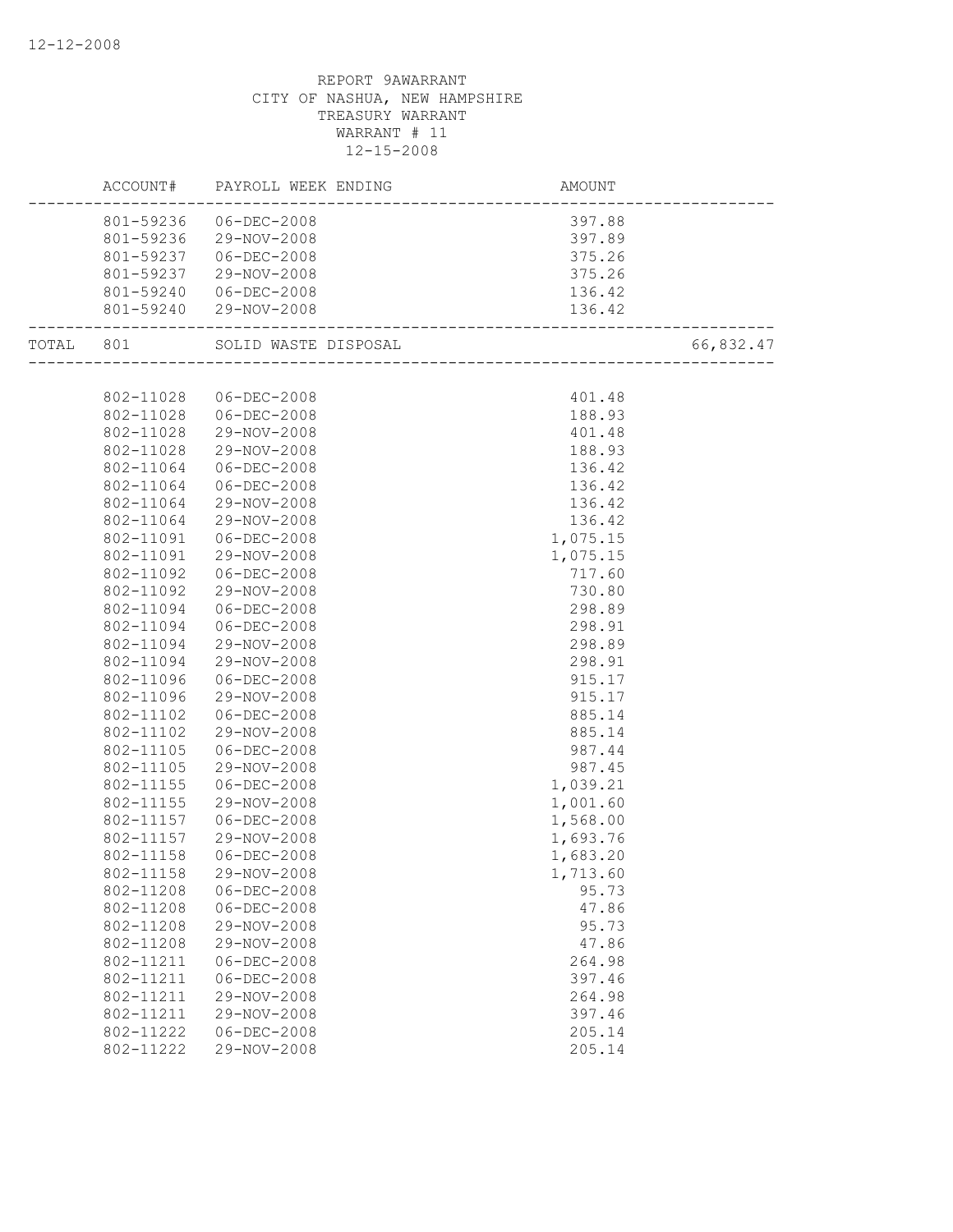|           | ACCOUNT#  | PAYROLL WEEK ENDING      | AMOUNT    |           |
|-----------|-----------|--------------------------|-----------|-----------|
|           | 802-11260 | 06-DEC-2008              | 1,760.00  |           |
|           | 802-11260 | 29-NOV-2008              | 1,760.00  |           |
|           | 802-11270 | $06 - DEC - 2008$        | 1,060.46  |           |
|           | 802-11270 | 29-NOV-2008              | 1,060.46  |           |
|           | 802-11333 | $06 - DEC - 2008$        | 1,042.06  |           |
|           | 802-11333 | 29-NOV-2008              | 1,042.05  |           |
|           | 802-11435 | $06 - DEC - 2008$        | 441.69    |           |
|           | 802-11435 | 06-DEC-2008              | 176.68    |           |
|           | 802-11435 | 29-NOV-2008              | 441.69    |           |
|           | 802-11435 | 29-NOV-2008              | 176.68    |           |
|           | 802-11480 | $06 - DEC - 2008$        | 3,366.40  |           |
|           | 802-11480 | 29-NOV-2008              | 3,524.49  |           |
|           | 802-11507 | $06 - DEC - 2008$        | 555.43    |           |
|           | 802-11507 | 29-NOV-2008              | 746.80    |           |
|           | 802-11513 | 06-DEC-2008              | 5,716.72  |           |
|           | 802-11513 | 29-NOV-2008              | 5,932.00  |           |
|           | 802-11514 | $06 - DEC - 2008$        | 2,644.80  |           |
|           | 802-11514 | 29-NOV-2008              | 2,642.40  |           |
|           | 802-11681 | 06-DEC-2008              | 305.96    |           |
|           | 802-11681 | $06 - DEC - 2008$        | 1,223.86  |           |
|           | 802-11681 | 29-NOV-2008              | 305.96    |           |
|           | 802-11681 | 29-NOV-2008              | 1,223.85  |           |
|           | 802-11693 | 06-DEC-2008              | 1,172.38  |           |
|           | 802-11693 | 29-NOV-2008              | 1,172.39  |           |
|           | 802-11763 | $06 - DEC - 2008$        | 173.55    |           |
|           | 802-11763 | $06 - DEC - 2008$        | 694.22    |           |
|           | 802-11763 | 29-NOV-2008              | 173.55    |           |
|           | 802-11763 | 29-NOV-2008              | 694.21    |           |
|           | 802-11764 | $06 - DEC - 2008$        | 1,150.52  |           |
|           | 802-11764 | 29-NOV-2008              | 1,150.52  |           |
|           | 802-13004 | $06 - DEC - 2008$        | 844.61    |           |
|           | 802-13004 | $06 - DEC - 2008$        | 2,863.37  |           |
|           | 802-13004 | 29-NOV-2008              | 265.23    |           |
|           | 802-13004 | 29-NOV-2008              | 4,060.35  |           |
|           | 802-59236 | $06 - DEC - 2008$        | 397.88    |           |
|           | 802-59236 | 29-NOV-2008              | 397.88    |           |
|           | 802-59237 | $06 - DEC - 2008$        | 1,093.43  |           |
|           | 802-59237 | 29-NOV-2008              | 1,093.43  |           |
| TOTAL     | 802       | SEWERAGE DISPOSAL SYSTEM |           | 77,365.98 |
|           |           |                          |           |           |
|           |           | 951-05056 06-DEC-2008    | 28,964.67 |           |
|           |           | 951-05056 29-NOV-2008    | 28,964.67 |           |
| TOTAL 951 |           | PWD & ENG TRUST FUND     |           | 57,929.34 |
|           |           |                          |           |           |